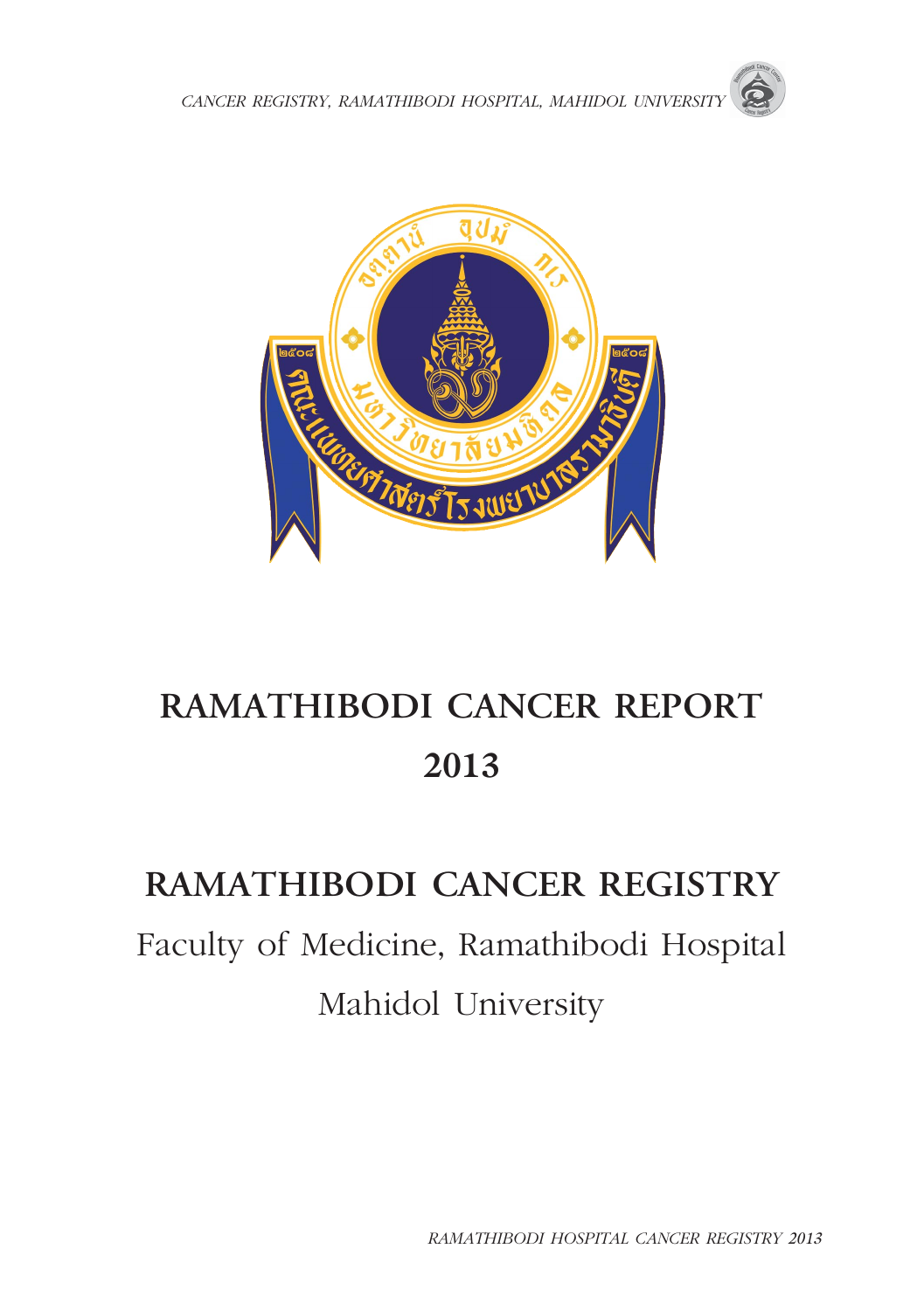

## **Table of content**

| <b>INTRODUCTION</b>                                      | iv             |
|----------------------------------------------------------|----------------|
| <b>ACKNOWLEDGEMENTS</b>                                  | $\mathbf{V}$   |
| RAMATHIBODI HOSPITAL CANCER COMMITTEE, 2013              | vi             |
| RAMATHIBODI HOSPITAL CANCER REGISTRY COMMITTEE, 2013     | vii            |
| <b>CONSULTANTS:</b>                                      | viii           |
| <b>CHAPTER I</b>                                         | 1              |
| REGISTRY PROCEDURE AND STATISTICAL METHODS               | 1              |
| 1.1 Purpose of the registry                              | 1              |
| 1.2 Data collection                                      | $\mathbf{1}$   |
| 1.3 Statistical Methods                                  | $\overline{2}$ |
| <b>CHAPTER II</b>                                        | 3              |
| <b>OVERALL CANCERS</b>                                   | 3              |
| <b>CHAPTER III</b>                                       | 7              |
| 2013 TEN LEADING SITES OF CANCER                         | 7              |
| Ten leading sites of cancer in both sexes.               | 7              |
| Ten leading sites of cancer in male.                     | 8              |
| Ten leading sites of cancer in female.                   | 9              |
| Number of case in children by ICCC*, age<15, both sexes. | 10             |
| <b>CHAPTER IV</b>                                        | 11             |
| RAMATHIBODI CANCER REGISTRY                              | 11             |
| Annual reports                                           | 11             |
| Percentage of morphologically verified (MV) out of total | 13             |
| cases form each site                                     |                |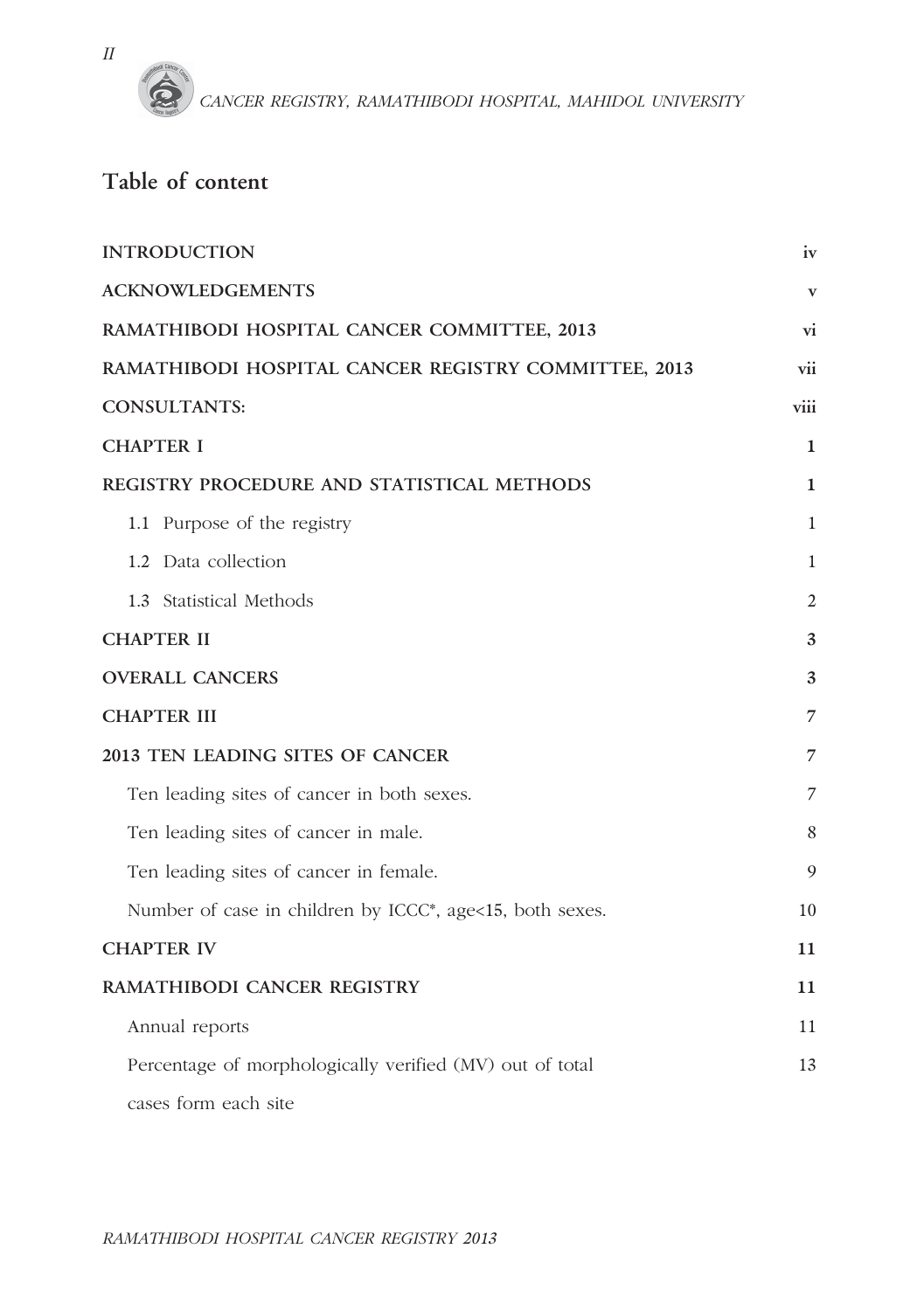| Number of cancer case by site, sex and age                | 15 |
|-----------------------------------------------------------|----|
| Number of cancer case by Primary site                     | 22 |
| Number of cancer case by pathology according to site      | 29 |
| <b>CHAPTER V</b>                                          | 50 |
| THE MOST COMMON CANCER SITES                              | 50 |
| <b>Breast</b>                                             | 51 |
| Lung and Bronchus                                         | 53 |
| Cervix Uteri                                              | 55 |
| Hematopoietic and Reticuloendothelial                     | 57 |
| Liver and Intrahepatic Bile Ducts                         | 58 |
| Colorectal                                                | 60 |
| Childhood Cancer                                          | 62 |
| <b>CHAPTER VI</b>                                         | 65 |
| Number of cancer cases by region 2013                     | 65 |
| Distribution of province, 2013                            | 65 |
| Number of cancer cases by topography and province, 2013   | 66 |
| Distribution of staging for breast cancer by region, 2013 | 68 |
| Distribution of staging for lung cancer by region, 2013   | 68 |
| Distribution of staging for cervix cancer by region, 2013 | 69 |

*III*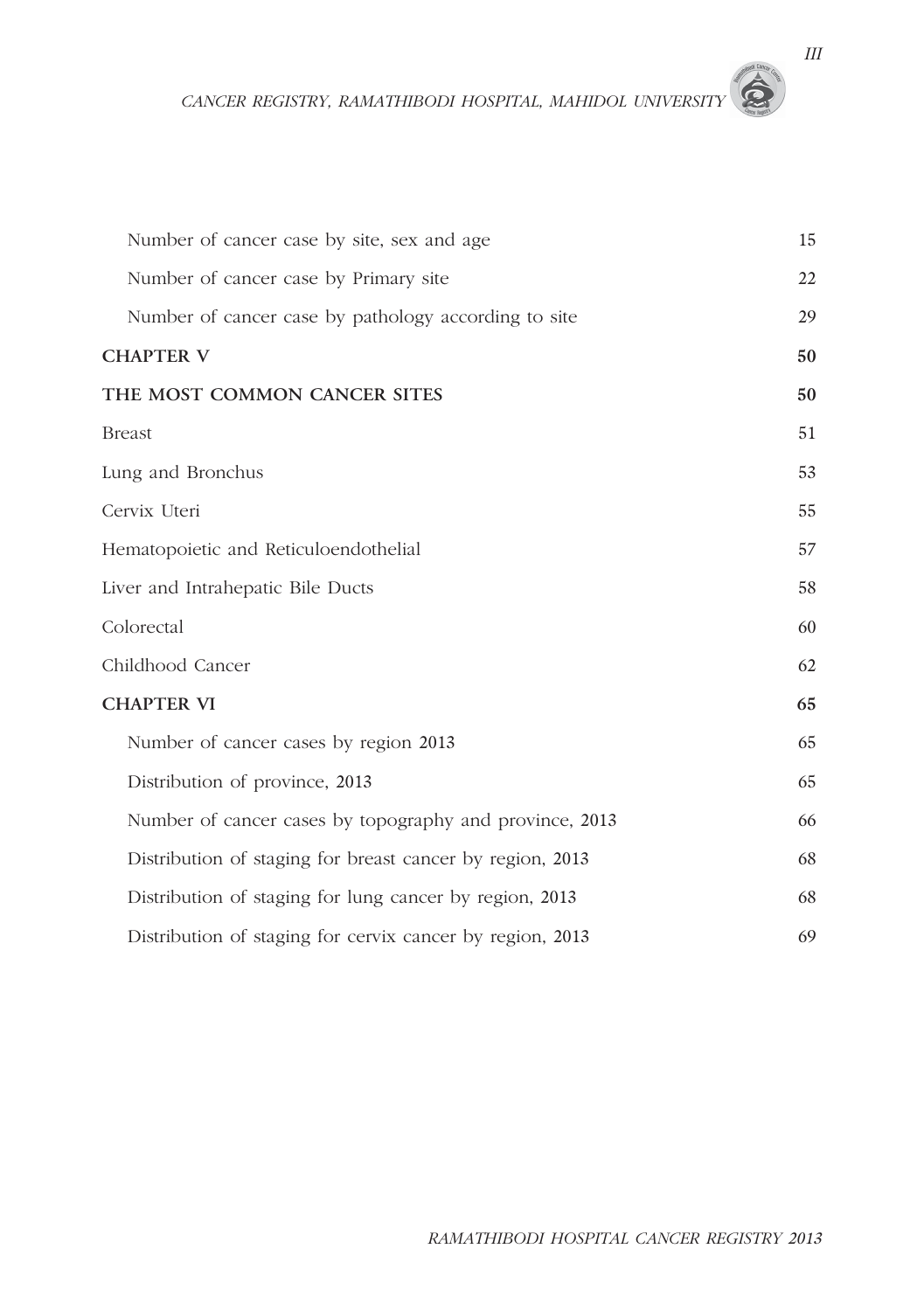

## **INTRODUCTION**

 Ramathibodi Cancer Registry 2013 is the result of the fruitful collaboration between units and departments of the faculty of medicine, Ramathibodi Hospital, Mahidol University.

 I would like to thank all of our collaborators for their help in providing data presented in this volume of Cancer Registry.

 Ramathibodi Cancer Registry unit provides the hospital-based cancer data of new cancer cases each year. This data provides important base is information in the field of research and policy making.

 I hope that the data from this Cancer Registry will benefit health personals, physicians, medical students researchers, patients, relatives and eventually general population.

> **Assoc. Prof. Surasak Leelaudomlipi**  Director of Ramathibodi Hospital Faculty of medicine, Ramathibodi Hospital Mahidol University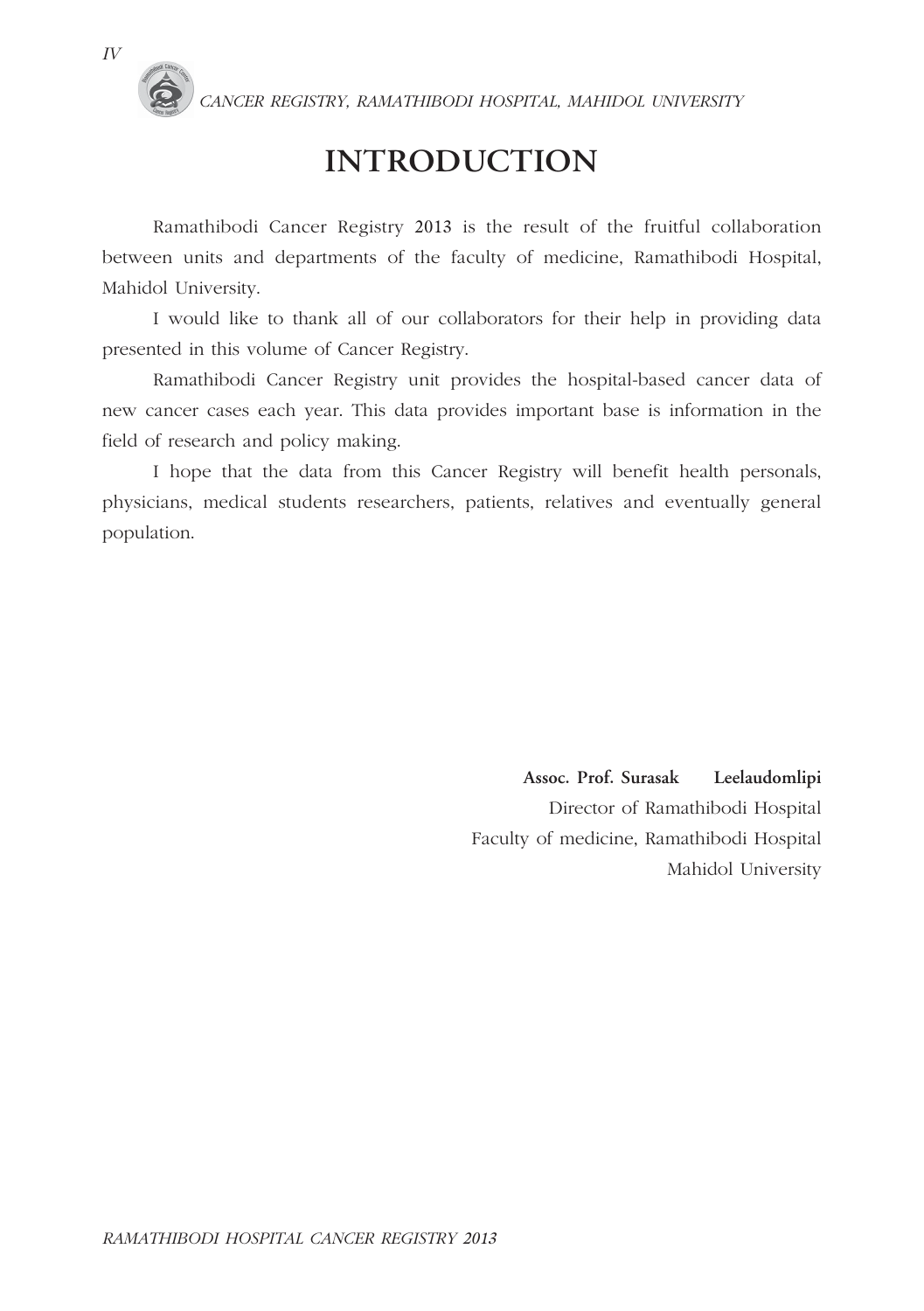## **ACKNOWLEDGEMENTS**

#### **We would like to express our gratitude to:**

 The dean of Faculty of Medicine Ramathibodi Hospital; Prof. Winit Phupradit, for his support and providing resources for this Cancer Registry.

 The former chairman of Ramathibodi Hospital Cancer Committee; Prof. Lucksana Pochanugool for her initiation and advice in preparing this report.

 The director of Ramathibodi Hospital and chairman of Ramathibodi Hospital Cancer Committee, Assoc. Prof Than Subhadharaphandhu for all his support and advise.

 The Ramathibodi Hospital Cancer Committee members and Cancer Registry Committee members for their hard work in contribution to the preparation of the Cancer Registry manuscript.

 Medical Informatics unit staffs of the Faculty of Medicine, Ramathibodi Hospital for their continuous support in the data collection.

 And finally, we would like to give a special thank to the Cancer Registry Coordinators and her team team who have pushed their maximum efforts in contribution to the good quality cancer data.

> **Prof. Sarikapan Wilailak, M.D.**  Chairman, Cancer Registry Commitee Ramathibodi hospital, Mahidol University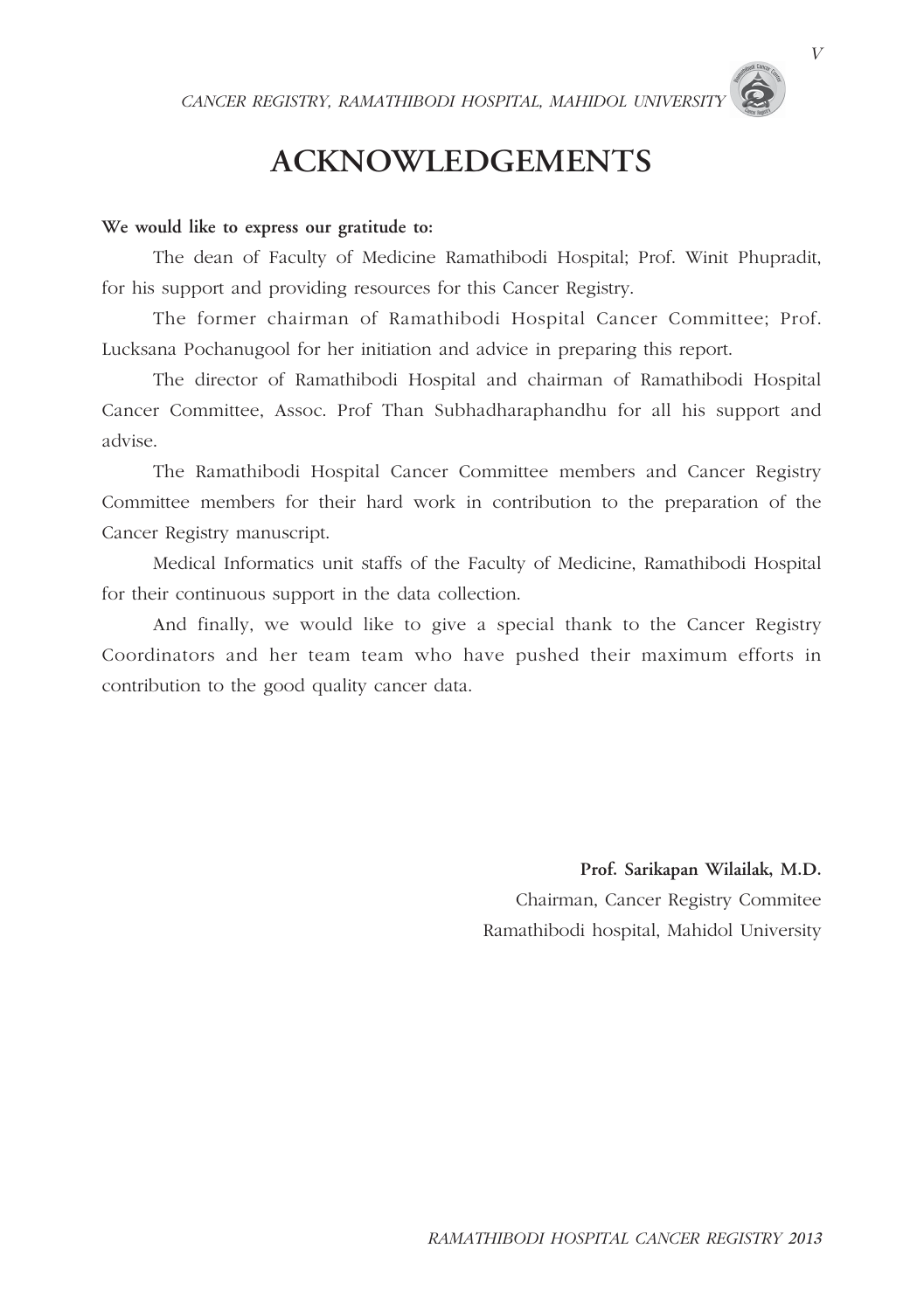

#### **RAMATHIBODI HOSPITAL CANCER CENTER, 2013**

#### **ADVISORY BOARD:**

The Dean of Faculty of Medicine, Ramathibodi Hospital Winit Phupradit, M.D., M.P.H Thanya Subhadharaphandhu, M.D., Department of Orthopedics

#### **CHAIRMAN:**

|  | Somjai | Dangprasert, M.D. | Department of Radiology |
|--|--------|-------------------|-------------------------|
|--|--------|-------------------|-------------------------|

#### **COMMITTEE:**

| Adisak      | Nartthanarung, M.D.             | Department of Orthopedics    |
|-------------|---------------------------------|------------------------------|
| Autchareeya | Patoomwan                       | Department of Nursing        |
| Ekaphob     | Sirachainan, M.D.               | Department of Medicine       |
| Eupar       | Chanyongvorakul, Ph.D(Pharmacy) | Department of Pharmacy       |
| Jukrapun    | Auonarasert, M.D.               | Department of Surgery        |
| Touch       | Ativitavas, M.D.                | Department of Nursing        |
| Sarikapan   | Wilailak, M.D.                  | Department of Obstetrics     |
|             |                                 | and Gynecology               |
| Somjai      | Dangprasert, M.D.               | Department of Radiology      |
| Suporn      | Junjarunee, M.D.                | Department of Medicine       |
| Suradej     | Hongeng, M.D.                   | Department of Pediatrics     |
| Thongchai   | Bhongmakapat, M.D.              | Department of Otolaryngology |
| Sansanee    | Wongwaisayawan, M.D.            | Department of Pathology      |
| Youwanush   | Kongdan, M.D.                   | Department of Surgery        |
| Vorachai    | Sirikulchayanon, M.D.           | Department of Pathology      |
| Narongrit   | Masayaanan, M.D.                | Department of Medicine       |

#### **SECRETARY:**

| Manmana | Jirajarus, M.Sc., M.N.S. | Department of Nursing       |  |
|---------|--------------------------|-----------------------------|--|
| Natini  | Jinawat, M.D., Ph.D      | Office of Research Academic |  |
|         |                          | Assists and Innovation      |  |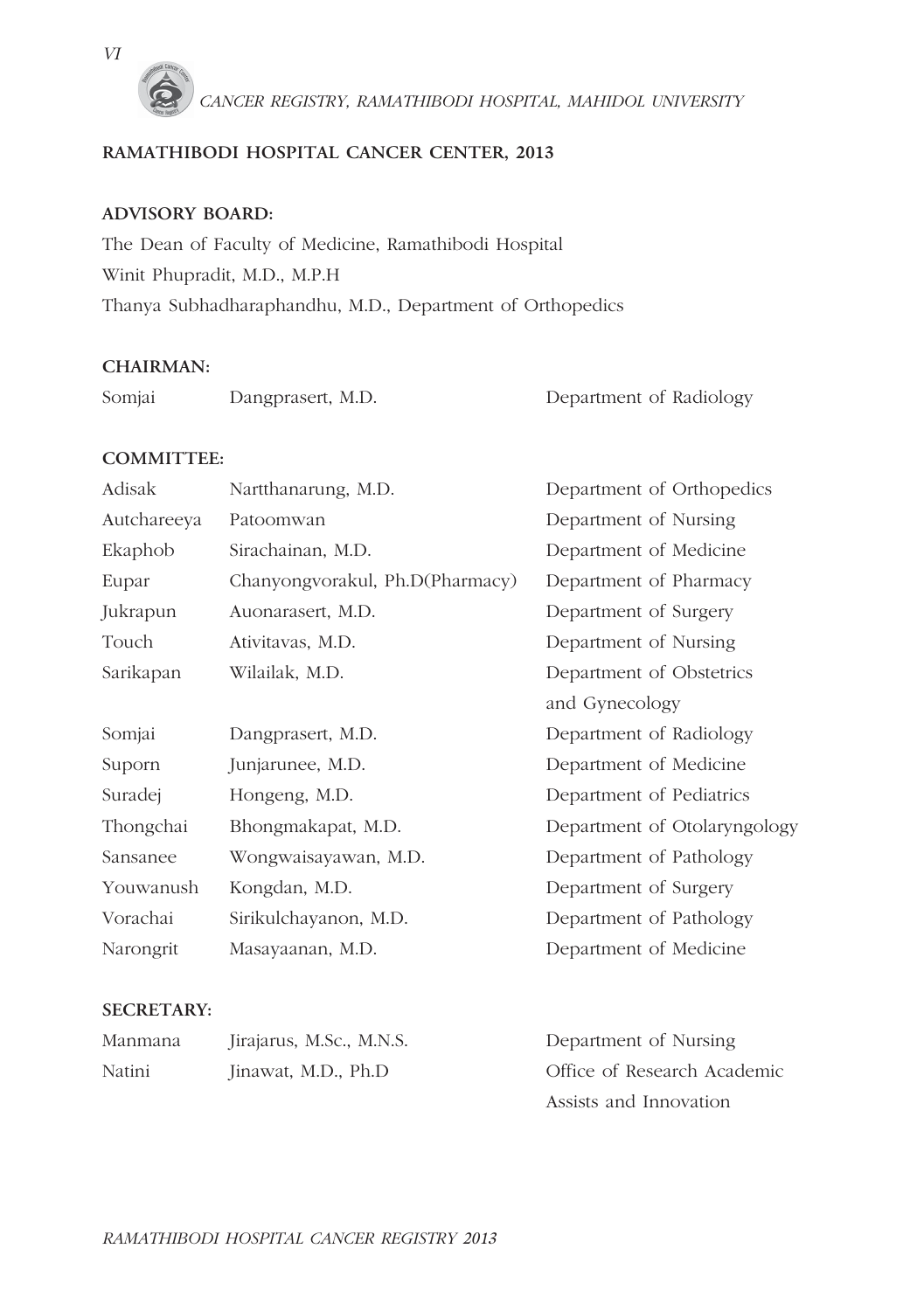#### **RAMATHIBODI HOSPITAL CANCER REGISTRY COMMITTEE, 2013**

#### **ADVISORY BOARD:**

| Thanya | Subhadharaphandhu, M.D. | Department of Orthopedics |  |
|--------|-------------------------|---------------------------|--|
| Somjai | Dangprasert, M.D.       | Department of Radiology   |  |
|        |                         |                           |  |

#### **CHAIRMAN:**

| Sarikapan | Wilailak, M.D. | Department of Obstetrics |
|-----------|----------------|--------------------------|
|           |                | and Gynecology           |

#### **COMMITTEE:**

| Chusak    | Okascharoen, M.D.    | Medical Informatics          |
|-----------|----------------------|------------------------------|
| Chomporn  | Sitathanee, M.D.     | Department of Radiology      |
| Ekaphob   | Sirachainan, M.D.    | Department of Medicine       |
| Manmana   | Jirajarus, (RN.)     | Department of Nursing        |
| Narongrit | Masayaanan, M.D.     | Department of Orthopedics    |
| Orawan    | Rattanasuwan, (RN.)  | Department of Radiology      |
| Panuwat   | Lertsithichai, M.D.  | Department of Surgery        |
| Sansanee  | Wongwaisayawan, M.D. | Department of Pathology      |
| Saran     | Subhadrabandhu, M.D. | Department of Orthopedics    |
| Suradej   | Hongeng, M.D.        | Department of Pediatrics     |
| Thongchai | Bhongmakapat, M.D.   | Department of Otolaryngology |
| Youwanush | Kongdan, M.D.        | Department of Surgery        |

#### **COMMITTEE COORDINATOR**

| Nintita | Sripaiboonkij, MPH (Biostatistics) | HealthCare Management |
|---------|------------------------------------|-----------------------|
|         |                                    | Division              |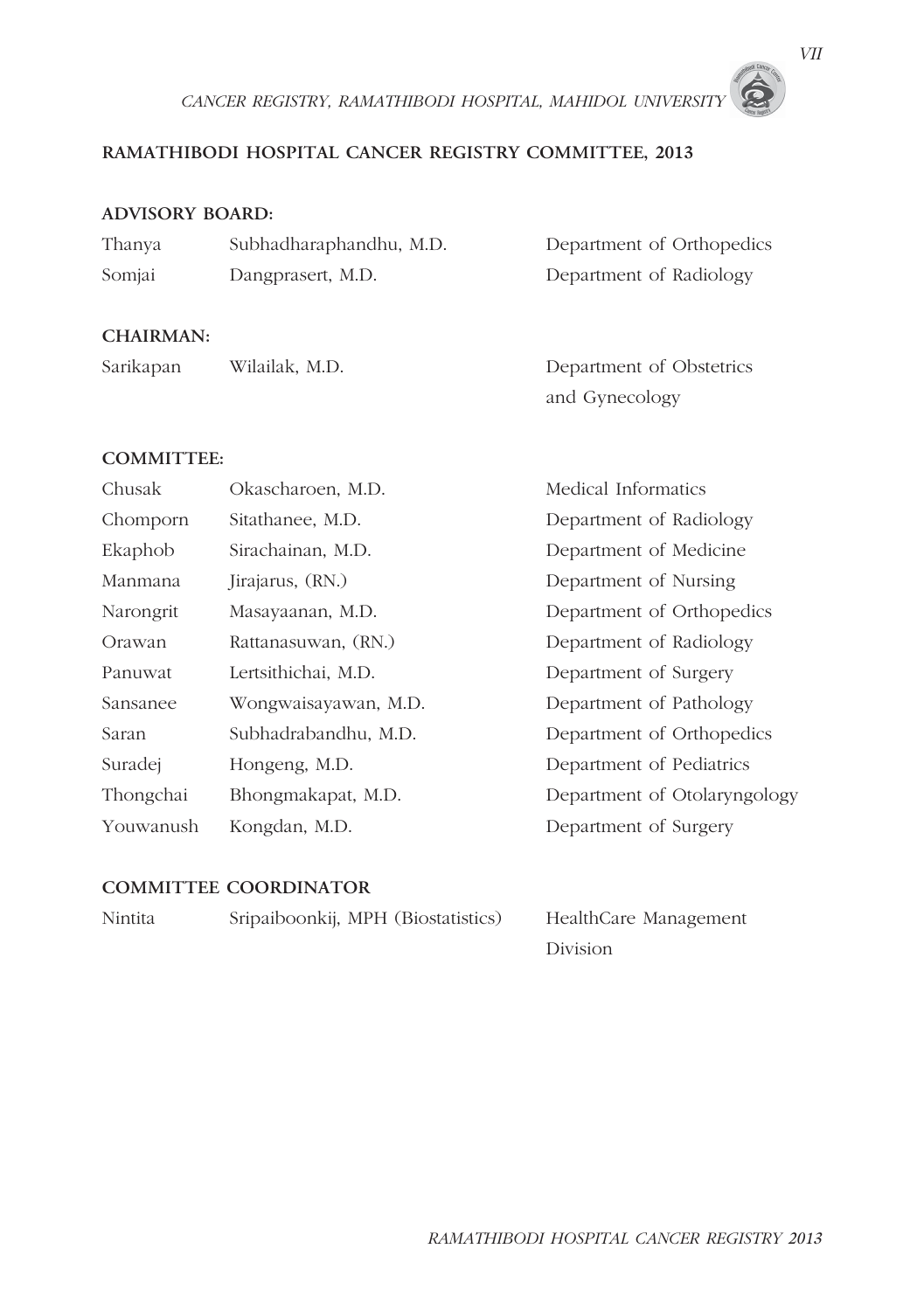*VIII*



#### **CONSULTANTS:**

| Lucksana        | Pochanugool, M.D.       | Department of Radiology      |
|-----------------|-------------------------|------------------------------|
| <b>EDITORS:</b> |                         |                              |
| Thanya          | Subhadharaphandhu, M.D. | Department of Orthopedics    |
| Sarikapan       | Wilailak, M.D.          | Department of Obstetrics and |
|                 |                         | Gynecology                   |
| Ekaphob         | Sirachainan, M.D.       | Department of Medicine       |

#### **CANCER REGISTRY TEAM:**

| Miss Nintita  | Sripaiboonkij, M.PH (Biostatistics) | Medical Statistics officer       |
|---------------|-------------------------------------|----------------------------------|
| Miss Sopit    | Phromchana                          | Medical Statistician             |
| Mr. Tanapol   | Thonkamdee                          | Medical Statistician             |
| Miss Prapai   | Chengtawee                          | Nurse                            |
| Miss Suwimon  | Suntisuktana                        | Nurse                            |
| Mrs. Nuntaya  | Auemongkol                          | Nurse                            |
| Miss Pornsuda | Jitkasikorn, B.Sc                   | Technical Information            |
| Mr. Jakkapong | Pongsachai                          | General Affairs Officer          |
| Miss Chanpen  | Preedee                             | General Affairs Officer          |
| Miss Natjaree | Sinchalermmuang                     | General Administration Assistant |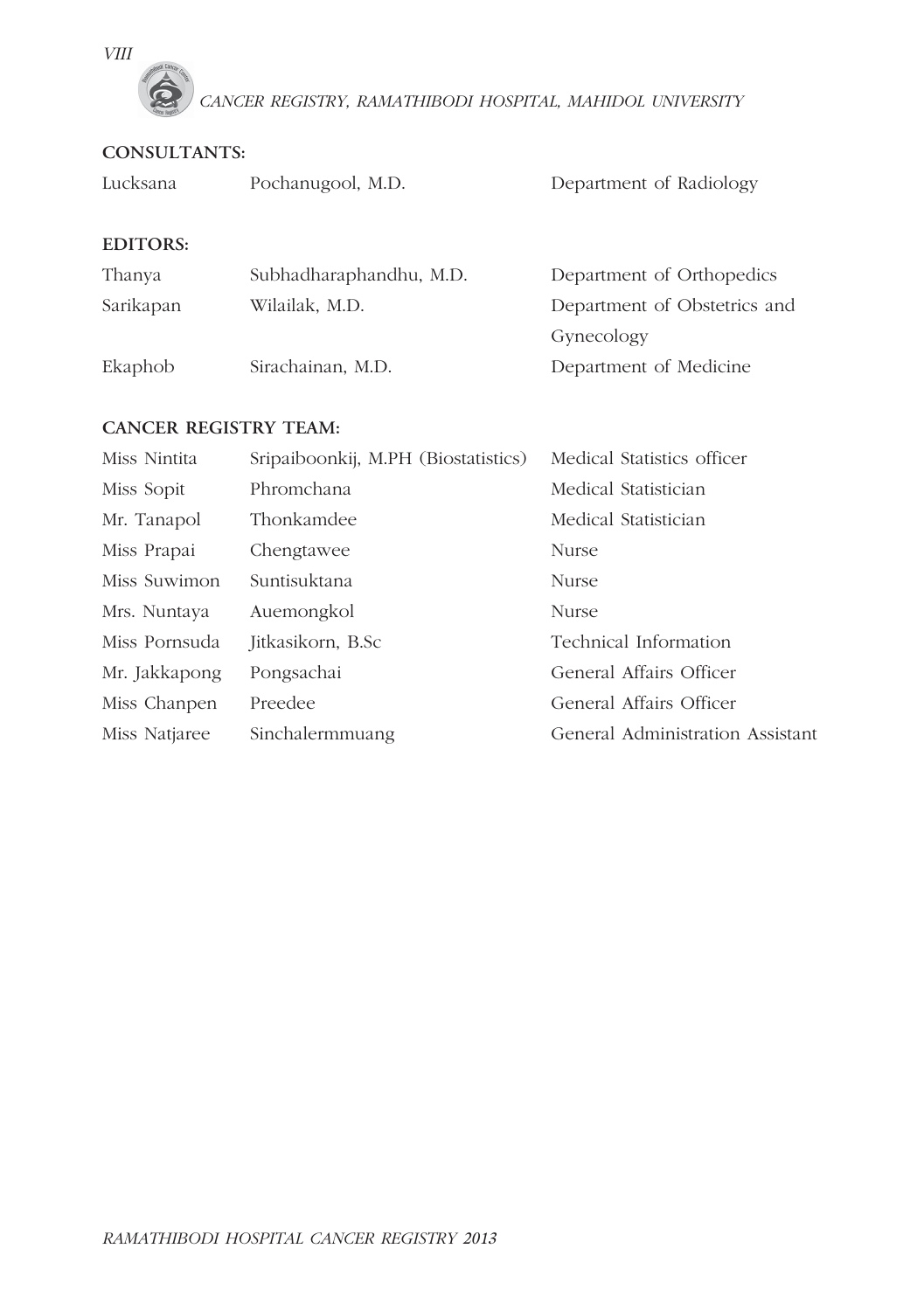### **CHAPTER I**

## **REGISTRY PROCEDURE AND STATISTICAL METHODS**

#### **1.1 Purpose of the registry**

 The Ramathibodi Cancer Registry (RCR) is a hospital-based cancer registry. The epidemiology including incidence and survival data of all cancer patients who are diagnosed and/or treated for cancer in the Ramathibodi hospital are collocated. The goods of the RCR are to:

- ë determine the incidence of cancer in Ramathibodi hospital with demographic and social characteristics.
- ë evaluate the outcome including the survival and prognostic factors affecting the survival and mortality.
- ë provide data in planning effectively plan services, measure prevention and intervention strategies.
- ë provide a database and serve as a resource in conducting epidemiologic studies.
- ë provide data to assist public health officers and hospital administrators in planning health policy.

#### **1.2 Data collection**

 Each department in Ramathibodi hospital including surgical out patient, radiation outpatient and pathology laboratory is responsible to complete all data on cancer diagnosed and treated within six months of diagnosis. Sources for identifying eligible cases include:

- ë all types of malignancies including skin cancer, pre-invasive cancer or carcinoma in situ, neoplasm with malignant potential
- ë all types of myeloproliferative disorders
- ë all types of malignant histiocytosis
- ë carcinomatosis peritonei without detectable primary
- ë thymoma-both benign and malignant
- ë all type of CNS tumors (intracranial & spinal cord) both benign and malignant
- ë gastrointestinal stomach tumor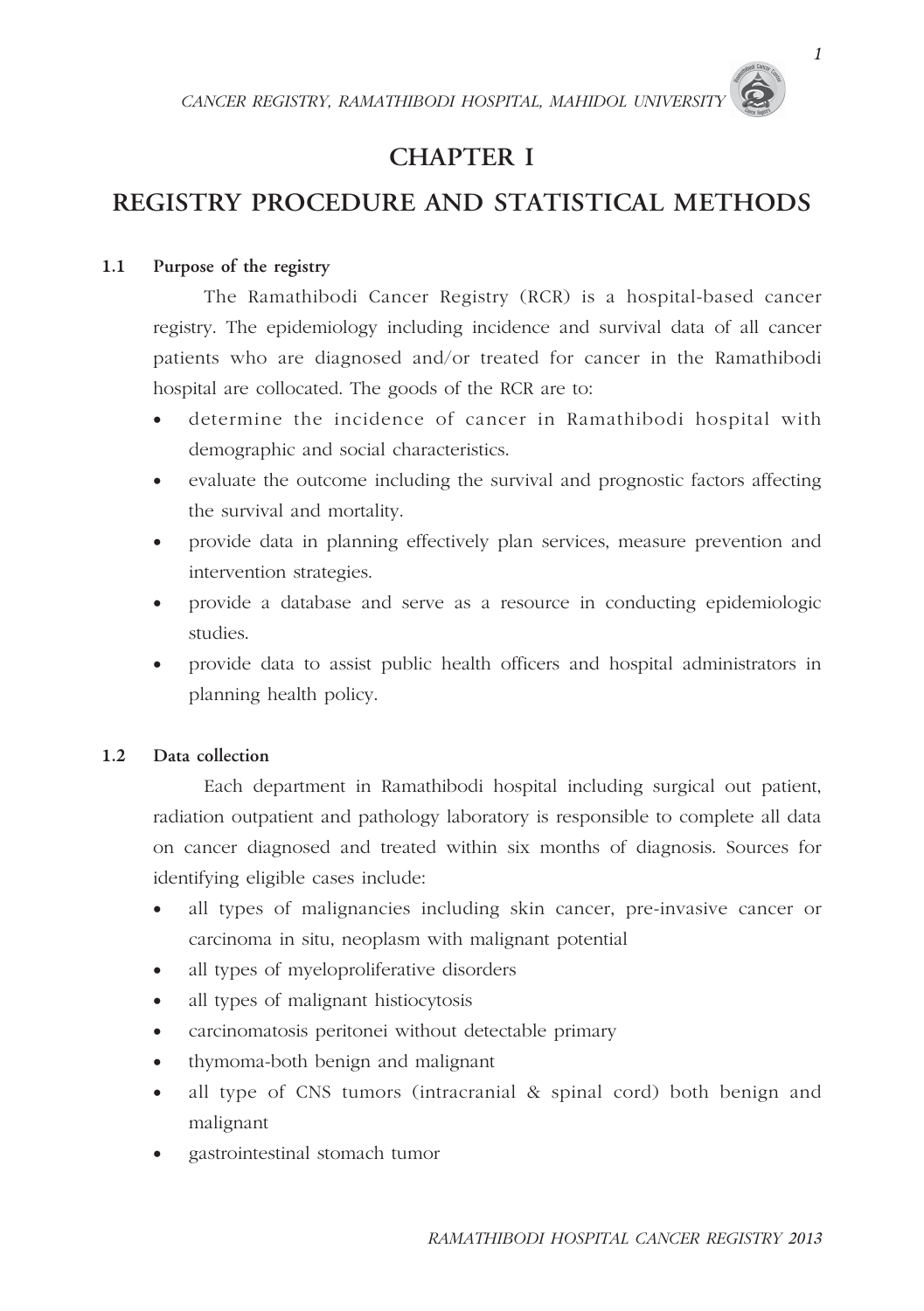#### Exclusion criteria

- 1. Benign tumors
- 2. Pre-malignant

Remarks: When a cancer case is reported form more than on department, the information is consolidate into one record

#### **Reported cases contain the following data:**

- Patient characteristics (including demographic data at the time of cancer diagnosis)
- ë Descriptive data of cancer (including date of diagnosis, primary site\*, histology, metastatic sites, extent of disease, staging etc.)

\* Primary site, behavior, grade, and histology were coded

#### **1.3 Statistical Methods**

#### **Morphologically Verified Cases (%MV):**

 The percentage of cases; researchers whose diagnosis were based on cytology or histology examination of tissue form primary site or metastasis site, peripheral blood and bone marrow aspiration, including autopsy specimens.

#### **Childhood cancer:**

 The results for cancer in the childhood are presented according to the diagnostic groups defined in "International Classification of Childhood Cancer 1996" this was done by simply adding together the cases in age between 0-14 years old.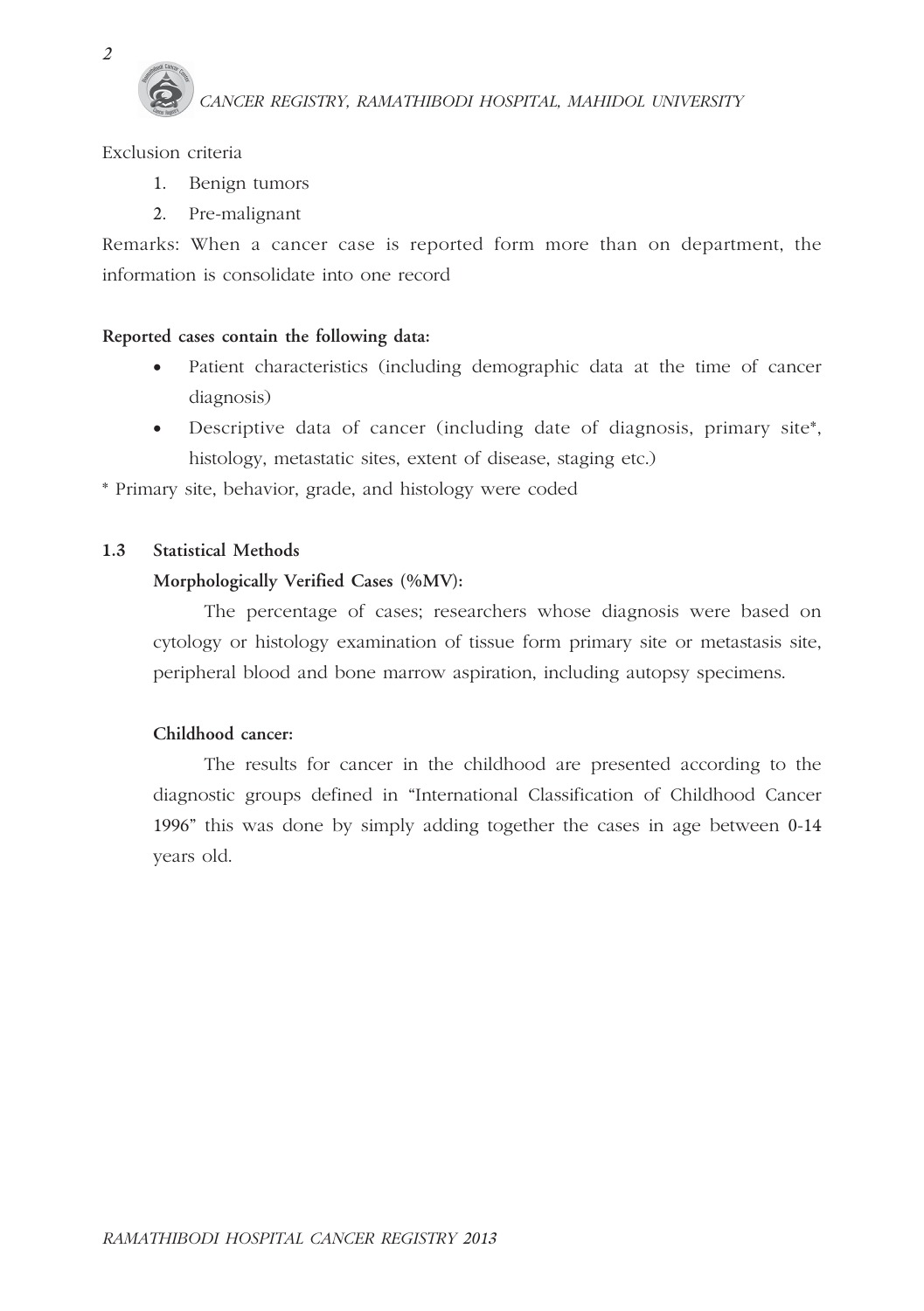## **CHAPTER II OVERALL CANCERS**

**Table 2.1** Most valid method of diagnosis

| Basis of diagnosis      | Number | Percentage |
|-------------------------|--------|------------|
| Cytology or Hematology  |        | 0.03       |
| Histology or metastasis | 51     | 1.71       |
| Histology of primary    | 2.939  | 98.26      |
| Total                   | 2,991  | 100.00     |

Figure 2.1 Most valid method of diagnosis

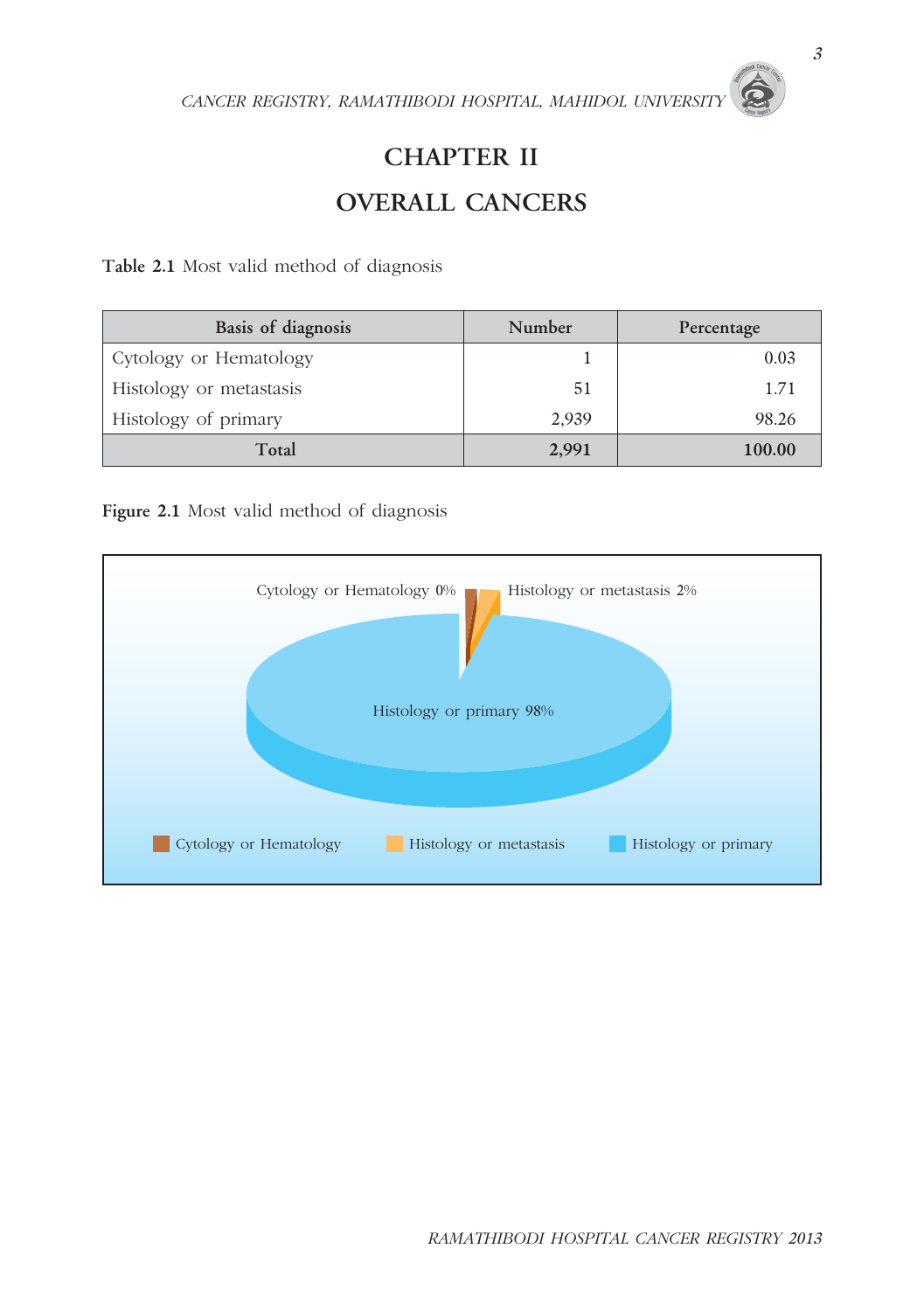

| Staging            | Male           |        |                | Female        | Total  |        |  |  |
|--------------------|----------------|--------|----------------|---------------|--------|--------|--|--|
|                    | Number<br>$\%$ |        | Number         | $\frac{0}{0}$ | Number | $\%$   |  |  |
| Localized          | 8              | 53.33  | 16             | 69.57         | 24     | 63.16  |  |  |
| Regional LN        | $\theta$       | 0.00   |                | 4.35          |        | 2.63   |  |  |
| Distant metastasis | 3              | 20.00  | $\overline{4}$ | 17.39         | 7      | 18.42  |  |  |
| Unknown            | 4              | 26.67  | $\overline{2}$ | 8.70          | 6      | 15.79  |  |  |
| Total              | 15             | 100.00 | 23             | 100.00        | 38     | 100.00 |  |  |

**Table 2.2** Number of cancer case by staging of present extent of disease

**Figure 2.2** Number of cancer cases by present extent of disease



*RAMATHIBODI HOSPITAL CANCER REGISTRY 2013*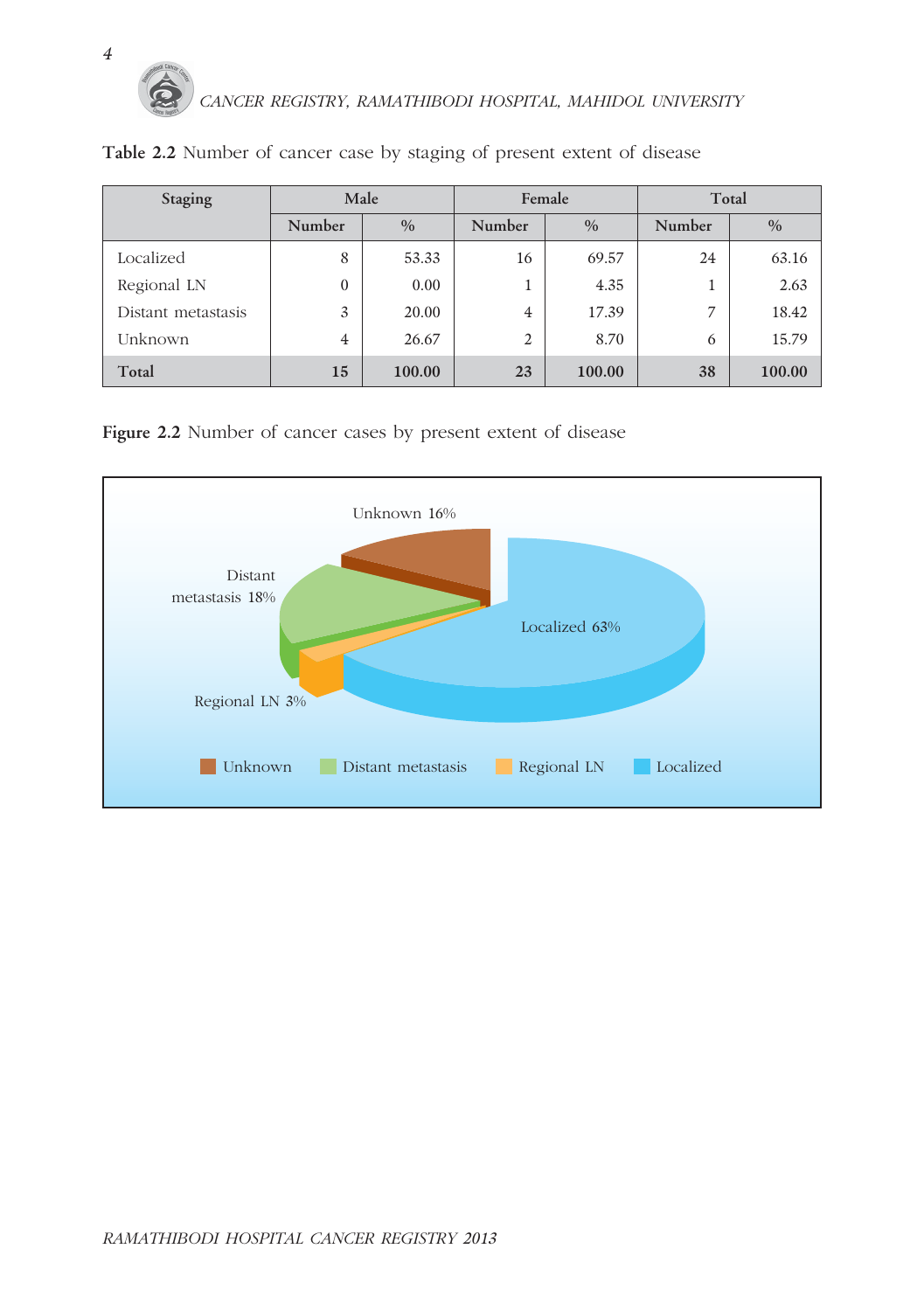| Age group | Male            |       | Female       |       | Both sexes |       |  |  |
|-----------|-----------------|-------|--------------|-------|------------|-------|--|--|
|           | Number          | $\%$  | Number       | $\%$  | Number     | $\%$  |  |  |
| $0 - 4$   | 13              | 1.12  | 15           | 0.82  | 28         | 0.94  |  |  |
| $5-9$     | 24              | 2.07  | 13           | 0.71  | 37         | 1.24  |  |  |
| $10 - 14$ | 23              | 1.98  | 22           | 1.21  | 45         | 1.51  |  |  |
| $15-19$   | 8<br>0.69<br>14 |       | 0.77         | 22    | 0.74       |       |  |  |
| $20 - 24$ | 11              | 0.95  | 8            | 0.44  | 19         | 0.64  |  |  |
| $25 - 29$ | 15              | 1.29  | 41           | 2.25  | 56         | 1.88  |  |  |
| 30-34     | 11              | 0.95  | 51           | 2.80  | 62         | 2.08  |  |  |
| 35-39     | 28              | 2.41  | 89           | 4.89  | 117        | 3.92  |  |  |
| 40-44     | 38              | 3.28  | 157          | 8.62  | 195        | 6.54  |  |  |
| 45-49     | 68              | 5.86  | 181          | 9.94  | 249        | 8.35  |  |  |
| 50-54     | 123             | 10.60 | 13.51<br>246 |       | 369        | 12.38 |  |  |
| 55-59     | 144             | 12.41 | 271          | 14.88 | 415        | 13.92 |  |  |
| 60-64     | 199             | 17.16 | 231          | 12.69 | 430        | 14.42 |  |  |
| 65-69     | 155             | 13.36 | 145          | 7.96  | 300        | 10.06 |  |  |
| 70-74     | 129             | 11.12 | 115          | 6.32  | 244        | 8.19  |  |  |
| 75-79     | 99              | 8.53  | 121          | 6.64  | 220        | 7.38  |  |  |
| 80-84     | 44              | 3.79  | 68           | 3.73  | 112        | 3.76  |  |  |
| $85+$     | 28              | 2.41  | 33           | 1.81  | 61         | 2.05  |  |  |
| Total     | 1,160           | 99.98 | 1,821        | 99.99 | 2,981      | 100   |  |  |
| Mean      |                 | 58.47 |              | 55.10 |            | 56.38 |  |  |
| S.D.      |                 | 17.7  |              | 16.3  |            | 16.9  |  |  |

**Table 2.3** Number of cancer case by age and sex, 2013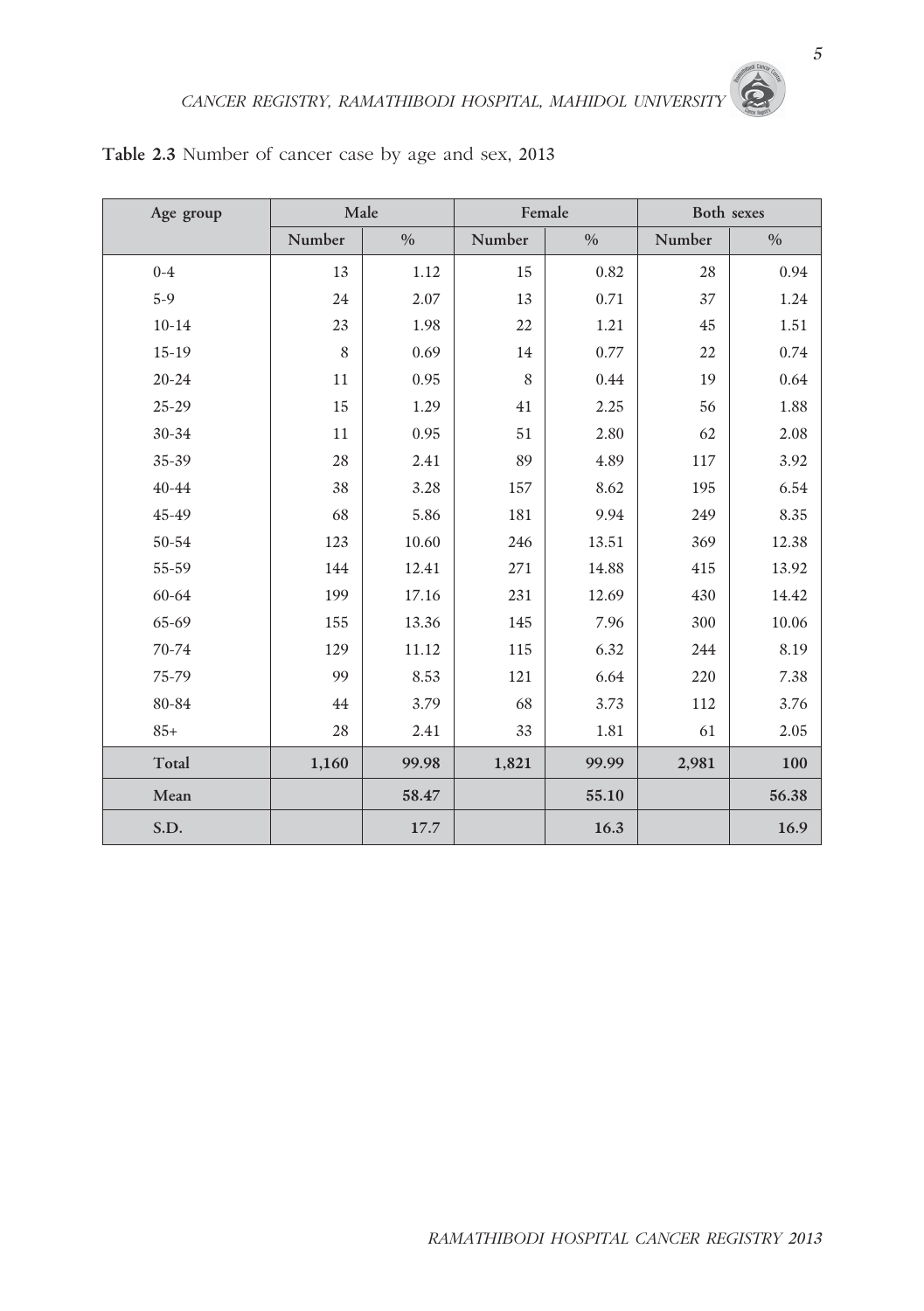

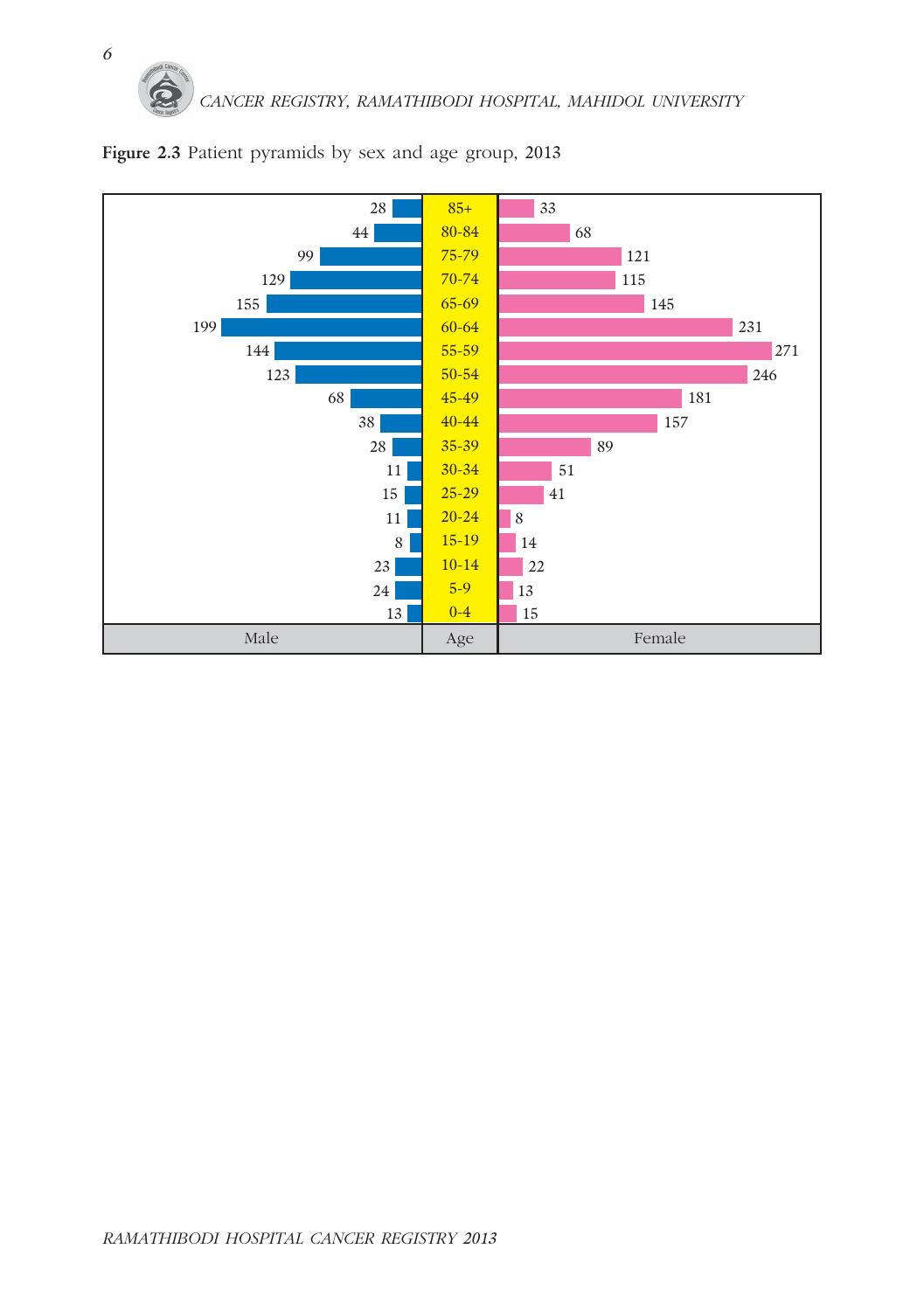### **CHAPTER III**

### **2013 TEN LEADING SITES OF CANCER**

**Table 3.1** Ten leading sites of cancer in both sexes.

|     | Site                              | ICD-O           | Number of cases | $\frac{0}{0}$ |
|-----|-----------------------------------|-----------------|-----------------|---------------|
| 1.  | <b>BREAST</b>                     | C50             | 698             | 23.34         |
| 2.  | LIVER AND INTRAHEPATIC BILE DUCTS | C <sub>22</sub> | 338             | 11.30         |
| 3.  | LUNG AND BRONCHUS                 | C <sub>34</sub> | <b>200</b>      | 6.69          |
| 4.  | <b>COLON</b>                      | C18             | 197             | 6.59          |
| 5.  | THYROID GLAND                     | C <sub>73</sub> | 183             | 6.12          |
| 6.  | <b>SKIN</b>                       | C44             | 150             | 5.02          |
| 7.  | <b>CERVIX UTERI</b>               | C53             | 123             | 4.11          |
| 8.  | <b>HEMATOPOIETIC AND</b>          | C42             | 107             | 3.58          |
|     | RETICULOENDOTHELIAL SYSTEMS       |                 |                 |               |
| 9.  | PROSTATE GLAND                    | C61             | 103             | 3.44          |
| 10. | <b>STOMACH</b>                    | C16             | 71              | 2.37          |
|     | 11. OTHER                         |                 | 821             | 27.45         |
|     | Total                             |                 | 2,991           | 100.00        |

Figure 3.1 Ten leading sites of cancer in both sexes.

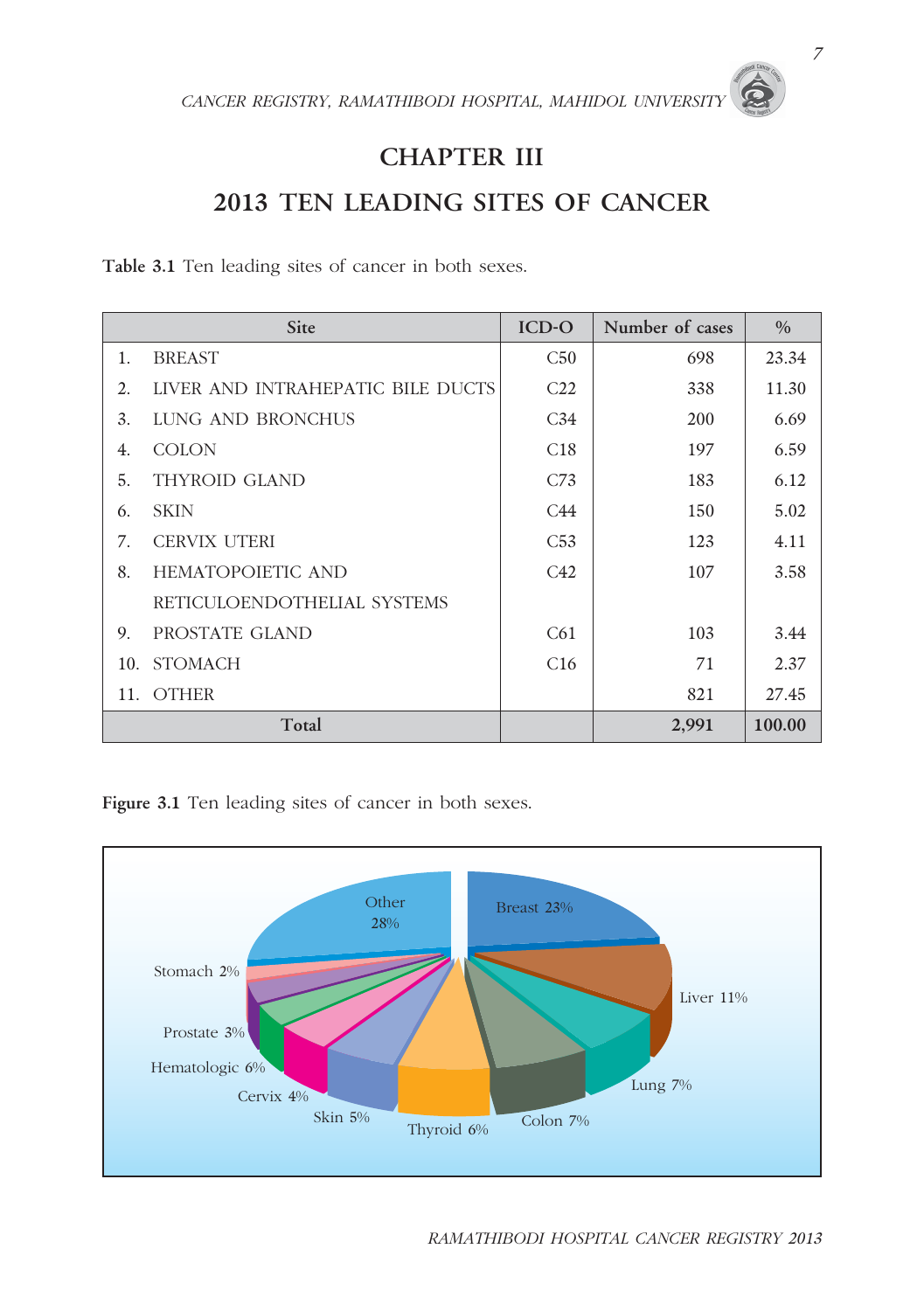

**Table 3.2** Ten leading sites of cancer in male.

|    | Site                              | <b>ICD-O</b>    | Number of cases | $\frac{0}{0}$ |
|----|-----------------------------------|-----------------|-----------------|---------------|
| 1. | LIVER AND INTRAHEPATIC BILE DUCTS | C <sub>22</sub> | 231             | 19.90         |
| 2. | PROSTATE GLAND                    | C61             | 102             | 8.79          |
| 3. | LUNG AND BRONCHUS                 | C <sub>34</sub> | 100             | 8.61          |
| 4. | <b>COLON</b>                      | C18             | 100             | 8.61          |
| 5. | <b>SKIN</b>                       | C44             | 60              | 5.17          |
| 6. | <b>HEMATOPOIETIC</b>              | C42             | 54              | 4.65          |
| 7. | <b>NASOPHARYNX</b>                | C11             | 51              | 4.39          |
| 8. | <b>ESOPHAGUS</b>                  | C15             | 44              | 3.79          |
| 9. | URINARY BLADDER                   | C67             | 37              | 3.19          |
|    | 10. LYMPH NODES                   | C77             | 31              | 2.67          |
|    | 11. OTHER                         |                 | 351             | 30.23         |
|    | Total                             |                 | 1,161           | 100.00        |

Figure 3.2 Ten leading sites of cancer in male.

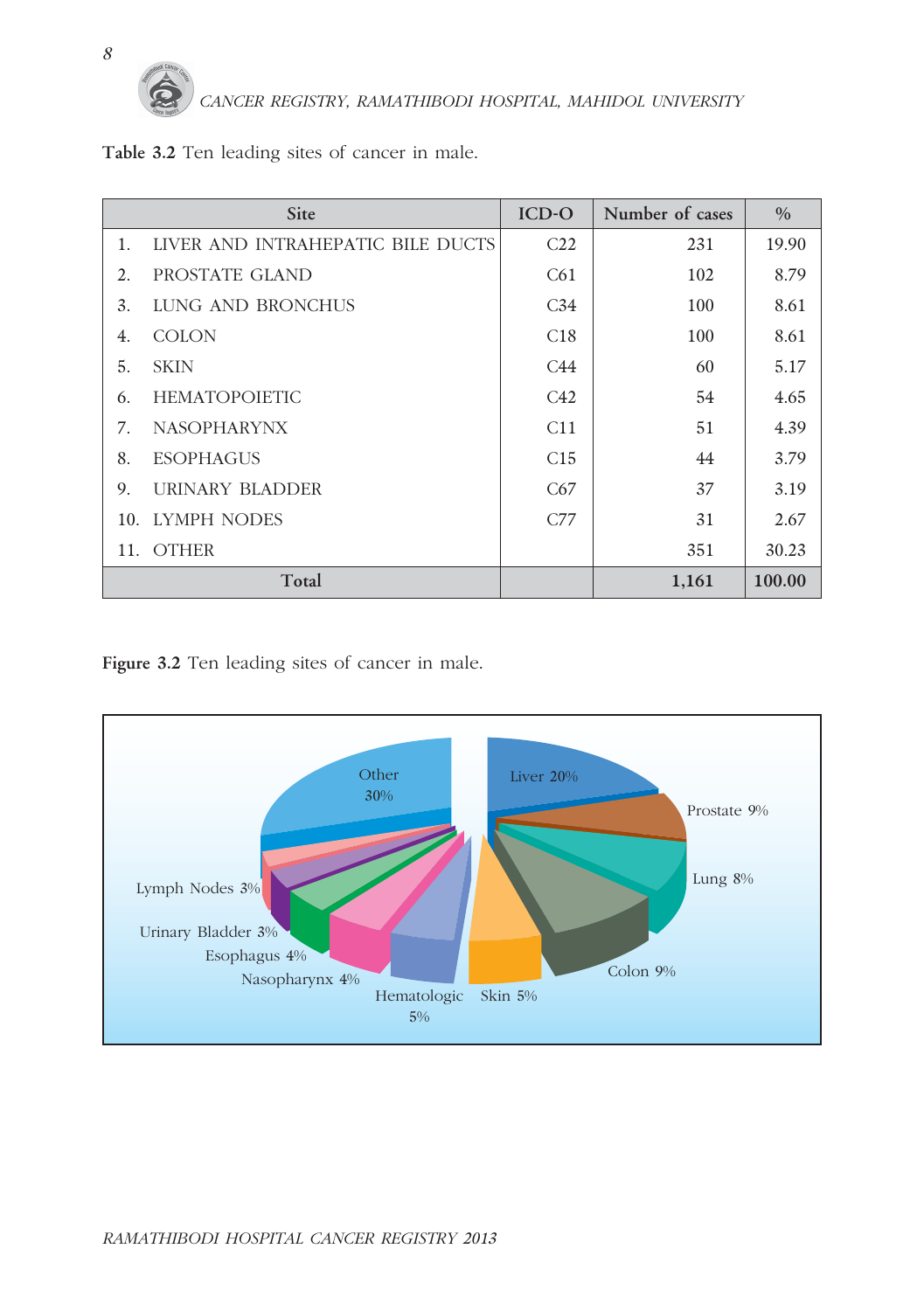| Table 3.3 Ten leading sites of cancer in female. |  |
|--------------------------------------------------|--|
|--------------------------------------------------|--|

|     | Site                 | ICD-O           | Number of cases | $\frac{0}{0}$ |
|-----|----------------------|-----------------|-----------------|---------------|
| 1.  | <b>BREAST</b>        | C50             | 692             | 38.00         |
| 2.  | <b>THYROID GLAND</b> | C <sub>73</sub> | 153             | 8.40          |
| 3.  | <b>CERVIX UTERI</b>  | C53             | 123             | 6.75          |
| 4.  | LIVER AND BILE DUCT  | C <sub>22</sub> | 106             | 5.82          |
| 5.  | LUNG AND BRONCHUS    | C <sub>34</sub> | 98              | 5.38          |
| 6.  | <b>COLON</b>         | C18             | 95              | 5.22          |
| 7.  | <b>SKIN</b>          | C44             | 89              | 4.89          |
| 8.  | <b>HEMATOPOIETIC</b> | C42             | 53              | 2.91          |
| 9.  | <b>CORPUS UTERI</b>  | C54             | 48              | 2.64          |
| 10. | <b>STOMACH</b>       | C16             | 41              | 2.25          |
|     | 11. OTHER            |                 | 323             | 17.74         |
|     | Total                |                 | 1,821           | 100.00        |

**Figure 3.3** Ten leading sites of cancer in Female.

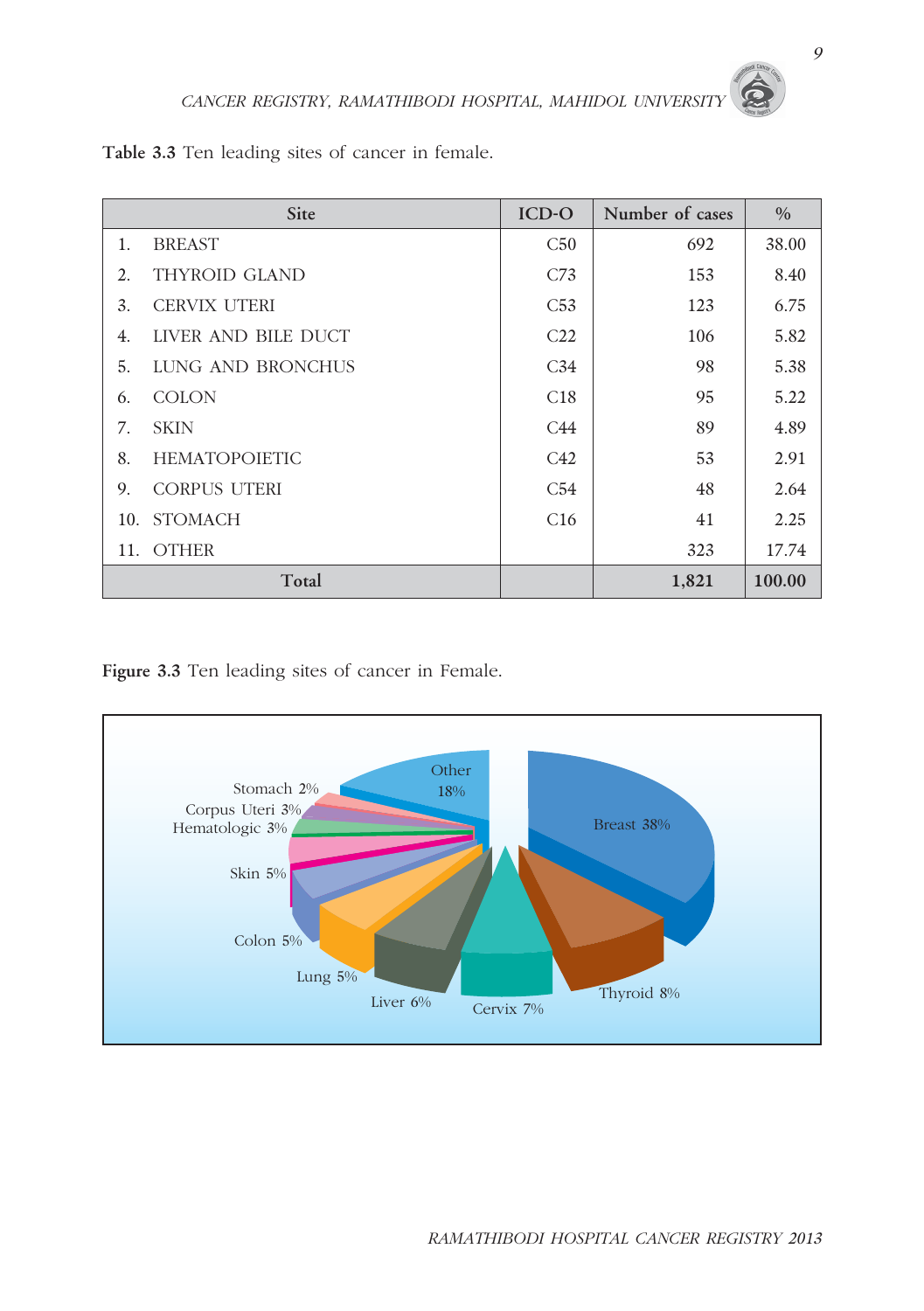| Staging             | Male           |        |                | Female | Total          |        |  |  |
|---------------------|----------------|--------|----------------|--------|----------------|--------|--|--|
|                     | Number         | $\%$   | Number         | $\%$   | Number         | $\%$   |  |  |
| Leukemias-I         | 5              | 10.64  | $\overline{2}$ | 5.71   | 7              | 8.54   |  |  |
| Lymphomas-II        | 3              | 6.38   | $\mathbf{1}$   | 2.86   | $\overline{4}$ | 4.88   |  |  |
| Brain/CNS-III       | 8              | 17.02  | 15             | 42.86  | 23             | 28.05  |  |  |
| Sympathetics        | $\overline{2}$ | 4.26   | $\overline{2}$ | 5.71   | $\overline{4}$ | 4.88   |  |  |
| NER.-IV             |                |        |                |        |                |        |  |  |
| Retinoblastoma-V    | $\overline{2}$ | 4.26   | $\overline{2}$ | 5.71   | $\overline{4}$ | 4.88   |  |  |
| Renal-VI            | $\Omega$       | 0.00   | $\mathbf{1}$   | 2.86   | 1              | 1.22   |  |  |
| Hepatic-VII         | $\overline{2}$ | 4.26   | 3              | 8.57   | 5              | 6.10   |  |  |
| Malignant bone-VIII | 11             | 23.40  | $\overline{2}$ | 5.71   | 13             | 15.85  |  |  |
| Soft-tissue-IX      | $\overline{4}$ | 8.51   | $\overline{2}$ | 5.71   | 6              | 7.32   |  |  |
| Germ cell-X         | 7              | 14.89  | $\overline{2}$ | 5.71   | 9              | 10.98  |  |  |
| Carcinomas-XI       | 3              | 6.38   | 3              | 8.57   | 6              | 7.32   |  |  |
| Total               | 47             | 100.00 | 35             | 100.00 | 82             | 100.00 |  |  |

Table 3.4 Number of case for childhood cancer by ICCC, age<15, both sexes.

\*ICCC: International Childhood Cancer Classification

Figure 3.4 Number of case for childhood cancer by ICCC group, age <15 both sexes

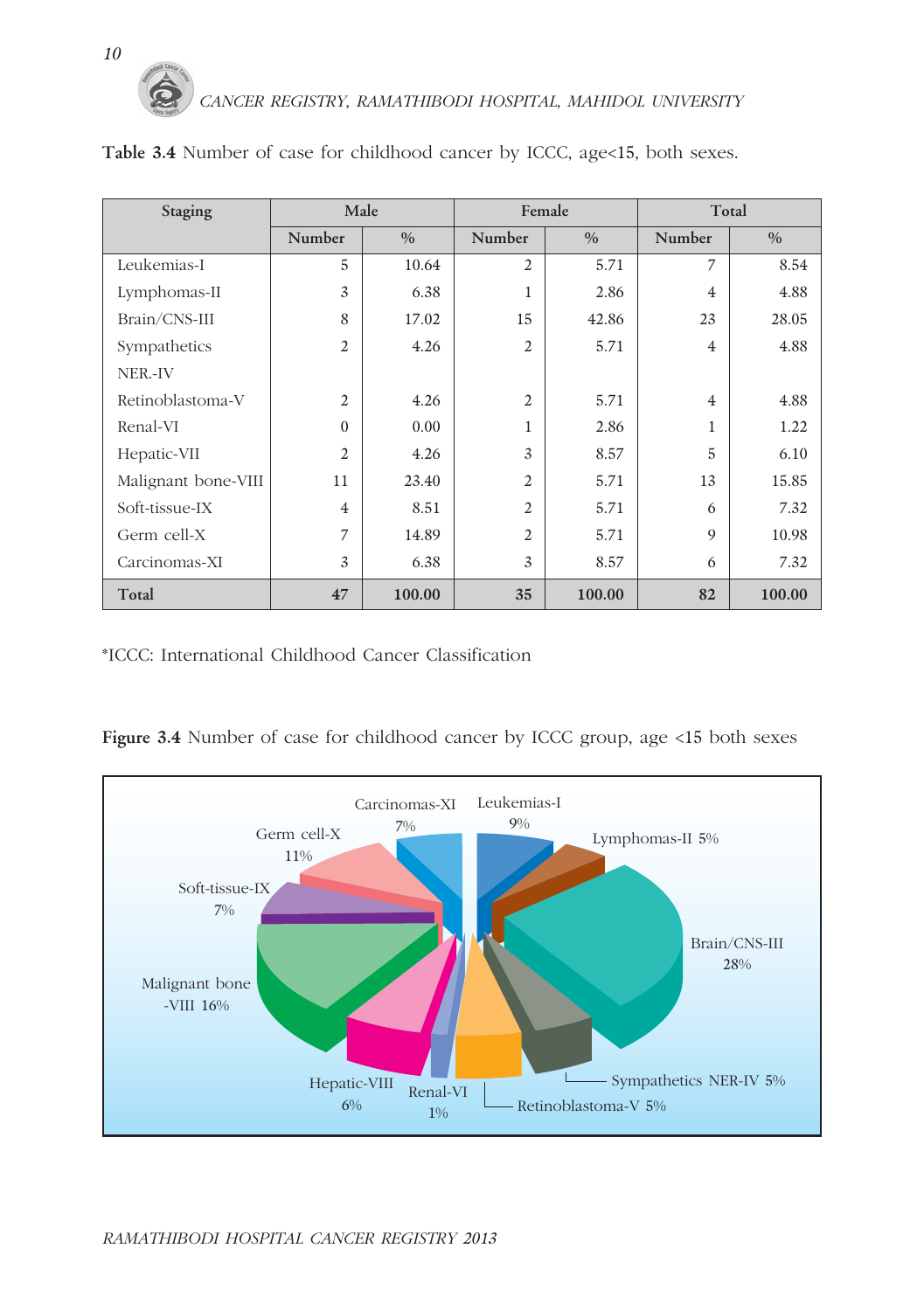### **CHAPTER IV**

## **RAMATHIBODI CANCER REGISTRY**

#### **Table 4.1** Annual reports

| Site                    | Male           |       |                | Female |             | Total | ICD O           |
|-------------------------|----------------|-------|----------------|--------|-------------|-------|-----------------|
|                         | N              | (9/0) | $\mathbf N$    | (9/0)  | $\mathbf N$ | (9/0) |                 |
| Lip                     | $\mathbf{0}$   | 0.00  | 5              | 0.27   | 5           | 0.17  | C <sub>00</sub> |
| Tongue                  | 15             | 1.29  | 8              | 0.44   | 23          | 0.77  | $C01-C02$       |
| Mouth                   | 12             | 1.03  | 6              | 0.33   | 18          | 0.60  | $C03-C06$       |
| Salivary gland          | 4              | 0.34  | 2              | 0.11   | 6           | 0.20  | $C07-C08$       |
| Oropharynx              | 8              | 0.69  | $\mathbf{1}$   | 0.05   | 9           | 0.30  | $C09-C10$       |
| Nasopharynx             | 51             | 4.40  | 17             | 0.93   | 68          | 2.28  | C11             |
| Hypopharynx             | 18             | 1.55  | $\overline{2}$ | 0.11   | 20          | 0.67  | $C12-C13$       |
| Esophagus               | 44             | 3.79  | 1              | 0.05   | 45          | 1.51  | C15             |
| Stomach                 | 30             | 2.59  | 41             | 2.25   | 71          | 2.38  | C16             |
| Small intestine         | $\overline{4}$ | 0.34  | 7              | 0.38   | 11          | 0.37  | C17             |
| Colon                   | 100            | 8.62  | 95             | 5.22   |             | 6.55  | C18             |
| Rectum                  | 30             | 2.59  | 28             | 1.54   | 58          | 1.95  | $C19-C21$       |
| Liver                   | 231            | 19.91 | 106            | 5.83   | 337         | 11.31 | C22             |
| Gallbladder and other   | 12             | 1.03  | 20             | 1.10   | 32          | 1.07  | $C23-C24$       |
| parts of billiary tract |                |       |                |        |             |       |                 |
| Pancreas                | 15             | 1.29  | 19             | 1.04   | 34          | 1.14  | C25             |
| Nose, sinuses etc.      | 14             | 1.21  | 5              | 0.27   | 19          | 0.64  | $C30-C31$       |
| Larynx                  | 22             | 1.90  | 2              | 0.11   | 24          | 0.81  | C32             |
| Trachea, Bronchus& lung | 101            | 8.71  | 98             | 5.39   | 199         | 6.68  | $C33-C34$       |
| Thymus mediastinum      | 8              | 0.69  | 7              | 0.38   | 15          | 0.50  | C37-C38         |
| Bone                    | 21             | 1.81  | 12             | 0.66   | 33          | 1.11  | $C40-C41$       |
| Haematopoetic and       | 54             | 4.66  | 53             | 2.91   | 107         | 3.59  | C42             |
| Reticuloendothelial     |                |       |                |        |             |       |                 |
| Other skin              | 60             | 5.17  | 89             | 4.89   | 149         | 5.00  | C44             |
| Retroperitonium and     | $\overline{2}$ | 0.17  | 1              | 0.05   | 3           | 0.10  | C48             |
| peritoneum              |                |       |                |        |             |       |                 |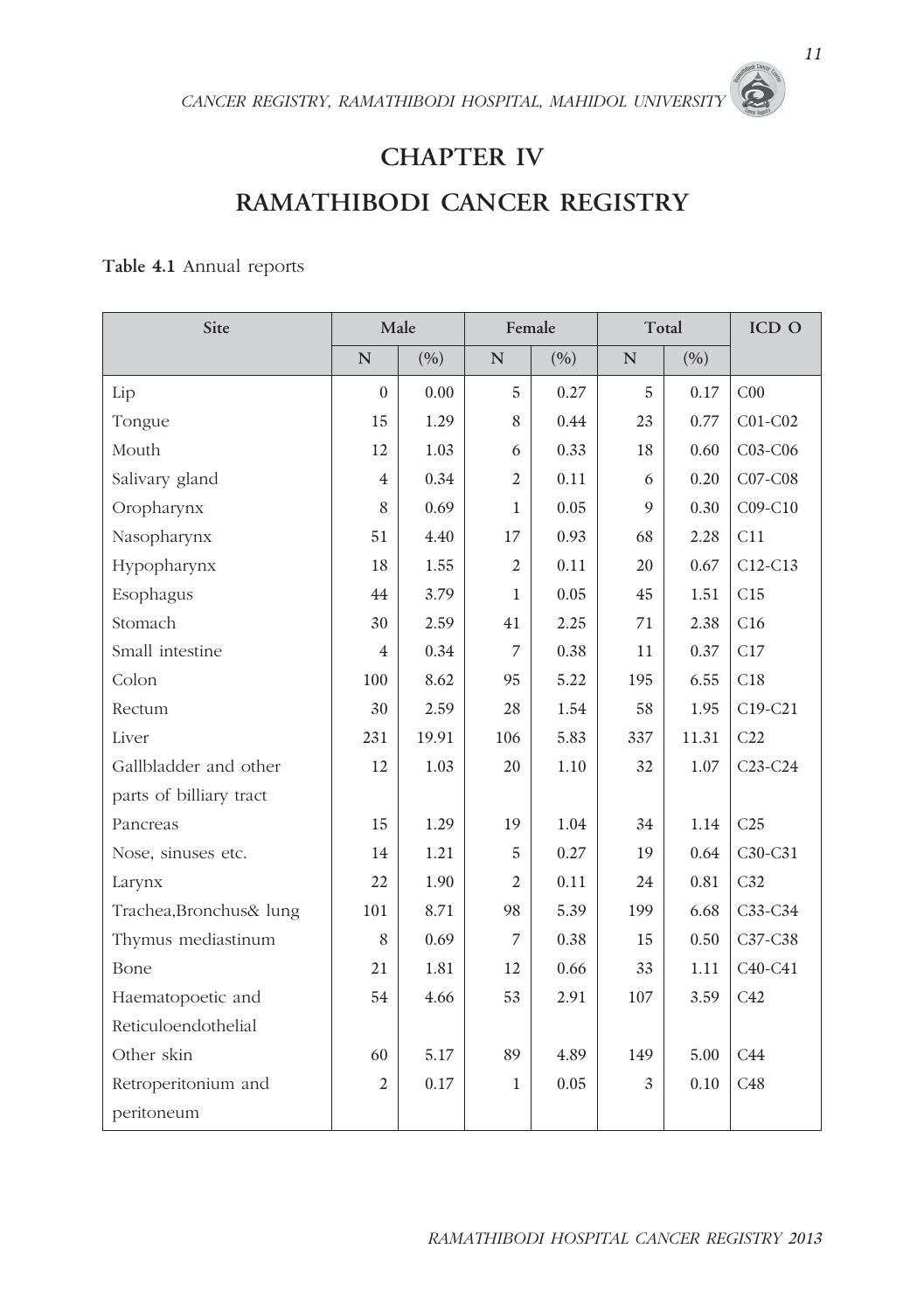| Site                       |                | Male | Female         |       | Total          |       | ICD O      |
|----------------------------|----------------|------|----------------|-------|----------------|-------|------------|
|                            | ${\bf N}$      | (%)  | $\mathbf N$    | (9/0) | $\mathbf N$    | (%)   |            |
| Connective, Subcu. &       | 19             | 1.64 | 9              | 0.49  | 28             | 0.94  | C49        |
| Soft tissue                |                |      |                |       |                |       |            |
| <b>Breast</b>              | $\overline{4}$ | 0.34 | 692            | 38.04 | 696            | 23.36 | C50        |
| Other female genital       | $\Omega$       | 0.00 | 11             | 1.45  | 11             | 0.37  | C51, C52,  |
|                            |                |      |                |       |                |       | C57        |
| Cervix uteri               | $\Omega$       | 0.00 | 123            | 6.76  | 123            | 4.13  | C53        |
| Corpus uteri               | $\theta$       | 0.00 | 48             | 2.64  | 48             | 1.61  | C54        |
| Ovary                      | $\overline{0}$ | 0.00 | 41             | 2.25  | 41             | 1.38  | C56        |
| Placenta                   | $\Omega$       | 0.00 | $\overline{3}$ | 0.16  | $\overline{3}$ | 0.10  | C58        |
| Penis                      | 6              | 0.52 | $\Omega$       | 0.00  | 6              | 0.20  | C60        |
| Prostate                   | 103            | 8.84 | $\Omega$       | 0.00  | 103            | 3.46  | C61        |
| <b>Testis</b>              | $\mathbf{1}$   | 0.09 | $\overline{0}$ | 0.00  | $\mathbf{1}$   | 0.03  | C62        |
| Bladder                    | 37             | 3.19 | 13             | 0.71  | 50             | 1.68  | C67        |
| Kidney etc                 | 25             | 2.16 | 12             | 0.66  | 37             | 1.24  | C64-C66,   |
|                            |                |      |                |       |                |       | C68        |
| Eye                        | 5              | 0.43 | 6              | 0.33  | 11             | 0.37  | C69        |
| Brain, nervous system      | 25             | 2.16 | 32             | 1.76  | 57             | 1.91  | C71        |
| Spinal cord and nervous    | 1              | 0.09 | 3              | 0.16  | $\overline{4}$ | 0.13  | C72        |
| system                     |                |      |                |       |                |       |            |
| Thyroid                    | 30             | 2.59 | 153            | 8.41  | 183            | 6.14  | C73        |
| Adrenal gland              | $\Omega$       | 0.00 | $\overline{c}$ | 0.11  | $\overline{c}$ | 0.07  | C74        |
| Other endocrine gland      | 5              | 0.43 | $\mathbf{0}$   | 0.00  | 5              | 0.17  | C75        |
| Other and ill-defined site | $\Omega$       | 0.00 | $\mathbf{1}$   | 0.05  | $\mathbf{1}$   | 0.03  | C76        |
| Lymph nodes                | 31             | 2.67 | 31             | 1.70  | 62             | 2.08  | C77        |
| Unknown primary site       | 12             | 1.03 | 14             | 0.77  | 26             | 0.87  | C80        |
| All sites                  | 1,160          | 100  | 1,819          | 100   | 2,979          | 100   | <b>ALL</b> |

6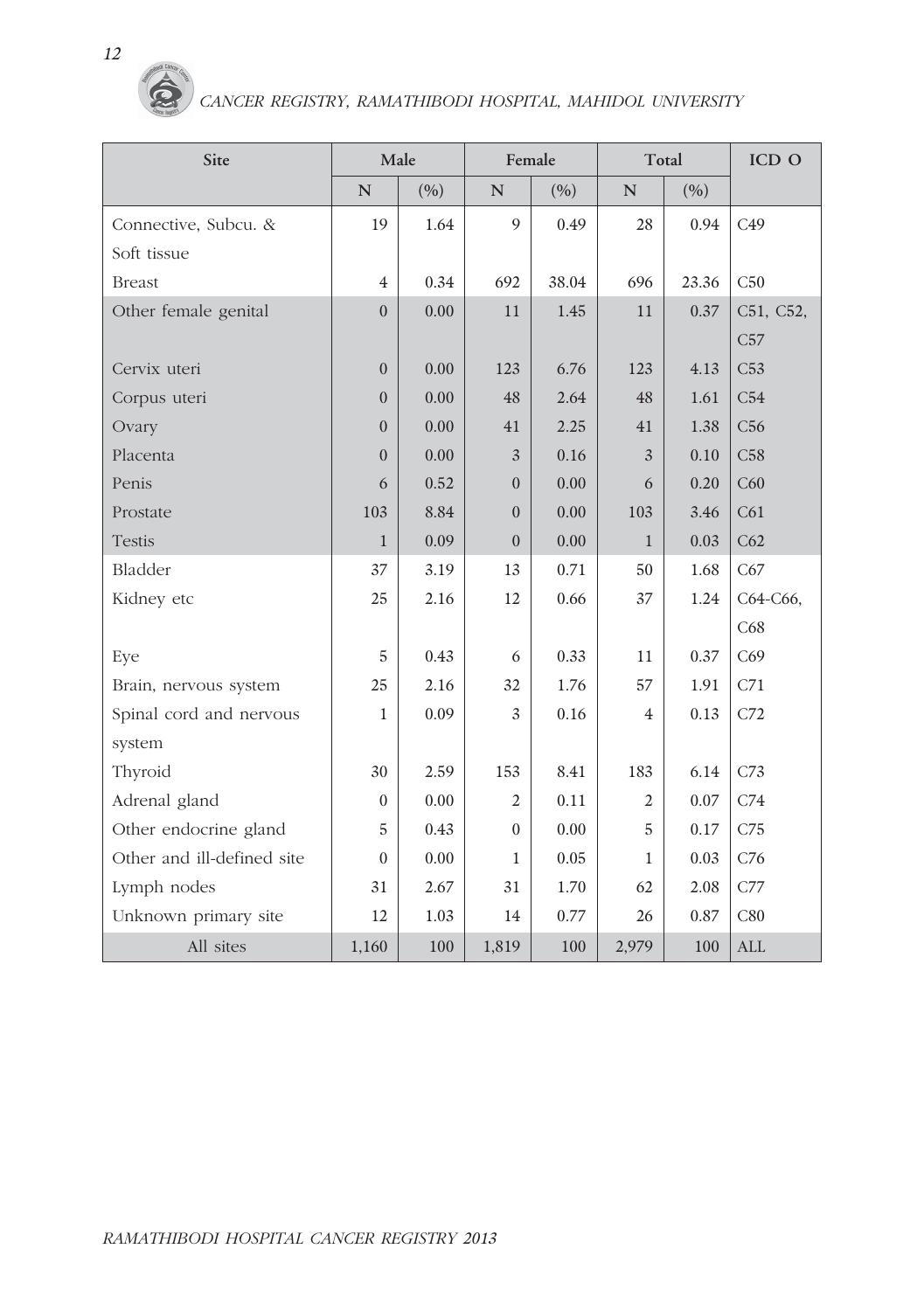| Site                        |                | Male   |                  | Female |      | Total  | ICD O           |
|-----------------------------|----------------|--------|------------------|--------|------|--------|-----------------|
|                             | Case           | $\%MV$ | Case             | $\%MV$ | Case | $\%MV$ |                 |
| Lip                         | 0              | 0.00   | 5                | 100.00 | 5    | 100.00 | CO <sub>0</sub> |
| Tongue                      | 15             | 100.00 | 8                | 100.00 | 23   | 100.00 | $C01-C02$       |
| Mouth                       | 12             | 100.00 | 6                | 100.00 | 18   | 100.00 | $C03-C06$       |
| Salivary gland              | 4              | 100.00 | $\overline{2}$   | 100.00 | 6    | 100.00 | $C07-C08$       |
| Oropharynx                  | 8              | 100.00 | 1                | 100.00 | 9    | 100.00 | $C09-C10$       |
| Nasopharynx                 | 51             | 100.00 | 17               | 100.00 | 68   | 100.00 | C11             |
| Hypopharynx                 | 18             | 100.00 | $\overline{2}$   | 100.00 | 20   | 100.00 | $C12-C13$       |
| Esophagus                   | 44             | 100.00 | 1                | 100.00 | 45   | 100.00 | C15             |
| Stomach                     | 30             | 100.00 | 41               | 100.00 | 71   | 100.00 | C16             |
| Small intestine             | 4              | 100.00 | $\boldsymbol{7}$ | 100.00 | 11   | 100.00 | C17             |
| Colon                       | 100            | 100.00 | 95               | 100.00 | 195  | 100.00 | C18             |
| Rectum                      | 30             | 100.00 | 28               | 100.00 | 58   | 100.00 | $C19-C21$       |
| Liver                       | 231            | 100.00 | 106              | 100.00 | 337  | 100.00 | C22             |
| Gallbladder and other parts | 12             | 100.00 | 20               | 100.00 | 32   | 100.00 | $C23-C24$       |
| of billiary tract           |                |        |                  |        |      |        |                 |
| Pancreas                    | 15             | 100.00 | 19               | 100.00 | 34   | 100.00 | C <sub>25</sub> |
| Nose, sinuses etc.          | 14             | 100.00 | 5                | 100.00 | 19   | 100.00 | $C30-C31$       |
| Larynx                      | 22             | 100.00 | 2                | 100.00 | 24   | 100.00 | C32             |
| Trachea, Bronchus& lung     | 101            | 100.00 | 98               | 100.00 | 199  | 100.00 | $C33-C34$       |
| Thymus mediastinum          | 8              | 100.00 | 7                | 100.00 | 15   | 100.00 | C37-C38         |
| Bone                        | 21             | 100.00 | 12               | 100.00 | 33   | 100.00 | $C40-C41$       |
| Haematopoetic and           | 54             | 100.00 | 53               | 100.00 | 107  | 100.00 | C42             |
| Reticuloendothelial         |                |        |                  |        |      |        |                 |
| Other skin                  | 60             | 100.00 | 89               | 100.00 | 149  | 100.00 | C44             |
| Retroperitonium and         | $\overline{2}$ | 100.00 | 1                | 100.00 | 3    | 100.00 | C48             |
| peritoneum                  |                |        |                  |        |      |        |                 |
| Connective, Subcu. & Soft   | 19             | 100.00 | 9                | 100.00 | 28   | 100.00 | C49             |
| tissue                      |                |        |                  |        |      |        |                 |

#### **Table 4.2** Percentage of morphologically verified (MV) out of total cases from each site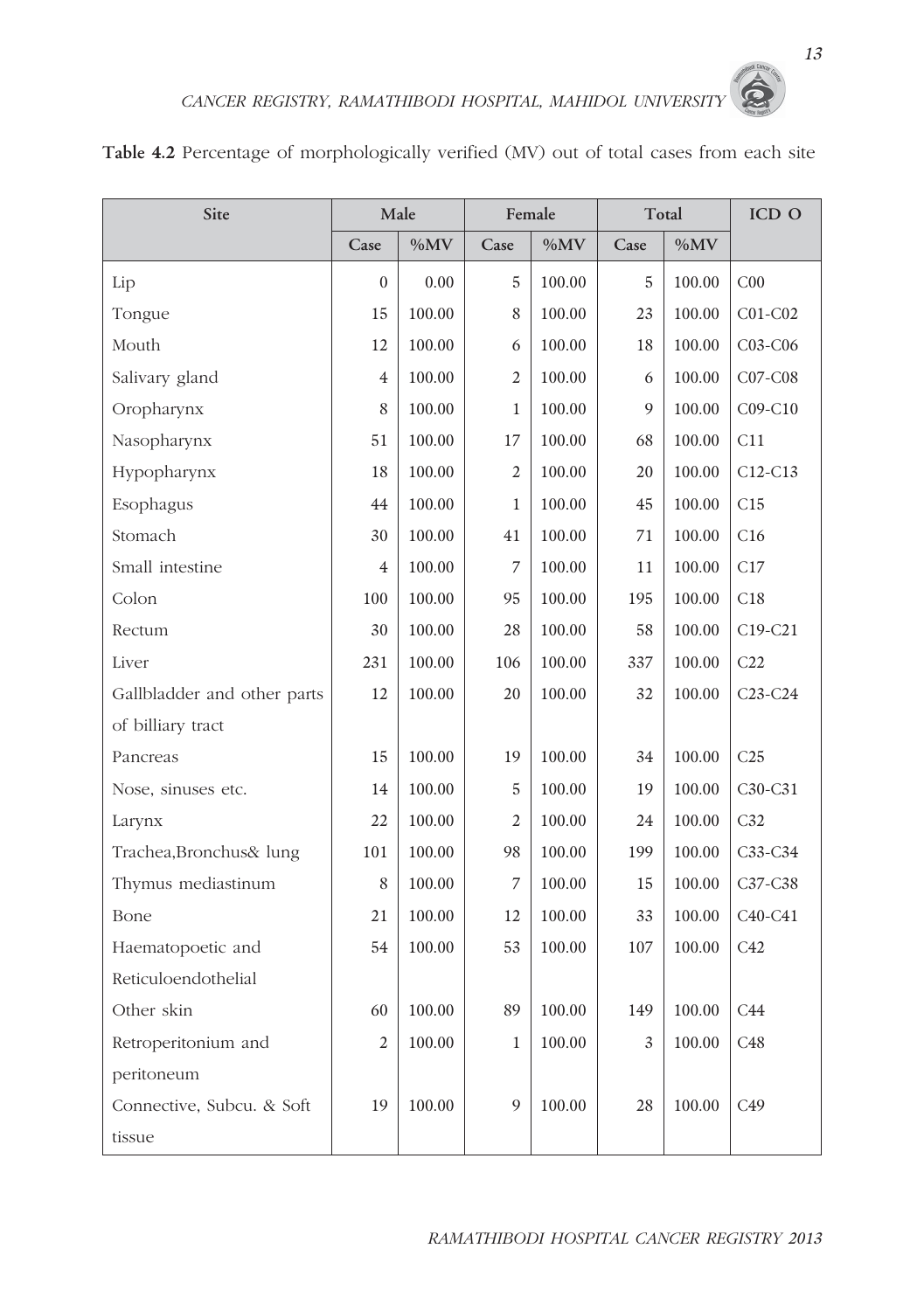| Site                       |                | Male   |                | Female |                | Total  | ICD O      |
|----------------------------|----------------|--------|----------------|--------|----------------|--------|------------|
|                            | Case           | %MV    | Case           | %MV    | Case           | %MV    |            |
| <b>Breast</b>              | $\overline{4}$ | 100.00 | 692            | 100.00 | 696            | 100.00 | C50        |
| Other female genital       | $\mathbf{0}$   | 0.00   | 11             | 100.00 | 11             | 100.00 | C51, C52,  |
|                            |                |        |                |        |                |        | C57        |
| Cervix uteri               | $\theta$       | 0.00   | 123            | 100.00 | 123            | 100.00 | C53        |
| Corpus uteri               | $\Omega$       | 0.00   | 48             | 100.00 | 48             | 100.00 | C54        |
| Ovary                      | $\Omega$       | 0.00   | 41             | 100.00 | 41             | 100.00 | C56        |
| Placenta                   | $\theta$       | 0.00   | 3              | 100.00 | 3              | 100.00 | C58        |
| Penis                      | 6              | 100.00 | $\theta$       | 0.00   | 6              | 100.00 | C60        |
| Prostate                   | 103            | 100.00 | $\mathbf{0}$   | 0.00   | 103            | 100.00 | C61        |
| Testis                     | 1              | 100.00 | $\mathbf{0}$   | 0.00   | $\mathbf{1}$   | 100.00 | C62        |
| Bladder                    | 37             | 100.00 | 13             | 100.00 | 50             | 100.00 | C67        |
| Kidney etc                 | 25             | 100.00 | 12             | 100.00 | 37             | 100.00 | C64-C66,   |
|                            |                |        |                |        |                |        | C68        |
| Eye                        | 5              | 100.00 | 6              | 100.00 | 11             | 100.00 | C69        |
| Brain, nervous system      | 25             | 100.00 | 32             | 100.00 | 57             | 100.00 | C71        |
| Spinal cord and nervous    | $\mathbf{1}$   | 100.00 | 3              | 100.00 | 4              | 100.00 | C72        |
| system                     |                |        |                |        |                |        |            |
| Thyroid                    | 30             | 100.00 | 153            | 100.00 | 183            | 100.00 | C73        |
| Adrenal gland              | $\theta$       | 0.00   | $\overline{2}$ | 100.00 | $\overline{2}$ | 100.00 | C74        |
| Other endocrine gland      | 5              | 100.00 | $\overline{0}$ | 0.00   | 5              | 100.00 | C75        |
| Other and ill-defined site | $\theta$       | 0.00   | $\mathbf{1}$   | 100.00 | $\mathbf{1}$   | 100.00 | C76        |
| Lymph nodes                | 31             | 100.00 | 31             | 100.00 | 62             | 100.00 | C77        |
| Unknown primary site       | 12             | 100.00 | 14             | 100.00 | 26             | 100.00 | C80        |
| All sites                  | 1,160          | 100.00 | 1,819          | 100.00 | 2,979          | 100.00 | <b>ALL</b> |

6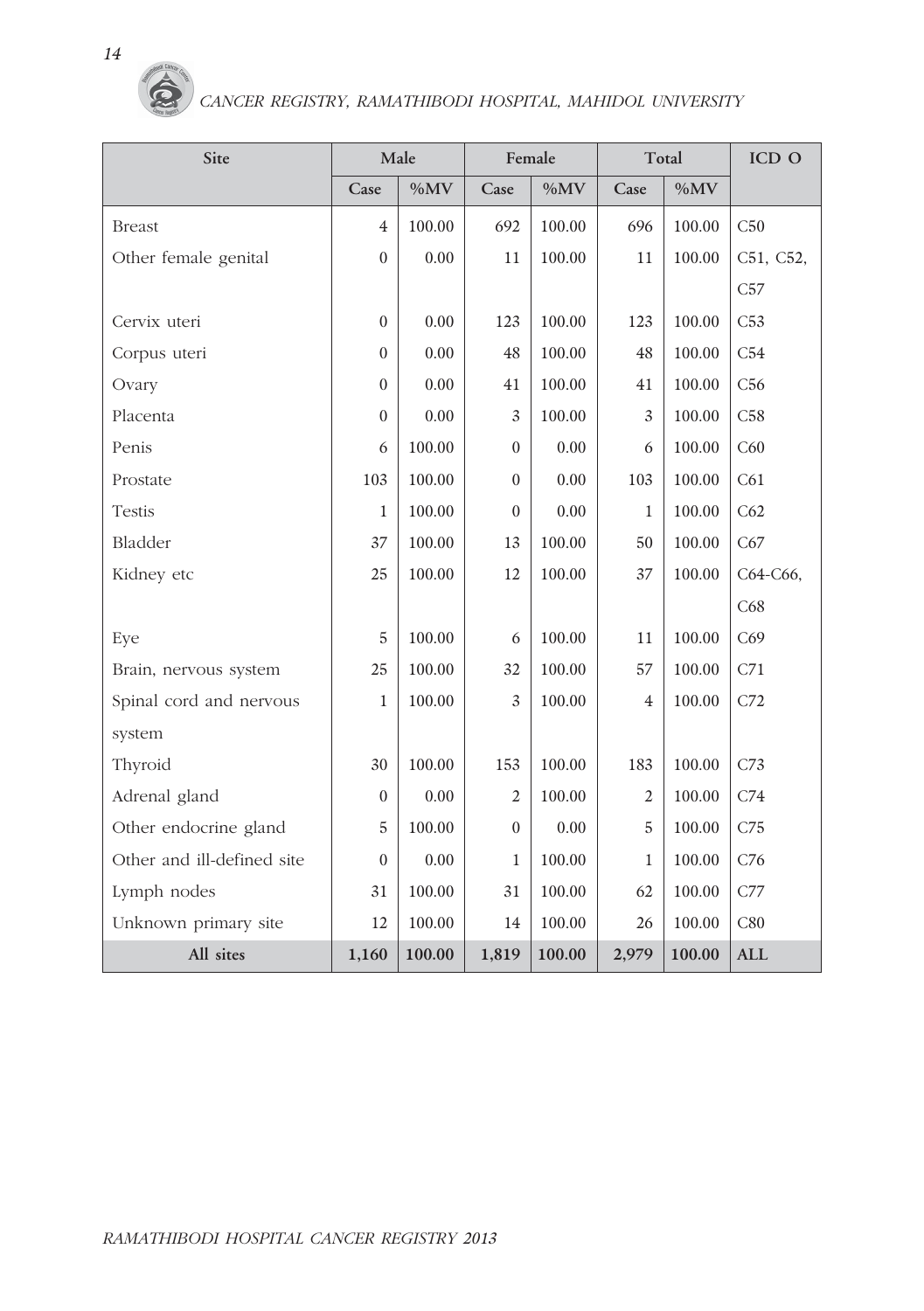#### **Table 4.3** Number of cancer case by site, sex and age

|             | Site Total 0+                            |                  |                  |                  |                  |                  |                  |                  |                  |                                    |                  |                  |                  |                  |                        |                  |                                            |                  |                  | 5+ 10+ 15+ 20+ 25+ 30+ 35+ 40+ 45+ 50+ 55+ 60+ 65+ 70+ 75+ 80+ 85+ Mean S.D. |                |
|-------------|------------------------------------------|------------------|------------------|------------------|------------------|------------------|------------------|------------------|------------------|------------------------------------|------------------|------------------|------------------|------------------|------------------------|------------------|--------------------------------------------|------------------|------------------|------------------------------------------------------------------------------|----------------|
|             | <b>GRAND TOTAL</b>                       |                  |                  |                  |                  |                  |                  |                  |                  |                                    |                  |                  |                  |                  |                        |                  |                                            |                  |                  |                                                                              |                |
| М           | 1160                                     | 13               | 24               | 23               | 8                | 11               | 15               | 11               | 28               | 38                                 |                  |                  |                  |                  | 68 123 144 199 155 129 |                  | 99                                         | 44               | 28               | 58.47 17.7                                                                   |                |
| F           | 1821                                     | 15               | 13               | 22               | 14               | 8                | 41               | 51               |                  | 89 157 181 246 271 231 145 115 121 |                  |                  |                  |                  |                        |                  |                                            | 68               | 33               |                                                                              | 55.1 16.3      |
| T           | 2981                                     | 28               | 37               | 45               | 22               | 19               | 56               |                  |                  |                                    |                  |                  |                  |                  |                        |                  | 62 117 195 249 369 415 430 300 244 220 112 |                  | 61               | 56.38 16.9                                                                   |                |
|             | C00 LIP                                  |                  |                  |                  |                  |                  |                  |                  |                  |                                    |                  |                  |                  |                  |                        |                  |                                            |                  |                  |                                                                              |                |
| F           | 5                                        | $\boldsymbol{0}$ | $\boldsymbol{0}$ | $\boldsymbol{0}$ | $\boldsymbol{0}$ | $\boldsymbol{0}$ | $\boldsymbol{0}$ | $\mathbf{0}$     | $\theta$         | $\theta$                           | $\mathbf{0}$     | $\theta$         | $\mathbf{0}$     | $\theta$         | 2                      | $\mathbf{1}$     | $\theta$                                   | 2                | $\mathbf{0}$     |                                                                              | 74 8.15        |
| T           | 5                                        | $\mathbf{0}$     | $\mathbf{0}$     | $\mathbf{0}$     | $\mathbf{0}$     | $\mathbf{0}$     | $\mathbf{0}$     | $\mathbf{0}$     | $\theta$         | $\boldsymbol{0}$                   | $\mathbf{0}$     | $\theta$         | $\boldsymbol{0}$ | $\mathbf{0}$     | 2                      | $\mathbf{1}$     | $\mathbf{0}$                               | 2                | $\mathbf{0}$     |                                                                              | 74 8.15        |
|             | <b>C01 BASE OF TOUNGUE</b>               |                  |                  |                  |                  |                  |                  |                  |                  |                                    |                  |                  |                  |                  |                        |                  |                                            |                  |                  |                                                                              |                |
| М           | 5                                        | $\theta$         | $\mathbf{0}$     | $\theta$         | $\mathbf{0}$     | $\mathbf{0}$     | 0                | $\theta$         | $\bf{0}$         | $\mathbf{0}$                       | 2                | $\boldsymbol{0}$ | $\mathbf{0}$     | 1                | 2                      | $\theta$         | $\boldsymbol{0}$                           | $\theta$         | $\mathbf{0}$     |                                                                              | 59 10.8        |
| F           | 1                                        | $\overline{0}$   | $\mathbf{0}$     | $\theta$         | $\mathbf{0}$     | $\theta$         | $\mathbf{0}$     | $\mathbf{0}$     | $\theta$         | $\mathbf{0}$                       | $\mathbf{0}$     | $\theta$         | $\mathbf{0}$     | $\mathbf{0}$     | $\theta$               | $\theta$         | 1                                          | $\theta$         | $\theta$         | 76                                                                           | $\overline{0}$ |
| T           | 6                                        | $\mathbf{0}$     | $\mathbf{0}$     | $\theta$         | $\mathbf{0}$     | $\mathbf{0}$     | $\mathbf{0}$     | $\mathbf{0}$     | $\mathbf{0}$     | $\boldsymbol{0}$                   | $\overline{2}$   | $\boldsymbol{0}$ | $\boldsymbol{0}$ | $\mathbf{1}$     | $\mathfrak{2}$         | $\theta$         | $\mathbf{1}$                               | $\boldsymbol{0}$ | $\overline{0}$   | 61.83 11.9                                                                   |                |
|             | C02 OTHER AND UNSPECIFIED PART OF TONGUE |                  |                  |                  |                  |                  |                  |                  |                  |                                    |                  |                  |                  |                  |                        |                  |                                            |                  |                  |                                                                              |                |
| М           | 10                                       | $\boldsymbol{0}$ | $\boldsymbol{0}$ | $\boldsymbol{0}$ | $\boldsymbol{0}$ | $\boldsymbol{0}$ | $\boldsymbol{0}$ | $\mathbf{1}$     | 1                | 1                                  | $\boldsymbol{0}$ | $\mathbf{1}$     | $\mathfrak{2}$   | $\mathbf{1}$     | 1                      | $\boldsymbol{0}$ | $\mathbf{1}$                               | $\mathbf{0}$     | $\mathbf{1}$     |                                                                              | 56.4 17.2      |
| F           | 7                                        | $\theta$         | $\mathbf{0}$     | $\theta$         | $\mathbf{0}$     | $\theta$         | $\mathbf{1}$     | $\boldsymbol{0}$ | 1                | $\boldsymbol{0}$                   | $\mathbf{1}$     | 1                | $\boldsymbol{0}$ | $\mathbf 1$      | $\boldsymbol{0}$       | $\mathbf{1}$     | 1                                          | $\mathbf{0}$     | $\bf{0}$         | 53.14 18.6                                                                   |                |
| Τ           | 17                                       | $\boldsymbol{0}$ | $\mathbf{0}$     | $\mathbf{0}$     | $\boldsymbol{0}$ | $\mathbf{0}$     | $\mathbf{1}$     | $\mathbf{1}$     | 2                | $\mathbf{1}$                       | $\mathbf{1}$     | $\overline{2}$   | $\mathfrak{2}$   | 2                | 1                      | $\mathbf{1}$     | $\overline{2}$                             | $\mathbf{0}$     | $\mathbf{1}$     | 55.06 17.3                                                                   |                |
|             | C03 GUM                                  |                  |                  |                  |                  |                  |                  |                  |                  |                                    |                  |                  |                  |                  |                        |                  |                                            |                  |                  |                                                                              |                |
| М           | 3                                        | $\mathbf{0}$     | $\overline{0}$   | $\mathbf{0}$     | $\mathbf{0}$     | $\mathbf{0}$     | $\mathbf{0}$     | $\mathbf{0}$     | $\mathbf{0}$     | $\boldsymbol{0}$                   | $\mathbf{0}$     | $\mathbf{1}$     | $\mathbf{0}$     | 1                | $\bf{0}$               | 1                | $\mathbf{0}$                               | $\theta$         | $\mathbf{0}$     |                                                                              | 61 8.54        |
| F           | 1                                        | $\mathbf{0}$     | $\theta$         | $\mathbf{0}$     | $\boldsymbol{0}$ | $\mathbf{0}$     | $\theta$         | $\theta$         | $\theta$         | $\boldsymbol{0}$                   | $\mathbf{0}$     | $\boldsymbol{0}$ | $\mathbf{1}$     | $\mathbf{0}$     | $\boldsymbol{0}$       | $\theta$         | $\mathbf{0}$                               | $\mathbf{0}$     | $\theta$         | 59                                                                           | $\Omega$       |
| T           | $\overline{4}$                           | $\mathbf{0}$     | $\mathbf{0}$     | $\mathbf{0}$     | $\mathbf{0}$     | $\mathbf{0}$     | $\boldsymbol{0}$ | $\boldsymbol{0}$ | $\mathbf{0}$     | $\boldsymbol{0}$                   | $\boldsymbol{0}$ | $\mathbf{1}$     | $\mathbf{1}$     | $\mathbf{1}$     | $\boldsymbol{0}$       | $\mathbf{1}$     | $\boldsymbol{0}$                           | $\mathbf{0}$     | $\boldsymbol{0}$ |                                                                              | 60.5 7.05      |
|             | <b>C04 FLOOR OF MOUTH</b>                |                  |                  |                  |                  |                  |                  |                  |                  |                                    |                  |                  |                  |                  |                        |                  |                                            |                  |                  |                                                                              |                |
| М           | 3                                        | $\boldsymbol{0}$ | 0                | $\theta$         | $\boldsymbol{0}$ | $\mathbf{0}$     | $\mathbf{0}$     | $\mathbf{0}$     | $\bf{0}$         | $\mathbf{0}$                       | 0                | $\overline{0}$   | 2                | 0                | $\boldsymbol{0}$       | 1                | $\boldsymbol{0}$                           | $\mathbf{0}$     | $\bf{0}$         | 61.67 10.7                                                                   |                |
| F           | $\mathbf{0}$                             | $\theta$         | 0                | $\theta$         | $\mathbf{0}$     | $\theta$         | $\mathbf{0}$     | $\mathbf{0}$     | $\theta$         | $\boldsymbol{0}$                   | $\mathbf{0}$     | $\boldsymbol{0}$ | $\boldsymbol{0}$ | $\mathbf{0}$     | $\boldsymbol{0}$       | $\theta$         | $\boldsymbol{0}$                           | $\boldsymbol{0}$ | $\mathbf{0}$     | $\mathbf{0}$                                                                 | $\overline{0}$ |
| T           | 3                                        | $\mathbf{0}$     | $\mathbf{0}$     | $\mathbf{0}$     | $\mathbf{0}$     | $\mathbf{0}$     | $\mathbf{0}$     | $\mathbf{0}$     | $\mathbf{0}$     | $\boldsymbol{0}$                   | $\mathbf{0}$     | $\boldsymbol{0}$ | 2                | $\mathbf{0}$     | $\boldsymbol{0}$       | $\mathbf{1}$     | $\boldsymbol{0}$                           | $\mathbf{0}$     | 0                | 61.67 10.7                                                                   |                |
|             | <b>C05 PALATE</b>                        |                  |                  |                  |                  |                  |                  |                  |                  |                                    |                  |                  |                  |                  |                        |                  |                                            |                  |                  |                                                                              |                |
| М           | 3                                        | $\overline{0}$   | $\mathbf{0}$     | 0                | 0                | $\overline{0}$   | 0                | $\theta$         | $\theta$         | $\boldsymbol{0}$                   | $\boldsymbol{0}$ | $\mathbf{1}$     | 0                | $\theta$         | 0                      | 1                | 1                                          | $\mathbf{0}$     | $\mathbf{0}$     | 67.67                                                                        | 14             |
| F           | $\mathbf{1}$                             | $\boldsymbol{0}$ | 0                | $\mathbf{0}$     | 0                | $\mathbf{0}$     | $\boldsymbol{0}$ | $\boldsymbol{0}$ | $\mathbf{0}$     | $\boldsymbol{0}$                   | $\mathbf{0}$     | $\boldsymbol{0}$ | $\mathbf{1}$     | $\mathbf{0}$     | $\boldsymbol{0}$       | $\theta$         | $\boldsymbol{0}$                           | $\mathbf{0}$     | $\theta$         | 59                                                                           | $\mathbf{0}$   |
| T           | 4                                        | $\mathbf{0}$     | $\mathbf{0}$     | $\theta$         | $\mathbf{0}$     | $\mathbf{0}$     | $\mathbf{0}$     | $\mathbf{0}$     | $\mathbf{0}$     | $\boldsymbol{0}$                   | $\mathbf{0}$     | 1                | 1                | $\theta$         | $\boldsymbol{0}$       | $\mathbf{1}$     | 1                                          | $\boldsymbol{0}$ | $\mathbf{0}$     |                                                                              | 65.5 12.2      |
|             | C06 OTHER AND UNSPECIFIED PART OF MOUTH  |                  |                  |                  |                  |                  |                  |                  |                  |                                    |                  |                  |                  |                  |                        |                  |                                            |                  |                  |                                                                              |                |
| М           | 3                                        | $\boldsymbol{0}$ | $\boldsymbol{0}$ | $\boldsymbol{0}$ | $\boldsymbol{0}$ | $\boldsymbol{0}$ | $\boldsymbol{0}$ | $\boldsymbol{0}$ | $\boldsymbol{0}$ | $\boldsymbol{0}$                   | $\mathbf{1}$     | $\boldsymbol{0}$ | $\sqrt{2}$       | $\boldsymbol{0}$ | $\boldsymbol{0}$       | $\boldsymbol{0}$ | $\boldsymbol{0}$                           | $\boldsymbol{0}$ | $\theta$         | 54.67 7.51                                                                   |                |
| ${\bf F}$   | $\overline{4}$                           | $\boldsymbol{0}$ | $\boldsymbol{0}$ | $\boldsymbol{0}$ | $\mathbf{0}$     | $\boldsymbol{0}$ | $\boldsymbol{0}$ | $\boldsymbol{0}$ | $\boldsymbol{0}$ | $\boldsymbol{0}$                   | $\mathbf{1}$     | $\theta$         | $\boldsymbol{0}$ | $\mathbf{1}$     | $\boldsymbol{0}$       | $\boldsymbol{0}$ | $\mathbf{1}$                               | $\mathbf{1}$     | $\boldsymbol{0}$ |                                                                              | 67.5 14.3      |
| $\mathbf T$ | $\overline{7}$                           | $\boldsymbol{0}$ | $\boldsymbol{0}$ | $\boldsymbol{0}$ | $\boldsymbol{0}$ | $\boldsymbol{0}$ | $\boldsymbol{0}$ | $\boldsymbol{0}$ | $\boldsymbol{0}$ | $\boldsymbol{0}$                   | 2                | $\boldsymbol{0}$ | $\sqrt{2}$       | $\,1\,$          | $\boldsymbol{0}$       | $\boldsymbol{0}$ | $\mathbf{1}$                               | $\,1$            | $\boldsymbol{0}$ |                                                                              | 62 12.9        |
|             | <b>C07 PAROTID GLAND</b>                 |                  |                  |                  |                  |                  |                  |                  |                  |                                    |                  |                  |                  |                  |                        |                  |                                            |                  |                  |                                                                              |                |
| $\mathbf M$ | $\overline{4}$                           | $\boldsymbol{0}$ | $\boldsymbol{0}$ | $\boldsymbol{0}$ | $\boldsymbol{0}$ | $\boldsymbol{0}$ | $\boldsymbol{0}$ | $\boldsymbol{0}$ | $\boldsymbol{0}$ | $\mathbf{1}$                       | $\mathbf{1}$     | $\boldsymbol{0}$ | $\boldsymbol{0}$ | $\boldsymbol{0}$ | $\boldsymbol{0}$       | $\mathbf{1}$     | $\boldsymbol{0}$                           | $\mathbf{0}$     | $\mathbf{1}$     | 63.75 22.8                                                                   |                |
| ${\bf F}$   | $\mathfrak{2}$                           | $\boldsymbol{0}$ | $\boldsymbol{0}$ | $\boldsymbol{0}$ | $\boldsymbol{0}$ | $\boldsymbol{0}$ | $\boldsymbol{0}$ | $\boldsymbol{0}$ | $\boldsymbol{0}$ | $\boldsymbol{0}$                   | $\boldsymbol{0}$ | $\overline{2}$   | $\boldsymbol{0}$ | $\boldsymbol{0}$ | $\boldsymbol{0}$       | $\boldsymbol{0}$ | $\boldsymbol{0}$                           | $\overline{0}$   | $\boldsymbol{0}$ |                                                                              | 52.5 2.12      |
| $\mathbf T$ | 6                                        | $\boldsymbol{0}$ | $\boldsymbol{0}$ | $\boldsymbol{0}$ | $\boldsymbol{0}$ | $\boldsymbol{0}$ | $\boldsymbol{0}$ | $\boldsymbol{0}$ | $\boldsymbol{0}$ | $\mathbf{1}$                       | $\mathbf{1}$     | $\boldsymbol{2}$ | $\boldsymbol{0}$ | $\boldsymbol{0}$ | $\boldsymbol{0}$       | $\mathbf{1}$     | $\boldsymbol{0}$                           | $\boldsymbol{0}$ | $\mathbf{1}$     |                                                                              | 60 18.6        |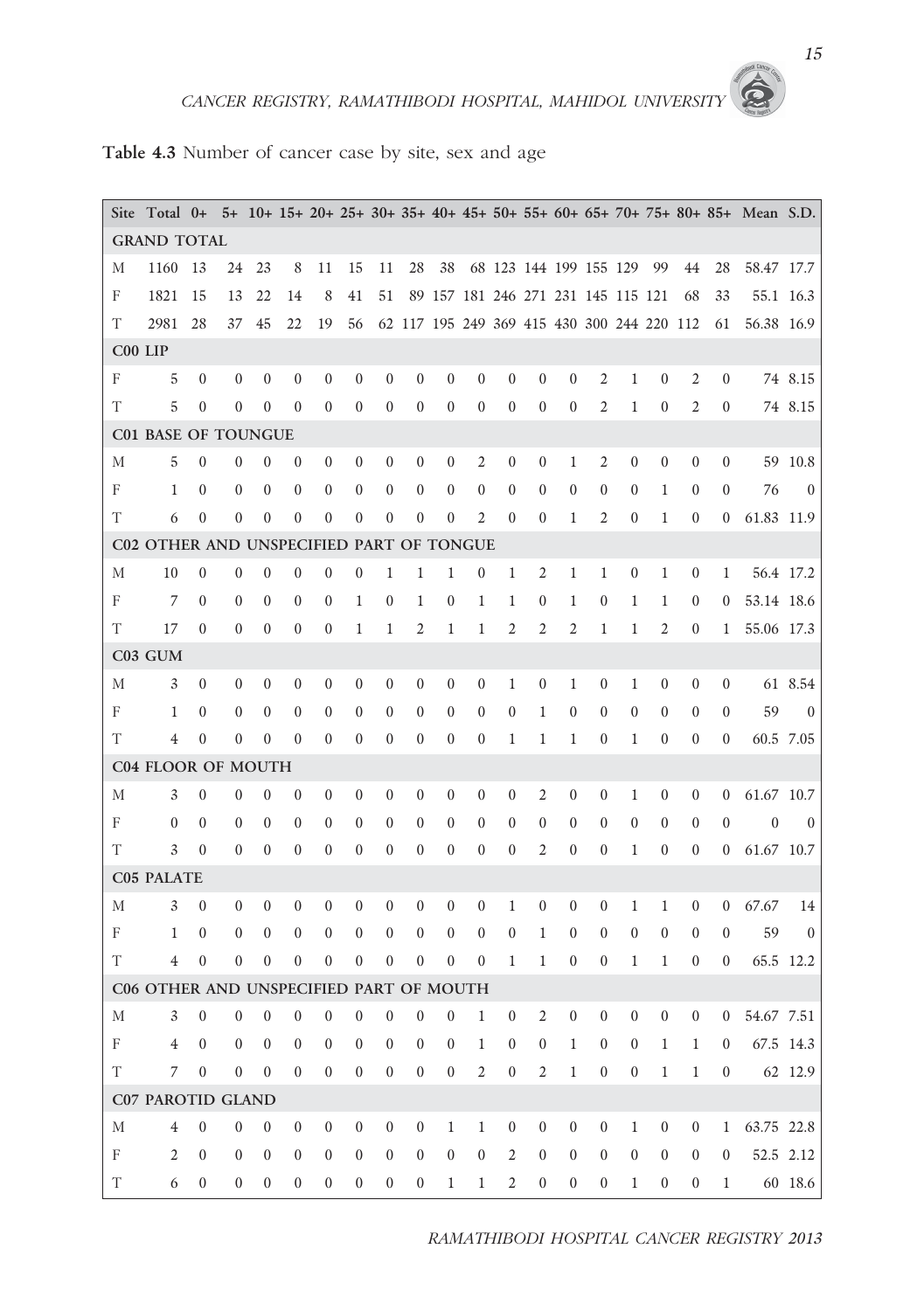| Site        | Total                                           |                  | $0+$             |                  |                  |                  |                  |                  |                  |                  |                  |                  |                  |                  |                  |                  |                  |                  |                | 5+ 10+ 15+ 20+ 25+ 30+ 35+ 40+ 45+ 50+ 55+ 60+ 65+ 70+ 75+ 80+ 85+ Mean |                |
|-------------|-------------------------------------------------|------------------|------------------|------------------|------------------|------------------|------------------|------------------|------------------|------------------|------------------|------------------|------------------|------------------|------------------|------------------|------------------|------------------|----------------|-------------------------------------------------------------------------|----------------|
|             | C08 OTHER AND UNSPECIFIED MAJOR SALIVARY GLANDS |                  |                  |                  |                  |                  |                  |                  |                  |                  |                  |                  |                  |                  |                  |                  |                  |                  |                |                                                                         |                |
| F           | 2                                               | $\mathbf{0}$     | $\mathbf{0}$     | $\mathbf{0}$     | $\mathbf{0}$     | $\mathbf{0}$     | $\mathbf{0}$     | $\mathbf{0}$     | $\theta$         | $\mathbf{0}$     | $\mathbf{0}$     | $\theta$         | $\boldsymbol{0}$ | 0                | $\boldsymbol{0}$ | 2                | $\mathbf{0}$     | $\theta$         | $\mathbf{0}$   |                                                                         | 72.5 0.71      |
| T           | $\overline{2}$                                  | $\mathbf{0}$     | $\mathbf{0}$     | $\mathbf{0}$     | $\overline{0}$   | $\mathbf{0}$     | $\theta$         | $\mathbf{0}$     | $\theta$         | $\boldsymbol{0}$ | $\mathbf{0}$     | $\theta$         | $\mathbf{0}$     | $\boldsymbol{0}$ | $\boldsymbol{0}$ | $\overline{2}$   | $\mathbf{0}$     | $\theta$         | $\mathbf{0}$   |                                                                         | 72.5 0.71      |
|             | <b>C09 TONSIL</b>                               |                  |                  |                  |                  |                  |                  |                  |                  |                  |                  |                  |                  |                  |                  |                  |                  |                  |                |                                                                         |                |
| М           | 7                                               | $\theta$         | $\mathbf{0}$     | $\theta$         | $\mathbf{0}$     | $\mathbf{1}$     | $\mathbf{0}$     | $\theta$         | $\theta$         | $\overline{0}$   | $\mathbf{0}$     | 2                | $\boldsymbol{0}$ | $\mathbf{1}$     | $\mathbf{1}$     | $\mathbf{1}$     | $\mathbf{1}$     | $\mathbf{0}$     | $\mathbf{0}$   | 57.71                                                                   | 18             |
| T           | 7                                               | $\theta$         | $\mathbf{0}$     | $\mathbf{0}$     | $\boldsymbol{0}$ | 1                | $\boldsymbol{0}$ | $\boldsymbol{0}$ | $\boldsymbol{0}$ | $\boldsymbol{0}$ | $\boldsymbol{0}$ | $\mathfrak{2}$   | $\boldsymbol{0}$ | $\mathbf 1$      | $\mathbf{1}$     | 1                | $\mathbf{1}$     | $\boldsymbol{0}$ | $\mathbf{0}$   | 57.71                                                                   | 18             |
|             | <b>C10 OROPHARYNX</b>                           |                  |                  |                  |                  |                  |                  |                  |                  |                  |                  |                  |                  |                  |                  |                  |                  |                  |                |                                                                         |                |
| М           | 1                                               | $\mathbf{0}$     | $\mathbf{0}$     | $\theta$         | $\mathbf{0}$     | $\mathbf{0}$     | $\theta$         | $\mathbf{0}$     | $\theta$         | $\overline{0}$   | $\mathbf{0}$     | $\theta$         | 1                | $\overline{0}$   | $\mathbf{0}$     | $\mathbf{0}$     | $\mathbf{0}$     | $\theta$         | $\mathbf{0}$   | 56                                                                      | $\theta$       |
| F           | $\mathbf{1}$                                    | $\theta$         | $\mathbf{0}$     | $\mathbf{0}$     | $\mathbf{0}$     | $\mathbf{0}$     | $\theta$         | $\mathbf{0}$     | $\theta$         | $\mathbf{0}$     | $\mathbf{0}$     | 1                | $\boldsymbol{0}$ | $\boldsymbol{0}$ | $\theta$         | $\mathbf{0}$     | $\mathbf{0}$     | $\theta$         | $\Omega$       | 52                                                                      | $\mathbf{0}$   |
| T           | $\overline{2}$                                  | $\mathbf{0}$     | $\mathbf{0}$     | $\mathbf{0}$     | $\mathbf{0}$     | $\mathbf{0}$     | $\boldsymbol{0}$ | $\mathbf{0}$     | $\theta$         | $\boldsymbol{0}$ | $\mathbf{0}$     | $\mathbf{1}$     | $\mathbf{1}$     | $\mathbf{0}$     | $\boldsymbol{0}$ | $\mathbf{0}$     | $\boldsymbol{0}$ | $\mathbf{0}$     | $\mathbf{0}$   |                                                                         | 54 2.83        |
|             | C11 NASOPHARYNX                                 |                  |                  |                  |                  |                  |                  |                  |                  |                  |                  |                  |                  |                  |                  |                  |                  |                  |                |                                                                         |                |
| М           | 51                                              | $\theta$         | $\mathbf{0}$     | $\mathbf{0}$     | $\mathbf{0}$     | $\boldsymbol{0}$ | $\mathbf{1}$     | 2                | 2                | 3                | 10               | 11               | 8                | 10               | 3                | 1                | $\boldsymbol{0}$ | $\theta$         | $\overline{0}$ |                                                                         | 52.84 9.96     |
| F           | 17                                              | $\mathbf{0}$     | $\mathbf{0}$     | $\mathbf{0}$     | $\boldsymbol{0}$ | $\mathbf{1}$     | 2                | 2                | $\mathbf{1}$     | 3                | 3                | $\mathbf{1}$     | $\overline{2}$   | $\mathbf{1}$     | $\boldsymbol{0}$ | $\mathbf{0}$     | $\mathbf{1}$     | $\theta$         | $\mathbf{0}$   |                                                                         | 44.12 14.3     |
| T           | 68                                              | $\mathbf{0}$     | $\mathbf{0}$     | $\mathbf{0}$     | $\boldsymbol{0}$ | 1                | 3                | $\overline{4}$   | 3                | 6                | 13               | 12               | 10               | 11               | 3                | $\mathbf{1}$     | 1                | $\theta$         | $\mathbf{0}$   |                                                                         | 50.66 11.7     |
|             | <b>C12 PYRIFORM SINUS</b>                       |                  |                  |                  |                  |                  |                  |                  |                  |                  |                  |                  |                  |                  |                  |                  |                  |                  |                |                                                                         |                |
| М           | 16                                              | $\theta$         | $\mathbf{0}$     | $\mathbf{0}$     | $\mathbf{0}$     | $\mathbf{0}$     | $\theta$         | $\boldsymbol{0}$ | $\boldsymbol{0}$ | $\mathbf{1}$     | $\boldsymbol{0}$ | $\overline{4}$   | 2                | 4                | $\mathbf{1}$     | $\boldsymbol{0}$ | 3                | $\mathbf{1}$     | $\mathbf{0}$   |                                                                         | 61.88 12.1     |
| F           | $\mathbf{1}$                                    | $\theta$         | $\overline{0}$   | $\mathbf{0}$     | $\mathbf{0}$     | $\mathbf{0}$     | $\theta$         | $\theta$         | $\theta$         | $\boldsymbol{0}$ | $\mathbf{0}$     | $\theta$         | $\theta$         | $\mathbf{1}$     | $\boldsymbol{0}$ | $\mathbf{0}$     | $\boldsymbol{0}$ | $\theta$         | $\mathbf{0}$   | 61                                                                      | $\theta$       |
| T           | 17                                              | $\mathbf{0}$     | $\mathbf{0}$     | $\mathbf{0}$     | $\mathbf{0}$     | $\mathbf{0}$     | $\theta$         | $\mathbf{0}$     | $\theta$         | $\mathbf{1}$     | $\mathbf{0}$     | 4                | $\mathfrak{2}$   | 5                | 1                | $\boldsymbol{0}$ | 3                | $\mathbf{1}$     | $\mathbf{0}$   |                                                                         | 61.82 11.7     |
|             | C13 HYPOPHARYNX                                 |                  |                  |                  |                  |                  |                  |                  |                  |                  |                  |                  |                  |                  |                  |                  |                  |                  |                |                                                                         |                |
| М           | 2                                               | $\mathbf{0}$     | $\mathbf{0}$     | $\mathbf{0}$     | $\mathbf{0}$     | $\mathbf{0}$     | $\theta$         | $\mathbf{0}$     | $\theta$         | $\overline{0}$   | $\theta$         | $\theta$         | $\boldsymbol{0}$ | $\boldsymbol{0}$ | 2                | $\mathbf{0}$     | $\theta$         | $\theta$         | $\mathbf{0}$   |                                                                         | 68 1.41        |
| F           | $\mathbf{1}$                                    | $\mathbf{0}$     | $\mathbf{0}$     | $\mathbf{0}$     | $\mathbf{0}$     | $\mathbf{0}$     | $\theta$         | $\mathbf{0}$     | $\theta$         | $\overline{0}$   | $\theta$         | $\boldsymbol{0}$ | $\mathbf{1}$     | $\boldsymbol{0}$ | $\theta$         | $\mathbf{0}$     | $\mathbf{0}$     | $\theta$         | $\Omega$       | 59                                                                      | $\mathbf{0}$   |
| T           | 3                                               | $\mathbf{0}$     | $\mathbf{0}$     | $\mathbf{0}$     | $\mathbf{0}$     | $\mathbf{0}$     | $\theta$         | $\mathbf{0}$     | $\theta$         | $\boldsymbol{0}$ | $\theta$         | $\boldsymbol{0}$ | $\mathbf{1}$     | 0                | 2                | $\mathbf{0}$     | $\boldsymbol{0}$ | $\mathbf{0}$     | $\mathbf{0}$   |                                                                         | 65 5.29        |
|             | <b>C15 ESOPHAGUS</b>                            |                  |                  |                  |                  |                  |                  |                  |                  |                  |                  |                  |                  |                  |                  |                  |                  |                  |                |                                                                         |                |
| М           | 44                                              | $\mathbf{0}$     | $\mathbf{0}$     | $\theta$         | $\mathbf{0}$     | $\mathbf{0}$     | $\mathbf{0}$     | $\mathbf{0}$     | $\theta$         | $\boldsymbol{0}$ | 2                | 6                | 8                | 10               | 7                | 5                | $\overline{4}$   | 2                | $\overline{0}$ |                                                                         | 63.23 9.03     |
| F           | $\mathbf{1}$                                    | $\mathbf{0}$     | $\mathbf{0}$     | $\mathbf{0}$     | $\mathbf{0}$     | $\mathbf{0}$     | $\theta$         | $\theta$         | $\theta$         | $\overline{0}$   | $\mathbf{0}$     | $\boldsymbol{0}$ | $\boldsymbol{0}$ | $\boldsymbol{0}$ | $\boldsymbol{0}$ | $\mathbf{1}$     | $\mathbf{0}$     | $\theta$         | $\theta$       | 72                                                                      | $\overline{0}$ |
| T           | 45                                              | $\mathbf{0}$     | $\mathbf{0}$     | $\mathbf{0}$     | $\boldsymbol{0}$ | $\mathbf{0}$     | $\theta$         | $\mathbf{0}$     | $\theta$         | $\boldsymbol{0}$ | 2                | 6                | 8                | 10               | 7                | 6                | $\overline{4}$   | $\overline{2}$   | $\mathbf{0}$   |                                                                         | 63.42 9.03     |
|             | C16 STOMACH                                     |                  |                  |                  |                  |                  |                  |                  |                  |                  |                  |                  |                  |                  |                  |                  |                  |                  |                |                                                                         |                |
| М           | 30                                              | $\theta$         | $\mathbf{0}$     | $\theta$         | $\boldsymbol{0}$ | $\mathbf{0}$     | $\boldsymbol{0}$ | $\boldsymbol{0}$ | $\boldsymbol{0}$ | 1                | $\overline{2}$   | 5                | $\overline{2}$   | 4                | 6                | 5                | $\mathbf{1}$     | 3                | $\mathbf{1}$   |                                                                         | 64.33 11.5     |
| $_{\rm F}$  | 41                                              | $\mathbf{0}$     | $\mathbf{0}$     | $\mathbf{0}$     | $\mathbf{0}$     | $\boldsymbol{0}$ | $\mathbf{1}$     | $\mathbf{1}$     | $\mathbf{1}$     | 2                | 8                | 4                | 3                | 5                | 4                | 6                | $\mathbf{1}$     | 3                | $\overline{2}$ |                                                                         | 59.34 14.8     |
| T           | 71                                              | $\boldsymbol{0}$ | $\boldsymbol{0}$ | $\boldsymbol{0}$ | $\boldsymbol{0}$ | $\boldsymbol{0}$ | $\,1\,$          | $\mathbf{1}$     | $\mathbf{1}$     | $\mathfrak{Z}$   | $10\,$           | $\overline{9}$   | $\mathbf 5$      | $\overline{9}$   | $10\,$           | 11               | $\overline{2}$   | 6                |                | $3$ 61.45 13.7                                                          |                |
|             | C17 SMALL INTESTINE                             |                  |                  |                  |                  |                  |                  |                  |                  |                  |                  |                  |                  |                  |                  |                  |                  |                  |                |                                                                         |                |
| М           | $\overline{4}$                                  | $\boldsymbol{0}$ | $\boldsymbol{0}$ | $\boldsymbol{0}$ | $\boldsymbol{0}$ | $\boldsymbol{0}$ | $\boldsymbol{0}$ | $\boldsymbol{0}$ | $\,1$            | $\boldsymbol{0}$ | $\boldsymbol{0}$ | $\boldsymbol{0}$ | $\boldsymbol{0}$ | $\,1$            | $\mathbf{1}$     | $\boldsymbol{0}$ | $\boldsymbol{0}$ | $\mathbf{1}$     |                | $0$ 61.75 19.2                                                          |                |
| F           | $\overline{7}$                                  | $\boldsymbol{0}$ | $\boldsymbol{0}$ | $\boldsymbol{0}$ | $\boldsymbol{0}$ | $\boldsymbol{0}$ | $\boldsymbol{0}$ | $\boldsymbol{0}$ | $\mathbf{1}$     | $\boldsymbol{0}$ | $1\,$            | $\boldsymbol{0}$ | $1\,$            | $\boldsymbol{0}$ | $\boldsymbol{0}$ | 2                | $\,1\,$          | $\boldsymbol{0}$ |                | 1 64.43 18.2                                                            |                |
| T           | 11                                              | $\boldsymbol{0}$ | $\boldsymbol{0}$ | $\boldsymbol{0}$ | $\boldsymbol{0}$ | $\boldsymbol{0}$ | $\boldsymbol{0}$ | $\boldsymbol{0}$ | $\sqrt{2}$       | $\boldsymbol{0}$ | $\,1\,$          | $\boldsymbol{0}$ | $\mathbf{1}$     | $\mathbf{1}$     | $\mathbf{1}$     | $\mathfrak{2}$   | $\,1\,$          | $\mathbf{1}$     |                | 1 63.45 17.6                                                            |                |
|             | C18 COLON                                       |                  |                  |                  |                  |                  |                  |                  |                  |                  |                  |                  |                  |                  |                  |                  |                  |                  |                |                                                                         |                |
| М           | 100                                             | $\boldsymbol{0}$ | $\boldsymbol{0}$ | $\boldsymbol{0}$ | $\overline{0}$   | $\boldsymbol{0}$ | $\boldsymbol{0}$ | $\boldsymbol{0}$ | $\overline{c}$   | $\mathfrak{Z}$   | $\overline{4}$   | $\boldsymbol{9}$ | 9                | 23               | 16               | 13               | 8                | 6                | 7              |                                                                         | 65.11 11.7     |
| $\rm F$     | 95                                              | $\boldsymbol{0}$ | $\boldsymbol{0}$ | $\boldsymbol{0}$ | $\overline{0}$   | $\boldsymbol{0}$ | $\boldsymbol{0}$ | $\boldsymbol{0}$ | $\mathfrak{2}$   | $\boldsymbol{0}$ | 9                | 10               | 13               | 14               | 10               | 14               | 13               | 6                |                | 4 64.57 11.8                                                            |                |
| $\mathbf T$ | 195                                             | $\boldsymbol{0}$ | $\boldsymbol{0}$ | $\boldsymbol{0}$ | $\boldsymbol{0}$ | $\boldsymbol{0}$ | $\boldsymbol{0}$ | $\boldsymbol{0}$ | $\overline{4}$   |                  | 3 13 19          |                  |                  |                  | 22 37 26 27 21   |                  |                  |                  |                | 12 11 64.63 11.9                                                        |                |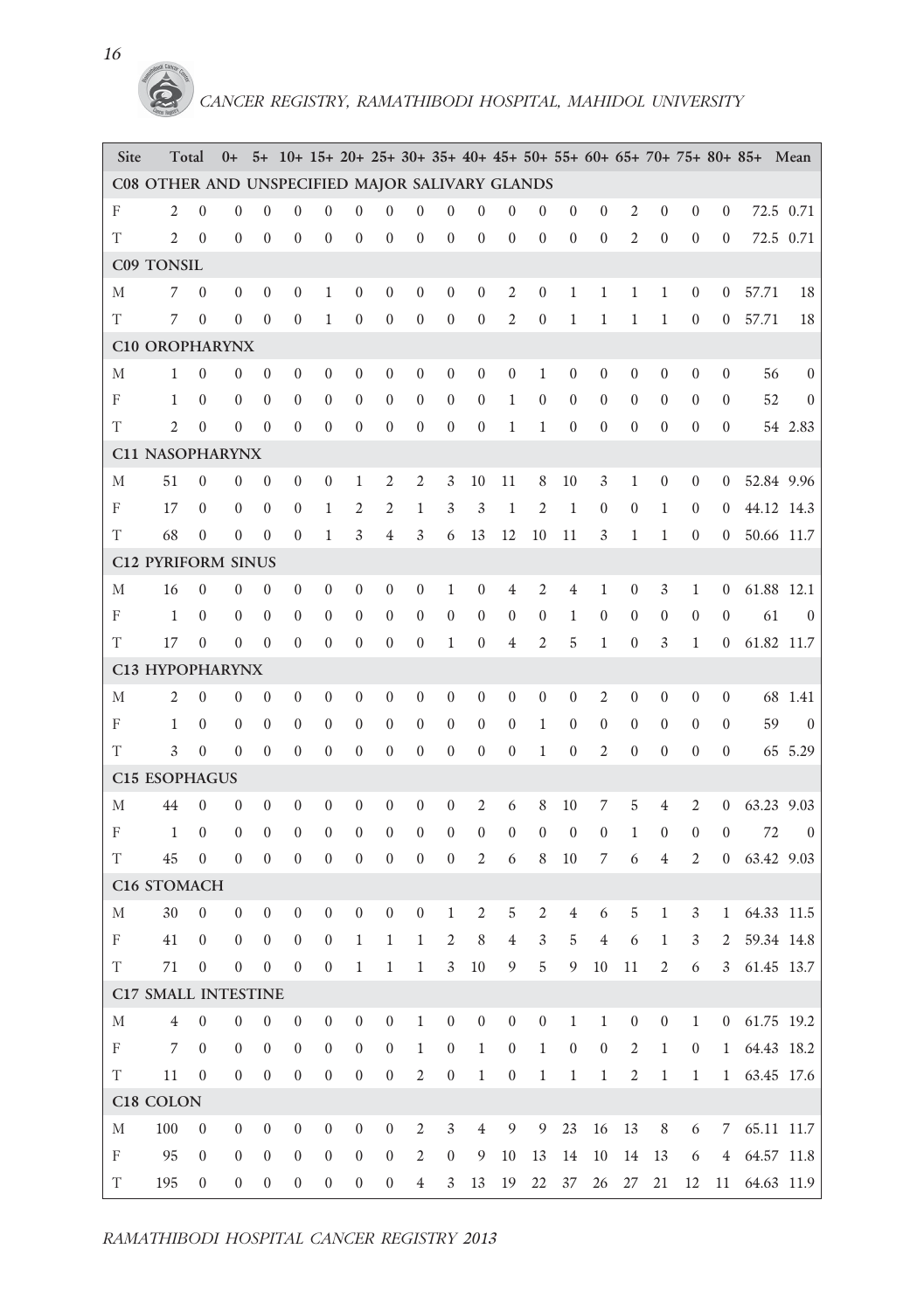| Site | Total                                            |                  | $0+$           |                  |                  |                  |                  |                  |                                   |                  |                  |                  |                  |                     |                  |                  |                  |                  |                | 5+ 10+ 15+ 20+ 25+ 30+ 35+ 40+ 45+ 50+ 55+ 60+ 65+ 70+ 75+ 80+ 85+ Mean |                |
|------|--------------------------------------------------|------------------|----------------|------------------|------------------|------------------|------------------|------------------|-----------------------------------|------------------|------------------|------------------|------------------|---------------------|------------------|------------------|------------------|------------------|----------------|-------------------------------------------------------------------------|----------------|
|      | C19 RECTOSIGMOID JUNCTION                        |                  |                |                  |                  |                  |                  |                  |                                   |                  |                  |                  |                  |                     |                  |                  |                  |                  |                |                                                                         |                |
| М    | 5                                                | $\mathbf{0}$     | $\mathbf{0}$   | $\mathbf{0}$     | $\mathbf{0}$     | $\mathbf{0}$     | $\theta$         | $\mathbf{0}$     | $\mathbf{0}$                      | 1                | $\mathbf{0}$     | $\overline{2}$   | $\mathbf{1}$     | $\overline{0}$      | 1                | $\overline{0}$   | $\mathbf{0}$     | $\mathbf{0}$     | $\overline{0}$ |                                                                         | 53.8 8.17      |
| F    | 5                                                | $\theta$         | $\mathbf{0}$   | $\mathbf{0}$     | $\theta$         | $\mathbf{0}$     | $\mathbf{0}$     | $\theta$         | $\theta$                          | $\overline{0}$   | $\mathbf{1}$     | $\theta$         | 1                | $\mathbf{1}$        | $\mathbf{1}$     | $\mathbf{0}$     | $\mathbf{1}$     | $\theta$         | $\theta$       | 62.2                                                                    | 11             |
| T    | 10                                               | $\mathbf{0}$     | $\theta$       | $\theta$         | $\mathbf{0}$     | $\theta$         | $\mathbf{0}$     | $\mathbf{0}$     | $\mathbf{0}$                      | 1                | $\mathbf{1}$     | $\overline{2}$   | $\overline{2}$   | $\mathbf{1}$        | 2                | $\overline{0}$   | $\mathbf{1}$     | $\mathbf{0}$     | $\overline{0}$ |                                                                         | 58 10.2        |
|      | C <sub>20</sub> RECTUM                           |                  |                |                  |                  |                  |                  |                  |                                   |                  |                  |                  |                  |                     |                  |                  |                  |                  |                |                                                                         |                |
| М    | 24                                               | $\theta$         | $\mathbf{0}$   | $\mathbf{0}$     | $\mathbf{0}$     | $\mathbf{0}$     | $\mathbf{0}$     | $\boldsymbol{0}$ | $\boldsymbol{0}$                  | 1                | $\overline{4}$   | 2                | 5                | 2                   | $\mathfrak{2}$   | $\mathbf{1}$     | 6                | $\boldsymbol{0}$ | $\mathbf{1}$   |                                                                         | 62.21 13.2     |
| F    | 22                                               | $\boldsymbol{0}$ | $\mathbf{0}$   | $\theta$         | $\overline{0}$   | $\mathbf{0}$     | $\theta$         | $\mathbf{0}$     | $\mathbf{1}$                      | 5                | $\mathbf{1}$     | $\overline{2}$   | $\mathfrak{2}$   | 4                   | $\mathbf{1}$     | 3                | $\overline{2}$   | $\mathbf{1}$     | $\mathbf{0}$   |                                                                         | 58.41 13.4     |
| T    | 46                                               | $\mathbf{0}$     | $\theta$       | $\theta$         | $\mathbf{0}$     | $\theta$         | $\overline{0}$   | $\mathbf{0}$     | $\mathbf{1}$                      | 6                | 5                | $\overline{4}$   | 7                | 6                   | 3                | $\overline{4}$   | 8                | $\mathbf{1}$     | $\mathbf{1}$   |                                                                         | 60.39 13.3     |
|      | C21 ANUS AND ANAL CANAL                          |                  |                |                  |                  |                  |                  |                  |                                   |                  |                  |                  |                  |                     |                  |                  |                  |                  |                |                                                                         |                |
| М    | $\mathbf{1}$                                     | $\mathbf{0}$     | $\mathbf{0}$   | $\mathbf{0}$     | $\theta$         | $\theta$         | $\mathbf{0}$     | $\mathbf{0}$     | $\theta$                          | $\mathbf{1}$     | $\theta$         | $\theta$         | $\theta$         | $\overline{0}$      | $\mathbf{0}$     | $\overline{0}$   | $\mathbf{0}$     | $\mathbf{0}$     | $\theta$       | 44                                                                      | $\Omega$       |
| F    | $\mathbf{1}$                                     | $\mathbf{0}$     | $\mathbf{0}$   | $\mathbf{0}$     | $\mathbf{0}$     | $\mathbf{0}$     | $\mathbf{0}$     | $\mathbf{0}$     | $\mathbf{0}$                      | $\overline{0}$   | $\theta$         | $\mathbf{1}$     | $\mathbf{0}$     | $\overline{0}$      | $\theta$         | $\overline{0}$   | $\theta$         | $\theta$         | $\mathbf{0}$   | 51                                                                      | $\overline{0}$ |
| T    | $\overline{c}$                                   | $\mathbf{0}$     | $\mathbf{0}$   | $\mathbf{0}$     | $\mathbf{0}$     | $\mathbf{0}$     | $\boldsymbol{0}$ | $\mathbf{0}$     | $\theta$                          | $\mathbf{1}$     | $\mathbf{0}$     | $\mathbf{1}$     | $\mathbf{0}$     | $\overline{0}$      | $\mathbf{0}$     | $\overline{0}$   | $\mathbf{0}$     | $\theta$         | $\theta$       |                                                                         | 47.5 4.95      |
|      | C22 LIVER AND INTRAHEPATIC BILE DUCTS            |                  |                |                  |                  |                  |                  |                  |                                   |                  |                  |                  |                  |                     |                  |                  |                  |                  |                |                                                                         |                |
| М    | 231                                              | $\overline{2}$   | $\mathbf{0}$   | $\mathbf{0}$     | $\boldsymbol{0}$ | $\mathbf{1}$     | $\mathbf{0}$     | 4                | 5                                 | 8                | 18               | 35               | 40               | 45                  | 28               | 18               | 19               | 8                | $\overline{0}$ |                                                                         | 59.54 12.3     |
| F    | 106                                              | 3                | $\mathbf{0}$   | $\mathbf{0}$     | $\mathbf{0}$     | $\mathbf{0}$     | $\mathbf{1}$     | $\mathbf{1}$     | $\mathbf{1}$                      | 5                | 3                | 13               | 18               | 18                  | 12               | 6                | 14               | 10               | $\mathbf{1}$   |                                                                         | 61.38 16.5     |
| T    | 337                                              | 5                | $\mathbf{0}$   | $\theta$         | $\mathbf{0}$     | $\mathbf{1}$     | $\mathbf{1}$     | 5                | 6                                 | 13               | 21               | 48               | 58               | 63                  | 40               | 24               | 33               | 18               | $\mathbf{1}$   |                                                                         | 60.07 13.8     |
|      | <b>C23 GALLBLADDER</b>                           |                  |                |                  |                  |                  |                  |                  |                                   |                  |                  |                  |                  |                     |                  |                  |                  |                  |                |                                                                         |                |
| М    | 6                                                | $\theta$         | $\mathbf{0}$   | $\boldsymbol{0}$ | $\boldsymbol{0}$ | $\boldsymbol{0}$ | $\boldsymbol{0}$ | $\mathbf{0}$     | $\mathbf{0}$                      | $\boldsymbol{0}$ | $\boldsymbol{0}$ | $\boldsymbol{0}$ | $\overline{4}$   | $\boldsymbol{0}$    | $\boldsymbol{0}$ | $\boldsymbol{0}$ | $\mathbf{1}$     | $\boldsymbol{0}$ | $\mathbf{1}$   |                                                                         | 65 13.6        |
| F    | 11                                               | $\theta$         | $\mathbf{0}$   | $\mathbf{0}$     | $\mathbf{0}$     | $\mathbf{0}$     | $\mathbf{0}$     | $\mathbf{0}$     | $\theta$                          | $\mathbf{0}$     | $\mathbf{1}$     | $\theta$         | 3                | 3                   | $\overline{2}$   | 2                | $\mathbf{0}$     | $\mathbf{0}$     | $\theta$       |                                                                         | 62.82 7.87     |
| T    | 17                                               | $\mathbf{0}$     | $\mathbf{0}$   | $\mathbf{0}$     | $\mathbf{0}$     | $\mathbf{0}$     | $\boldsymbol{0}$ | $\mathbf{0}$     | $\mathbf{0}$                      | $\boldsymbol{0}$ | $\mathbf{1}$     | $\boldsymbol{0}$ | 7                | 3                   | $\mathfrak{2}$   | $\overline{2}$   | 1                | $\theta$         | $\mathbf{1}$   |                                                                         | 63.59 9.89     |
|      | C24 OTHER AND UNSPECIFIED PARTS OF BILIARY TRACT |                  |                |                  |                  |                  |                  |                  |                                   |                  |                  |                  |                  |                     |                  |                  |                  |                  |                |                                                                         |                |
| М    | 6                                                | $\mathbf{0}$     | $\mathbf{0}$   | $\mathbf{0}$     | $\theta$         | $\mathbf{0}$     | $\mathbf{0}$     | $\mathbf{0}$     | $\mathbf{1}$                      | $\boldsymbol{0}$ | $\mathbf{0}$     | $\mathbf{1}$     | $\boldsymbol{0}$ | $\mathbf{1}$        | 2                | $\mathbf{1}$     | $\boldsymbol{0}$ | $\theta$         | $\theta$       | 60                                                                      | 13             |
| F    | 9                                                | $\theta$         | $\mathbf{0}$   | $\mathbf{0}$     | $\mathbf{0}$     | $\mathbf{0}$     | $\mathbf{0}$     | $\mathbf{0}$     | $\boldsymbol{0}$                  | 1                | $\boldsymbol{0}$ | $\boldsymbol{0}$ | 2                | 0                   | 2                | $\mathfrak{2}$   | $\overline{2}$   | $\mathbf{0}$     | $\mathbf{0}$   |                                                                         | 65.44 11.9     |
| T    | 15                                               | $\mathbf{0}$     | $\theta$       | $\theta$         | $\theta$         | $\theta$         | $\theta$         | $\mathbf{0}$     | $\mathbf{1}$                      | $\mathbf{1}$     | $\theta$         | $\mathbf{1}$     | $\overline{2}$   | $\mathbf{1}$        | $\overline{4}$   | 3                | $\overline{c}$   | $\mathbf{0}$     | $\theta$       |                                                                         | 63.27 12.2     |
|      | <b>C25 PANCREAS</b>                              |                  |                |                  |                  |                  |                  |                  |                                   |                  |                  |                  |                  |                     |                  |                  |                  |                  |                |                                                                         |                |
| М    | 15                                               | $\theta$         | $\mathbf{0}$   | $\mathbf{0}$     | $\mathbf{0}$     | $\mathbf{0}$     | $\mathbf{0}$     | $\mathbf{0}$     | $\boldsymbol{0}$                  | $\mathbf{1}$     | $\overline{2}$   | $\overline{2}$   | $\mathbf{1}$     | 4                   | $\overline{2}$   | 2                | 1                | $\mathbf{0}$     | $\mathbf{0}$   |                                                                         | 60.47 9.71     |
| F    | 19                                               | $\overline{0}$   | $\overline{0}$ | $\overline{0}$   | $\overline{0}$   | $\overline{0}$   | $\overline{0}$   |                  | $0 \t 1$                          | $0 \t 1 \t 2$    |                  |                  | $\mathbf{1}$     |                     |                  |                  |                  |                  |                | 2 3 1 5 1 2 67.42 14                                                    |                |
| T    | 34                                               | $\overline{0}$   | $\overline{0}$ | $\overline{0}$   | $\overline{0}$   |                  |                  |                  | $0 \t 0 \t 0 \t 1 \t 1 \t 3 \t 4$ |                  |                  |                  |                  | $\overline{2}$<br>6 |                  | 5 <sup>5</sup>   |                  |                  |                | 3 6 1 2 64.35 12.6                                                      |                |
|      | C26 ILL-DEFINED DIGESTIVE ORGANS AND OTHER       |                  |                |                  |                  |                  |                  |                  |                                   |                  |                  |                  |                  |                     |                  |                  |                  |                  |                |                                                                         |                |
| М    | $\mathbf{1}$                                     | $\overline{0}$   | $\overline{0}$ | $\boldsymbol{0}$ | $\mathbf{0}$     | $\mathbf{0}$     | $\mathbf{0}$     | $\mathbf{0}$     | $\boldsymbol{0}$                  | $\mathbf{0}$     | $\boldsymbol{0}$ | $\mathbf{0}$     | $\overline{0}$   | $\boldsymbol{0}$    | $\overline{0}$   | $\mathbf{1}$     | $\mathbf{0}$     | $\overline{0}$   | $\mathbf{0}$   | 70                                                                      | $\overline{0}$ |
| T.   | $\mathbf{1}$                                     | $\overline{0}$   | $\overline{0}$ | $\boldsymbol{0}$ | $\boldsymbol{0}$ | $\boldsymbol{0}$ | $\mathbf{0}$     | $\boldsymbol{0}$ | $\mathbf{0}$                      | $\overline{0}$   | $\mathbf{0}$     | $\overline{0}$   | $\overline{0}$   | $\mathbf{0}$        | $\mathbf{0}$     | $\mathbf{1}$     | $\overline{0}$   | $\mathbf{0}$     | $\overline{0}$ | 70                                                                      | $\overline{0}$ |
|      | C30 NASAL CAVITY AND MIDDLE EAR                  |                  |                |                  |                  |                  |                  |                  |                                   |                  |                  |                  |                  |                     |                  |                  |                  |                  |                |                                                                         |                |
| М    | 8                                                | $\mathbf{1}$     | $\overline{0}$ | $\boldsymbol{0}$ | $\boldsymbol{0}$ | $\boldsymbol{0}$ | $\boldsymbol{0}$ | $\boldsymbol{0}$ | $\overline{0}$                    | $\overline{0}$   | $\mathbf{1}$     | $\overline{0}$   | $\mathbf{1}$     | $\overline{2}$      | 3                | $\overline{0}$   | $\boldsymbol{0}$ | $\overline{0}$   | $\overline{0}$ |                                                                         | 54 22.2        |
| F    | $\overline{4}$                                   | $\boldsymbol{0}$ | $\overline{0}$ | $\mathbf{0}$     | $\boldsymbol{0}$ | $\boldsymbol{0}$ | $\overline{0}$   | $\overline{0}$   | $\mathbf{1}$                      | $\overline{0}$   | $\boldsymbol{0}$ | $\boldsymbol{0}$ | $\mathbf{1}$     | $\mathbf{1}$        | $\overline{0}$   | $\overline{0}$   | $\mathbf{1}$     | $\overline{0}$   | $\overline{0}$ |                                                                         | 59 16.1        |
| T    | 12                                               | $\mathbf{1}$     | $\overline{0}$ | $\overline{0}$   | $\boldsymbol{0}$ | $\boldsymbol{0}$ | $\overline{0}$   | $\boldsymbol{0}$ | $\mathbf{1}$                      | $\overline{0}$   | $\mathbf{1}$     | $\boldsymbol{0}$ | $\overline{2}$   | 3 <sup>7</sup>      | $\mathfrak{Z}$   | $\overline{0}$   | $\mathbf{1}$     |                  | $\mathbf{0}$   | $0$ 55.67 19.7                                                          |                |

*RAMATHIBODI HOSPITAL CANCER REGISTRY 2013*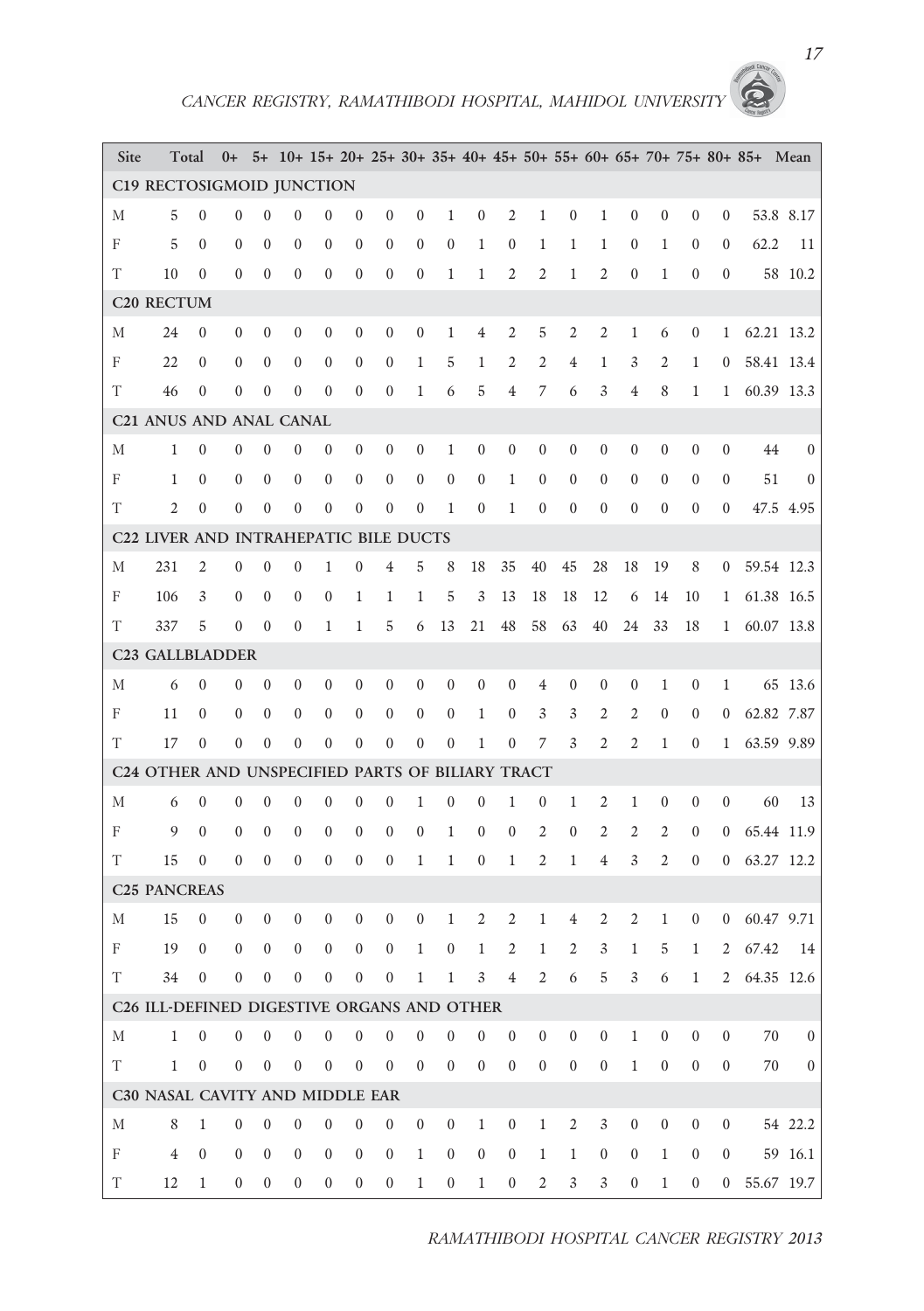| Site    | Total                                                                 |                  | $0+$             |                  |                         |                  |                  |                  |                  |                  |                  |                  |                  |                  |                  |                  |                  |                  |                  | 5+ 10+ 15+ 20+ 25+ 30+ 35+ 40+ 45+ 50+ 55+ 60+ 65+ 70+ 75+ 80+ 85+ Mean |                |
|---------|-----------------------------------------------------------------------|------------------|------------------|------------------|-------------------------|------------------|------------------|------------------|------------------|------------------|------------------|------------------|------------------|------------------|------------------|------------------|------------------|------------------|------------------|-------------------------------------------------------------------------|----------------|
|         | C31 ACCESSORY SINUSES                                                 |                  |                  |                  |                         |                  |                  |                  |                  |                  |                  |                  |                  |                  |                  |                  |                  |                  |                  |                                                                         |                |
| М       | 6                                                                     | $\theta$         | $\theta$         | $\theta$         | $\mathbf{0}$            | $\mathbf{0}$     | $\mathbf{0}$     | $\mathbf{1}$     | $\boldsymbol{0}$ | $\theta$         | $\mathbf{1}$     | $\mathbf{1}$     | 1                | 1                | 1                | $\theta$         | $\mathbf{0}$     | $\theta$         | $\theta$         | 52.67                                                                   | 11             |
| F       | $\mathbf{1}$                                                          | $\mathbf{0}$     | $\mathbf{0}$     | $\mathbf{0}$     | $\mathbf{0}$            | $\theta$         | $\theta$         | $\mathbf{0}$     | $\mathbf{0}$     | $\mathbf{0}$     | $\mathbf{0}$     | $\theta$         | $\mathbf{0}$     | $\mathbf{0}$     | $\mathbf{1}$     | $\mathbf{0}$     | $\mathbf{0}$     | $\theta$         | $\theta$         | 69                                                                      | $\theta$       |
| T       | 7                                                                     | $\mathbf{0}$     | $\mathbf{0}$     | $\mathbf{0}$     | $\mathbf{0}$            | $\mathbf{0}$     | $\boldsymbol{0}$ | 1                | $\mathbf{0}$     | $\boldsymbol{0}$ | $\mathbf{1}$     | 1                | $\mathbf{1}$     | $\mathbf{1}$     | $\overline{2}$   | $\mathbf{0}$     | $\boldsymbol{0}$ | $\mathbf{0}$     | $\theta$         |                                                                         | 55 11.8        |
|         | C32 LARYNX                                                            |                  |                  |                  |                         |                  |                  |                  |                  |                  |                  |                  |                  |                  |                  |                  |                  |                  |                  |                                                                         |                |
| М       | 22                                                                    | $\overline{0}$   | $\mathbf{0}$     | $\overline{0}$   | $\overline{0}$          | $\mathbf{0}$     | $\boldsymbol{0}$ | $\boldsymbol{0}$ | $\overline{0}$   | $\boldsymbol{0}$ | $\mathbf{1}$     | $\boldsymbol{0}$ | $\overline{4}$   | 6                | 3                | 6                | 2                | $\boldsymbol{0}$ | $\overline{0}$   | 65.09 7.84                                                              |                |
| F       | $\overline{2}$                                                        | $\theta$         | 0                | 0                | $\theta$                | $\theta$         | $\boldsymbol{0}$ | $\mathbf{0}$     | $\mathbf{0}$     | $\boldsymbol{0}$ | $\mathbf{0}$     | $\boldsymbol{0}$ | 1                | $\mathbf{0}$     | $\mathbf{1}$     | $\theta$         | $\boldsymbol{0}$ | $\theta$         | $\mathbf{0}$     |                                                                         | 60.5 6.36      |
| T       | 24                                                                    | $\theta$         | $\mathbf{0}$     | $\theta$         | $\overline{0}$          | $\theta$         | $\mathbf{0}$     | $\mathbf{0}$     | $\mathbf{0}$     | $\mathbf{0}$     | 1                | $\theta$         | 5                | 6                | $\overline{4}$   | 6                | $\overline{2}$   | $\mathbf{0}$     | $\overline{0}$   | 64.71 7.72                                                              |                |
|         | <b>C33 TRACHEA</b>                                                    |                  |                  |                  |                         |                  |                  |                  |                  |                  |                  |                  |                  |                  |                  |                  |                  |                  |                  |                                                                         |                |
| М       | $\mathbf{1}$                                                          | $\theta$         | $\mathbf{0}$     | $\mathbf{0}$     | $\boldsymbol{0}$        | $\mathbf{0}$     | $\mathbf{0}$     | $\mathbf{0}$     | $\boldsymbol{0}$ | $\theta$         | $\mathbf{0}$     | $\mathbf{1}$     | $\theta$         | $\mathbf{0}$     | $\overline{0}$   | $\mathbf{0}$     | $\mathbf{0}$     | $\theta$         | $\theta$         | 52                                                                      | $\overline{0}$ |
| T       | $\mathbf{1}$                                                          | $\boldsymbol{0}$ | $\boldsymbol{0}$ | $\mathbf{0}$     | $\mathbf{0}$            | $\mathbf{0}$     | $\mathbf{0}$     | $\mathbf{0}$     | $\overline{0}$   | $\theta$         | $\mathbf{0}$     | $\mathbf{1}$     | $\mathbf{0}$     | $\mathbf{0}$     | $\overline{0}$   | $\theta$         | $\mathbf{0}$     | $\mathbf{0}$     | $\theta$         | 52                                                                      | $\overline{0}$ |
|         | <b>C34 LUNG AND BRONCHUS</b>                                          |                  |                  |                  |                         |                  |                  |                  |                  |                  |                  |                  |                  |                  |                  |                  |                  |                  |                  |                                                                         |                |
| М       | 100                                                                   | $\boldsymbol{0}$ | $\mathbf{0}$     | $\mathbf{0}$     | $\mathbf{0}$            | $\boldsymbol{0}$ | $\boldsymbol{0}$ | $\boldsymbol{0}$ | 2                | 3                | $\overline{4}$   | 10               | 13               | 17               | 18               | 9                | 16               | 4                | 4                | 64.88 11.6                                                              |                |
| F       | 98                                                                    | $\mathbf{0}$     | $\mathbf{0}$     | $\mathbf{0}$     | $\theta$                | $\mathbf{0}$     | $\theta$         | $\mathbf{0}$     | 4                | $\overline{2}$   | $\theta$         | 12               | 20               | 14               | 16               | 11               | 12               | 6                | 1                | 63.65 11.1                                                              |                |
| T       | 198                                                                   | $\theta$         | $\mathbf{0}$     | $\mathbf{0}$     | $\mathbf{0}$            | $\mathbf{0}$     | $\mathbf{0}$     | $\theta$         | 6                | 5                | $\overline{4}$   | 22               | 33               | 31               | 34               | 20               | 28               | 10               | 5                | 64.07 11.5                                                              |                |
|         | C37 THYMUS                                                            |                  |                  |                  |                         |                  |                  |                  |                  |                  |                  |                  |                  |                  |                  |                  |                  |                  |                  |                                                                         |                |
| М       | 4                                                                     | $\theta$         | $\mathbf{0}$     | $\overline{0}$   | $\boldsymbol{0}$        | $\mathbf{0}$     | $\boldsymbol{0}$ | $\mathbf{0}$     | $\overline{0}$   | $\boldsymbol{0}$ | $\theta$         | $\boldsymbol{0}$ | $\boldsymbol{0}$ | $\boldsymbol{0}$ | 1                | 2                | $\mathbf{1}$     | $\mathbf{0}$     | $\mathbf{0}$     | 71.75 2.75                                                              |                |
| F       | $\overline{4}$                                                        | $\theta$         | $\mathbf{0}$     | $\theta$         | $\mathbf{0}$            | $\mathbf{0}$     | $\mathbf{0}$     | $\mathbf{0}$     | $\overline{0}$   | $\mathbf{0}$     | $\mathbf{0}$     | $\theta$         | 3                | $\theta$         | $\boldsymbol{0}$ | $\mathbf{1}$     | $\mathbf{0}$     | $\mathbf{0}$     | $\theta$         | 60.25 7.18                                                              |                |
| T       | 8                                                                     | $\mathbf{0}$     | $\mathbf{0}$     | $\mathbf{0}$     | $\mathbf{0}$            | $\mathbf{0}$     | $\mathbf{0}$     | $\mathbf{0}$     | $\overline{0}$   | $\mathbf{0}$     | $\mathbf{0}$     | $\mathbf{0}$     | 3                | $\mathbf{0}$     | $\mathbf{1}$     | 3                | $\mathbf{1}$     | $\mathbf{0}$     | $\theta$         |                                                                         | 66 7.95        |
|         | C38 HEART, MEDIASTINUM AND PLEURA                                     |                  |                  |                  |                         |                  |                  |                  |                  |                  |                  |                  |                  |                  |                  |                  |                  |                  |                  |                                                                         |                |
| М       | $\overline{4}$                                                        | $\mathbf{1}$     | $\mathbf{1}$     | $\mathbf{0}$     | 1                       | $\boldsymbol{0}$ | $\boldsymbol{0}$ | $\mathbf{0}$     | $\boldsymbol{0}$ | $\boldsymbol{0}$ | $\boldsymbol{0}$ | $\boldsymbol{0}$ | $\boldsymbol{0}$ | $\mathbf{1}$     | $\boldsymbol{0}$ | $\boldsymbol{0}$ | $\boldsymbol{0}$ | $\mathbf{0}$     | $\mathbf{0}$     | 22.75 27.9                                                              |                |
| F       | 3                                                                     | $\theta$         | $\boldsymbol{0}$ | 1                | $\mathbf{0}$            | $\theta$         | $\overline{2}$   | $\mathbf{0}$     | $\boldsymbol{0}$ | $\mathbf{0}$     | $\mathbf{0}$     | $\theta$         | $\mathbf{0}$     | $\mathbf{0}$     | $\overline{0}$   | $\mathbf{0}$     | $\boldsymbol{0}$ | $\overline{0}$   | $\mathbf{0}$     | 21.33 7.23                                                              |                |
| T       | 7                                                                     | $\mathbf{1}$     | $\mathbf{1}$     | $\mathbf{1}$     | $\mathbf{1}$            | $\overline{0}$   | $\mathfrak{2}$   | $\mathbf{0}$     | $\overline{0}$   | $\boldsymbol{0}$ | $\mathbf{0}$     | $\boldsymbol{0}$ | $\mathbf{0}$     | $\mathbf{1}$     | $\boldsymbol{0}$ | $\overline{0}$   | $\mathbf{0}$     | $\mathbf{0}$     | $\Omega$         | 22.14 20.2                                                              |                |
|         | C40 BONES, JOINTS AND ARTICULAR CARTILAGE OF LIMBS                    |                  |                  |                  |                         |                  |                  |                  |                  |                  |                  |                  |                  |                  |                  |                  |                  |                  |                  |                                                                         |                |
| М       | 13                                                                    | $\theta$         | $\overline{4}$   | 3                | 1                       | $\overline{2}$   | $\mathbf{0}$     | $\mathbf{0}$     | $\overline{0}$   | $\mathbf{1}$     | $\mathbf{0}$     | $\mathbf{1}$     | $\mathbf{1}$     | $\mathbf{0}$     | $\overline{0}$   | $\mathbf{0}$     | $\mathbf{0}$     | $\mathbf{0}$     | $\mathbf{0}$     | 22.23 17.3                                                              |                |
| F       | $\overline{2}$                                                        | $\overline{0}$   | $\mathbf{0}$     | $\mathbf{1}$     | $\mathbf{1}$            | $\mathbf{0}$     | $\mathbf{0}$     | $\mathbf{0}$     | $\overline{0}$   | $\boldsymbol{0}$ | $\mathbf{0}$     | $\boldsymbol{0}$ | $\boldsymbol{0}$ | $\mathbf{0}$     | $\overline{0}$   | $\theta$         | $\boldsymbol{0}$ | $\mathbf{0}$     | $\boldsymbol{0}$ |                                                                         | 14 1.41        |
| T       | 15                                                                    | $\mathbf{0}$     | 4                | 4                | $\overline{\mathbf{c}}$ | 2                | $\mathbf{0}$     | $\boldsymbol{0}$ | $\boldsymbol{0}$ | $\mathbf{1}$     | $\boldsymbol{0}$ | $\mathbf{1}$     | $\mathbf{1}$     | $\boldsymbol{0}$ | $\boldsymbol{0}$ | $\boldsymbol{0}$ | $\boldsymbol{0}$ | $\theta$         | $\overline{0}$   | 21.13 16.3                                                              |                |
|         | C41 BONE, JOIN AND ARTICULAR CARTILAGE OF OTHER AND UNSPECIFIED SITES |                  |                  |                  |                         |                  |                  |                  |                  |                  |                  |                  |                  |                  |                  |                  |                  |                  |                  |                                                                         |                |
| М       | 8                                                                     | $\mathbf{1}$     | $\overline{4}$   | $\boldsymbol{0}$ | $\overline{0}$          | $\boldsymbol{0}$ | $\mathbf{1}$     | $\mathbf{1}$     | $\boldsymbol{0}$ | $\overline{0}$   | $\mathbf{1}$     | $\boldsymbol{0}$ | $\overline{0}$   | $\boldsymbol{0}$ | $\boldsymbol{0}$ | $\boldsymbol{0}$ | $\boldsymbol{0}$ | $\mathbf{0}$     | $\overline{0}$   | 17.13 15.7                                                              |                |
| F       | 10                                                                    | $\boldsymbol{0}$ | $\mathbf{0}$     | $\mathbf{1}$     | $\overline{0}$          | $\boldsymbol{0}$ | $\mathbf{1}$     | $\mathbf{1}$     | $\mathbf{1}$     | 2                | $\mathbf{1}$     | $\mathbf{0}$     | 2                | $\mathbf{1}$     | $\mathbf{0}$     | $\mathbf{0}$     | $\boldsymbol{0}$ | $\overline{0}$   | $\mathbf{0}$     | 41.6                                                                    | 15             |
| T       | 18                                                                    | $\mathbf{1}$     | $\overline{4}$   | $1\,$            | $\boldsymbol{0}$        | $\boldsymbol{0}$ | $\sqrt{2}$       | $\boldsymbol{2}$ | $\,1$            | $\sqrt{2}$       | $\sqrt{2}$       | $\boldsymbol{0}$ | $\boldsymbol{2}$ | $\,1$            | $\mathbf{0}$     | $\boldsymbol{0}$ | $\boldsymbol{0}$ | $\mathbf{0}$     | $\overline{0}$   | 30.72 19.4                                                              |                |
|         | C42 HEMATOPOIETIC AND RETICULOENDOTHELIAL SYSTEMS                     |                  |                  |                  |                         |                  |                  |                  |                  |                  |                  |                  |                  |                  |                  |                  |                  |                  |                  |                                                                         |                |
| М       | 54                                                                    | $\overline{4}$   | $\overline{4}$   | 8                | 2                       | 2                | 2                | $\mathbf{1}$     | 5                | $\mathbf{1}$     | 2                | 3                | 3                | 5                | 3                | 6                | $\mathbf{1}$     | $\overline{0}$   | $\overline{2}$   | 39.54 26.4                                                              |                |
| $\rm F$ | 53                                                                    | 5                | $\overline{4}$   | 6                | $\boldsymbol{0}$        | $\mathbf{1}$     | $\mathbf{1}$     | $\boldsymbol{0}$ | 2                | $\mathfrak{Z}$   | $\overline{4}$   | $\overline{4}$   | $\mathfrak{2}$   | $\mathbf 5$      | $\overline{2}$   | $\overline{4}$   | 6                | $\overline{4}$   | $\overline{0}$   | 44.94 27.9                                                              |                |
| T       | 107                                                                   | 9                |                  | 8 14             | 2                       | 3                | 3                | $\mathbf{1}$     | 7                | $\overline{4}$   | 6                | 7                | 5                | 10               | 5                | 10               | 7                | $\overline{4}$   | 2                | 42.21 27.2                                                              |                |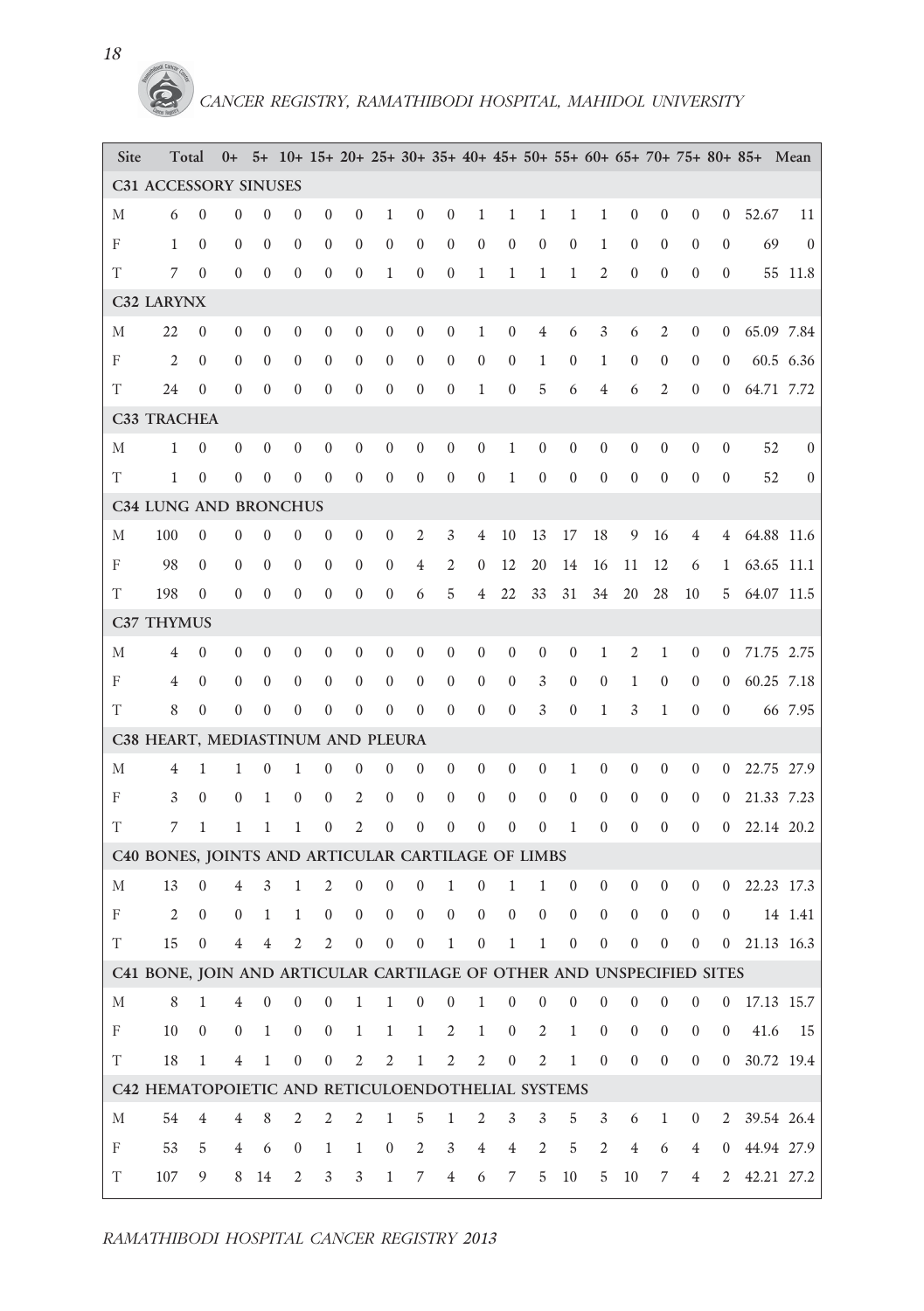| Site       | Total                                               |                  | $0+$           |                  |                  |                  |                  |                  |                  |                  |                        |                  |                  | 5+ 10+ 15+ 20+ 25+ 30+ 35+ 40+ 45+ 50+ 55+ 60+ 65+ 70+ 75+ 80+ 85+ |                  |                  |                  |                |                |                | Mean           |
|------------|-----------------------------------------------------|------------------|----------------|------------------|------------------|------------------|------------------|------------------|------------------|------------------|------------------------|------------------|------------------|--------------------------------------------------------------------|------------------|------------------|------------------|----------------|----------------|----------------|----------------|
|            | C <sub>44</sub> SKIN                                |                  |                |                  |                  |                  |                  |                  |                  |                  |                        |                  |                  |                                                                    |                  |                  |                  |                |                |                |                |
| М          | 60                                                  | $\mathbf{0}$     | $\overline{0}$ | 0                | $\mathbf{0}$     | $\mathbf{0}$     | 2                | 1                | 1                | 2                | $\theta$               | 7                | 5                | 9                                                                  | 5                | 10               | 12               | 5              | $\mathbf{1}$   | 64.92 14.1     |                |
| F          | 89                                                  | $\theta$         | $\mathbf{0}$   | 2                | $\mathbf{0}$     | $\theta$         | $\theta$         | 2                | $\mathbf{0}$     | $\overline{4}$   | 3                      | 10               | 13               | 10                                                                 | 7                | 5                | 11               | 11             | 11             | 65.62 16.8     |                |
| T          | 149                                                 | $\mathbf{0}$     | $\theta$       | $\overline{c}$   | $\mathbf{0}$     | $\mathbf{0}$     | $\overline{2}$   | 3                | 1                | 6                | 3                      | 17               | 18               | 19                                                                 | 12               | 15               | 23               | 16             | 12             | 65.19 15.8     |                |
|            | <b>C48 RETROPERITONEUM AND PERITONEUM</b>           |                  |                |                  |                  |                  |                  |                  |                  |                  |                        |                  |                  |                                                                    |                  |                  |                  |                |                |                |                |
| М          | $\overline{2}$                                      | $\boldsymbol{0}$ | $\mathbf{0}$   | $\overline{0}$   | $\boldsymbol{0}$ | $\mathbf{0}$     | $\theta$         | $\mathbf{0}$     | $\theta$         | $\mathbf{0}$     | $\mathbf{0}$           | $\boldsymbol{0}$ | $\boldsymbol{0}$ | $\mathbf{0}$                                                       | $\overline{0}$   | 2                | $\boldsymbol{0}$ | $\theta$       | $\mathbf{0}$   | 70             | $\overline{0}$ |
| F          | $\mathbf{1}$                                        | $\theta$         | $\mathbf{0}$   | $\mathbf{0}$     | $\mathbf{0}$     | $\theta$         | $\theta$         | $\mathbf{0}$     | $\theta$         | $\mathbf{0}$     | $\mathbf{0}$           | $\theta$         | $\theta$         | $\mathbf{1}$                                                       | $\overline{0}$   | $\mathbf{0}$     | $\mathbf{0}$     | $\theta$       | $\mathbf{0}$   | 60             | $\overline{0}$ |
| T          | 3                                                   | $\mathbf{0}$     | $\mathbf{0}$   | $\mathbf{0}$     | $\mathbf{0}$     | $\mathbf{0}$     | $\overline{0}$   | $\mathbf{0}$     | $\mathbf{0}$     | $\mathbf{0}$     | $\mathbf{0}$           | $\boldsymbol{0}$ | $\boldsymbol{0}$ | $\mathbf{1}$                                                       | $\boldsymbol{0}$ | 2                | $\boldsymbol{0}$ | $\theta$       | $\overline{0}$ | 66.67 5.77     |                |
|            | C49 CONNECTIVE, SUBCUTANEOUS AND OTHER SOFT TISSUES |                  |                |                  |                  |                  |                  |                  |                  |                  |                        |                  |                  |                                                                    |                  |                  |                  |                |                |                |                |
| М          | 19                                                  | $\mathbf{1}$     | $\overline{2}$ | $\mathbf{1}$     | $\mathbf{1}$     | $\theta$         | 3                | $\mathbf{0}$     | $\mathbf{0}$     | 3                | $\overline{2}$         | 3                | $\theta$         | $\mathbf{1}$                                                       | $\mathbf{1}$     | $\mathbf{0}$     | $\mathbf{1}$     | $\mathbf{0}$   | $\mathbf{0}$   | 37.26 21.8     |                |
| F          | 9                                                   | $\mathbf{0}$     | $\theta$       | 2                | $\mathbf{0}$     | $\mathbf{0}$     | $\mathbf{0}$     | $\theta$         | 1                | 1                | $\mathbf{0}$           | 1                | 1                | $\mathbf{0}$                                                       | $\boldsymbol{0}$ | $\mathbf{1}$     | $\boldsymbol{0}$ | $\mathbf{1}$   | 1              | 50.78 28.2     |                |
| T          | 28                                                  | 1                | 2              | 3                | $\mathbf{1}$     | $\theta$         | 3                | $\mathbf{0}$     | 1                | 4                | $\overline{2}$         | 4                | 1                | 1                                                                  | 1                | 1                | 1                | $\mathbf{1}$   | $\mathbf{1}$   | 41.61 24.4     |                |
|            | <b>C50 BREAST</b>                                   |                  |                |                  |                  |                  |                  |                  |                  |                  |                        |                  |                  |                                                                    |                  |                  |                  |                |                |                |                |
| М          | $\overline{4}$                                      | $\mathbf{0}$     | $\mathbf{0}$   | 0                | 0                | 1                | 1                | $\boldsymbol{0}$ | 1                | $\boldsymbol{0}$ | $\mathbf{1}$           | $\theta$         | $\mathbf{0}$     | $\mathbf{0}$                                                       | $\theta$         | $\theta$         | $\theta$         | $\theta$       | $\mathbf{0}$   |                | 34 11.9        |
| F          | 761                                                 | $\theta$         | $\theta$       | $\mathbf{0}$     | 1                | 1                | 8                | 24               |                  |                  | 44 101 100 139 120 105 |                  |                  |                                                                    | 48               | 27               | 27               | 11             | 5              | 53.61 11.8     |                |
| T          | 765                                                 | $\theta$         | $\theta$       | $\theta$         | 1                | 2                | 9                | 24               |                  |                  | 45 101 101 139 120 105 |                  |                  |                                                                    | 48               | 27               | 27               | 11             | 5              | 53.47 11.9     |                |
|            | C51 VULVA                                           |                  |                |                  |                  |                  |                  |                  |                  |                  |                        |                  |                  |                                                                    |                  |                  |                  |                |                |                |                |
| F          | $\overline{4}$                                      | $\mathbf{0}$     | $\mathbf{0}$   | 0                | $\mathbf{0}$     | $\theta$         | $\theta$         | $\mathbf{0}$     | $\theta$         | $\mathbf{0}$     | $\mathbf{0}$           | $\theta$         | $\theta$         | $\mathbf{0}$                                                       | $\mathbf{0}$     | 1                | $\mathbf{1}$     | $\theta$       | 2              |                | 82.5 8.85      |
| T          | $\overline{4}$                                      | $\mathbf{0}$     | $\mathbf{0}$   | $\mathbf{0}$     | $\boldsymbol{0}$ | $\mathbf{0}$     | $\boldsymbol{0}$ | $\mathbf{0}$     | $\boldsymbol{0}$ | $\boldsymbol{0}$ | $\mathbf{0}$           | $\boldsymbol{0}$ | $\boldsymbol{0}$ | $\boldsymbol{0}$                                                   | $\boldsymbol{0}$ | $\mathbf{1}$     | $\mathbf{1}$     | $\mathbf{0}$   | $\overline{c}$ |                | 82.5 8.85      |
|            | C52 VAGINA                                          |                  |                |                  |                  |                  |                  |                  |                  |                  |                        |                  |                  |                                                                    |                  |                  |                  |                |                |                |                |
| F          | 5                                                   | $\mathbf{0}$     | $\overline{0}$ | $\overline{0}$   | $\mathbf{0}$     | $\theta$         | $\theta$         | $\mathbf{0}$     | $\overline{0}$   | $\mathbf{0}$     | $\boldsymbol{0}$       | 1                | 1                | $\boldsymbol{0}$                                                   | 1                | 1                | 1                | $\theta$       | 0              |                | 64.4 10.2      |
| T          | 5                                                   | $\mathbf{0}$     | $\overline{0}$ | $\overline{0}$   | $\boldsymbol{0}$ | $\mathbf{0}$     | $\boldsymbol{0}$ | $\boldsymbol{0}$ | $\boldsymbol{0}$ | $\boldsymbol{0}$ | $\boldsymbol{0}$       | $\mathbf{1}$     | 1                | $\boldsymbol{0}$                                                   | $\mathbf{1}$     | 1                | $\mathbf{1}$     | $\mathbf{0}$   | $\overline{0}$ | 64.4           | 10             |
|            | <b>C53 CERVIX UTERI</b>                             |                  |                |                  |                  |                  |                  |                  |                  |                  |                        |                  |                  |                                                                    |                  |                  |                  |                |                |                |                |
| F          | 123                                                 | $\mathbf{0}$     | $\mathbf{0}$   | $\overline{0}$   | $\overline{0}$   | $\theta$         | 3                | 3                | 10               | 9                | 20                     | 15               | 22               | 10                                                                 | 13               | 9                | 6                | 2              | $\mathbf{1}$   | 54.98 13.1     |                |
| T          | 123                                                 | $\mathbf{0}$     | $\mathbf{0}$   | $\mathbf{0}$     | $\boldsymbol{0}$ | $\mathbf{0}$     | $\mathfrak{Z}$   | 3                | 10               | 9                | 20                     | 15               | 22               | 10                                                                 | 13               | 9                | 6                | $\overline{2}$ | $\mathbf{1}$   | 54.98 13.1     |                |
|            | <b>C54 CORPUS UTERI</b>                             |                  |                |                  |                  |                  |                  |                  |                  |                  |                        |                  |                  |                                                                    |                  |                  |                  |                |                |                |                |
| F          | 48                                                  | $\theta$         | $\theta$       | 0                | $\bf{0}$         | $\boldsymbol{0}$ | $\mathbf{0}$     | $\boldsymbol{0}$ | 1                | 2                | 4                      | 10               | 12               | 9                                                                  | 3                | 5                | 2                | $\theta$       | $\overline{0}$ | 58.25 9.01     |                |
| T          | 48                                                  | $\mathbf{0}$     | $\mathbf{0}$   | $\theta$         | $\boldsymbol{0}$ | $\theta$         | $\boldsymbol{0}$ | $\boldsymbol{0}$ | 1                | 2                | $\overline{4}$         | 10               | 12               | 9                                                                  | 3                | 5                | $\overline{2}$   | $\theta$       | $\overline{0}$ | 58.25 9.01     |                |
|            | C56 OVARY                                           |                  |                |                  |                  |                  |                  |                  |                  |                  |                        |                  |                  |                                                                    |                  |                  |                  |                |                |                |                |
| F          | 41                                                  | $\boldsymbol{0}$ | $\overline{0}$ | $\boldsymbol{0}$ | $\overline{4}$   | $\boldsymbol{0}$ | $\mathbf{1}$     | $\boldsymbol{0}$ | $\boldsymbol{0}$ | 5                | 7                      | 9                | 7                | $\,4\,$                                                            | $\boldsymbol{0}$ | 2                | $\mathbf{1}$     | $\mathbf{1}$   | $\overline{0}$ | 49.98 14.8     |                |
| T          | 41                                                  | $\boldsymbol{0}$ | $\overline{0}$ | $\boldsymbol{0}$ | $\overline{4}$   | $\boldsymbol{0}$ | $\mathbf{1}$     | $\boldsymbol{0}$ | $\boldsymbol{0}$ | 5                | 7                      | 9                | 7                | $\overline{4}$                                                     | $\boldsymbol{0}$ | 2                | $\mathbf{1}$     | $\mathbf{1}$   | $\overline{0}$ | 49.83 14.7     |                |
|            | C57 OTHER AND UNSPECIFIED FEMALE GENITAL ORGANS     |                  |                |                  |                  |                  |                  |                  |                  |                  |                        |                  |                  |                                                                    |                  |                  |                  |                |                |                |                |
| $_{\rm F}$ | $\mathbf{1}$                                        | $\mathbf{0}$     | $\mathbf{0}$   | $\overline{0}$   | $\mathbf{0}$     | $\mathbf{0}$     | $\mathbf{0}$     | $\overline{0}$   | $\mathbf{0}$     | $\mathbf{0}$     | $\mathbf{0}$           | $\boldsymbol{0}$ | $\mathbf{0}$     | $\mathbf{1}$                                                       | $\boldsymbol{0}$ | $\mathbf{0}$     | $\mathbf{0}$     | $\theta$       | $\overline{0}$ | 63             | $\mathbf{0}$   |
| T          | $\mathbf{1}$                                        | $\boldsymbol{0}$ | $\mathbf{0}$   | $\mathbf{0}$     | $\boldsymbol{0}$ | $\boldsymbol{0}$ | $\boldsymbol{0}$ | $\boldsymbol{0}$ | $\boldsymbol{0}$ | $\boldsymbol{0}$ | $\boldsymbol{0}$       | $\boldsymbol{0}$ | $\boldsymbol{0}$ | $\mathbf{1}$                                                       | $\boldsymbol{0}$ | $\boldsymbol{0}$ | $\boldsymbol{0}$ | $\theta$       | $\overline{0}$ | 63             | $\overline{0}$ |
|            | <b>C58 PLACENTA</b>                                 |                  |                |                  |                  |                  |                  |                  |                  |                  |                        |                  |                  |                                                                    |                  |                  |                  |                |                |                |                |
| F          | $\mathfrak{Z}$                                      | $\boldsymbol{0}$ | $\mathbf{0}$   | $\overline{0}$   | $\boldsymbol{0}$ | $\boldsymbol{0}$ | $\mathbf{1}$     | $\overline{2}$   | $\mathbf{0}$     | $\boldsymbol{0}$ | $\boldsymbol{0}$       | $\mathbf{0}$     | $\boldsymbol{0}$ | $\boldsymbol{0}$                                                   | $\boldsymbol{0}$ | $\mathbf{0}$     | $\boldsymbol{0}$ | $\mathbf{0}$   | $\overline{0}$ | 29.67 3.21     |                |
| T          | 3                                                   | $\overline{0}$   | $\overline{0}$ | $\mathbf{0}$     | $\overline{0}$   | $\mathbf{0}$     | $\mathbf{1}$     | $\overline{2}$   | $\overline{0}$   | $\overline{0}$   | $\mathbf{0}$           | $\mathbf{0}$     | $\overline{0}$   | $\boldsymbol{0}$                                                   | $\overline{0}$   | $\overline{0}$   | $\overline{0}$   | $\overline{0}$ |                | $0$ 29.67 3.21 |                |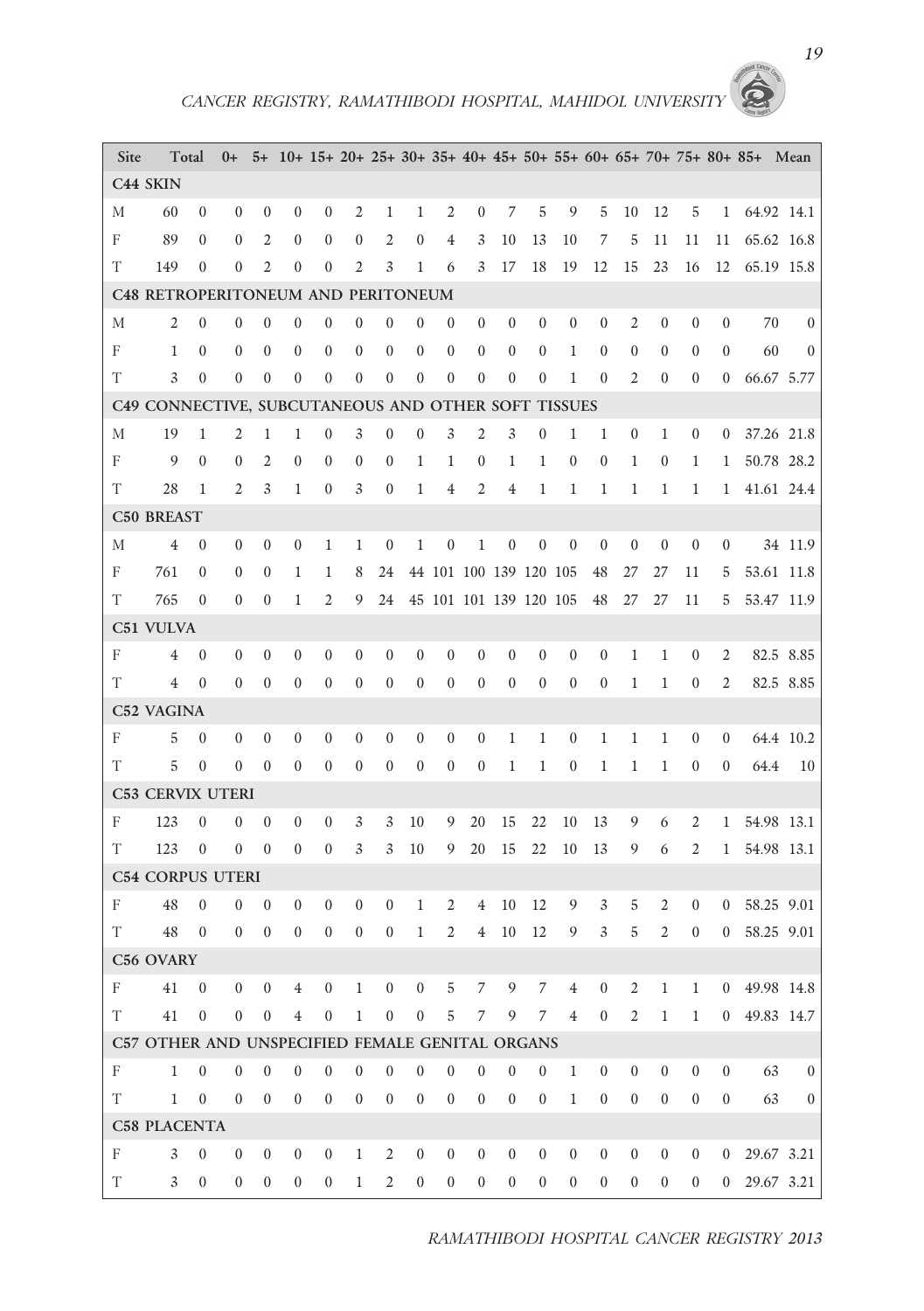

| Site        | Total                      |                  | $0+$             |                  |                  |                  |                  |                  |                  |                  |                     |                  |                  |                  |                                             |                  |                  |                  |                  | 5+ 10+ 15+ 20+ 25+ 30+ 35+ 40+ 45+ 50+ 55+ 60+ 65+ 70+ 75+ 80+ 85+ Mean |                |
|-------------|----------------------------|------------------|------------------|------------------|------------------|------------------|------------------|------------------|------------------|------------------|---------------------|------------------|------------------|------------------|---------------------------------------------|------------------|------------------|------------------|------------------|-------------------------------------------------------------------------|----------------|
|             | <b>C60 PENIS</b>           |                  |                  |                  |                  |                  |                  |                  |                  |                  |                     |                  |                  |                  |                                             |                  |                  |                  |                  |                                                                         |                |
| М           | 6                          | $\boldsymbol{0}$ | $\mathbf{0}$     | $\theta$         | $\mathbf{0}$     | $\mathbf{0}$     | $\mathbf{0}$     | $\mathbf{0}$     | $\mathbf{1}$     | $\mathbf{0}$     | $\mathbf{0}$        | $\theta$         | $\mathbf{1}$     | $\mathbf{1}$     | $\overline{0}$                              | $\boldsymbol{0}$ | 3                | $\theta$         | $\overline{0}$   | 64.67 14.9                                                              |                |
| T           | 6                          | $\mathbf{0}$     | $\theta$         | $\theta$         | $\mathbf{0}$     | $\theta$         | $\theta$         | $\mathbf{0}$     | $\mathbf{1}$     | $\boldsymbol{0}$ | $\mathbf{0}$        | $\boldsymbol{0}$ | 1                | $\mathbf{1}$     | $\boldsymbol{0}$                            | $\theta$         | 3                | $\overline{0}$   | $\overline{0}$   | 64.67 14.9                                                              |                |
|             | <b>C61 PROSTATE GLAND</b>  |                  |                  |                  |                  |                  |                  |                  |                  |                  |                     |                  |                  |                  |                                             |                  |                  |                  |                  |                                                                         |                |
| М           | 103                        | $\overline{0}$   | $\mathbf{0}$     | $\mathbf{0}$     | $\boldsymbol{0}$ | $\boldsymbol{0}$ | $\boldsymbol{0}$ | $\boldsymbol{0}$ | $\mathbf{1}$     | $\boldsymbol{0}$ | $\mathfrak{2}$      | $\mathfrak{2}$   | $\overline{4}$   | 24               | 20                                          | 25               | 13               | 7                | 5                | 69.22 8.51                                                              |                |
| T           | 103                        | $\theta$         | $\mathbf{0}$     | $\mathbf{0}$     | $\mathbf{0}$     | $\mathbf{0}$     | $\theta$         | $\mathbf{0}$     | 1                | $\boldsymbol{0}$ | $\overline{2}$      | $\mathfrak{2}$   | $\overline{4}$   | 24               | 20                                          | 25               | 13               | 7                | 5                |                                                                         | 68.9 9.04      |
|             | C62 TESTIS                 |                  |                  |                  |                  |                  |                  |                  |                  |                  |                     |                  |                  |                  |                                             |                  |                  |                  |                  |                                                                         |                |
| М           | $\mathbf{1}$               | $\boldsymbol{0}$ | $\boldsymbol{0}$ | $\theta$         | $\boldsymbol{0}$ | $\boldsymbol{0}$ | $\mathbf{1}$     | $\boldsymbol{0}$ | $\boldsymbol{0}$ | $\boldsymbol{0}$ | $\mathbf{0}$        | $\boldsymbol{0}$ | $\boldsymbol{0}$ | $\mathbf{0}$     | $\mathbf{0}$                                | $\mathbf{0}$     | $\boldsymbol{0}$ | $\mathbf{0}$     | $\theta$         | 27                                                                      | $\overline{0}$ |
| T           | $\mathbf{1}$               | $\boldsymbol{0}$ | $\boldsymbol{0}$ | $\mathbf{0}$     | $\mathbf{0}$     | $\theta$         | $\mathbf{1}$     | $\mathbf{0}$     | $\mathbf{0}$     | $\boldsymbol{0}$ | $\mathbf{0}$        | $\theta$         | $\mathbf{0}$     | $\mathbf{0}$     | $\boldsymbol{0}$                            | $\theta$         | $\mathbf{0}$     | $\theta$         | $\mathbf{0}$     | 27                                                                      | $\overline{0}$ |
|             | <b>C64 KIDNEY</b>          |                  |                  |                  |                  |                  |                  |                  |                  |                  |                     |                  |                  |                  |                                             |                  |                  |                  |                  |                                                                         |                |
| М           | 19                         | $\theta$         | $\theta$         | $\mathbf{0}$     | $\mathbf{0}$     | $\boldsymbol{0}$ | $\boldsymbol{0}$ | $\boldsymbol{0}$ | $\mathbf{1}$     | 2                | $\mathbf{1}$        | 3                | 4                | $\mathbf{0}$     | 4                                           | 4                | $\boldsymbol{0}$ | $\mathbf{0}$     | $\mathbf{0}$     | 58.79 11.1                                                              |                |
| F           | 9                          | $\mathbf{1}$     | $\mathbf{0}$     | $\mathbf{0}$     | $\mathbf{0}$     | $\mathbf{0}$     | $\mathbf{0}$     | $\mathbf{0}$     | 1                | $\mathbf{0}$     | $\overline{2}$      | $\mathbf{1}$     | 1                | 1                | 1                                           | $\mathbf{1}$     | $\mathbf{0}$     | $\theta$         | $\mathbf{0}$     | 49.33                                                                   | 21             |
| T           | 28                         | $\mathbf{1}$     | $\mathbf{0}$     | $\mathbf{0}$     | $\boldsymbol{0}$ | $\overline{0}$   | $\boldsymbol{0}$ | $\mathbf{0}$     | 2                | 2                | 3                   | 4                | 5                | $\mathbf{1}$     | 5                                           | 5                | $\boldsymbol{0}$ | $\mathbf{0}$     | $\mathbf{0}$     | 55.75 15.3                                                              |                |
|             | <b>C65 RENAL PELVIS</b>    |                  |                  |                  |                  |                  |                  |                  |                  |                  |                     |                  |                  |                  |                                             |                  |                  |                  |                  |                                                                         |                |
| М           | 3                          | $\overline{0}$   | $\mathbf{0}$     | $\theta$         | $\mathbf{0}$     | $\theta$         | $\mathbf{0}$     | $\mathbf{0}$     | $\boldsymbol{0}$ | $\theta$         | $\mathbf{0}$        | $\theta$         | $\theta$         | $\mathbf{1}$     | $\overline{0}$                              | $\overline{2}$   | $\mathbf{0}$     | $\mathbf{0}$     | $\theta$         | 69                                                                      | 7              |
| F           | $\mathbf{0}$               | $\mathbf{0}$     | $\theta$         | $\mathbf{0}$     | $\boldsymbol{0}$ | $\theta$         | $\boldsymbol{0}$ | $\theta$         | $\mathbf{0}$     | $\boldsymbol{0}$ | $\mathbf{0}$        | $\boldsymbol{0}$ | $\mathbf{0}$     | $\theta$         | $\overline{0}$                              | $\mathbf{0}$     | $\boldsymbol{0}$ | $\mathbf{0}$     | $\Omega$         | $\mathbf{0}$                                                            | $\bf{0}$       |
| T           | 3                          | $\mathbf{0}$     | $\mathbf{0}$     | $\mathbf{0}$     | $\boldsymbol{0}$ | $\overline{0}$   | $\boldsymbol{0}$ | $\mathbf{0}$     | $\mathbf{0}$     | $\boldsymbol{0}$ | $\theta$            | $\boldsymbol{0}$ | $\mathbf{0}$     | $\mathbf{1}$     | $\boldsymbol{0}$                            | $\overline{2}$   | $\boldsymbol{0}$ | $\mathbf{0}$     | $\theta$         | 69                                                                      | 7              |
|             | <b>C66 URETER</b>          |                  |                  |                  |                  |                  |                  |                  |                  |                  |                     |                  |                  |                  |                                             |                  |                  |                  |                  |                                                                         |                |
| М           | 3                          | $\theta$         | $\mathbf{0}$     | $\mathbf{0}$     | $\boldsymbol{0}$ | $\mathbf{0}$     | $\boldsymbol{0}$ | $\mathbf{0}$     | $\boldsymbol{0}$ | $\theta$         | $\theta$            | $\mathbf{1}$     | $\boldsymbol{0}$ | $\mathbf{1}$     | $\theta$                                    | $\theta$         | $\boldsymbol{0}$ | $\mathbf{1}$     | $\theta$         |                                                                         | 65 13.8        |
| F           | 3                          | $\theta$         | $\mathbf{0}$     | $\mathbf{0}$     | $\boldsymbol{0}$ | $\mathbf{0}$     | $\boldsymbol{0}$ | $\boldsymbol{0}$ | $\boldsymbol{0}$ | $\boldsymbol{0}$ | $\theta$            | $\mathbf{1}$     | $\mathbf{1}$     | 1                | $\boldsymbol{0}$                            | $\theta$         | $\boldsymbol{0}$ | $\theta$         | $\theta$         | 55                                                                      | 5              |
| T           | 6                          | $\boldsymbol{0}$ | $\mathbf{0}$     | $\mathbf{0}$     | $\mathbf{0}$     | $\mathbf{0}$     | $\mathbf{0}$     | $\mathbf{0}$     | $\mathbf{0}$     | $\mathbf{0}$     | $\mathbf{0}$        | $\mathfrak{2}$   | 1                | $\overline{2}$   | $\boldsymbol{0}$                            | $\mathbf{0}$     | $\boldsymbol{0}$ | 1                | $\mathbf{0}$     |                                                                         | 60 10.8        |
|             | <b>C67 URINARY BLADDER</b> |                  |                  |                  |                  |                  |                  |                  |                  |                  |                     |                  |                  |                  |                                             |                  |                  |                  |                  |                                                                         |                |
| М           | 37                         | $\mathbf{0}$     | $\mathbf{0}$     | $\mathbf{0}$     | $\mathbf{0}$     | $\boldsymbol{0}$ | $\boldsymbol{0}$ | $\boldsymbol{0}$ | $\boldsymbol{0}$ | $\boldsymbol{0}$ | $\overline{2}$      | 3                | 6                | 7                | 5                                           | 5                | $\mathfrak{Z}$   | 3                | 3                | 66.76 11.3                                                              |                |
| F           | 13                         | $\bf{0}$         | $\theta$         | $\theta$         | $\boldsymbol{0}$ | $\mathbf{0}$     | $\boldsymbol{0}$ | $\boldsymbol{0}$ | $\mathbf{0}$     | $\boldsymbol{0}$ | $\mathbf{1}$        | 1                | 3                | 1                | $\overline{4}$                              | $\boldsymbol{0}$ | 1                | 2                | $\mathbf{0}$     | 64.62 10.7                                                              |                |
| T           | 50                         | $\mathbf{0}$     | $\mathbf{0}$     | $\theta$         | $\boldsymbol{0}$ | $\mathbf{0}$     | $\theta$         | $\mathbf{0}$     | $\mathbf{0}$     | $\boldsymbol{0}$ | 3                   | $\overline{4}$   | 9                | 8                | 9                                           | 5                | $\overline{4}$   | 5                | 3                |                                                                         | 66.2 11.1      |
|             | C69 EYE AND ADNEXA         |                  |                  |                  |                  |                  |                  |                  |                  |                  |                     |                  |                  |                  |                                             |                  |                  |                  |                  |                                                                         |                |
| М           | 5                          | 2                | $\mathbf{0}$     | $\mathbf{0}$     | $\boldsymbol{0}$ | $\boldsymbol{0}$ | $\boldsymbol{0}$ | $\boldsymbol{0}$ | $\mathbf{1}$     | $\boldsymbol{0}$ | $\boldsymbol{0}$    | $\boldsymbol{0}$ | $\boldsymbol{0}$ | $\mathbf{1}$     | $\boldsymbol{0}$                            | $\boldsymbol{0}$ | $\boldsymbol{0}$ | $\mathbf{1}$     | $\boldsymbol{0}$ |                                                                         | 36.4 35.8      |
| $F$ and $F$ | $6\overline{6}$            | $\overline{2}$   | $\boldsymbol{0}$ | $\boldsymbol{0}$ | $\boldsymbol{0}$ | $\boldsymbol{0}$ | $\boldsymbol{0}$ | $\boldsymbol{0}$ | $\boldsymbol{0}$ | $\,1$            | $\sqrt{2}$          | $\boldsymbol{0}$ |                  | $1 \quad 0$      | $\boldsymbol{0}$                            | $\boldsymbol{0}$ | $\boldsymbol{0}$ |                  |                  | $0 \t 0 \t 32.83 \t 25.3$                                               |                |
| T T         | 11 4                       |                  | $\boldsymbol{0}$ | $\boldsymbol{0}$ | $\overline{0}$   | $\boldsymbol{0}$ | $\overline{0}$   | $\overline{0}$   | $\mathbf{1}$     |                  | $1 \quad 2 \quad 0$ |                  |                  |                  | $\begin{matrix} 1 & 1 & 0 & 0 \end{matrix}$ |                  |                  |                  |                  | $0 \quad 1 \quad 0 \quad 34.45 \quad 28.9$                              |                |
|             | C70 MENINGES               |                  |                  |                  |                  |                  |                  |                  |                  |                  |                     |                  |                  |                  |                                             |                  |                  |                  |                  |                                                                         |                |
| F           | $\mathbf{1}$               | $\overline{0}$   | $\boldsymbol{0}$ | $\boldsymbol{0}$ | $\overline{0}$   | $\boldsymbol{0}$ | $\boldsymbol{0}$ | $\boldsymbol{0}$ | $\boldsymbol{0}$ | $\boldsymbol{0}$ | $\boldsymbol{0}$    | $\mathbf{1}$     | $\boldsymbol{0}$ | $\boldsymbol{0}$ | $\boldsymbol{0}$                            | $\mathbf{0}$     | $\boldsymbol{0}$ | $\mathbf{0}$     | $\overline{0}$   | 52                                                                      | $\overline{0}$ |
| T           |                            | $1 \quad 0$      | $\boldsymbol{0}$ | $\boldsymbol{0}$ | $\boldsymbol{0}$ | $\boldsymbol{0}$ | $\boldsymbol{0}$ | $\boldsymbol{0}$ | $\boldsymbol{0}$ | $\boldsymbol{0}$ | $\boldsymbol{0}$    | $1\,$            | $\boldsymbol{0}$ | $\boldsymbol{0}$ | $\boldsymbol{0}$                            | $\boldsymbol{0}$ | $\boldsymbol{0}$ | $\boldsymbol{0}$ | $\overline{0}$   | 52                                                                      | $\overline{0}$ |
|             | C71 BRAIN                  |                  |                  |                  |                  |                  |                  |                  |                  |                  |                     |                  |                  |                  |                                             |                  |                  |                  |                  |                                                                         |                |
| М           | 27                         | $\mathbf{1}$     | 6                | $\overline{2}$   | $\overline{2}$   | $\,4\,$          | $1\,$            | $\boldsymbol{0}$ | $\mathbf{1}$     | $\overline{2}$   | $\mathbf{1}$        | $\boldsymbol{0}$ | $\mathbf{1}$     | $\sqrt{2}$       | $\sqrt{3}$                                  | $\mathbf{1}$     | $\mathbf{0}$     | $\overline{0}$   |                  | $0$ 30.93 23.3                                                          |                |
| F           | 32                         | $\boldsymbol{2}$ | 9                | 6                | $\boldsymbol{0}$ | $\,1$            | $\mathbf{1}$     | $\mathbf{1}$     | $\boldsymbol{0}$ | $\mathbf{1}$     | $\boldsymbol{0}$    | $\,4\,$          | $\mathbf{1}$     | $\mathbf{1}$     | $\mathbf{1}$                                | $\mathbf{0}$     | $\mathbf{1}$     | $\mathfrak{Z}$   |                  | $0$ 30.72 27.7                                                          |                |
| T           | 59                         | $\mathfrak{Z}$   | 15               | 8                | $\overline{2}$   | $\overline{5}$   | $\overline{2}$   | $\mathbf{1}$     | $\mathbf{1}$     | $\mathfrak{Z}$   | $\mathbf{1}$        | $\overline{4}$   | $\overline{2}$   | 3 <sup>7</sup>   | $\overline{4}$                              | $\mathbf{1}$     | $\overline{1}$   |                  |                  | $3 \t 0 \t 30.81 \t 25.6$                                               |                |

*20*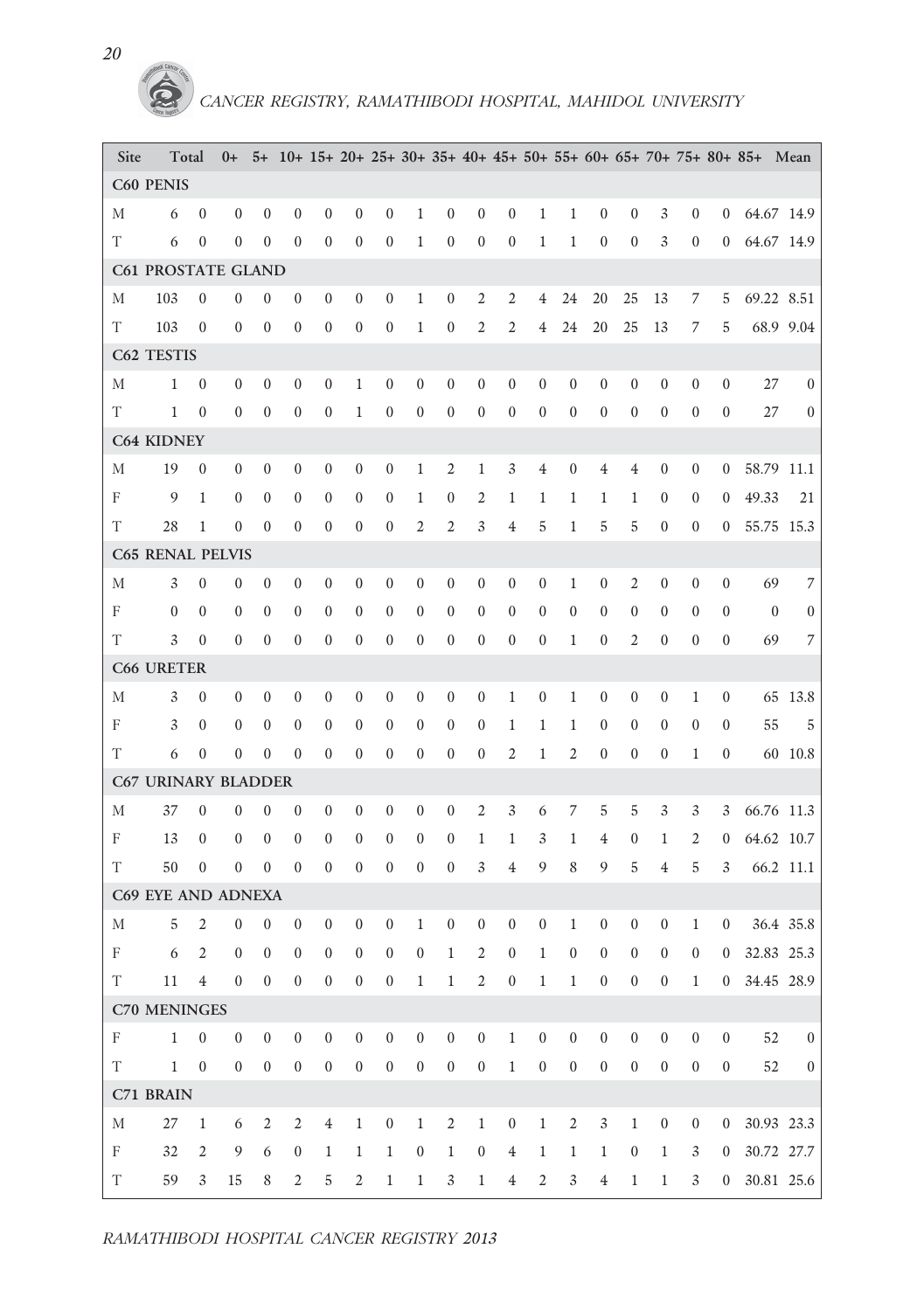| Site | Total                                             |                |                  |                |                |                |                |              |                  |                |                |                |                |              |                |                |                |                |                | $0+$ 5+ 10+ 15+ 20+ 25+ 30+ 35+ 40+ 45+ 50+ 55+ 60+ 65+ 70+ 75+ 80+ 85+ Mean |           |
|------|---------------------------------------------------|----------------|------------------|----------------|----------------|----------------|----------------|--------------|------------------|----------------|----------------|----------------|----------------|--------------|----------------|----------------|----------------|----------------|----------------|------------------------------------------------------------------------------|-----------|
|      |                                                   |                |                  |                |                |                |                |              |                  |                |                |                |                |              |                |                |                |                |                | C72 SPINAL CORD, CRANIAL NERVES AND OTHER PARTS OF CENTRAL NERVOUS SYSTEM    |           |
| М    | 2                                                 | $\mathbf{0}$   | $\theta$         | $\mathbf{1}$   | $\mathbf{0}$   | $\mathbf{1}$   | $\mathbf{0}$   | $\theta$     | $\mathbf{0}$     | $\mathbf{0}$   | $\mathbf{0}$   | $\theta$       | $\mathbf{0}$   | $\theta$     | $\mathbf{0}$   | $\mathbf{0}$   | $\theta$       | $\mathbf{0}$   | $\mathbf{0}$   |                                                                              | 15 7.07   |
| F    | 3                                                 | $\theta$       | $\Omega$         | $\theta$       | $\theta$       | $\theta$       | $\mathbf{1}$   | $\theta$     | $\mathbf{1}$     | $\mathbf{0}$   | $\theta$       | $\mathbf{0}$   | $\mathbf{1}$   | $\theta$     | $\theta$       | $\Omega$       | $\mathbf{0}$   | $\theta$       | $\Omega$       | 41.67 15.5                                                                   |           |
| T    | 5                                                 | $\Omega$       | $\theta$         | 1              | $\theta$       | $\mathbf{1}$   | $\mathbf{1}$   | $\theta$     | $\mathbf{1}$     | $\Omega$       | $\theta$       | $\theta$       | $\mathbf{1}$   | $\theta$     | $\theta$       | $\theta$       | $\theta$       | $\Omega$       | $\Omega$       |                                                                              | 31 18.6   |
|      | C73 THYROID GLAND                                 |                |                  |                |                |                |                |              |                  |                |                |                |                |              |                |                |                |                |                |                                                                              |           |
| М    | 30                                                | $\mathbf{0}$   | $\Omega$         | 3              | $\Omega$       | $\mathbf{1}$   | $\overline{2}$ | $\mathbf{0}$ | $\mathbf{0}$     | $\overline{2}$ | $\mathbf{1}$   | $\overline{3}$ | 9              | 5            | $\overline{3}$ | $\mathbf{1}$   | $\mathbf{0}$   | $\mathbf{0}$   | $\Omega$       | 49.63 17.8                                                                   |           |
| F    | 153                                               | $\overline{0}$ | $\overline{0}$   | $\mathbf{1}$   | 7              | 3              | 15             | 16           | 17               | 15             | 15             | 11             | 15             | 15           | 13             | 3              | 7              | $\Omega$       | $\Omega$       | 46.14                                                                        | 16        |
| T    | 183                                               | $\theta$       | 0                | $\overline{4}$ | 7              | $\overline{4}$ | 17             | 16           | 17               | 17             | 16             | 14             | 24             | 20           | 16             | $\overline{4}$ | $\overline{7}$ | $\theta$       | $\Omega$       | 46.72 16.3                                                                   |           |
|      | <b>C74 ADRENAL GLAND</b>                          |                |                  |                |                |                |                |              |                  |                |                |                |                |              |                |                |                |                |                |                                                                              |           |
| F    | $\overline{2}$                                    | $\overline{2}$ | $\Omega$         | $\theta$       | $\theta$       | $\theta$       | $\overline{0}$ | $\theta$     | $\overline{0}$   | $\mathbf{0}$   | $\mathbf{0}$   | $\mathbf{0}$   | $\mathbf{0}$   | $\mathbf{0}$ | $\Omega$       | $\mathbf{0}$   | $\mathbf{0}$   | $\theta$       | $\Omega$       |                                                                              | 2.5 2.12  |
| T    | $\overline{c}$                                    | $\overline{2}$ | $\theta$         | $\theta$       | $\theta$       | $\theta$       | $\theta$       | $\theta$     | $\theta$         | $\mathbf{0}$   | $\theta$       | $\theta$       | $\theta$       | $\theta$     | $\theta$       | $\Omega$       | $\theta$       | $\theta$       | $\theta$       |                                                                              | 2.5 2.12  |
|      | C75 OTHER ENDOCRINE GLANDS AND RELATED STRUCTURES |                |                  |                |                |                |                |              |                  |                |                |                |                |              |                |                |                |                |                |                                                                              |           |
| M    | 5                                                 | $\mathbf{0}$   | 1                | $\overline{4}$ | $\theta$       | $\mathbf{0}$   | $\theta$       | $\mathbf{0}$ | $\theta$         | $\mathbf{0}$   | $\mathbf{0}$   | $\mathbf{0}$   | $\mathbf{0}$   | $\mathbf{0}$ | $\theta$       | $\mathbf{0}$   | $\mathbf{0}$   | $\theta$       | $\mathbf{0}$   |                                                                              | 11 3.08   |
| T    | 5                                                 | $\theta$       | 1                | 4              | $\theta$       | $\theta$       | $\theta$       | $\theta$     | $\theta$         | $\theta$       | $\theta$       | $\theta$       | $\theta$       | $\theta$     | $\theta$       | $\theta$       | $\Omega$       | $\theta$       | $\theta$       |                                                                              | 11 3.08   |
|      | C76 OTHER AND ILL-DEFINED SITES                   |                |                  |                |                |                |                |              |                  |                |                |                |                |              |                |                |                |                |                |                                                                              |           |
| F    | $\mathbf{1}$                                      | $\theta$       | $\theta$         | $\theta$       | $\mathbf{0}$   | $\theta$       | $\theta$       | $\theta$     | $\mathbf{0}$     | $\Omega$       | $\theta$       | $\mathbf{0}$   | $\theta$       | $\theta$     | $\theta$       | $\Omega$       | $\mathbf{0}$   | $\mathbf{1}$   | $\theta$       | 80                                                                           | $\Omega$  |
| T    | $\mathbf{1}$                                      | $\mathbf{0}$   | $\theta$         | $\theta$       | $\mathbf{0}$   | $\theta$       | $\Omega$       | $\theta$     | $\theta$         | $\theta$       | $\theta$       | $\theta$       | $\theta$       | $\theta$     | $\theta$       | $\theta$       | $\mathbf{0}$   | 1              | $\theta$       | 80                                                                           | $\Omega$  |
|      | <b>C77 LYMPH NODES</b>                            |                |                  |                |                |                |                |              |                  |                |                |                |                |              |                |                |                |                |                |                                                                              |           |
| М    | 31                                                | $\overline{0}$ | 3                | $\mathbf{1}$   | 1              | $\theta$       | 1              | $\mathbf{0}$ | 3                | $\mathbf{0}$   | $\mathbf{1}$   | 2              | 3              | 6            | 7              | $\overline{2}$ | $\theta$       | $\mathbf{1}$   | $\mathbf{0}$   |                                                                              | 51.1 21.6 |
| F    | 31                                                | $\Omega$       | $\Omega$         | $\overline{c}$ | 1              | 1              | $\overline{2}$ | $\theta$     | 2                | $\overline{2}$ | $\mathbf{1}$   | $\overline{c}$ | $\overline{4}$ | 6            | 2              | $\theta$       | $\overline{c}$ | 2              | 2              | 53.16 21.3                                                                   |           |
| T    | 62                                                | $\theta$       | 3                | 3              | $\overline{c}$ | $\mathbf{1}$   | 3              | $\theta$     | 5                | $\overline{2}$ | $\overline{c}$ | $\overline{4}$ | 7              | 12           | 9              | $\mathfrak{2}$ | $\overline{2}$ | 3              | $\overline{c}$ | 52.13 21.3                                                                   |           |
|      | <b>C80 UNKNOWN PRIMARY SITE</b>                   |                |                  |                |                |                |                |              |                  |                |                |                |                |              |                |                |                |                |                |                                                                              |           |
| М    | 12                                                | $\mathbf{0}$   | $\boldsymbol{0}$ | $\theta$       | $\mathbf{0}$   | $\mathbf{0}$   | $\mathbf{0}$   | $\mathbf{0}$ | $\boldsymbol{0}$ | $\mathbf{0}$   | $\mathbf{1}$   | $\mathbf{1}$   | $\mathbf{1}$   | $\mathbf{1}$ | 3              | 2              | $\mathbf{1}$   | $\mathbf{1}$   | $\mathbf{1}$   | 67.58 11.4                                                                   |           |
| F    | 14                                                | $\mathbf{0}$   | $\mathbf{0}$     | $\mathbf{0}$   | $\mathbf{0}$   | $\theta$       | $\theta$       | $\mathbf{0}$ | $\mathbf{1}$     | $\mathbf{0}$   | 1              | 1              | 1              | 3            | 2              | 3              | 1              | 1              | $\mathbf{0}$   |                                                                              | 63 12.8   |
| T    | 26                                                | $\theta$       | $\theta$         | $\theta$       | $\mathbf{0}$   | $\mathbf{0}$   | $\mathbf{0}$   | $\mathbf{0}$ | $\mathbf{1}$     | $\mathbf{0}$   | $\overline{2}$ | $\overline{2}$ | $\overline{2}$ | 4            | 5              | 5              | $\overline{2}$ | $\overline{2}$ | $\mathbf{1}$   | 65.12 12.1                                                                   |           |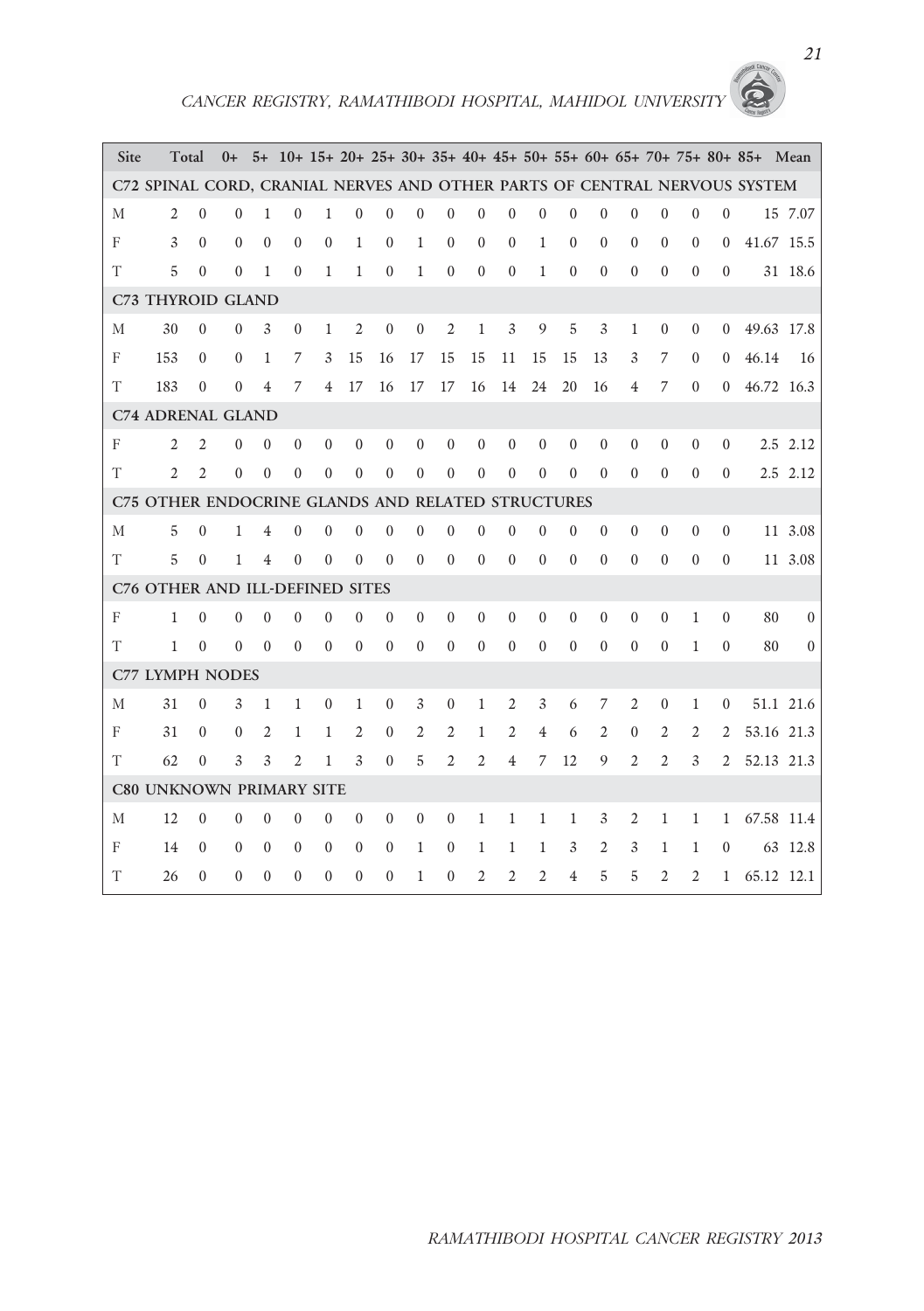

#### **Table 4.4** Number of cancer case by primary site

| ICD-O SITE AND HISTOPATHOLOGY                   | Male                    | Female                  | Total                   |
|-------------------------------------------------|-------------------------|-------------------------|-------------------------|
| C00 LIP                                         | $\bf{0}$                | 5                       | 5                       |
| C00.1 External lower lip                        | $\overline{0}$          | 4                       | 4                       |
| C00.4 Mucosa of lower lip                       | $\overline{0}$          | 1                       | 1                       |
| <b>C01 BASE OF TOUNGUE</b>                      | 5                       | 1                       | 6                       |
| C01.9 Base of tongue, NOS                       | 5                       | 1                       | 6                       |
| C02 OTHER AND UNSPECIFIED PART OF TONGUE        | 10                      | 7                       | 17                      |
| C02.9 Tongue, NOS                               | 10                      | 7                       | 17                      |
| C03 GUM                                         | $\mathbf{3}$            | $\mathbf{1}$            | $\overline{\mathbf{4}}$ |
| C03.1 Lower gum                                 | 1                       | 1                       | 2                       |
| C03.9 Gum, NOS                                  | 2                       | $\mathbf{0}$            | 2                       |
| <b>C04 FLOOR OF MOUTH</b>                       | 3                       | $\bf{0}$                | 3                       |
| C04.9 Floor of mouth, NOS                       | 3                       | $\mathbf{0}$            | 3                       |
| <b>C05 PALATE</b>                               | 3                       | 1                       | 4                       |
| C05.0 Hard palate                               | 2                       | 1                       | 3                       |
| C05.1 Soft palate, NOS                          | 1                       | $\theta$                | 1                       |
| C06 OTHER AND UNSPECIFIED PART OF MOUTH         | 3                       | $\overline{\mathbf{4}}$ | 7                       |
| C06.0 Cheek mucosa                              | 2                       | 3                       | 5                       |
| C06.2 Retromolar area                           | 1                       | $\mathbf{1}$            | 2                       |
| <b>C07 PAROTID GLAND</b>                        | $\overline{\mathbf{4}}$ | $\overline{2}$          | 6                       |
| C07.9 Parotid gland                             | 4                       | 2                       | 6                       |
| C08 OTHER AND UNSPECIFIED MAJOR SALIVARY GLANDS | $\bf{0}$                | $\overline{2}$          | 2                       |
| C08.0 Submandibular gland                       | $\overline{0}$          | 2                       | 2                       |
| <b>C09 TONSIL</b>                               | 7                       | $\boldsymbol{0}$        | $\overline{7}$          |
| Tonsillar pillar<br>C <sub>09.1</sub>           | 1                       | $\theta$                | 1                       |
| C09.9 Tonsil, NOS                               | 6                       | $\theta$                | 6                       |
| <b>C10 OROPHARYNX</b>                           | $\mathbf{1}$            | 1                       | 2                       |
| C10.9 Oropharynx, NOS                           | 1                       | 1                       | 2                       |
| C11 NASOPHARYNX                                 | 51                      | 17                      | 68                      |
| C11.9 Nasopharynx, NOS                          | 51                      | 17                      | 68                      |
| <b>C12 PYRIFORM SINUS</b>                       | 16                      | $\mathbf{1}$            | 17                      |
| C12.9 Pyriform sinus                            | 16                      | 1                       | 17                      |
| C13 HYPOPHARYNX                                 | $\sqrt{2}$              | $\mathbf{1}$            | 3                       |
| C13.8 Overl. lesion of hypopharynx              | $\overline{0}$          | $\mathbf{1}$            | 1                       |
| C13.9 Hypopharynx, NOS                          | $\overline{2}$          | $\boldsymbol{0}$        | $\overline{c}$          |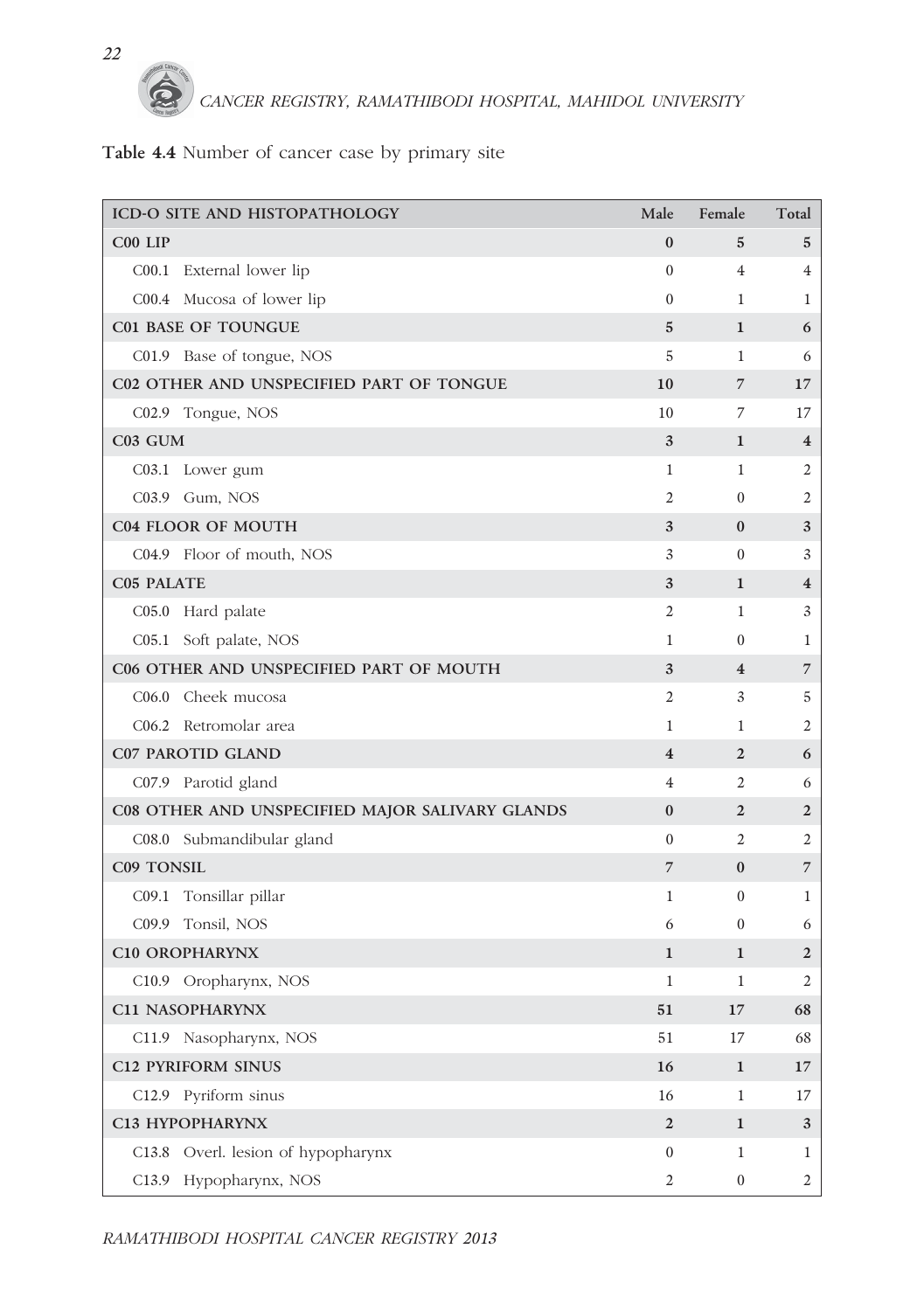| ICD-O SITE AND HISTOPATHOLOGY          | Male                    | Female       | Total          |
|----------------------------------------|-------------------------|--------------|----------------|
| C15 ESOPHAGUS                          | 44                      | $\mathbf{1}$ | 45             |
| Thoracic esophagus<br>C15.1            | 10                      | $\mathbf{1}$ | 11             |
| Upper third of esophagus<br>C15.3      | 5                       | $\mathbf{0}$ | 5              |
| C15.4 Middle third of esophagus        | 1                       | $\mathbf{0}$ | 1              |
| C15.5 Lower third of esophagus         | 5                       | $\mathbf{0}$ | 5              |
| C15.9 Esophagus, NOS                   | 23                      | $\mathbf{0}$ | 23             |
| C16 STOMACH                            | 30                      | 41           | 71             |
| Cardia, NOS<br>C16.0                   | $\mathbf{0}$            | 3            | 3              |
| Fundus of stomach<br>C16.1             | $\boldsymbol{0}$        | $\mathbf{1}$ | 1              |
| C16.2<br>Body of stomach               | 2                       | 5            | 7              |
| C16.3 Gastric antrum                   | 3                       | 3            | 6              |
| C16.5 Lesser curvature of stomach, NOS | 1                       | $\mathbf{1}$ | 2              |
| C16.8 Overl. lesion of stomach         | 3                       | $\mathbf{1}$ | 4              |
| C16.9 Stomach, NOS                     | 21                      | 27           | 48             |
| <b>C17 SMALL INTESTINE</b>             | $\overline{\mathbf{4}}$ | 7            | 11             |
| C17.0 Duodenum                         | 3                       | 3            | 6              |
| C17.1 Jejunum                          | $\boldsymbol{0}$        | $\mathbf{1}$ | 1              |
| C17.2 Ileum                            | $\mathbf{1}$            | $\mathbf{1}$ | 2              |
| C17.9 Small intestine                  | $\overline{0}$          | 2            | 2              |
| C18 COLON                              | 100                     | 95           | 195            |
| C18.0 Cecum                            | 6                       | 8            | 14             |
| C18.1 Appendix                         | 2                       | 3            | 5              |
| Ascending colon<br>C18.2               | 10                      | 10           | 20             |
| C18.3<br>Hepatic flexure of colon      | 12                      | 3            | 15             |
| C18.4 Transverse colon                 | 8                       | 8            | 16             |
| Splenic flexure of colon<br>C18.5      | 1                       | 1            | 2              |
| C18.6 Descending colon                 | 6                       | 9            | 15             |
| Sigmoid colon<br>C18.7                 | 53                      | 49           | 102            |
| C18.8 Overl. lesion of colon           | $\overline{0}$          | $\mathbf{1}$ | $\mathbf{1}$   |
| C18.9 Colon, NOS                       | 2                       | 3            | 5              |
| C19 RECTOSIGMOID JUNCTION              | 5                       | 5            | 10             |
| C19.9 Rectosigmoid junction            | 5                       | 5            | 10             |
| C <sub>20</sub> RECTUM                 | 24                      | 22           | 46             |
| C <sub>20.9</sub> Rectum, NOS          | 24                      | 22           | 46             |
| C21 ANUS AND ANAL CANAL                | $\mathbf{1}$            | $\mathbf{1}$ | $\overline{2}$ |
| C <sub>21.0</sub> Anus, NOS            | $\mathbf{1}$            | $\mathbf{1}$ | 2              |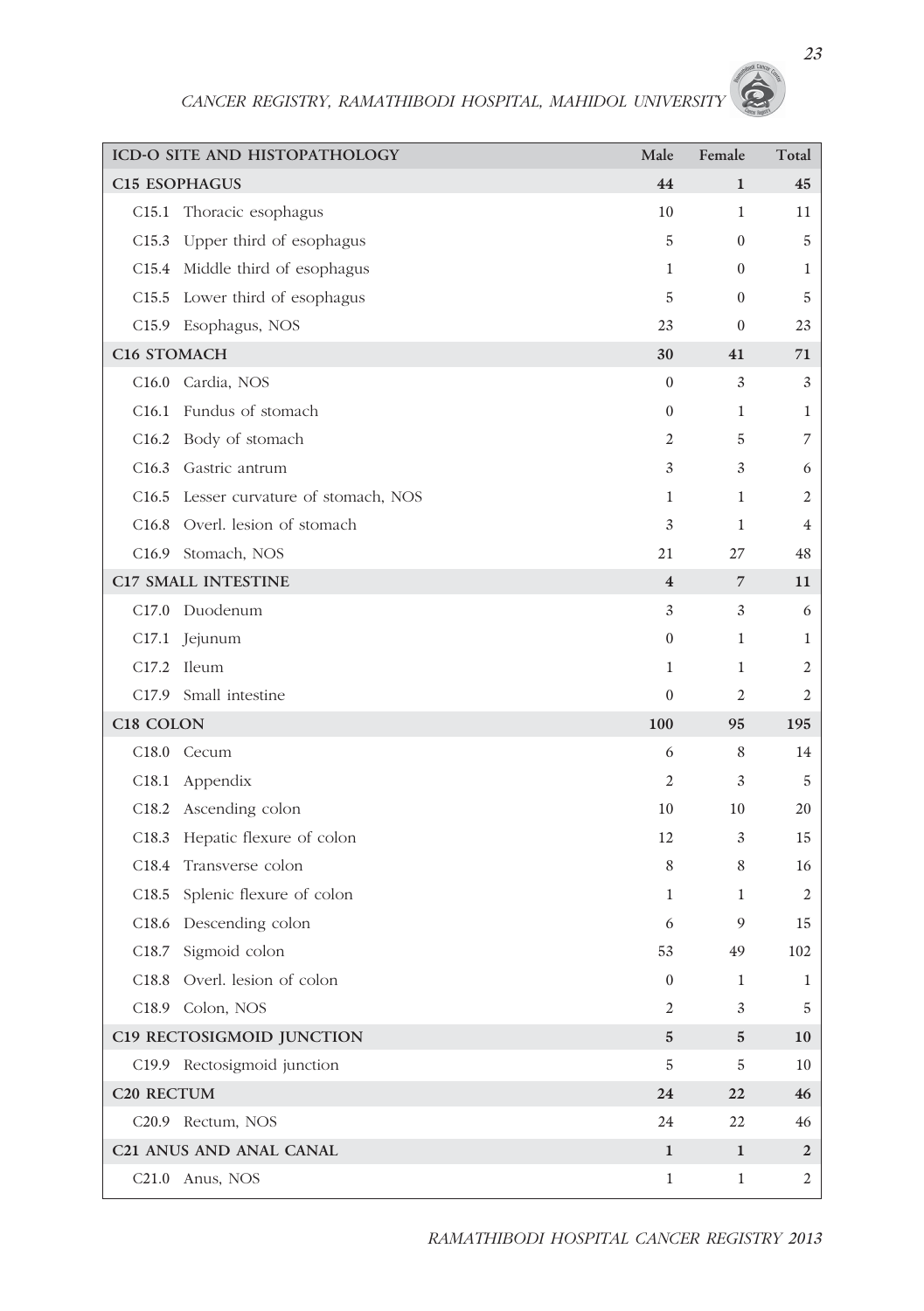| ICD-O SITE AND HISTOPATHOLOGY                          | Male                    | Female                  | Total          |
|--------------------------------------------------------|-------------------------|-------------------------|----------------|
| C22 LIVER AND INTRAHEPATIC BILE DUCTS                  | 231                     | 106                     | 337            |
| C <sub>22.0</sub> Liver                                | 160                     | 65                      | 225            |
| C22.1 Intrahepatic bile duct                           | 71                      | 41                      | 112            |
| C23 GALLBLADDER                                        | 6                       | 11                      | 17             |
| C23.9 Gallbladder                                      | 6                       | 11                      | 17             |
| C24 OTHER AND UNSPECIFIED PARTS OF BILIARY TRACT       | 6                       | 9                       | 15             |
| C24.0 Extrahepatic bile duct                           | 3                       | 1                       | 4              |
| C <sub>24.1</sub> Ampulla of Vater                     | 3                       | 8                       | 11             |
| <b>C25 PANCREAS</b>                                    | 15                      | 19                      | 34             |
| C <sub>25.0</sub> Head of pancreas                     | 9                       | 10                      | 19             |
| C <sub>25.1</sub> Body of pancreas                     | $\overline{0}$          | $\mathbf{1}$            | 1              |
| C25.2<br>Tail of pancreas                              | 2                       | 2                       | $\overline{4}$ |
| Other specified parts of pancreas<br>C <sub>25.7</sub> | 1                       | $\mathbf{0}$            | 1              |
| C <sub>25.9</sub> Pancreas, NOS                        | 3                       | 6                       | 9              |
| C26 ILL-DEFINED DIGESTIVE ORGANS AND OTHER             | 1                       | $\bf{0}$                | $\mathbf{1}$   |
| C <sub>26.9</sub> Gastrointestinal tract, NOS          | 1                       | $\mathbf{0}$            | 1              |
| C30 NASAL CAVITY AND MIDDLE EAR                        | 8                       | $\overline{4}$          | 12             |
| C30.0 Nasal cavity                                     | 8                       | 4                       | 12             |
| C31 ACCESSORY SINUSES                                  | 6                       | 1                       | 7              |
| C31.0 Maxillary sinus                                  | 4                       | $\overline{0}$          | 4              |
| C31.1 Ethmoid sinus                                    | 1                       | $\overline{0}$          | 1              |
| C31.3 Sphenoid sinus                                   | 1                       | $\mathbf{0}$            | 1              |
| C31.9 Accessory sinus, NOS                             | $\mathbf{0}$            | 1                       | $\mathbf{1}$   |
| C32 LARYNX                                             | 22                      | $\overline{2}$          | 24             |
| $C32.0$ Glottis                                        | 14                      | $\overline{0}$          | 14             |
| C32.1 Supraglottis                                     | 3                       | $\mathbf{1}$            | $\overline{4}$ |
| C32.8 Overl. lesion of larynx                          | 1                       | $\overline{0}$          | 1              |
| C32.9 Larynx, NOS                                      | 4                       | 1                       | 5              |
| C33 TRACHEA                                            | $\mathbf{1}$            | $\bf{0}$                | $\mathbf{1}$   |
| C33.9 Trachea                                          | $\mathbf{1}$            | $\mathbf{0}$            | $\mathbf{1}$   |
| <b>C34 LUNG AND BRONCHUS</b>                           | 100                     | 98                      | 198            |
| C34.1 Upper lobe, lung                                 | 50                      | 39                      | 89             |
| C34.2 Middle lobe, lung                                | 9                       | $\overline{7}$          | 16             |
| C34.3 Lower lobe, lung                                 | 20                      | 31                      | 51             |
| C34.9 Lung, NOS                                        | 21                      | 21                      | 42             |
| C37 THYMUS                                             | $\overline{\mathbf{4}}$ | $\overline{\mathbf{4}}$ | 8              |
| C37.9 Thymus                                           | $\overline{4}$          | $\overline{4}$          | 8              |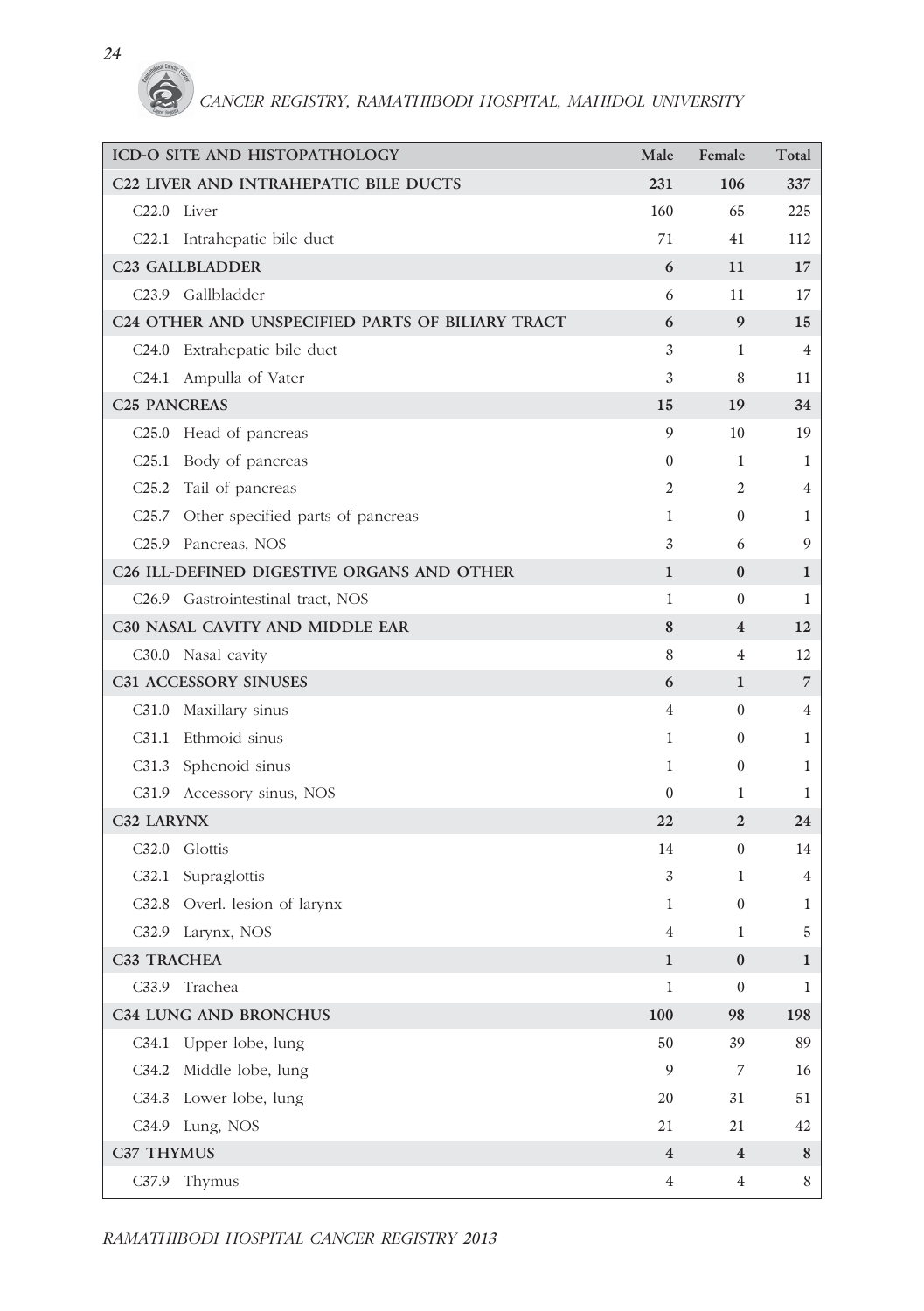|                      | <b>ICD-O SITE AND HISTOPATHOLOGY</b>                               | Male                    | Female           | Total |
|----------------------|--------------------------------------------------------------------|-------------------------|------------------|-------|
|                      | C38 HEART, MEDIASTINUM AND PLEURA                                  | $\overline{\mathbf{4}}$ | 3                | 7     |
|                      | C38.1 Anterior mediastinum                                         | 3                       | $\overline{2}$   | 5     |
|                      | C38.3 Mediastinum, NOS                                             | 1                       | 1                | 2     |
|                      | C40 BONES, JOINTS AND ARTICULAR CARTILAGE OF LIMBS                 | 13                      | $\overline{2}$   | 15    |
| C40.0                | Long bones of upper limb, scapula and associated joints            | $\mathbf{1}$            | $\mathbf{0}$     | 1     |
| C40.1                | Short bones of upper limb and associated joints                    | $\mathbf{1}$            | $\theta$         | 1     |
| C <sub>40.2</sub>    | Long bones of lower limb and associated joints                     | 10                      | 2                | 12    |
| C40.3                | Short bones of lower limb and associated joints                    | $\mathbf{1}$            | $\mathbf{0}$     | 1     |
|                      | C41 BONE, JOIN AND ARTICULAR CARTILAGE OF OTHER AND                | 8                       | 10               | 18    |
|                      | <b>UNSPECIFIED SITES</b>                                           |                         |                  |       |
| C41.0                | Bones of skull and face and associated joints                      | 3                       | 1                | 4     |
| C41.1                | Mandible                                                           | $\Omega$                | 1                | 1     |
|                      | C41.2 Vertebral column                                             | 1                       | $\mathbf{1}$     | 2     |
|                      | C41.3 Rib, sternum, clavicle and associated joints                 | $\Omega$                | 3                | 3     |
|                      | C41.4 Pelvic bones, sacrum, coccyx and associated joints           | 4                       | 4                | 8     |
|                      | C42 HEMATOPOIETIC AND RETICULOENDOTHELIAL SYSTEMS                  | 54                      | 53               | 107   |
|                      | C42.1 Bone marrow                                                  | 54                      | 53               | 107   |
| C <sub>44</sub> SKIN |                                                                    | 60                      | 89               | 149   |
| C44.0                | Skin of lip, NOS                                                   | $\overline{0}$          | 2                | 2     |
| C44.1                | Eyelid                                                             | 9                       | 20               | 29    |
| C44.2                | External ear                                                       | 5                       | $\overline{4}$   | 9     |
| C <sub>44.3</sub>    | Skin, other and unspecified parts of face                          | 18                      | 36               | 54    |
| C44.4                | Skin of scalp and neck                                             | 5                       | 9                | 14    |
| C44.5                | Skin of trunk                                                      | 10                      | 3                | 13    |
|                      | C44.6 Skin of upper limb and shoulder                              | 4                       | 5                | 9     |
| C44.7                | Skin of lower limb and hip                                         | 6                       | 9                | 15    |
|                      | C44.8 Overl. lesion of skin                                        | 2                       | $\mathbf{0}$     | 2     |
|                      | C44.9 Skin, NOS                                                    | 1                       | 1                | 2     |
|                      | C48 RETROPERITONEUM AND PERITONEUM                                 | $\overline{2}$          | $\mathbf{1}$     | 3     |
| C <sub>48.0</sub>    | Retroperitoneum                                                    | 1                       | 1                | 2     |
| C48.1                | Specified parts of peritoneum                                      | 1                       | $\mathbf{0}$     | 1     |
|                      | C49 CONNECTIVE, SUBCUTANEOUS AND OTHER SOFT TISSUES                | 19                      | 9                | 28    |
| C <sub>49.0</sub>    | Connec., subcut. and other soft tissues of head, face, and neck    | 4                       | 2                | 6     |
| C49.1                | Connec., subcut. and other soft tissues of upper limb and shoulder | 2                       | 3                | 5     |
| C49.2                | Connec., subcut. and other soft tissues of lower limb and hip      | 11                      | 4                | 15    |
| C <sub>49.9</sub>    | Connective, subcutaneous and other soft tissues, NOS               | 2                       | $\boldsymbol{0}$ | 2     |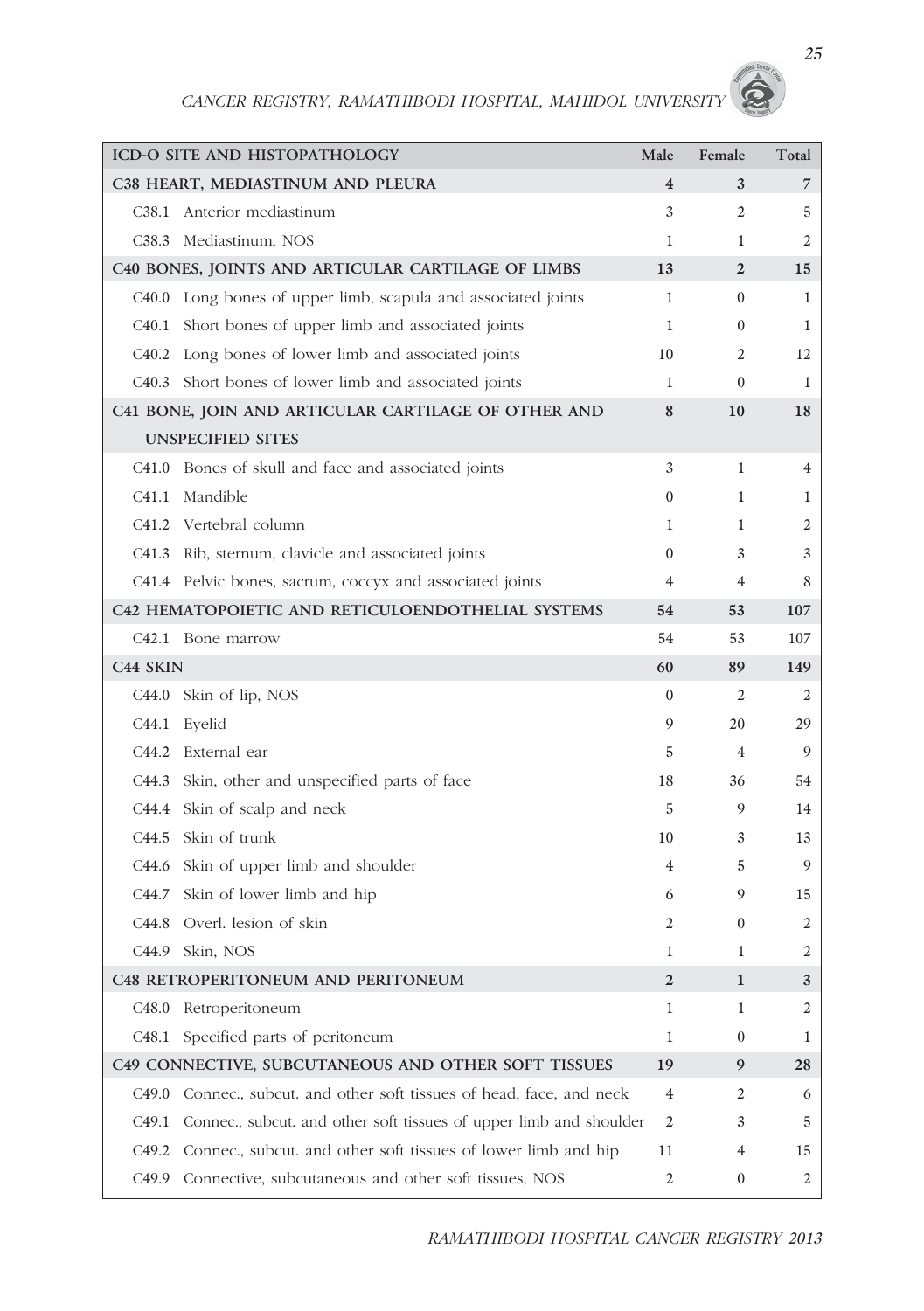

| ICD-O SITE AND HISTOPATHOLOGY                   | Male                    | Female           | Total                   |
|-------------------------------------------------|-------------------------|------------------|-------------------------|
| <b>C50 BREAST</b>                               | $\overline{\mathbf{4}}$ | 761              | 765                     |
| C50.0 Nipple                                    | $\mathbf{0}$            | 22               | 22                      |
| C50.1 Central portion of breast                 | $\mathbf{0}$            | 18               | 18                      |
| C50.2 Upper-inner quadrant of breast            | $\mathbf{0}$            | 78               | 78                      |
| C50.3 Lower-inner quadrant of breast            | $\mathbf{0}$            | 37               | 37                      |
| C50.4 Upper-outer quadrant of breast            | $\mathbf{0}$            | 246              | 246                     |
| C50.5 Lower-outer quadrant of breast            | 1                       | 50               | 51                      |
| C50.8 Overl. lesion of breast                   | $\mathbf{0}$            | 9                | 9                       |
| C50.9 Breast, NOS                               | 3                       | 301              | 304                     |
| C51 VULVA                                       | $\bf{0}$                | $\overline{4}$   | $\overline{\mathbf{4}}$ |
| C51.9 Vulva, NOS                                | $\mathbf{0}$            | 4                | 4                       |
| C52 VAGINA                                      | $\bf{0}$                | 6                | 6                       |
| C52.9 Vagina, NOS                               | $\mathbf{0}$            | 6                | 6                       |
| <b>C53 CERVIX UTERI</b>                         | $\bf{0}$                | 123              | 123                     |
| C53.0 Endocervix                                | $\mathbf{0}$            | 27               | 27                      |
| C53.1 Exocervix                                 | $\bf{0}$                | 77               | 77                      |
| C53.8 Overl. lesion of cervix uteri             | $\mathbf{0}$            | 5                | 5                       |
| C53.9 Cervix uteri                              | $\mathbf{0}$            | 14               | 14                      |
| <b>C54 CORPUS UTERI</b>                         | $\bf{0}$                | 48               | 48                      |
| C54.1 Endometrium                               | $\mathbf{0}$            | 48               | 48                      |
| C56 OVARY                                       | $\bf{0}$                | 41               | 41                      |
| C56.9 Ovary                                     | $\mathbf{0}$            | 41               | 41                      |
| C57 OTHER AND UNSPECIFIED FEMALE GENITAL ORGANS | $\bf{0}$                | $\mathbf{1}$     | $\mathbf{1}$            |
| C57.0 Fallopian tube                            | $\mathbf{0}$            | 1                | 1                       |
| <b>C58 PLACENTA</b>                             | $\bf{0}$                | 3                | 3                       |
| C58.9 Placenta                                  | $\mathbf{0}$            | 3                | 3                       |
| <b>C60 PENIS</b>                                | 6                       | $\bf{0}$         | 6                       |
| C60.1 Glans penis                               | 3                       | $\boldsymbol{0}$ | 3                       |
| C60.9 Penis, NOS                                | 3                       | $\boldsymbol{0}$ | 3                       |
| <b>C61 PROSTATE GLAND</b>                       | 103                     | $\bf{0}$         | 103                     |
| C61.9 Prostate gland                            | 103                     | $\mathbf{0}$     | 103                     |
| C62 TESTIS                                      | $\mathbf{1}$            | $\bf{0}$         | $\mathbf{1}$            |
| C62.9 Testis, NOS                               | 1                       | $\mathbf{0}$     | 1                       |
| <b>C64 KIDNEY</b>                               | 19                      | 9                | 28                      |
| C64.9 Kidney                                    | 19                      | 9                | 28                      |
| <b>C65 RENAL PELVIS</b>                         | $\mathbf{3}$            | $\bf{0}$         | 3                       |
| C65.9 Renal pelvis                              | 3                       | $\boldsymbol{0}$ | 3                       |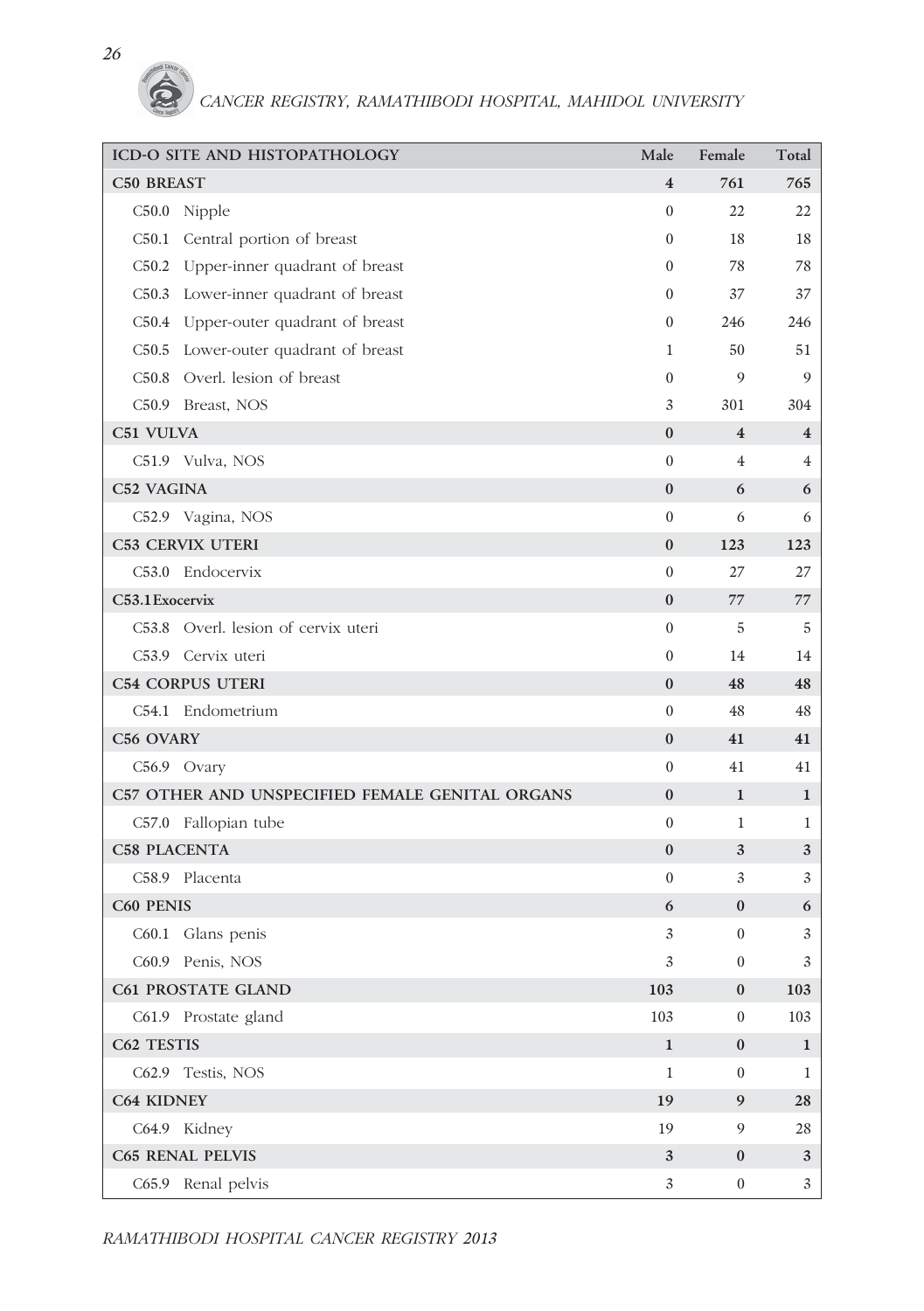| ICD-O SITE AND HISTOPATHOLOGY                      | Male             | Female           | Total                   |
|----------------------------------------------------|------------------|------------------|-------------------------|
| <b>C66 URETER</b>                                  | 3                | 3                | 6                       |
| C66.9 Ureter                                       | 3                | 3                | 6                       |
| <b>C67 URINARY BLADDER</b>                         | 37               | 13               | 50                      |
| Trigone of urinary bladder<br>C67.0                | 2                | $\mathbf{0}$     | $\overline{2}$          |
| C67.3 Anterior wall of urinary bladder             | $\mathbf{0}$     | $\mathbf{1}$     | 1                       |
| C67.4 Posterior wall of urinary bladder            | 1                | $\mathbf{0}$     | 1                       |
| C67.9 Bladder, NOS                                 | 34               | 12               | 46                      |
| <b>C69 EYE AND ADNEXA</b>                          | 5                | 6                | 11                      |
| C69.0 Conjunctiva                                  | 1                | $\mathbf{0}$     | 1                       |
| Retina<br>C69.2                                    | 2                | $\overline{2}$   | $\overline{4}$          |
| C69.3 Choroid                                      | $\mathbf{0}$     | 3                | 3                       |
| C69.4 Eyeball0                                     | 1                | $\mathbf{1}$     |                         |
| C69.6 Orbit, NOS                                   | $\overline{2}$   | $\mathbf{0}$     | 2                       |
| <b>C70 MENINGES</b>                                | $\bf{0}$         | 1                | 1                       |
| C70.9 Meninges, NOS                                | $\mathbf{0}$     | 1                | 1                       |
| C71 BRAIN                                          | 27               | 32               | 59                      |
| C71.0 Cerebrum                                     | 1                | 4                | 5                       |
| C71.1 Frontal lobe                                 | 8                | 7                | 15                      |
| Temporal lobe<br>C71.2                             | 2                | 3                | 5                       |
| Parietal lobe<br>C71.3                             | 1                | 5                | 6                       |
| C71.5 Ventricle                                    | 1                | 1                | 2                       |
| C71.6 Cerebellum, NOS                              | 8                | 6                | 14                      |
| C71.7<br>Brain stem                                | 1                | 1                | $\overline{2}$          |
| C71.8 Overl. lesion of brain                       | 3                | 3                | 6                       |
| C71.9 Brain, NOS                                   | 2                | 2                | $\overline{4}$          |
| C72 SPINAL CORD, CRANIAL NERVES AND OTHER PARTS OF | $\overline{2}$   | 3                | 5                       |
| <b>CENTRAL NERVOUS SYSTEM</b>                      |                  |                  |                         |
| C72.0 Spinal cord                                  | 1                | 2                | 3                       |
| C72.3 Optic nerve                                  | 1                | $\boldsymbol{0}$ | 1                       |
| C72.9 Nervous system, NOS                          | $\mathbf{0}$     | $\mathbf{1}$     | $\mathbf{1}$            |
| C73 THYROID GLAND                                  | 30               | 153              | 183                     |
| C73.9 Thyroid gland                                | 30               | 153              | 183                     |
| C74 ADRENAL GLAND                                  | $\pmb{0}$        | $\overline{2}$   | $\overline{\mathbf{c}}$ |
| C74.9 Adrenal gland, NOS                           | $\boldsymbol{0}$ | 2                | 2                       |
| C75 OTHER ENDOCRINE GLANDS AND RELATED STRUCTURES  | $\sqrt{5}$       | $\pmb{0}$        | $\sqrt{5}$              |
| C75.3 Pineal gland                                 | 4                | $\boldsymbol{0}$ | 4                       |
| C75.5<br>Aortic body and other paraganglia         | 1                | $\boldsymbol{0}$ | 1                       |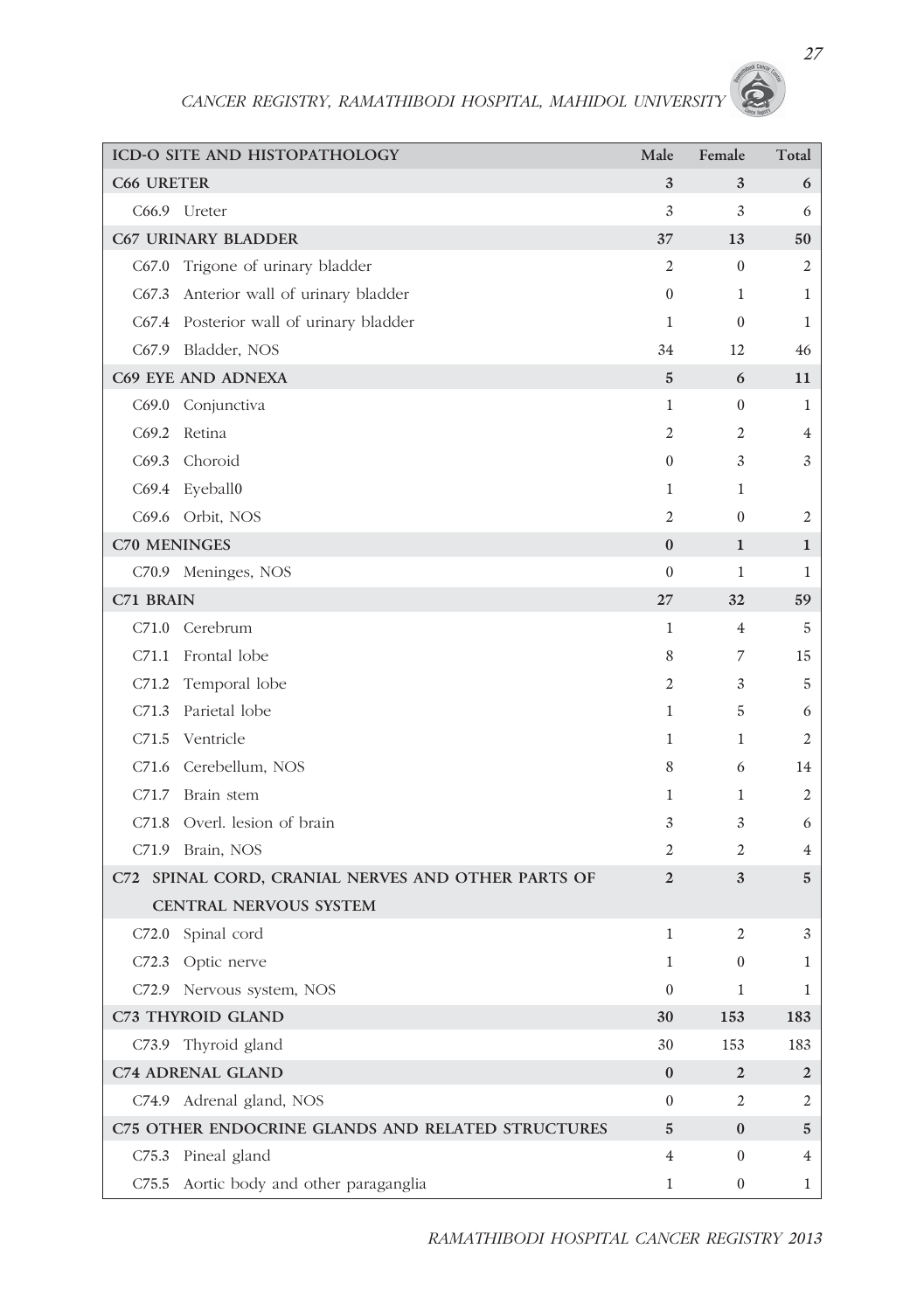| <b>ICD-O SITE AND HISTOPATHOLOGY</b>      | Male           | Female         | Total          |
|-------------------------------------------|----------------|----------------|----------------|
| C76 OTHER AND ILL-DEFINED SITES           | $\Omega$       | 1              |                |
| C76.5 Lower limb, NOS                     | $\Omega$       | 1              |                |
| <b>C77 LYMPH NODES</b>                    | 31             | 31             | 62             |
| C77.0 Lymph nodes of head, face and neck  | 6              | 6              | 12             |
| C77.1 Intrathoracic lymph nodes           | 2              | $\Omega$       | $\overline{2}$ |
| C77.2 Intra-abdominal lymph nodes         | 3              |                | 4              |
| C77.3 Lymph nodes of axilla or arm        | $\mathfrak{D}$ | $\Omega$       | $\mathfrak{D}$ |
| C77.4 Lymph nodes, inguinal region or leg | $\mathfrak{D}$ | $\mathfrak{D}$ | 4              |
| C77.9 Lymph node, NOS                     | 16             | 22.            | 38             |
| <b>C80 UNKNOWN PRIMARY SITE</b>           | 12             | 14             | 26             |
| C80.9 Unknown primary site                | 12             | 14             | 26             |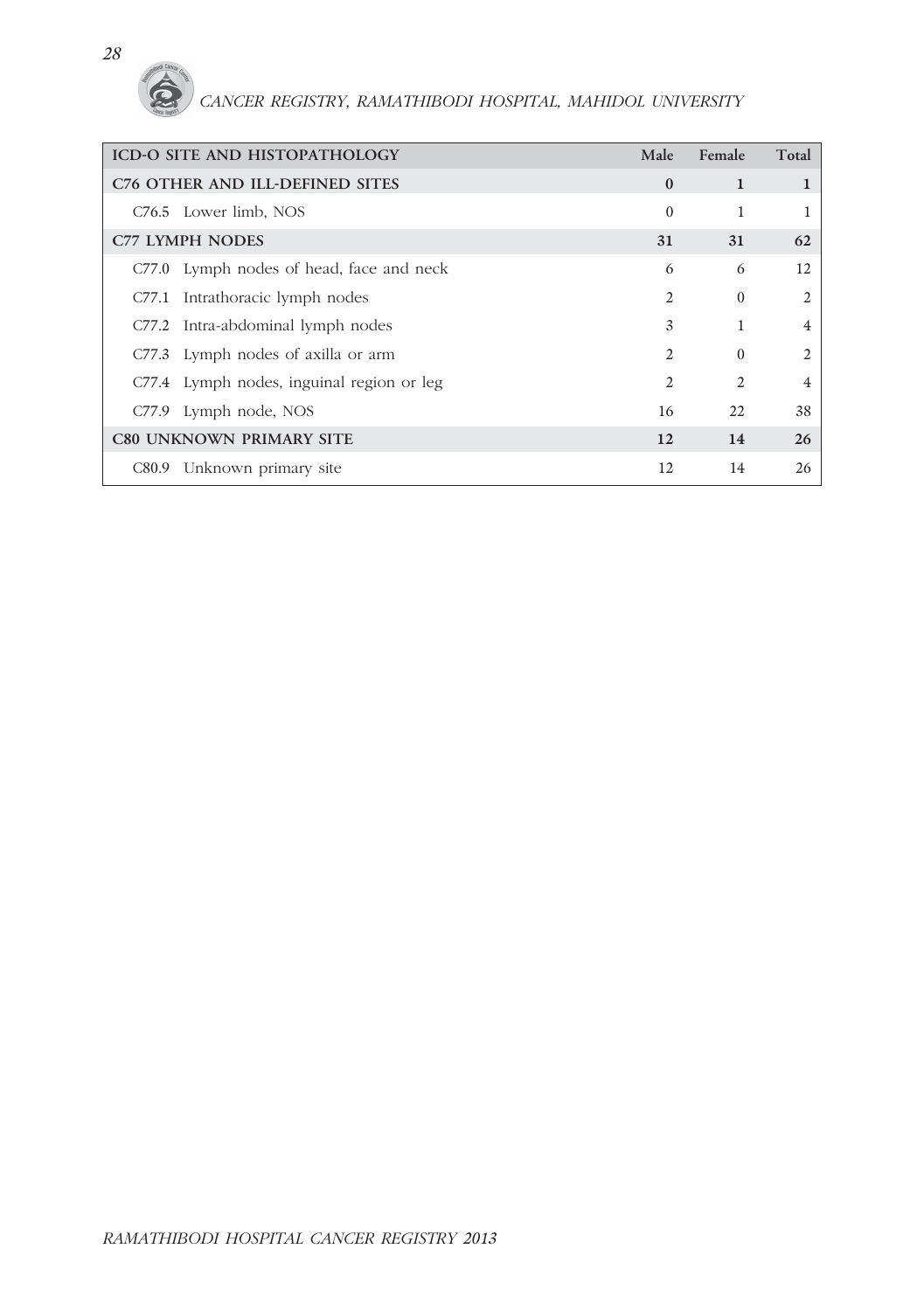**Table 4.5** Number of cancer case by pathology according to site

|                            | ICD-O SITE AND HISTOPATHOLOGY                                      | Male                    | Female                  | Total        |
|----------------------------|--------------------------------------------------------------------|-------------------------|-------------------------|--------------|
| C00 LIP                    |                                                                    |                         |                         |              |
| C00.1 External lower lip   |                                                                    | $\bf{0}$                | $\overline{\mathbf{4}}$ | 4            |
|                            | M 8070/3 Squamous cell carcinoma, NOS                              | $\Omega$                | 4                       | 4            |
| C00.4Mucosa of lower lip   |                                                                    | 0                       | 1                       | 1            |
|                            | M 8051/3 Verrucous carcinoma, NOS                                  | $\overline{0}$          | $\mathbf{1}$            | 1            |
| <b>C01 BASE OF TOUNGUE</b> |                                                                    |                         |                         |              |
| C01.9Base of tongue, NOS   |                                                                    | 5                       | 1                       | 6            |
|                            | M 8070/3 Squamous cell carcinoma, NOS                              | 3                       | $\mathbf{1}$            | 4            |
|                            | M 8071/3 Squamous cell carcinoma, keratinizing, NOS                | 2                       | $\mathbf{0}$            | 2            |
|                            | C02 OTHER AND UNSPECIFIED PART OF TONGUE                           |                         |                         |              |
| C02.9Tongue, NOS           |                                                                    | 10                      | 7                       | 17           |
|                            | M 8070/3 Squamous cell carcinoma, NOS                              | 10                      | 5                       | 15           |
|                            | M 8071/3 Squamous cell carcinoma, keratinizing, NOS                | $\Omega$                | $\mathbf{1}$            | 1            |
|                            | M 8072/3 Squamous cell carcinoma, large cell, nonkeratinizing, NOS | $\mathbf{0}$            | 1                       | 1            |
| C03 GUM                    |                                                                    |                         |                         |              |
| C03.1 Lower gum            |                                                                    | $\mathbf 1$             | 1                       | 2            |
|                            | M 8070/3 Squamous cell carcinoma, NOS                              | 1                       | 1                       | 2            |
| C03.9Gum, NOS              |                                                                    | 2                       | $\bf{0}$                | 2            |
|                            | M 8070/3 Squamous cell carcinoma, NOS                              | 2                       | $\mathbf{0}$            | 2            |
| <b>C04 FLOOR OF MOUTH</b>  |                                                                    |                         |                         |              |
| C04.9Floor of mouth, NOS   |                                                                    | 3                       | $\bf{0}$                | 3            |
| M 8070/3                   | Squamous cell carcinoma, NOS                                       | $\mathbf{1}$            | $\mathbf{0}$            | 1            |
|                            | M 8071/3 Squamous cell carcinoma, keratinizing, NOS                | 2                       | $\mathbf{0}$            | 2            |
| <b>C05 PALATE</b>          |                                                                    |                         |                         |              |
| C05.0 Hard palate          |                                                                    | $\overline{\mathbf{2}}$ | 1                       | 3            |
|                            | M 8070/3 Squamous cell carcinoma, NOS                              | 1                       | 1                       | 2            |
|                            | M 8801/3 Spindle cell sarcoma                                      | 1                       | $\Omega$                | 1            |
| C05.1 Soft palate, NOS     |                                                                    | 1                       | $\bf{0}$                | 1            |
|                            | M 8072/3 Squamous cell carcinoma, large cell, nonkeratinizing, NOS | 1                       | $\boldsymbol{0}$        | $\mathbf{1}$ |
|                            | C06 OTHER AND UNSPECIFIED PART OF MOUTH                            |                         |                         |              |
| C06.0 Cheek mucosa         |                                                                    | $\overline{2}$          | 3                       | 5            |
| M 8070/3                   | Squamous cell carcinoma, NOS                                       | 2                       | 2                       | 4            |
|                            | M 8071/3 Squamous cell carcinoma, keratinizing, NOS                | 0                       | 1                       | 1            |
| C06.2 Retromolar area      |                                                                    | 1                       | 1                       | 2            |
|                            | M 8070/3 Squamous cell carcinoma, NOS                              | $\mathbf{1}$            | $\mathbf{1}$            | 2            |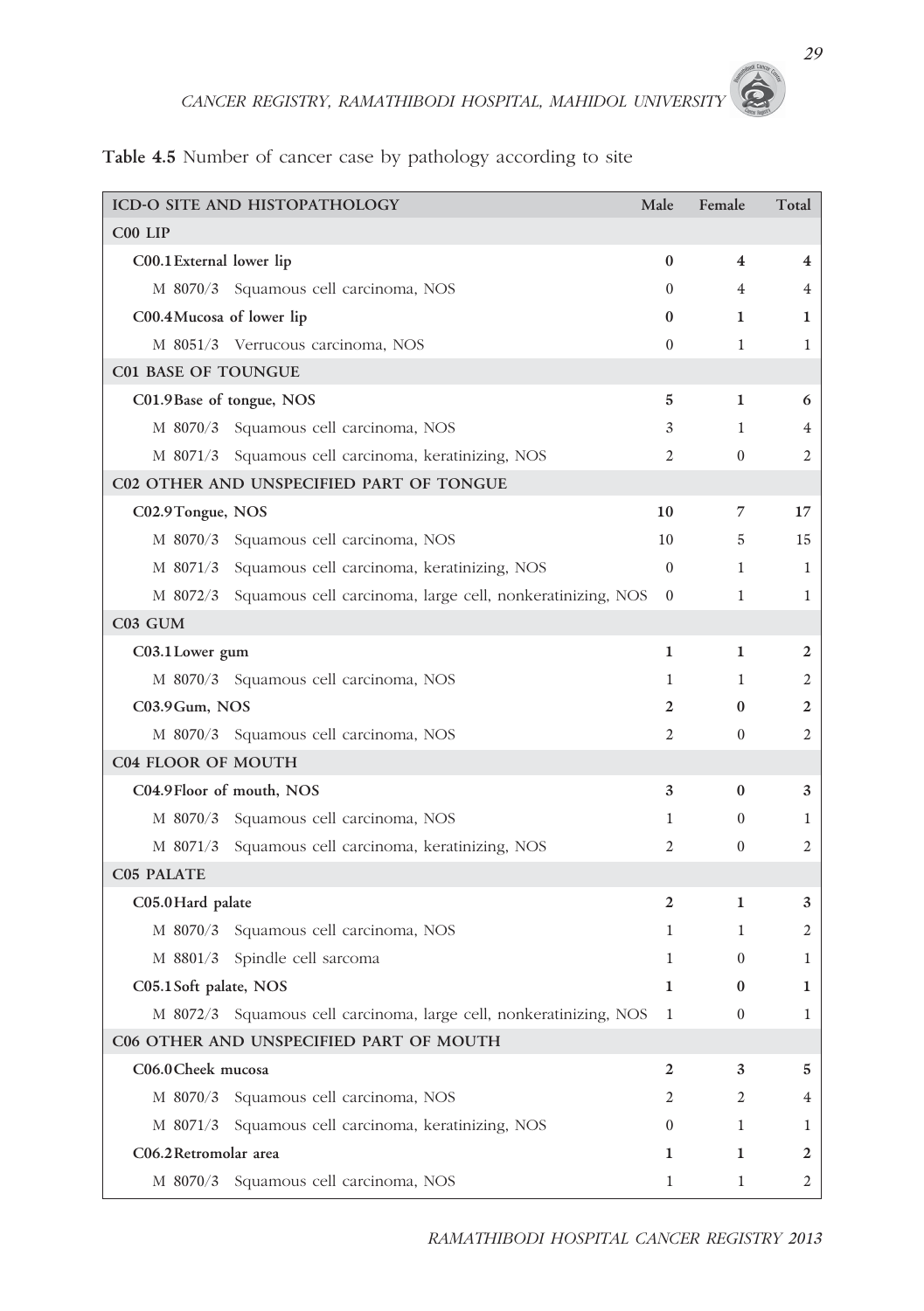|                          | ICD-O SITE AND HISTOPATHOLOGY                                      | Male             | Female           | Total          |
|--------------------------|--------------------------------------------------------------------|------------------|------------------|----------------|
| <b>C07 PAROTID GLAND</b> |                                                                    |                  |                  |                |
| C07.9Parotid gland       |                                                                    | 4                | $\overline{2}$   | 6              |
|                          | M 8022/3 Pleomorphic carcinoma                                     | 1                | $\overline{0}$   | 1              |
| M 8070/3                 | Squamous cell carcinoma, NOS                                       | $\mathbf{1}$     | $\mathbf{0}$     | $\mathbf{1}$   |
| M 8200/3                 | Adenoid cystic carcinoma                                           | $\overline{0}$   | 1                | $\mathbf{1}$   |
|                          | M 8430/3 Mucoepidermoid carcinoma                                  | 1                | $\Omega$         | 1              |
| M 8550/3                 | Acinar cell carcinoma                                              | $\overline{0}$   | 1                | $\mathbf{1}$   |
| M 9591/3                 | Malignant lymphoma, non-Hodgkin, NOS                               | 1                | $\Omega$         | $\mathbf{1}$   |
|                          | C08 OTHER AND UNSPECIFIED MAJOR SALIVARY GLANDS                    |                  |                  |                |
| C08.0Submandibular gland |                                                                    | $\bf{0}$         | $\overline{2}$   | $\overline{2}$ |
|                          | M 8941/3 Carcinoma in pleomorphic adenoma                          | $\overline{0}$   | 1                | $\mathbf{1}$   |
| M 9680/3                 | Malignant lymphoma, large B-cell, diffuse, NOS                     | $\overline{0}$   | 1                | $\mathbf{1}$   |
| <b>C09 TONSIL</b>        |                                                                    |                  |                  |                |
| C09.1 Tonsillar pillar   |                                                                    | 1                | $\bf{0}$         | 1              |
|                          | M 8072/3 Squamous cell carcinoma, large cell, nonkeratinizing, NOS | 1                | $\overline{0}$   | $\mathbf 1$    |
| C09.9Tonsil, NOS         |                                                                    | 6                | $\bf{0}$         | 6              |
|                          | M 8070/3 Squamous cell carcinoma, NOS                              | 1                | $\overline{0}$   | 1              |
|                          | M 8246/3 Neuroendocrine carcinoma, NOS                             | 1                | $\overline{0}$   | $\mathbf{1}$   |
|                          | M 9591/3 Malignant lymphoma, non-Hodgkin, NOS                      | $\mathbf{1}$     | $\overline{0}$   | $\mathbf{1}$   |
| M 9670/3                 | Malignant lymphoma, small B lymphocytic, NOS                       | 1                | $\overline{0}$   | 1              |
| M 9680/3                 | Malignant lymphoma, large B-cell, diffuse, NOS                     | 2                | $\mathbf{0}$     | 2              |
| <b>C10 OROPHARYNX</b>    |                                                                    |                  |                  |                |
| C10.9Oropharynx, NOS     |                                                                    | 1                | 1                | $\overline{2}$ |
|                          | M 8070/3 Squamous cell carcinoma, NOS                              | $\overline{0}$   | 1                | 1              |
| M 8072/3                 | Squamous cell carcinoma, large cell, nonkeratinizing, NOS          | 1                | $\boldsymbol{0}$ | $\mathbf{1}$   |
| <b>C11 NASOPHARYNX</b>   |                                                                    |                  |                  |                |
| C11.9 Nasopharynx, NOS   |                                                                    | 51               | 17               |                |
| M 8020/3                 | Carcinoma, undifferentiated, NOS                                   | 3                | 2                | 5              |
| M 8052/3                 | Papillary squamous cell carcinoma                                  | 1                | $\overline{0}$   | 1              |
| M 8070/3                 | Squamous cell carcinoma, NOS                                       | 5                | 4                | 9              |
| M 8072/3                 | Squamous cell carcinoma, large cell, nonkeratinizing, NOS          | 39               | 9                | 48             |
| M 8246/3                 | Neuroendocrine carcinoma, NOS                                      | 1                | $\overline{0}$   | $\mathbf{1}$   |
| M 8430/3                 | Mucoepidermoid carcinoma                                           | $\boldsymbol{0}$ | 1                | $\mathbf{1}$   |
| M 9590/3                 | Malignant lymphoma, NOS                                            | 1                | $\overline{0}$   | 1              |
| M 9680/3                 | Malignant lymphoma, large B-cell, diffuse, NOS                     | $\mathbf{1}$     | 1                | 2              |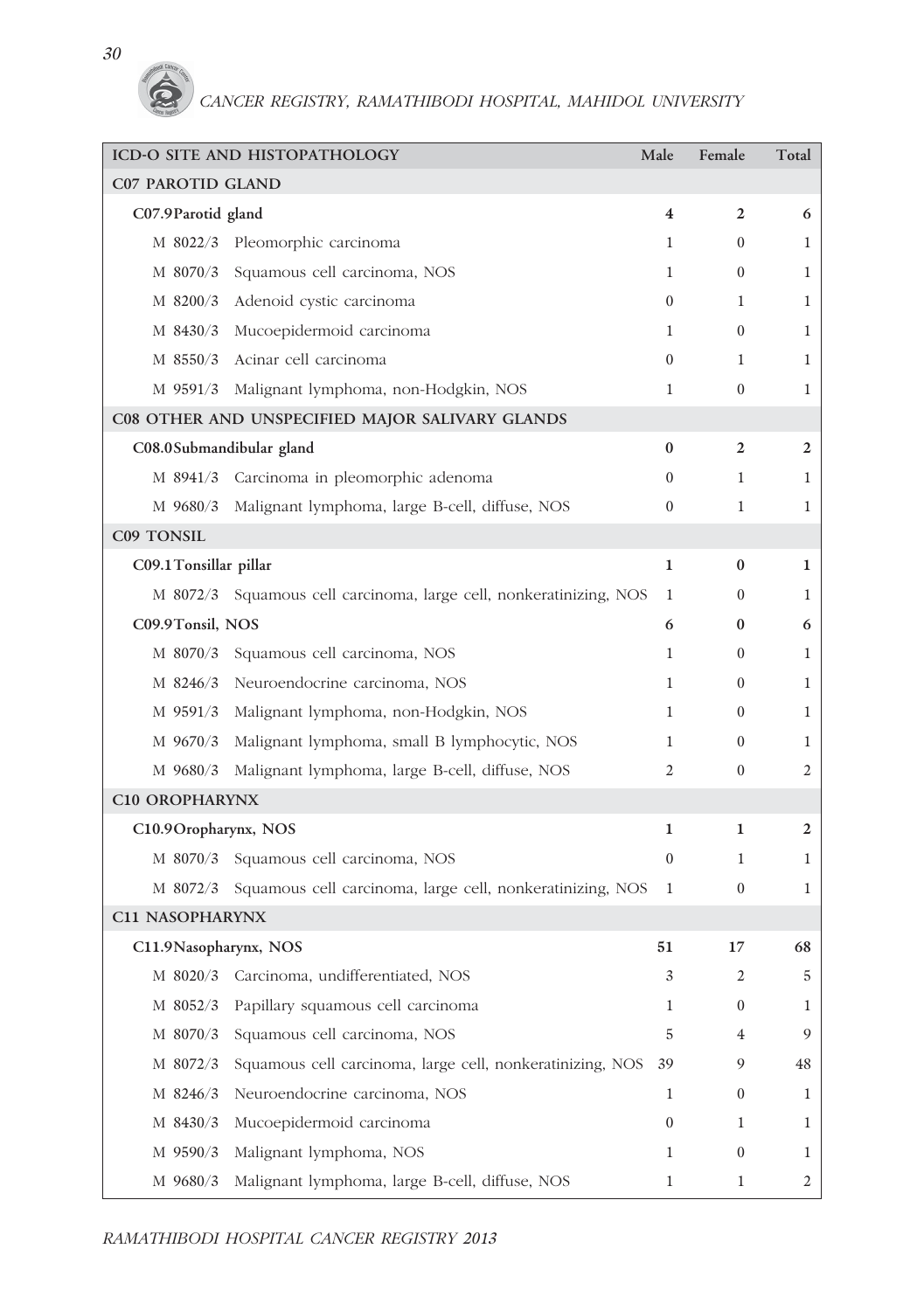|                           | ICD-O SITE AND HISTOPATHOLOGY                                      | Male             | Female           | Total        |
|---------------------------|--------------------------------------------------------------------|------------------|------------------|--------------|
| <b>C12 PYRIFORM SINUS</b> |                                                                    |                  |                  |              |
| C12.9Pyriform sinus       |                                                                    | 16               | 1                | 17           |
|                           | M 8010/3 Carcinoma, NOS                                            | 1                | $\theta$         | 1            |
| M 8070/3                  | Squamous cell carcinoma, NOS                                       | 13               | $\boldsymbol{0}$ | 13           |
|                           | M 8072/3 Squamous cell carcinoma, large cell, nonkeratinizing, NOS | 2                | 1                | 3            |
| C13 HYPOPHARYNX           |                                                                    |                  |                  |              |
|                           | C13.8 Overl. lesion of hypopharynx                                 | $\bf{0}$         | 1                | 1            |
|                           | M 8070/3 Squamous cell carcinoma, NOS                              | $\overline{0}$   | 1                | 1            |
| C13.9 Hypopharynx, NOS    |                                                                    | 2                | $\mathbf{0}$     | 2            |
|                           | M 8070/3 Squamous cell carcinoma, NOS                              | 1                | $\mathbf{0}$     | $\mathbf{1}$ |
|                           | M 8072/3 Squamous cell carcinoma, large cell, nonkeratinizing, NOS | 1                | $\mathbf{0}$     | 1            |
| <b>C15 ESOPHAGUS</b>      |                                                                    |                  |                  |              |
| C15.1 Thoracic esophagus  |                                                                    | 10               | 1                | 11           |
|                           | M 8070/3 Squamous cell carcinoma, NOS                              | 9                | 1                | 10           |
|                           | M 8072/3 Squamous cell carcinoma, large cell, nonkeratinizing, NOS | 1                | $\theta$         | 1            |
|                           | C15.3 Upper third of esophagus                                     | 5                | $\bf{0}$         | 5            |
|                           | M 8070/3 Squamous cell carcinoma, NOS                              | 4                | $\Omega$         | 4            |
|                           | M 8071/3 Squamous cell carcinoma, keratinizing, NOS                | 1                | $\theta$         | 1            |
|                           | C15.4Middle third of esophagus                                     | 1                | $\bf{0}$         | 1            |
|                           | M 8070/3 Squamous cell carcinoma, NOS                              | 1                | $\theta$         | 1            |
|                           | C15.5 Lower third of esophagus                                     | 5                | $\bf{0}$         | 5            |
|                           | M 8070/3 Squamous cell carcinoma, NOS                              | 3                | $\theta$         | 3            |
|                           | M 8140/3 Adenocarcinoma, NOS                                       | 2                | $\theta$         | 2            |
| C15.9Esophagus, NOS       |                                                                    | 23               | $\bf{0}$         | 23           |
|                           | M 8070/3 Squamous cell carcinoma, NOS                              | 19               | $\theta$         | 19           |
|                           | M 8071/3 Squamous cell carcinoma, keratinizing, NOS                | 1                | $\theta$         | 1            |
| M 8140/3                  | Adenocarcinoma, NOS                                                |                  | $\mathbf{0}$     | 2            |
| M 8720/3                  | Malignant melanoma, NOS (except juvenile melanoma)                 | 1                | $\boldsymbol{0}$ | 1            |
| C16 STOMACH               |                                                                    |                  |                  |              |
| C16.0 Cardia, NOS         |                                                                    | $\bf{0}$         | 3                | 3            |
| M 8070/3                  | Squamous cell carcinoma, NOS                                       | $\boldsymbol{0}$ | 1                | 1            |
| M 8140/3                  | Adenocarcinoma, NOS                                                | $\overline{0}$   | 1                | 1            |
| M 8490/3                  | Metastatic signet ring cell carcinoma                              | $\theta$         | 1                | 1            |
| C16.1 Fundus of stomach   |                                                                    | 0                | 1                | 1            |
|                           | M 8140/3 Adenocarcinoma, NOS                                       | $\bf{0}$         | 1                | $\mathbf{1}$ |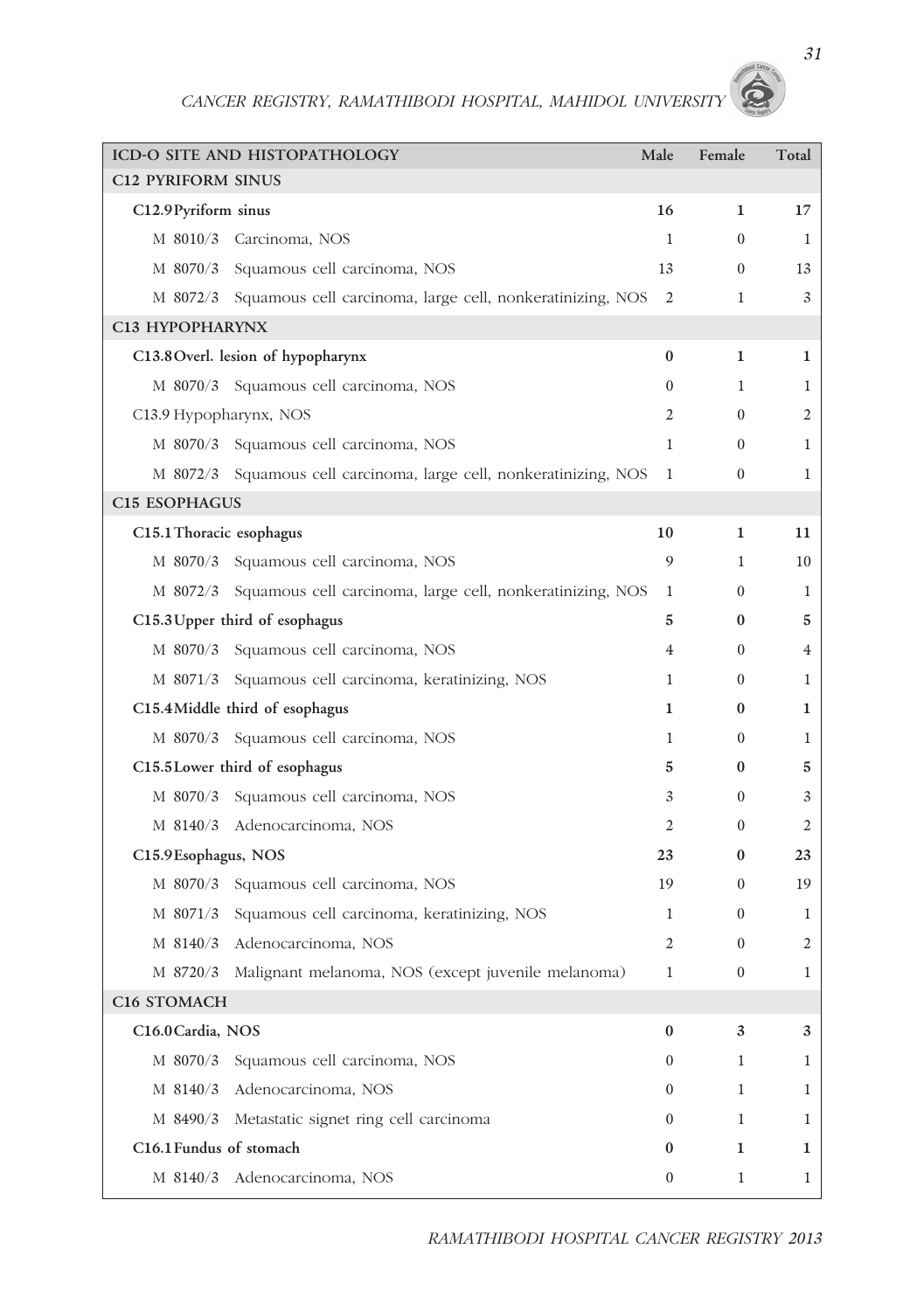*32*

|                            | ICD-O SITE AND HISTOPATHOLOGY                           | Male             | Female           | Total          |
|----------------------------|---------------------------------------------------------|------------------|------------------|----------------|
| C16.2Body of stomach       |                                                         | 2                | 5                | 7              |
|                            | M 8140/3 Adenocarcinoma, NOS                            | 1                | 2                | 3              |
|                            | M 8490/3 Metastatic signet ring cell carcinoma          | $\Omega$         | 3                | 3              |
|                            | M 9680/3 Malignant lymphoma, large B-cell, diffuse, NOS | $\mathbf{1}$     | $\overline{0}$   | 1              |
| C16.3 Gastric antrum       |                                                         | 3                | 3                | 6              |
|                            | M 8140/3 Adenocarcinoma, NOS                            | 3                | $\overline{0}$   | 3              |
|                            | M 8490/3 Metastatic signet ring cell carcinoma          | $\Omega$         | 2                | 2              |
|                            | M 9680/3 Malignant lymphoma, large B-cell, diffuse, NOS | $\overline{0}$   | 1                | 1              |
|                            | C16.5Lesser curvature of stomach, NOS                   | 1                | 1                | 2              |
|                            | M 8144/3 Adenocarcinoma, intestinal type                | 1                | $\Omega$         | 1              |
|                            | M 8490/3 Metastatic signet ring cell carcinoma          | $\overline{0}$   | $\mathbf{1}$     | 1              |
|                            | C16.8 Overl. lesion of stomach                          | 3                | 1                | 4              |
|                            | M 8140/3 Adenocarcinoma. NOS                            | 2                | 1                | 3              |
|                            | M 8255/3 Adenocarcinoma with mixed subtypes             | $\mathbf{1}$     | $\mathbf{0}$     | 1              |
| C16.9Stomach, NOS          |                                                         | 21               | 27               | 48             |
|                            | M 8010/3 Carcinoma, NOS                                 | $\mathbf{1}$     | $\overline{2}$   | 3              |
|                            | M 8140/3 Adenocarcinoma. NOS                            | 8                | 9                | 17             |
|                            | M 8144/3 Adenocarcinoma, intestinal type                | $\mathbf{1}$     | $\Omega$         | 1              |
|                            | M 8211/3 Tubular adenocarcinoma                         | $\mathbf{1}$     | $\mathbf{0}$     | 1              |
|                            | M 8481/3 Mucin-producing adenocarcinoma                 | $\overline{0}$   | 1                | 1              |
|                            | M 8490/3 Metastatic signet ring cell carcinoma          | 5                | 8                | 13             |
|                            | M 8936/3 Gastrointestinal stromal sarcoma               | 3                | 7                | 10             |
|                            | M 9591/3 Malignant lymphoma, non-Hodgkin, NOS           | 1                | $\mathbf{0}$     | 1              |
| M 9651/3                   | Hodgkin lymphoma, lymphocyte-rich                       | 1                | $\theta$         | $\mathbf{1}$   |
| <b>C17 SMALL INTESTINE</b> |                                                         |                  |                  |                |
| C17.0Duodenum              |                                                         | 3                | 3                | 6              |
|                            | M 8140/3 Adenocarcinoma, NOS                            | $\mathbf{1}$     | $\theta$         | 1              |
|                            | M 8170/3 Hepatocellular carcinoma, NOS                  | 1                | $\theta$         | 1              |
| M 8490/3                   | Metastatic signet ring cell carcinoma                   | $\mathbf{1}$     | $\boldsymbol{0}$ | 1              |
| M 8936/3                   | Gastrointestinal stromal sarcoma                        | $\boldsymbol{0}$ | 3                | 3              |
| C17.1 Jejunum 0            |                                                         | 1                | 1                |                |
| M 8936/3                   | Gastrointestinal stromal sarcoma                        | $\boldsymbol{0}$ | 1                | 1              |
| $C17.2$ Ileum              | 1                                                       | 1                | 2                |                |
| M 8140/3                   | Adenocarcinoma, NOS                                     | $\boldsymbol{0}$ | 1                | $\mathbf{1}$   |
| M 8936/3                   | Gastrointestinal stromal sarcoma                        | 1                | $\theta$         | 1              |
| C17.9Small intestine       |                                                         | 0                | 2                | 2              |
|                            | M 8936/3 Gastrointestinal stromal sarcoma               | $\boldsymbol{0}$ | 2                | $\overline{2}$ |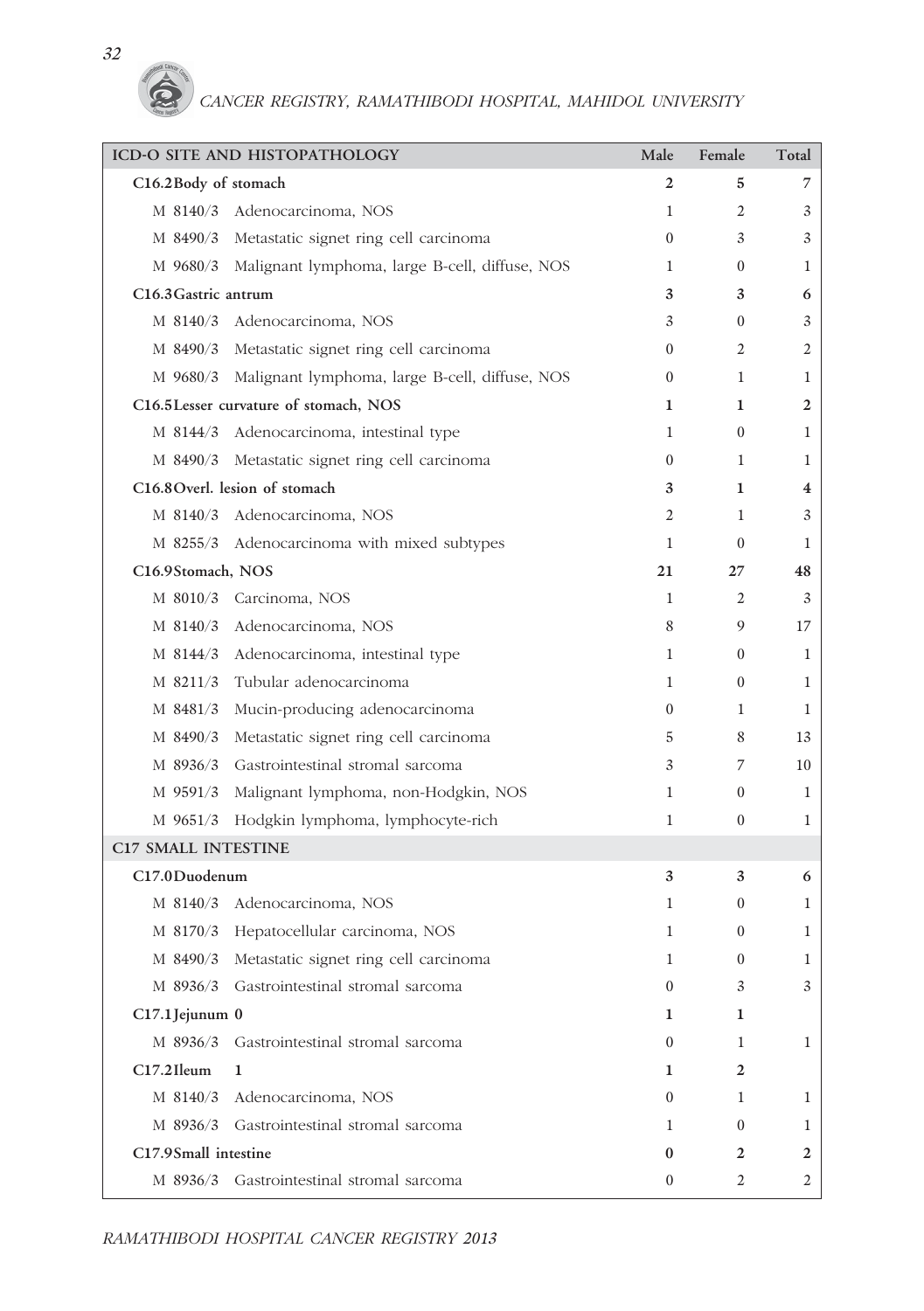|                                                | ICD-O SITE AND HISTOPATHOLOGY           | Male           | Female       | Total |
|------------------------------------------------|-----------------------------------------|----------------|--------------|-------|
| C <sub>18</sub> COLON                          |                                         |                |              |       |
| $C18.0$ Cecum 6                                |                                         | 8              | 14           |       |
|                                                | M 8140/3 Adenocarcinoma, NOS            | 4              | 6            | 10    |
|                                                | M 8246/3 Neuroendocrine carcinoma, NOS  | 2              | $\mathbf{1}$ | 3     |
|                                                | M 8480/3 Mucinous adenocarcinoma        | $\mathbf{0}$   | 1            | 1     |
| C18.1 Appendix                                 |                                         | 2              | 3            | 5     |
|                                                | M 8140/3 Adenocarcinoma, NOS            | $\mathbf{1}$   | 2            | 3     |
|                                                | M 8480/3 Mucinous adenocarcinoma        | 1              | 1            | 2     |
| C18.2Ascending colon                           |                                         | 10             | 10           | 20    |
|                                                | M 8140/3 Adenocarcinoma, NOS            | 10             | 9            | 19    |
|                                                | M 8480/3 Mucinous adenocarcinoma        | $\Omega$       | 1            | 1     |
|                                                | C18.3 Hepatic flexure of colon          | 12             | 3            | 15    |
|                                                | M 8140/3 Adenocarcinoma, NOS            | 12             | 3            | 15    |
| C <sub>18.4</sub> T <sub>ransverse</sub> colon |                                         | 8              | 8            | 16    |
|                                                | M 8140/3 Adenocarcinoma, NOS            | 7              | 8            | 15    |
|                                                | M 8481/3 Mucin-producing adenocarcinoma | $\mathbf{1}$   | $\mathbf{0}$ | 1     |
|                                                | C18.5 Splenic flexure of colon          | 1              | 1            | 2     |
|                                                | M 8140/3 Adenocarcinoma, NOS            | $\mathbf{1}$   | $\mathbf{1}$ | 2     |
| C18.6 Descending colon                         |                                         | 6              | 9            | 15    |
|                                                | M 8140/3 Adenocarcinoma, NOS            | 6              | 9            | 15    |
| C18.7Sigmoid colon                             |                                         | 53             | 49           | 102   |
|                                                | M 8140/3 Adenocarcinoma, NOS            | 52             | 48           | 100   |
|                                                | M 8481/3 Mucin-producing adenocarcinoma | 1              | $\mathbf{1}$ | 2     |
| C18.8 Overl. lesion of colon                   |                                         | $\bf{0}$       | 1            | 1     |
|                                                | M 8140/3 Adenocarcinoma, NOS            | $\mathbf{0}$   | $\mathbf{1}$ | 1     |
| C18.9 Colon, NOS                               |                                         | $\overline{2}$ | 3            | 5     |
|                                                | M 8140/3 Adenocarcinoma, NOS            | 2              | 3            | 5     |
|                                                | C19 RECTOSIGMOID JUNCTION               |                |              |       |
|                                                | C19.9Rectosigmoid junction              | 5              | 5            | 10    |
|                                                | M 8140/3 Adenocarcinoma, NOS            | 5              | 5            | 10    |
| C <sub>20</sub> RECTUM                         |                                         |                |              |       |
| C20.9Rectum, NOS                               |                                         | 24             | 22           | 46    |
|                                                | M 8070/3 Squamous cell carcinoma, NOS   | $\mathbf{0}$   | $\mathbf{1}$ | 1     |
|                                                | M 8140/3 Adenocarcinoma, NOS            | 24             | 21           | 45    |
| <b>C21 ANUS AND ANAL CANAL</b>                 |                                         |                |              |       |
| C21.0Anus, NOS                                 |                                         | 1              | 1            | 2     |
|                                                | M 8070/3 Squamous cell carcinoma, NOS   | 1              | 1            | 2     |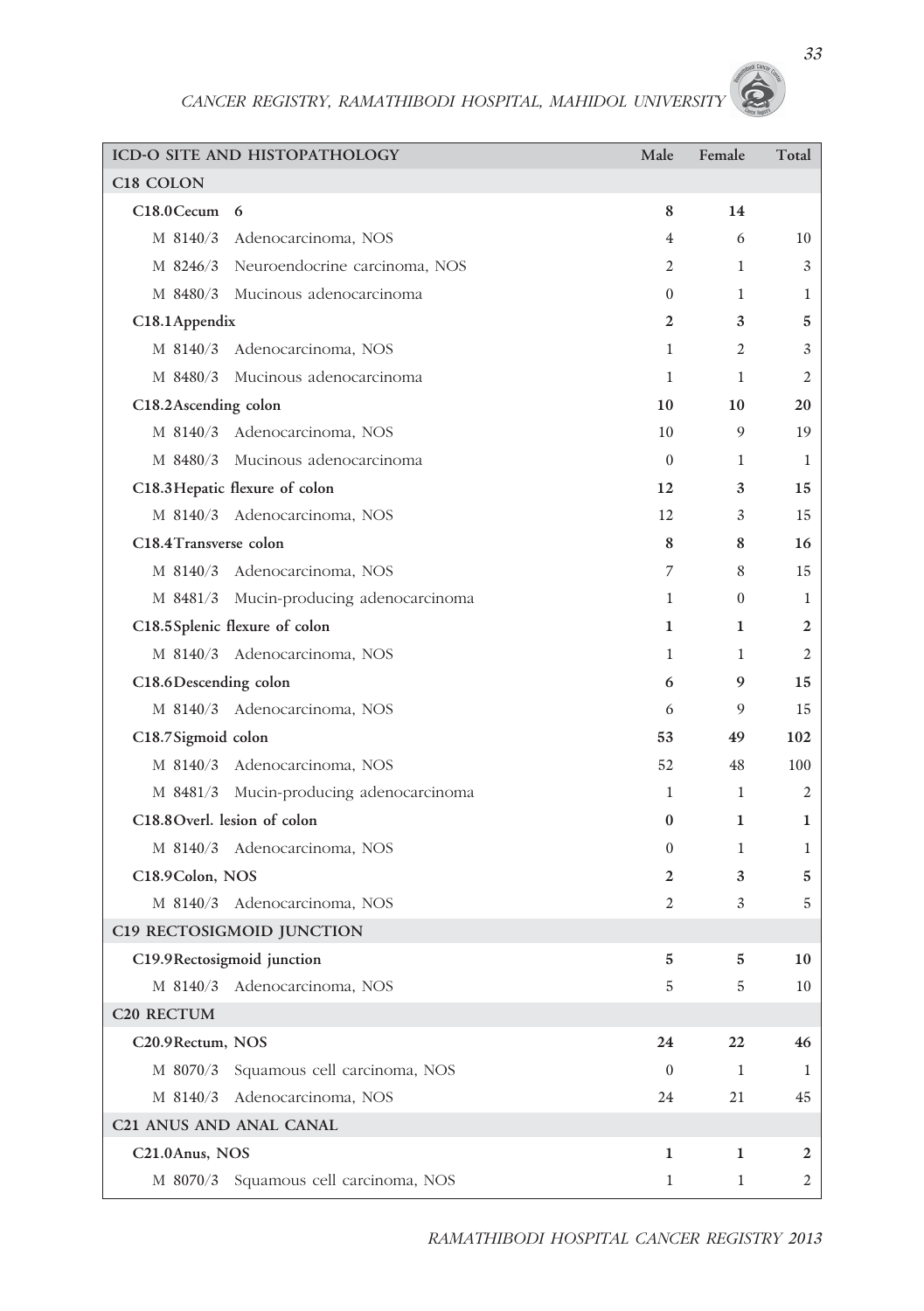|                                                  | ICD-O SITE AND HISTOPATHOLOGY                                     | Male           | Female       | Total        |
|--------------------------------------------------|-------------------------------------------------------------------|----------------|--------------|--------------|
|                                                  | C22 LIVER AND INTRAHEPATIC BILE DUCTS                             |                |              |              |
| C22.0Liver                                       |                                                                   | 160            | 65           | 225          |
|                                                  | M 8140/3 Adenocarcinoma, NOS                                      | $\mathbf{1}$   | 3            | 4            |
|                                                  | M 8160/3 Cholangiocarcinoma                                       | $\overline{2}$ | $\mathbf{1}$ | 3            |
|                                                  | M 8170/3 Hepatocellular carcinoma, NOS                            | 155            | 56           | 211          |
|                                                  | M 8180/3 Combined hepatocellular carcinoma and cholangiocarcinoma | 1              | $\theta$     | $\mathbf 1$  |
| M 8440/3                                         | Cystadenocarcinoma, NOS                                           | $\mathbf{0}$   | 1            | 1            |
| M 8800/3                                         | Sarcoma, NOS                                                      | $\Omega$       | $\mathbf{1}$ | 1            |
|                                                  | M 8970/3 Hepatoblastoma                                           | 1              | 3            | 4            |
| C22.1 Intrahepatic bile duct                     |                                                                   | 71             | 41           | 112          |
| $M$ 8010/3                                       | Carcinoma, NOS                                                    | $\theta$       | 1            | $\mathbf{1}$ |
|                                                  | M 8160/3 Cholangiocarcinoma                                       | 71             | 40           | 111          |
| <b>C23 GALLBLADDER</b>                           |                                                                   |                |              |              |
| C23.9 Gallbladder                                |                                                                   | 6              | 11           | 17           |
| M 8010/3                                         | Carcinoma, NOS                                                    | 1              | 2            | 3            |
|                                                  | M 8020/3 Carcinoma, undifferentiated, NOS                         | $\mathbf{1}$   | $\mathbf{0}$ | $\mathbf{1}$ |
|                                                  | M 8140/3 Adenocarcinoma, NOS                                      | 4              | 9            | 13           |
| C24 OTHER AND UNSPECIFIED PARTS OF BILIARY TRACT |                                                                   |                |              |              |
| C24.0Extrahepatic bile duct                      |                                                                   | 3              | 1            | 4            |
|                                                  | M 8140/3 Adenocarcinoma, NOS                                      | 1              | $\theta$     | 1            |
|                                                  | M 8160/3 Cholangiocarcinoma                                       | 2              | $\mathbf{1}$ | 3            |
| C24.1 Ampulla of Vater                           |                                                                   | 3              | 8            | 11           |
|                                                  | M 8140/3 Adenocarcinoma, NOS                                      | 2              | 8            | 10           |
|                                                  | M 8490/3 Metastatic signet ring cell carcinoma                    | $\mathbf{1}$   | $\theta$     | $\mathbf{1}$ |
| <b>C25 PANCREAS</b>                              |                                                                   |                |              |              |
| C25.0Head of pancreas                            |                                                                   | 9              | 10           | 19           |
|                                                  | M 8140/3 Adenocarcinoma, NOS                                      | 9              | 10           | 19           |
| C25.1 Body of pancreas                           |                                                                   | 0              | 1            | 1            |
|                                                  | M 8010/3 Carcinoma, NOS                                           | $\mathbf{0}$   | 1            | 1            |
| C25.2 Tail of pancreas                           |                                                                   | 2              | 2            | 4            |
|                                                  | M 8010/3 Carcinoma, NOS                                           | 1              | 1            | 2            |
| M 8140/3                                         | Adenocarcinoma, NOS                                               | 1              | $\mathbf{0}$ | $\mathbf{1}$ |
|                                                  | M 9473/3 Primitive neuroectodermal tumor, NOS                     | $\mathbf{0}$   | 1            | 1            |
|                                                  | C25.7 Other specified parts of pancreas                           | 1              | 0            | 1            |
|                                                  | M 8140/3 Adenocarcinoma, NOS                                      | 1              | $\mathbf{0}$ | 1            |
| C <sub>25.9</sub> Pancreas, NOS                  |                                                                   | 3              | 6            | 9            |
| M 8010/3                                         | Carcinoma, NOS                                                    | $\mathbf{0}$   | 1            | 1            |
|                                                  | M 8140/3 Adenocarcinoma, NOS                                      | 3              | 5            | 8            |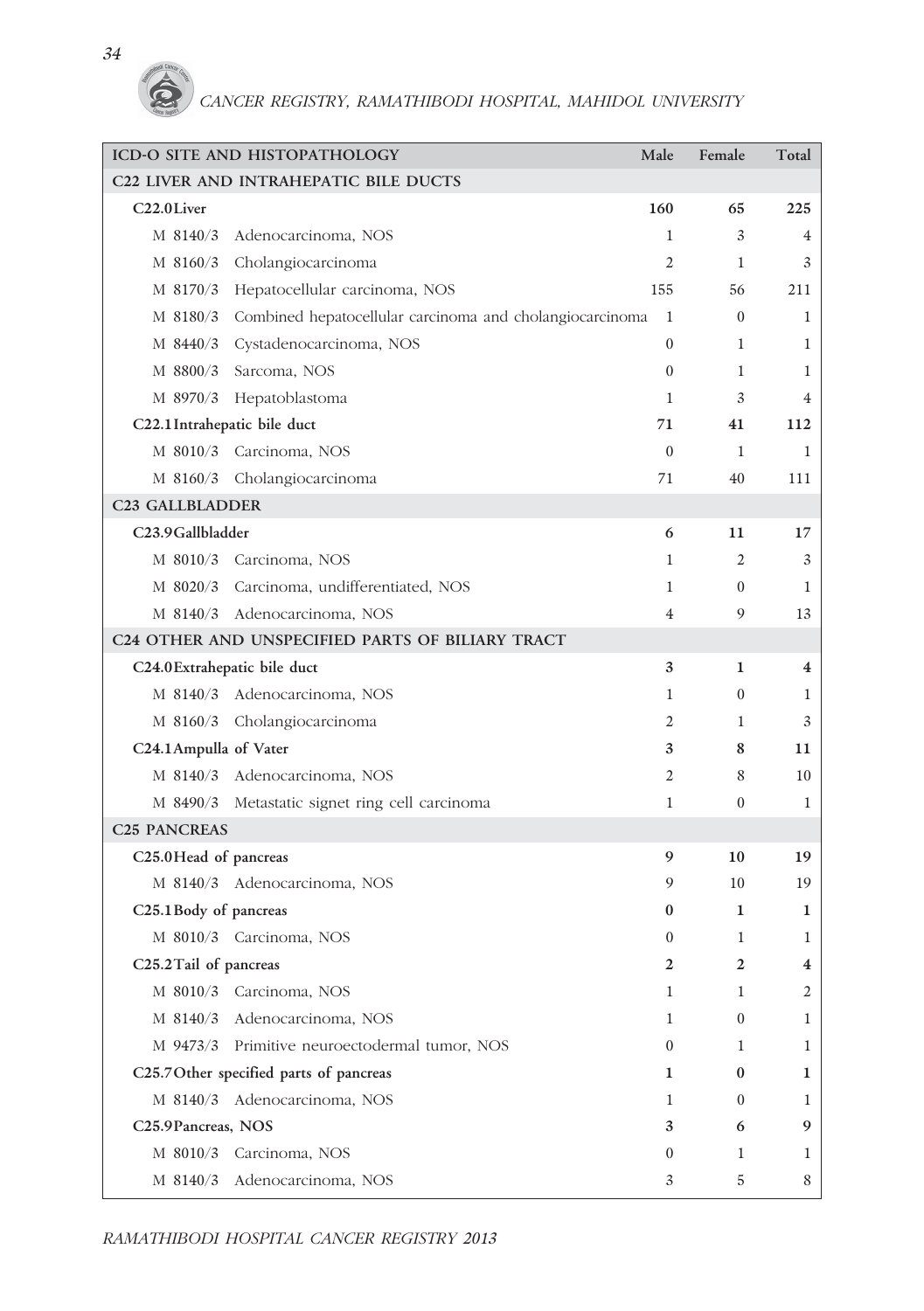|                              | ICD-O SITE AND HISTOPATHOLOGY                             | Male                    | Female           | Total        |
|------------------------------|-----------------------------------------------------------|-------------------------|------------------|--------------|
|                              | C26 ILL-DEFINED DIGESTIVE ORGANS AND OTHER                |                         |                  |              |
|                              | C26.9 Gastrointestinal tract, NOS                         | $\mathbf{1}$            | $\bf{0}$         | 1            |
|                              | M 8936/3 Gastrointestinal stromal sarcoma                 | $\mathbf{1}$            | $\mathbf{0}$     | 1            |
|                              | C30 NASAL CAVITY AND MIDDLE EAR                           |                         |                  |              |
| C30.0Nasal cavity            |                                                           | 8                       | 4                | 12           |
| M 8070/3                     | Squamous cell carcinoma, NOS                              | 3                       | $\theta$         | 3            |
|                              | M 8147/3 Basal cell adenocarcinoma                        | $\overline{0}$          | $\mathbf{1}$     | 1            |
|                              | M 8200/3 Adenoid cystic carcinoma                         | $\Omega$                | 1                | 1            |
| M 8720/3                     | Malignant melanoma, NOS (except juvenile melanoma)        | $\mathbf{1}$            | $\theta$         | 1            |
|                              | M 8982/3 Malignant myoepithelioma                         | $\overline{0}$          | 1                | 1            |
|                              | M 9500/3 Neuroblastoma, NOS                               | $\mathbf{1}$            | $\Omega$         | 1            |
|                              | M 9522/3 Olfactory neuroblastoma                          | 3                       | $\overline{0}$   | 3            |
|                              | M 9719/3 NK/T-cell lymphoma, nasal and nasal-type         | $\theta$                | 1                | 1            |
| <b>C31 ACCESSORY SINUSES</b> |                                                           |                         |                  |              |
| C31.0 Maxillary sinus        |                                                           | $\overline{\mathbf{4}}$ | $\bf{0}$         | 4            |
|                              | M 8070/3 Squamous cell carcinoma, NOS                     | 2                       | $\overline{0}$   | 2            |
|                              | M 8200/3 Adenoid cystic carcinoma                         | $\mathbf{1}$            | $\theta$         | 1            |
|                              | M 8801/3 Spindle cell sarcoma                             | $\mathbf{1}$            | $\Omega$         | 1            |
| C31.1 Ethmoid sinus          |                                                           | $\mathbf{1}$            | $\bf{0}$         | 1            |
|                              | M 9522/3 Olfactory neuroblastoma                          | $\mathbf{1}$            | $\overline{0}$   | 1            |
| C31.3Sphenoid sinus          |                                                           | 1                       | $\bf{0}$         | 1            |
|                              | M 8041/3 Small cell carcinoma, NOS                        | $\mathbf{1}$            | $\Omega$         | $\mathbf{1}$ |
| C31.9Accessory sinus, NOS    |                                                           | $\bf{0}$                | 1                | 1            |
|                              | M 8140/3 Adenocarcinoma, NOS                              | $\theta$                | 1                | 1            |
| C32 LARYNX                   |                                                           |                         |                  |              |
| C32.0 Glottis                |                                                           | 14                      | $\bf{0}$         | 14           |
| M 8070/3                     | Squamous cell carcinoma, NOS                              | 11                      | $\boldsymbol{0}$ | 11           |
| M 8072/3                     | Squamous cell carcinoma, large cell, nonkeratinizing, NOS | $\mathfrak{2}$          | $\boldsymbol{0}$ | 2            |
|                              | M 8076/3 Squamous cell carcinoma, microinvasive           | 1                       | $\boldsymbol{0}$ | 1            |
| C32.1 Supraglottis           |                                                           | 3                       | 1                | 4            |
|                              | M 8070/3 Squamous cell carcinoma, NOS                     | 3                       | 1                | 4            |
|                              | C32.8 Overl. lesion of larynx                             | 1                       | 0                | 1            |
|                              | M 8070/3 Squamous cell carcinoma, NOS                     | 1                       | $\mathbf{0}$     | 1            |
| C32.9Larynx, NOS             |                                                           | 4                       | 1                | 5            |
| M 8070/3                     | Squamous cell carcinoma, NOS                              | 4                       | 1                | 5            |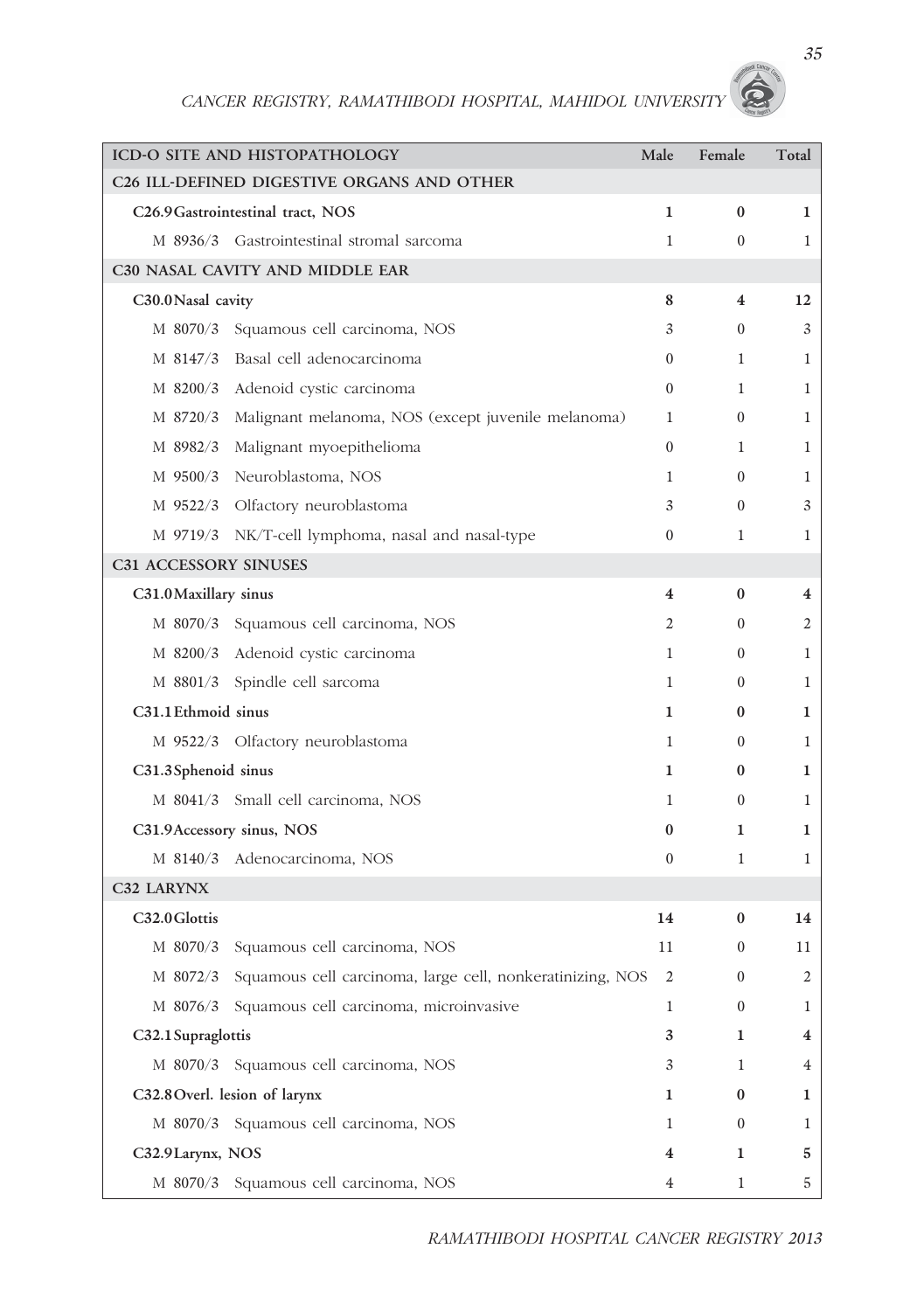#### *36*



|                              | ICD-O SITE AND HISTOPATHOLOGY                    | Male             | Female           | Total          |
|------------------------------|--------------------------------------------------|------------------|------------------|----------------|
| C33 TRACHEA                  |                                                  |                  |                  |                |
| C33.9Trachea                 |                                                  | 1                | $\bf{0}$         | 1              |
|                              | M 8200/3 Adenoid cystic carcinoma                | $\mathbf{1}$     | $\boldsymbol{0}$ | 1              |
| <b>C34 LUNG AND BRONCHUS</b> |                                                  |                  |                  |                |
| C34.1 Upper lobe, lung       |                                                  | 50               | 39               | 89             |
|                              | M 8010/3 Carcinoma, NOS                          | 2                | 2                | 4              |
|                              | M 8041/3 Small cell carcinoma, NOS               | 5                | $\Omega$         | 5              |
|                              | M 8046/3 Non-small cell carcinoma                | 10               | 3                | 13             |
|                              | M 8070/3 Squamous cell carcinoma, NOS            | 8                | $\mathbf{1}$     | 9              |
|                              | M 8140/3 Adenocarcinoma, NOS                     | 23               | 31               | 54             |
|                              | M 8250/3 Bronchiolo-alveolar adenocarcinoma, NOS | $\mathbf{1}$     | 1                | 2              |
|                              | M 8260/3 Papillary adenocarcinoma, NOS           | 1                | 1                | 2              |
| C34.2Middle lobe, lung       |                                                  | 9                | 7                | 16             |
|                              | M 8041/3 Small cell carcinoma, NOS               | 1                | $\mathbf{0}$     | 1              |
|                              | M 8046/3 Non-small cell carcinoma                | $\mathbf{1}$     | 2                | 3              |
|                              | M 8070/3 Squamous cell carcinoma, NOS            | $\mathbf{1}$     | $\mathbf{1}$     | $\overline{2}$ |
|                              | M 8140/3 Adenocarcinoma, NOS                     | 6                | 4                | 10             |
| C34.3Lower lobe, lung        |                                                  | 20               | 31               | 51             |
|                              | M 8041/3 Small cell carcinoma, NOS               | 1                | 1                | 2              |
|                              | M 8046/3 Non-small cell carcinoma                | 6                | 2                | 8              |
|                              | M 8070/3 Squamous cell carcinoma, NOS            | 2                | $\overline{0}$   | 2              |
| M 8071/3                     | Squamous cell carcinoma, keratinizing, NOS       | $\mathbf{1}$     | $\mathbf{0}$     | 1              |
|                              | M 8140/3 Adenocarcinoma, NOS                     | 6                | 26               | 32             |
| M 8200/3                     | Adenoid cystic carcinoma                         | $\overline{0}$   | 1                | 1              |
|                              | M 8480/3 Mucinous adenocarcinoma                 | 1                | $\overline{0}$   | 1              |
|                              | M 8560/3 Adenosquamous carcinoma                 | 1                | 1                | 2              |
| M 9260/3                     | Ewing sarcoma                                    | 1                | $\mathbf{0}$     | 1              |
| M 9731/3                     | Plasmacytoma, NOS                                | 1                | $\mathbf{0}$     | 1              |
| C34.9Lung, NOS               |                                                  | 21               | 21               | 42             |
|                              | M 8010/3 Carcinoma, NOS                          | 2                | $\mathbf{1}$     | 3              |
| M 8041/3                     | Small cell carcinoma, NOS                        | $\mathbf{1}$     | $\overline{0}$   | 1              |
| M 8046/3                     | Non-small cell carcinoma                         | 6                | 3                | 9              |
| M 8070/3                     | Squamous cell carcinoma, NOS                     | 2                | $\overline{0}$   | 2              |
| M 8071/3                     | Squamous cell carcinoma, keratinizing, NOS       | $\mathbf{1}$     | $\boldsymbol{0}$ | 1              |
| M 8140/3                     | Adenocarcinoma, NOS                              | 8                | 16               | 24             |
| M 8246/3                     | Neuroendocrine carcinoma, NOS                    | 1                | $\overline{0}$   | 1              |
| M 8560/3                     | Adenosquamous carcinoma                          | $\boldsymbol{0}$ | 1                | $\mathbf{1}$   |

*RAMATHIBODI HOSPITAL CANCER REGISTRY 2013*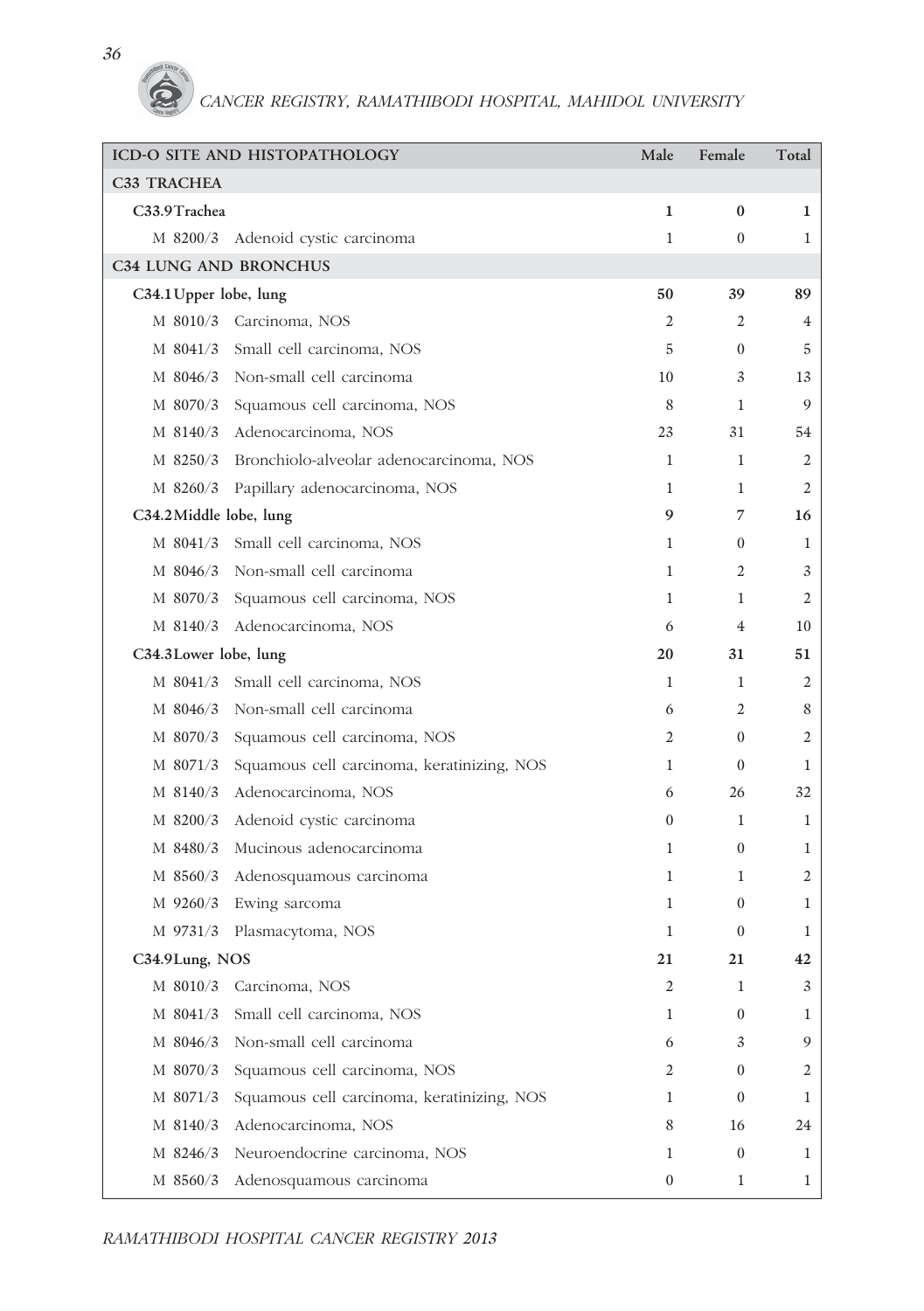|                       | ICD-O SITE AND HISTOPATHOLOGY                                         | Male                    | Female                  | Total          |
|-----------------------|-----------------------------------------------------------------------|-------------------------|-------------------------|----------------|
| C37 THYMUS            |                                                                       |                         |                         |                |
| C37.9Thymus           |                                                                       | $\overline{\mathbf{4}}$ | $\overline{\mathbf{4}}$ | 8              |
| M 8070/3              | Squamous cell carcinoma, NOS                                          | $\Omega$                | 1                       | 1              |
| M 8574/3              | Adenocarcinoma with neuroendocrine differentiation                    | $\mathbf{1}$            | $\Omega$                | 1              |
| M 8586/3              | Thymic carcinoma, NOS                                                 | 3                       | 3                       | 6              |
|                       | C38 HEART, MEDIASTINUM AND PLEURA                                     |                         |                         |                |
|                       | C38.1 Anterior mediastinum                                            | 3                       | $\overline{2}$          | 5              |
|                       | M 9080/3 Teratoma, malignant, NOS                                     | 1                       | $\mathbf{0}$            | 1              |
|                       | M 9663/3 Hodgkin lymphoma, nodular sclerosis, NOS                     | $\Omega$                | 1                       | 1              |
| M 9680/3              | Malignant lymphoma, large B-cell, diffuse, NOS                        | $\theta$                | $\mathbf{1}$            | 1              |
|                       | M 9729/3 Precursor T-cell lymphoblastic lymphoma                      | 2                       | $\mathbf{0}$            | 2              |
| C38.3Mediastinum, NOS |                                                                       | 1                       | 1                       | $\overline{2}$ |
| M 9490/3              | Ganglioneuroblastoma                                                  | 1                       | $\mathbf{0}$            | 1              |
|                       | M 9650/3 Hodgkin lymphoma, NOS                                        | $\theta$                | $\mathbf{1}$            | 1              |
|                       | C40 BONES, JOINTS AND ARTICULAR CARTILAGE OF LIMBS                    |                         |                         |                |
|                       | C40.0Long bones of upper limb, scapula and associated joints          | 1                       | $\bf{0}$                | 1              |
|                       | M 9180/3 Osteosarcoma, NOS                                            | $\mathbf{1}$            | $\mathbf{0}$            | 1              |
|                       | C40.1 Short bones of upper limb and associated joints                 | 1                       | $\bf{0}$                | 1              |
|                       | M 9250/3 Giant cell tumor of bone, malignant                          | $\mathbf{1}$            | $\mathbf{0}$            | 1              |
|                       | C40.2Long bones of lower limb and associated joints                   | 10                      | $\overline{2}$          | 12             |
| M 8801/3              | Spindle cell sarcoma                                                  | $\mathbf{1}$            | $\mathbf{0}$            | 1              |
|                       | M 9180/3 Osteosarcoma, NOS                                            | 7                       | $\mathbf{1}$            | 8              |
|                       | M 9186/3 Central osteosarcoma                                         | 1                       | $\mathbf{0}$            | 1              |
|                       | M 9260/3 Ewing sarcoma                                                | $\theta$                | 1                       | 1              |
|                       | M 9731/3 Plasmacytoma, NOS                                            | 1                       | $\mathbf{0}$            | 1              |
|                       | C40.3Short bones of lower limb and associated joints                  | 1                       | $\bf{0}$                | 1              |
|                       | M 9231/3 Myxoid chondrosarcoma                                        | 1                       | $\overline{0}$          | 1              |
|                       | C41 BONE, JOIN AND ARTICULAR CARTILAGE OF OTHER AND UNSPECIFIED SITES |                         |                         |                |
|                       | C41.0 Bones of skull and face and associated joints                   | 3                       | 1                       | 4              |
|                       | M 9180/3 Osteosarcoma, NOS                                            | 2                       | 1                       | 3              |
| M 9370/3              | Chordoma, NOS                                                         | 1                       | $\mathbf{0}$            | 1              |
| C41.1 Mandible        |                                                                       | $\bf{0}$                | 1                       | 1              |
|                       | M 9270/3 Odontogenic tumor, malignant                                 | $\Omega$                | 1                       | 1              |
| C41.2Vertebral column |                                                                       | 1                       | 1                       | 2              |
|                       | M 9220/3 Chondrosarcoma, NOS                                          | 1                       | 1                       | 2              |
|                       | C41.3Rib, sternum, clavicle and associated joints                     | $\bf{0}$                | 3                       | 3              |
| M 9220/3              | Chondrosarcoma, NOS                                                   | $\Omega$                | 1                       | 1              |
| M 9920/3              | Therapy-related acute myeloid leukemia, NOS                           | $\boldsymbol{0}$        | 2                       | 2              |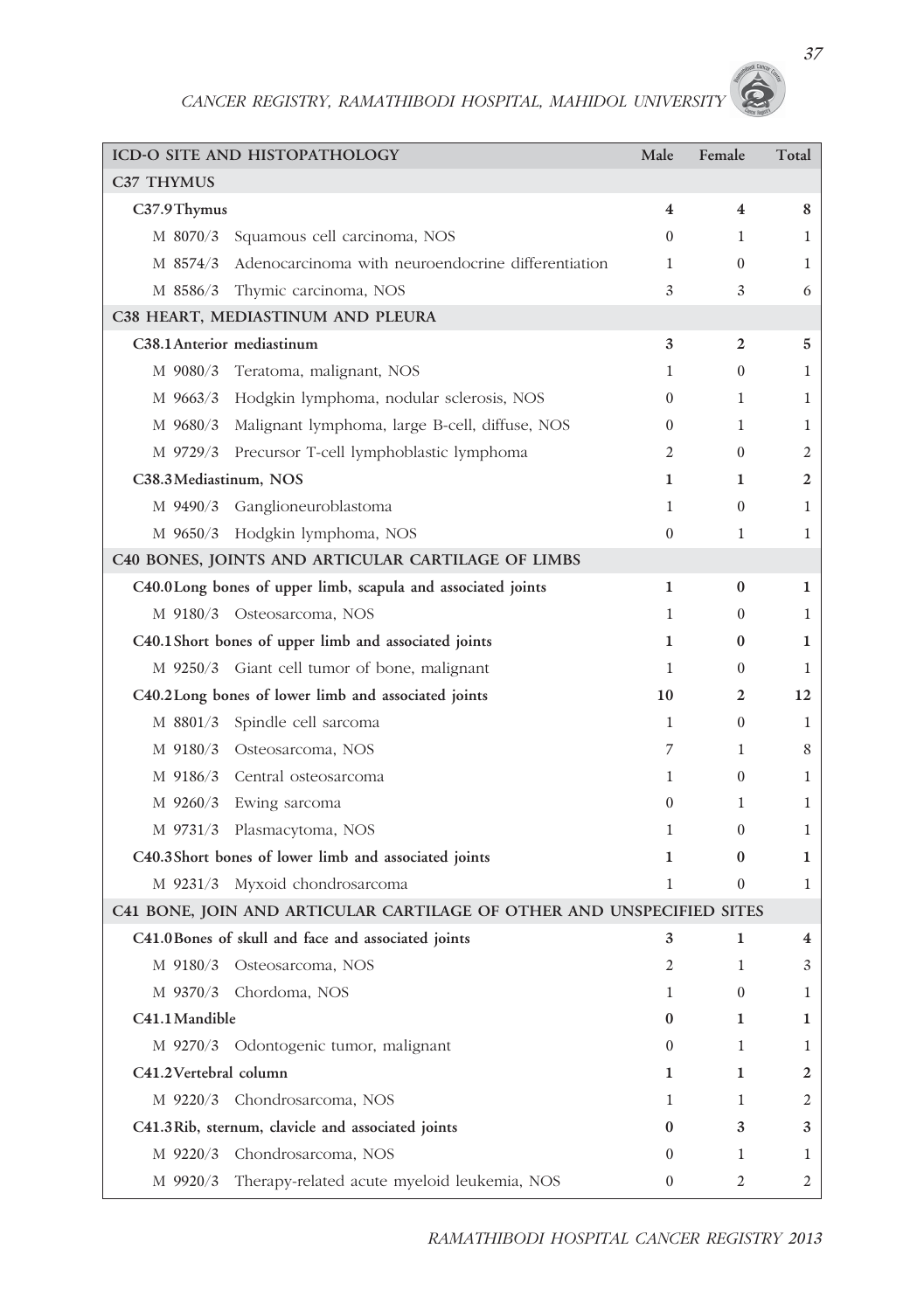|                       | ICD-O SITE AND HISTOPATHOLOGY                                  | Male           | Female         | Total        |
|-----------------------|----------------------------------------------------------------|----------------|----------------|--------------|
|                       | C41.4 Pelvic bones, sacrum, coccyx and associated joints       | 4              | 4              | 8            |
| M 8800/3              | Sarcoma, NOS                                                   | 1              | $\mathbf{0}$   | 1            |
|                       | M 9080/3 Teratoma, malignant, NOS                              | $\mathbf{1}$   | $\mathbf{0}$   | 1            |
|                       | M 9181/3 Chondroblastic osteosarcoma                           | $\mathbf{1}$   | $\Omega$       | $\mathbf{1}$ |
| M 9220/3              | Chondrosarcoma, NOS                                            | $\mathbf{0}$   | 1              | $\mathbf 1$  |
| M 9260/3              | Ewing sarcoma                                                  | 1              | 1              | 2            |
| M 9370/3              | Chordoma, NOS                                                  | $\Omega$       | $\mathbf{1}$   | $\mathbf{1}$ |
| M 9731/3              | Plasmacytoma, NOS                                              | $\mathbf{0}$   | 1              | 1            |
|                       | C42 HEMATOPOIETIC AND RETICULOENDOTHELIAL SYSTEMS              |                |                |              |
| C42.1 Bone marrow     |                                                                | 54             | 53             | 107          |
| M 9591/3              | Malignant lymphoma, non-Hodgkin, NOS                           | $\theta$       | $\mathbf{1}$   | 1            |
| M 9732/3              | Multiple myeloma                                               | 10             | 8              | 18           |
|                       | M 9823/3 B-cell chronic lymphocytic leukemia/small lymphocytic | 2              | 4              | 6            |
|                       | lymphoma                                                       |                |                |              |
|                       | M 9826/3 Burkitt cell leukemia                                 | 1              | 1              | 2            |
| M 9827/3              | Adult T-cell leukemia/lymphoma (HTLV-1 positive),              | 1              | $\mathbf{0}$   | $\mathbf 1$  |
|                       | all variants                                                   |                |                |              |
| M 9835/3              | Precursor cell lymphoblastic leukemia, NOS                     | 16             | 12             | 28           |
| M 9836/3              | Precursor B cell lymphoblastic leukemia                        | $\mathbf{0}$   | 1              | 1            |
| M 9861/3              | Acute myeloid leukemia, NOS                                    | 11             | 9              | 20           |
| M 9863/3              | Chronic myeloid leukemia, NOS                                  | 5              | 5              | 10           |
| M 9866/3              | Acute promyelocytic leukemia, t(15;17)(q22;q11-12)             | 1              | 1              | 2            |
| M 9867/3              | Acute myelomonocytic leukemia                                  | $\mathbf{0}$   | $\mathbf{1}$   | $\mathbf 1$  |
|                       | M 9946/3 Juvenile myelomonocytic leukemia                      | $\mathbf{0}$   | 1              | 1            |
|                       | M 9950/3 Polycythemia vera                                     | 1              | 2              | 3            |
| M 9989/3              | Myelodysplastic syndrome, NOS                                  | 6              | 7              | 13           |
| C44 SKIN              |                                                                |                |                |              |
| C44.0Skin of lip, NOS |                                                                | 0              | 2              | 2            |
| M 8090/3              | Basal cell carcinoma, NOS                                      | $\mathbf{0}$   | 1              | $\mathbf 1$  |
| M 8094/3              | Basosquamous carcinoma                                         | $\mathbf{0}$   | $\mathbf{1}$   | $\mathbf{1}$ |
| C44.1 Eyelid          |                                                                | 9              | 20             | 29           |
| M 8070/3              | Squamous cell carcinoma, NOS                                   | 3              | $\overline{2}$ | 5            |
| M 8090/3              | Basal cell carcinoma, NOS                                      | 2              | 11             | 13           |
| M 8290/3              | Oxyphilic adenocarcinoma                                       | 1              | $\mathbf{0}$   | 1            |
| M 8410/3              | Sebaceous adenocarcinoma                                       | $\mathbf{1}$   | 4              | 5            |
| M 8720/3              | Malignant melanoma, NOS (except juvenile melanoma)             | $\overline{0}$ | 2              | 2            |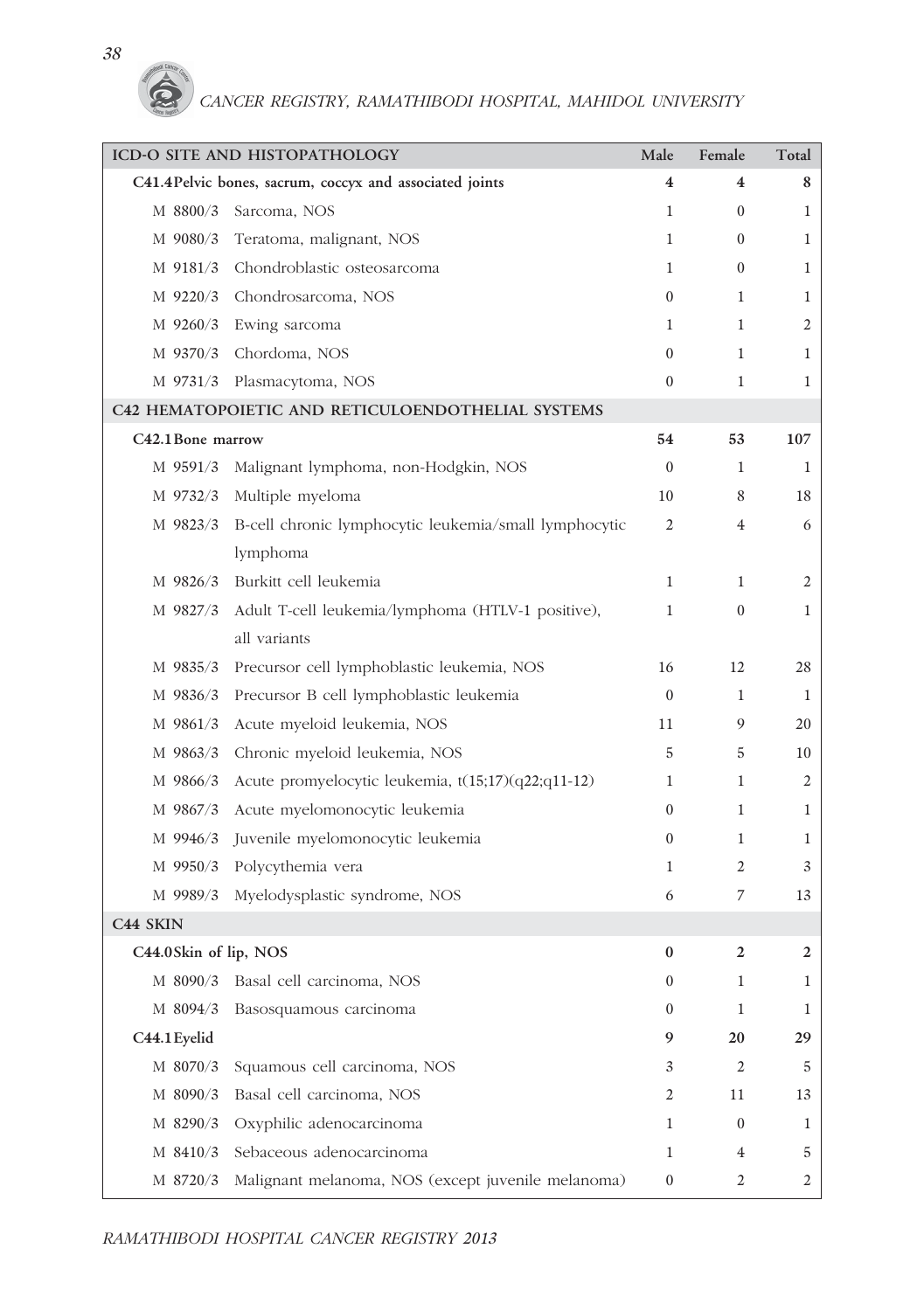|                             | ICD-O SITE AND HISTOPATHOLOGY                      | Male             | Female           | Total        |
|-----------------------------|----------------------------------------------------|------------------|------------------|--------------|
| M 9591/3                    | Malignant lymphoma, non-Hodgkin, NOS               | 1                | $\boldsymbol{0}$ | $\mathbf{1}$ |
| M 9680/3                    | Malignant lymphoma, large B-cell, diffuse, NOS     | 1                | $\mathbf{0}$     | $\mathbf{1}$ |
| M 9699/3                    | Marginal zone B-cell lymphoma, NOS                 | $\overline{0}$   | 1                | $\mathbf{1}$ |
| C44.2 External ear          |                                                    | 5                | 4                | 9            |
| M 8070/3                    | Squamous cell carcinoma, NOS                       | 2                | 2                | 4            |
|                             | M 8090/3 Basal cell carcinoma, NOS                 | 3                | 2                | 5            |
|                             | C44.3Skin, other and unspecified parts of face     | 18               | 36               | 54           |
|                             | M 8020/3 Carcinoma, undifferentiated, NOS          | $\overline{0}$   | 1                | 1            |
| M 8070/3                    | Squamous cell carcinoma, NOS                       | 1                | 7                | 8            |
|                             | M 8090/3 Basal cell carcinoma, NOS                 | 17               | 27               | 44           |
| M 8094/3                    | Basosquamous carcinoma                             | $\overline{0}$   | 1                | 1            |
|                             | C44.4Skin of scalp and neck                        | 5                | 9                | 14           |
| M 8004/3                    | Malignant tumor, spindle cell type                 | 1                | $\mathbf{0}$     | $\mathbf{1}$ |
| M 8070/3                    | Squamous cell carcinoma, NOS                       | 1                | 1                | 2            |
| M 8074/3                    | Squamous cell carcinoma, spindle cell              | $\overline{0}$   | 1                | 1            |
| M 8090/3                    | Basal cell carcinoma, NOS                          | 1                | 4                | 5            |
| M 8480/3                    | Mucinous adenocarcinoma                            | $\overline{0}$   | 1                | 1            |
| M 8720/3                    | Malignant melanoma, NOS (except juvenile melanoma) | 2                | 2                | 4            |
| C44.5Skin of trunk          |                                                    | 10               | 3                | 13           |
| M 8070/3                    | Squamous cell carcinoma, NOS                       | 3                | 1                | 4            |
|                             | M 8090/3 Basal cell carcinoma, NOS                 | 1                | $\mathbf{0}$     | $\mathbf{1}$ |
| M 8720/3                    | Malignant melanoma, NOS (except juvenile melanoma) | 4                | $\mathbf{0}$     | 4            |
| M 8832/3                    | Dermatofibrosarcoma, NOS                           | 1                | 1                | 2            |
|                             | M 8890/3 Leiomyosarcoma, NOS                       | $\overline{0}$   | 1                | 1            |
| M 9700/3                    | Mycosis fungoides                                  | 1                | $\boldsymbol{0}$ | $\mathbf{1}$ |
|                             | C44.6Skin of upper limb and shoulder               | 4                | 5                | 9            |
| M 8070/3                    | Squamous cell carcinoma, NOS                       | 2                | 2                | 4            |
| M 8090/3                    | Basal cell carcinoma, NOS                          | $\boldsymbol{0}$ | 1                | 1            |
| M 8410/3                    | Sebaceous adenocarcinoma                           | 1                | $\boldsymbol{0}$ | 1            |
| M 8720/3                    | Malignant melanoma, NOS (except juvenile melanoma) | 1                | 1                | 2            |
| M 9700/3                    | Mycosis fungoides                                  | $\overline{0}$   | 1                | $\mathbf{1}$ |
|                             | C44.7Skin of lower limb and hip                    | 6                | 9                | 15           |
| M 8070/3                    | Squamous cell carcinoma, NOS                       | 1                | 4                | 5            |
| M 8090/3                    | Basal cell carcinoma, NOS                          | 2                | 1                | 3            |
| M 8720/3                    | Malignant melanoma, NOS (except juvenile melanoma) | 3                | 4                | 7            |
| C44.8 Overl. lesion of skin |                                                    | 2                | $\bf{0}$         | 2            |
| M 8070/3                    | Squamous cell carcinoma, NOS                       | 1                | $\mathbf{0}$     | 1            |
| M 9700/3                    | Mycosis fungoides                                  | 1                | $\mathbf{0}$     | $\mathbf{1}$ |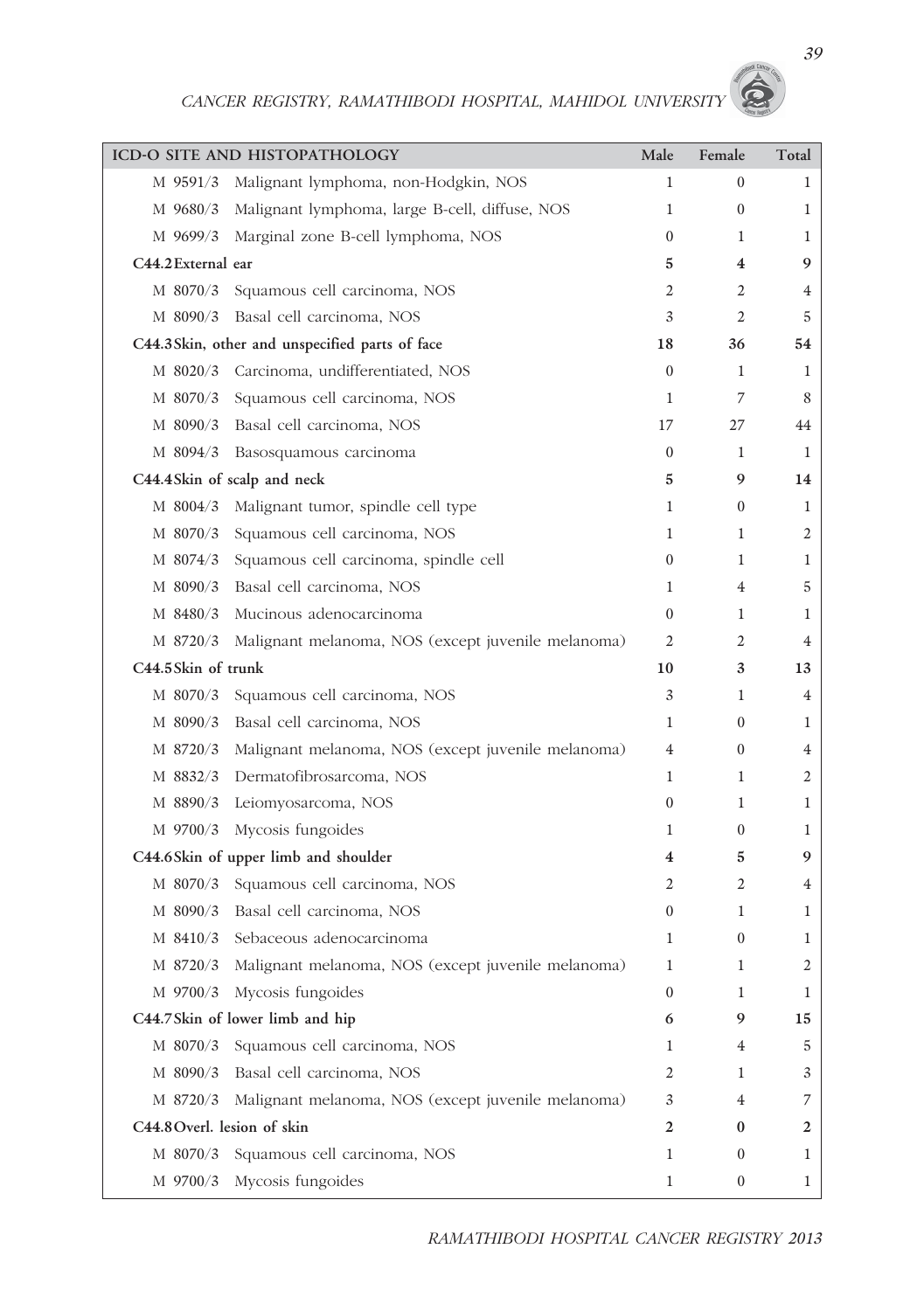*40*

G

| ICD-O SITE AND HISTOPATHOLOGY                                            | Male                    | Female                  | Total        |
|--------------------------------------------------------------------------|-------------------------|-------------------------|--------------|
| C44.9Skin, NOS                                                           | 1                       | 1                       | 2            |
| M 8070/3 Squamous cell carcinoma, NOS                                    | $\mathbf{1}$            | $\mathbf{0}$            | 1            |
| Mycosis fungoides<br>M 9700/3                                            | $\Omega$                | 1                       | $\mathbf{1}$ |
| C48 RETROPERITONEUM AND PERITONEUM                                       |                         |                         |              |
| C48.0Retroperitoneum                                                     | 1                       | 1                       | 2            |
| M 9590/3 Malignant lymphoma, NOS                                         | $\Omega$                | $\mathbf{1}$            | $\mathbf{1}$ |
| M 9680/3 Malignant lymphoma, large B-cell, diffuse, NOS                  | 1                       | $\mathbf{0}$            | 1            |
| C48.1 Specified parts of peritoneum                                      | 1                       | $\bf{0}$                | 1            |
| M 9690/3 Follicular lymphoma, NOS                                        | 1                       | $\mathbf{0}$            | 1            |
| C49 CONNECTIVE, SUBCUTANEOUS AND OTHER SOFT TISSUES                      |                         |                         |              |
| C49.0Connec., subcut. and other soft tissues of head, face, and neck     | $\overline{\mathbf{4}}$ | $\boldsymbol{2}$        | 6            |
| M 8800/3<br>Sarcoma, NOS                                                 | $\theta$                | 1                       | 1            |
| M 8832/3 Dermatofibrosarcoma, NOS                                        | 1                       | $\theta$                | 1            |
| M 8900/3 Rhabdomyosarcoma, NOS                                           | 2                       | $\Omega$                | 2            |
| M 9120/3 Hemangiosarcoma                                                 | $\overline{0}$          | 1                       | 1            |
| M 9140/3 Kaposi sarcoma                                                  | $\mathbf{1}$            | $\mathbf{0}$            | 1            |
| C49.1 Connec., subcut. and other soft tissues of upper limb and shoulder | 2                       | 3                       | 5            |
| M 8801/3<br>Spindle cell sarcoma                                         | $\mathbf{1}$            | $\mathbf{0}$            | 1            |
| M 8852/3 Myxoid liposarcoma                                              | $\overline{0}$          | 1                       | 1            |
| M 8900/3 Rhabdomyosarcoma, NOS                                           | $\overline{0}$          | $\mathbf{1}$            | 1            |
| M 9040/3<br>Synovial sarcoma, NOS                                        | $\mathbf{1}$            | 1                       | 2            |
| C49.2Connec., subcut. and other soft tissues of lower limb and hip       | 11                      | $\overline{\mathbf{4}}$ | 15           |
| M 8801/3<br>Spindle cell sarcoma                                         | $\mathbf{1}$            | $\mathbf{0}$            | 1            |
| M 8804/3 Epithelioid sarcoma                                             | $\mathbf{1}$            | $\theta$                | 1            |
| M 8810/3<br>Fibrosarcoma, NOS                                            | $\overline{0}$          | 1                       | 1            |
| M 8811/3 Fibromyxosarcoma                                                | $\mathbf{0}$            | 1                       | 1            |
| M 8830/3<br>Malignant fibrous hitiocytoma                                | 3                       | 0                       | 3            |
| M 8852/3<br>Myxoid liposarcoma                                           | 2                       | $\theta$                | 2            |
| Synovial sarcoma, NOS<br>M 9040/3                                        | $\Omega$                | 2                       | 2            |
| M 9140/3<br>Kaposi sarcoma                                               | 2                       | $\overline{0}$          | 2            |
| Alveolar soft part sarcoma<br>M 9581/3                                   | 1                       | $\mathbf{0}$            | 1            |
| Myeloid sarcoma<br>M 9930/3                                              | 1                       | $\mathbf{0}$            | 1            |
| C49.9 Connective, subcutaneous and other soft tissues, NOS               | 2                       | $\bf{0}$                | 2            |
| M 9140/3<br>Kaposi sarcoma                                               | 1                       | $\mathbf{0}$            | 1            |
| M 9260/3<br>Ewing sarcoma                                                | 1                       | $\boldsymbol{0}$        | $\mathbf{1}$ |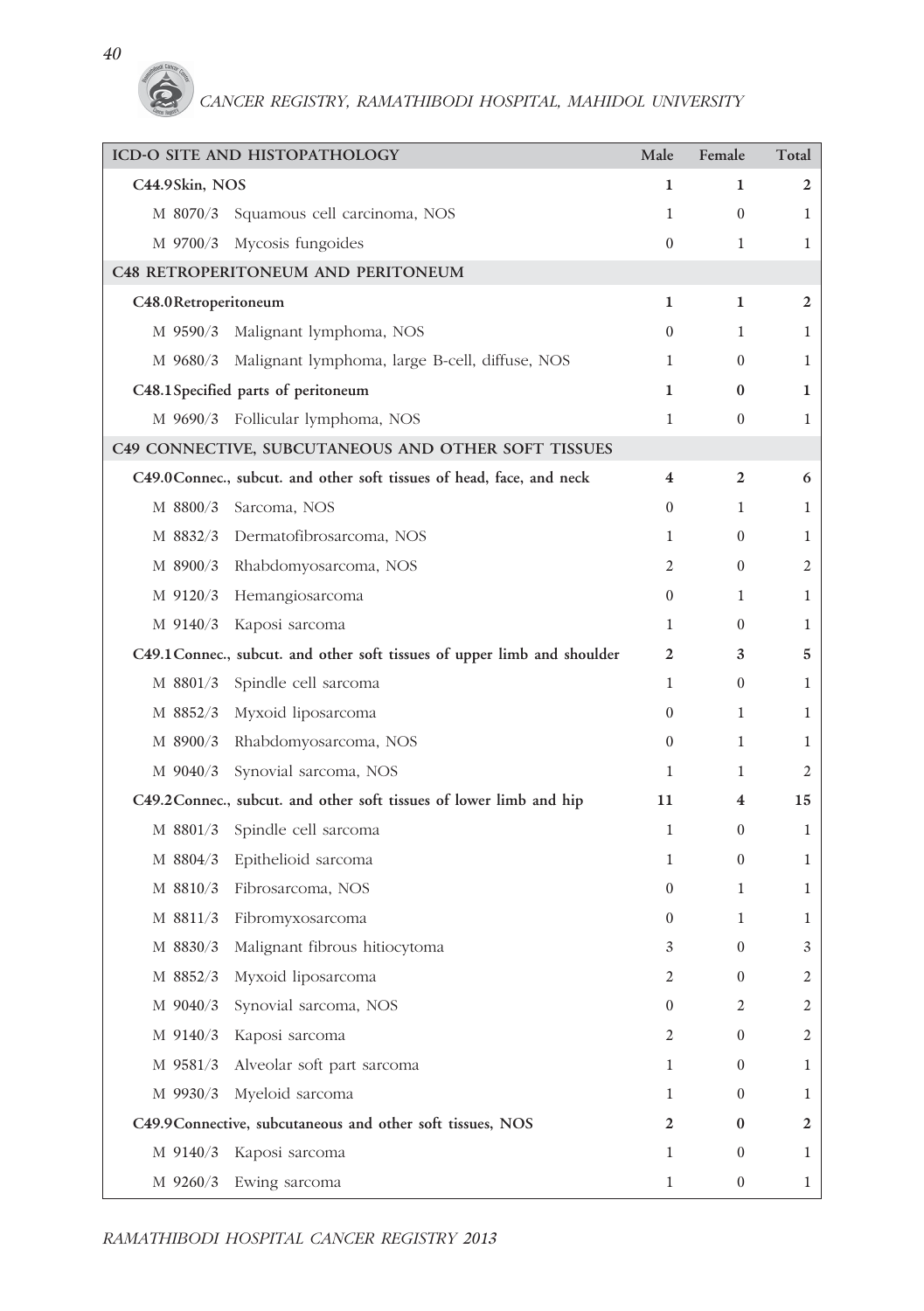|                   | ICD-O SITE AND HISTOPATHOLOGY                                  | Male             | Female       | Total            |
|-------------------|----------------------------------------------------------------|------------------|--------------|------------------|
| <b>C50 BREAST</b> |                                                                |                  |              |                  |
| C50.0Nipple       |                                                                | $\bf{0}$         | 22           | 22               |
|                   | M 8480/3 Mucinous adenocarcinoma                               | $\Omega$         | 1            | 1                |
|                   | M 8500/3 Infiltrating duct carcinoma, NOS                      | $\Omega$         | 18           | 18               |
|                   | M 8503/3 Intraductal paillary adenocarcinoma with invasion     | $\mathbf{0}$     | 1            | 1                |
|                   | M 8900/3 Rhabdomyosarcoma, NOS                                 | $\Omega$         | 1            | 1                |
|                   | C50.1 Central portion of breast                                | $\bf{0}$         | 18           | 18               |
|                   | M 8010/3 Carcinoma, NOS                                        | $\mathbf{0}$     | 1            | $\mathbf{1}$     |
|                   | M 8500/3 Infiltrating duct carcinoma, NOS                      | $\mathbf{0}$     | 16           | 16               |
|                   | C50.2 Upper-inner quadrant of breast                           | 0                | 78           | 78               |
|                   | M 8480/3 Mucinous adenocarcinoma                               | $\mathbf{0}$     | 2            | 2                |
|                   | M 8500/3 Infiltrating duct carcinoma, NOS                      | $\Omega$         | 63           | 63               |
|                   | M 8503/3 Intraductal paillary adenocarcinoma with invasion     | $\mathbf{0}$     | 2            | 2                |
|                   | M 8510/3 Medullary carcinoma, NOS                              | $\Omega$         | 1            | 1                |
|                   | M 8520/3 Lobular carcinoma, NOS                                | $\left($         | 1            | 1                |
|                   | M 8522/3 Infiltrating duct and lobular carcinoma               | $\mathbf{0}$     | $\mathbf{1}$ | 1                |
|                   | M 8523/3 Infiltrating duct mixed with other types of carcinoma | $\mathbf{0}$     | 1            | 1                |
|                   | M 8900/3 Rhabdomyosarcoma, NOS                                 | $\mathbf{0}$     | 1            | 1                |
|                   | M 9020/3 Phyllodes tumor, malignant                            | $\mathbf{0}$     | 2            | 2                |
|                   | C50.3Lower-inner quadrant of breast                            | 0                | 37           | 37               |
|                   | M 8480/3 Mucinous adenocarcinoma                               | $\mathbf{0}$     | $\mathbf{1}$ | 1                |
|                   | M 8500/3 Infiltrating duct carcinoma, NOS                      | $\mathbf{0}$     | 21           | 21               |
| M 8502/3          | Secretory carcinoma of breast                                  | $\mathbf{0}$     | $\mathbf{1}$ | 1                |
|                   | M 8520/3 Lobular carcinoma, NOS                                | $\mathbf{0}$     | 1            | 1                |
|                   | M 8900/3 Rhabdomyosarcoma, NOS                                 | $\mathbf{0}$     | 2            | 2                |
|                   | C50.4 Upper-outer quadrant of breast                           | 0                | 246          | 246              |
|                   | M 8000/3 Neoplasm, malignant                                   | $\mathbf{0}$     | $\mathbf{1}$ | 1                |
| M 8480/3          | Mucinous adenocarcinoma                                        | $\boldsymbol{0}$ | 1            | 1                |
| M 8481/3          | Mucin-producing adenocarcinoma                                 | $\overline{0}$   | 1            | 1                |
| M 8500/3          | Infiltrating duct carcinoma, NOS                               | $\overline{0}$   | 209          | 209              |
| M 8502/3          | Secretory carcinoma of breast                                  | $\overline{0}$   | 3            | 3                |
| M 8503/3          | Intraductal paillary adenocarcinoma with invasion              | $\mathbf{0}$     | 4            | 4                |
| M 8505/3          |                                                                | $\overline{0}$   | $\mathbf{1}$ | 1                |
| M 8507/3          | Invasive micropapillary carcinoma                              | $\mathbf{0}$     | 1            | 1                |
| M 8520/3          | Lobular carcinoma, NOS                                         | $\boldsymbol{0}$ | 7            | 7                |
| M 8900/3          | Rhabdomyosarcoma, NOS                                          | $\boldsymbol{0}$ | $\bf{0}$     | $\boldsymbol{0}$ |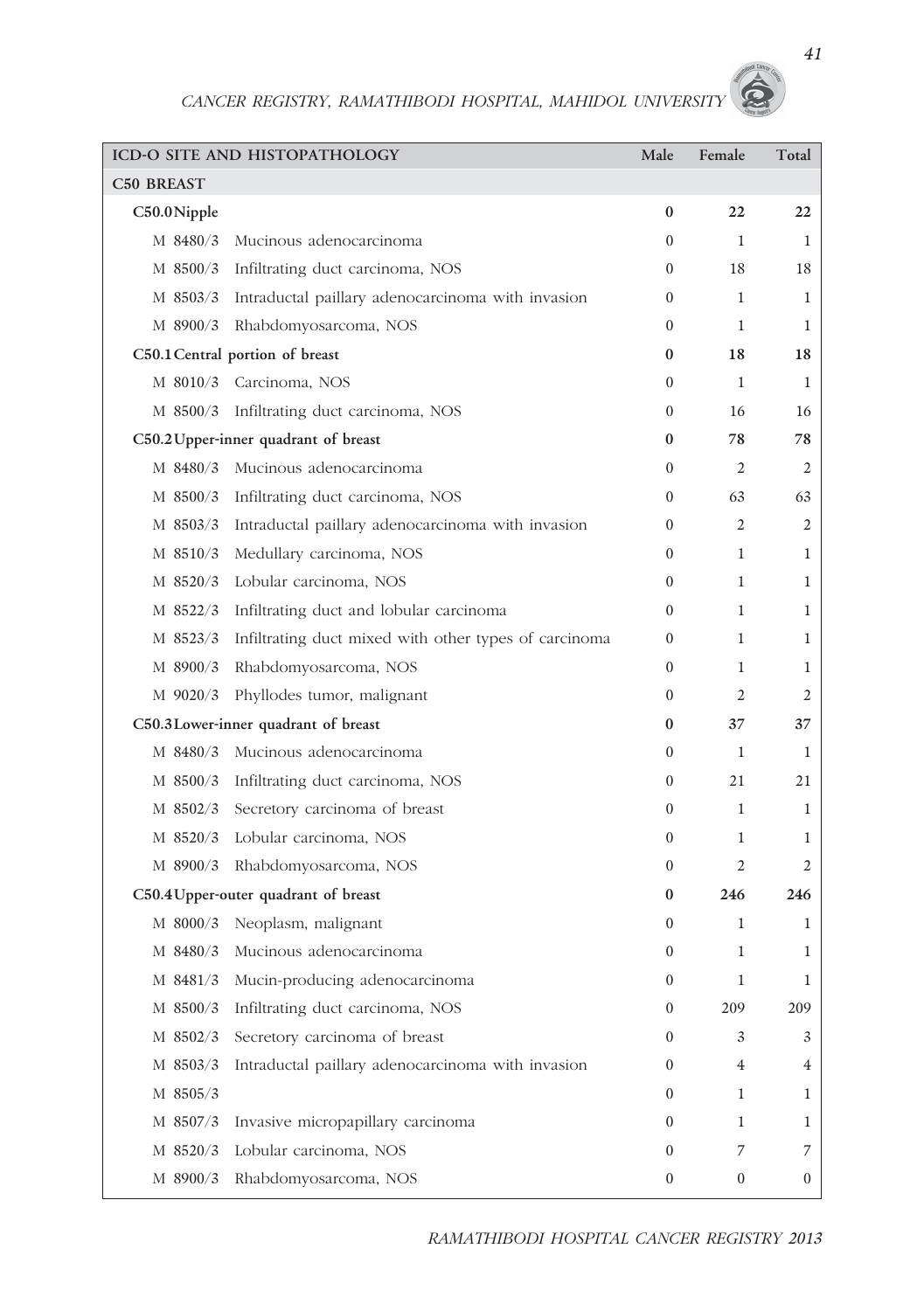|                               | ICD-O SITE AND HISTOPATHOLOGY                                  | Male             | Female       | Total        |
|-------------------------------|----------------------------------------------------------------|------------------|--------------|--------------|
|                               | C50.5Lower-outer quadrant of breast                            | 1                | 50           | 51           |
| M 8010/3                      | Carcinoma, NOS                                                 | $\mathbf{0}$     | 1            | 1            |
|                               | M 8500/3 Infiltrating duct carcinoma, NOS                      | $\Omega$         | 41           | 41           |
|                               | M 8503/3 Intraductal paillary adenocarcinoma with invasion     | $\mathbf{0}$     | 3            | 3            |
|                               | M 8507/3 Invasive micropapillary carcinoma                     | $\Omega$         | 1            | 1            |
|                               | M 8520/3 Lobular carcinoma, NOS                                | $\mathbf{1}$     | $\mathbf{1}$ | 2            |
|                               | M 8523/3 Infiltrating duct mixed with other types of carcinoma | $\Omega$         | $\mathbf{1}$ | $\mathbf{1}$ |
| M 8575/3                      | Metaplastic carcinoma, NOS                                     | $\mathbf{0}$     | 1            | $\mathbf{1}$ |
| C50.8 Overl. lesion of breast |                                                                | $\bf{0}$         | 9            | 9            |
|                               | M 8500/3 Infiltrating duct carcinoma, NOS                      | $\Omega$         | 6            | 6            |
|                               | M 8501/3 Comedoucarcinoma, NOS                                 | $\mathbf{0}$     | 1            | $\mathbf{1}$ |
|                               | M 8520/3 Lobular carcinoma, NOS                                | $\Omega$         | $\mathbf{1}$ | 1            |
|                               | M 8523/3 Infiltrating duct mixed with other types of carcinoma | $\mathbf{0}$     | 1            | $\mathbf{1}$ |
| C50.9Breast, NOS              |                                                                | 3                | 301          | 304          |
|                               | M 8000/3 Neoplasm, malignant                                   | $\mathbf{0}$     | 6            | 6            |
|                               | M 8010/3 Carcinoma, NOS                                        | $\mathbf{0}$     | 6            | 6            |
|                               | M 8140/3 Adenocarcinoma, NOS                                   | $\mathbf{0}$     | $\mathbf{1}$ | $\mathbf{1}$ |
|                               | M 8480/3 Mucinous adenocarcinoma                               | $\overline{0}$   | 2            | 2            |
|                               | M 8500/3 Infiltrating duct carcinoma, NOS                      | 3                | 240          | 243          |
| M 8502/3                      | Secretory carcinoma of breast                                  | $\mathbf{0}$     | $\mathbf{1}$ | $\mathbf{1}$ |
|                               | M 8503/3 Intraductal paillary adenocarcinoma with invasion     | $\Omega$         | $\mathbf{1}$ | $\mathbf{1}$ |
| M 8520/3                      | Lobular carcinoma, NOS                                         | $\mathbf{0}$     | 6            | 6            |
| M 8900/3                      | Rhabdomyosarcoma, NOS                                          | $\mathbf{0}$     | 1            | $\mathbf{1}$ |
| M 9020/3                      | Phyllodes tumor, malignant                                     | $\mathbf{0}$     | 1            | $\mathbf{1}$ |
| M 9120/3                      | Hemangiosarcoma                                                | $\Omega$         | 1            | 1            |
| M 9680/3                      | Malignant lymphoma, large B-cell, diffuse, NOS                 | $\mathbf{0}$     | 2            | 2            |
| C51 VULVA                     |                                                                |                  |              |              |
| C51.9Vulva, NOS               |                                                                | 0                | 4            | 4            |
| M 8071/3                      | Squamous cell carcinoma, keratinizing, NOS                     | $\boldsymbol{0}$ | 1            | 1            |
| M 8090/3                      | Basal cell carcinoma, NOS                                      | $\theta$         | 1            | 1            |
| M 8140/3                      | Adenocarcinoma, NOS                                            | $\mathbf{0}$     | 1            | $\mathbf{1}$ |
| M 8542/3                      | Paget disease, extramammary (except Paget disease of bone) 0   |                  | 1            | $\mathbf{1}$ |
| C52 VAGINA                    |                                                                |                  |              |              |
| C52.9Vagina, NOS              |                                                                | 0                | 6            | 6            |
| M 8070/3                      | Squamous cell carcinoma, NOS                                   | $\boldsymbol{0}$ | 1            | 1            |
| M 8072/3                      | Squamous cell carcinoma, large cell, nonkeratinizing, NOS      | $\overline{0}$   | 1            | $\mathbf{1}$ |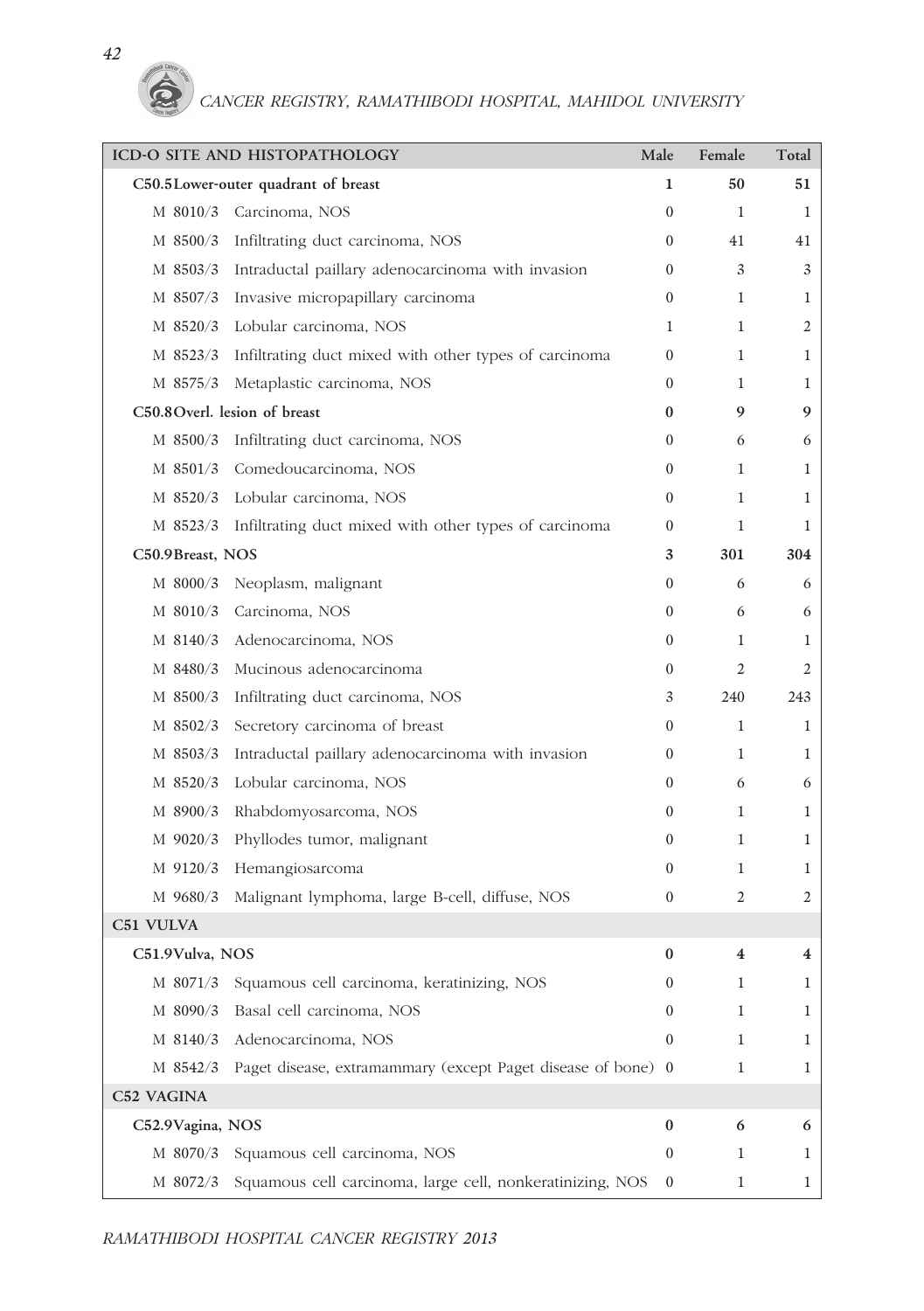|                         | ICD-O SITE AND HISTOPATHOLOGY                             | Male             | Female         | Total        |
|-------------------------|-----------------------------------------------------------|------------------|----------------|--------------|
| M 8140/3                | Adenocarcinoma, NOS                                       | $\mathbf{0}$     | 1              | 1            |
|                         | M 8246/3 Neuroendocrine carcinoma, NOS                    | $\overline{0}$   | $\mathbf{1}$   | 1            |
|                         | M 8500/3 Infiltrating duct carcinoma, NOS                 | $\mathbf{0}$     | $\overline{2}$ | 2            |
| <b>C53 CERVIX UTERI</b> |                                                           |                  |                |              |
| C53.0 Endocervix        |                                                           | $\bf{0}$         | 27             | 27           |
|                         | M 8140/3 Adenocarcinoma, NOS                              | $\overline{0}$   | 22             | 22           |
|                         | M 8310/3 Clear cell adenocarcinoma, mesonephroid          | $\overline{0}$   | 2              | 2            |
|                         | M 8384/3 Adenocarcinoma, endocervical type                | $\Omega$         | $\mathbf{1}$   | 1            |
|                         | M 8480/3 Mucinous adenocarcinoma                          | $\mathbf{0}$     | 2              | 2            |
| C53.1 Exocervix         |                                                           | $\bf{0}$         | 77             | 77           |
|                         | M 8052/3 Papillary squamous cell carcinoma                | $\overline{0}$   | 3              | 3            |
| M 8070/3                | Squamous cell carcinoma, NOS                              | $\Omega$         | 27             | 27           |
| M 8071/3                | Squamous cell carcinoma, keratinizing, NOS                | $\mathbf{0}$     | 5              | 5            |
| M 8072/3                | Squamous cell carcinoma, large cell, nonkeratinizing, NOS | $\Omega$         | 38             | 38           |
| M 8076/3                | Squamous cell carcinoma, microinvasive                    | $\Omega$         | 3              | 3            |
|                         | M 8980/3 Carcinosarcoma, NOS                              | $\Omega$         | 1              | 1            |
|                         | C53.8 Overl. lesion of cervix uteri                       | $\bf{0}$         | 5              | 5            |
|                         | M 8560/3 Adenosquamous carcinoma                          | $\overline{0}$   | 5              | 5            |
| C53.9 Cervix uteri      |                                                           | $\bf{0}$         | 14             | 14           |
|                         | M 8010/3 Carcinoma, NOS                                   | $\overline{0}$   | 8              | 8            |
|                         | M 8020/3 Carcinoma, undifferentiated, NOS                 | $\mathbf{0}$     | $\mathbf{1}$   | 1            |
|                         | M 8041/3 Small cell carcinoma, NOS                        | $\mathbf{0}$     | 1              | 1            |
|                         | M 8441/3 Serous cystadenocarcinoma, NOS                   | $\mathbf{0}$     | $\mathbf{1}$   | $\mathbf{1}$ |
| M 8560/3                | Adenosquamous carcinoma                                   | $\mathbf{0}$     | 3              | 3            |
| <b>C54 CORPUS UTERI</b> |                                                           |                  |                |              |
| C54.1 Endometrium       |                                                           | $\bf{0}$         | 48             | 48           |
|                         | M 8010/3 Carcinoma, NOS                                   | $\Omega$         | 1              | 1            |
|                         | M 8140/3 Adenocarcinoma, NOS                              | $\overline{0}$   | 12             | 12           |
| M 8310/3                | Clear cell adenocarcinoma, mesonephroid                   | $\mathbf{0}$     | 1              | 1            |
| M 8330/3                | Follicular adenocarcinoma, NOS                            | $\overline{0}$   | 1              | 1            |
| M 8350/3                | Nonencapsulated sclerosing carcinoma                      | $\boldsymbol{0}$ | $\mathbf{1}$   | 1            |
| M 8380/3                | Endometrioid adenocarcinoma, NOS                          | $\boldsymbol{0}$ | 23             | 23           |
| M 8384/3                | Adenocarcinoma, endocervical type                         | $\overline{0}$   | 1              | 1            |
| M 8441/3                | Serous cystadenocarcinoma, NOS                            | $\overline{0}$   | 3              | 3            |
| M 8560/3                | Adenosquamous carcinoma                                   | $\overline{0}$   | 1              | 1            |
| M 8800/3                | Sarcoma, NOS                                              | $\bf{0}$         | 1              | 1            |
| M 8930/3                | Endometrial stromal sarcoma, NOS                          | $\boldsymbol{0}$ | $\mathbf{1}$   | $\mathbf{1}$ |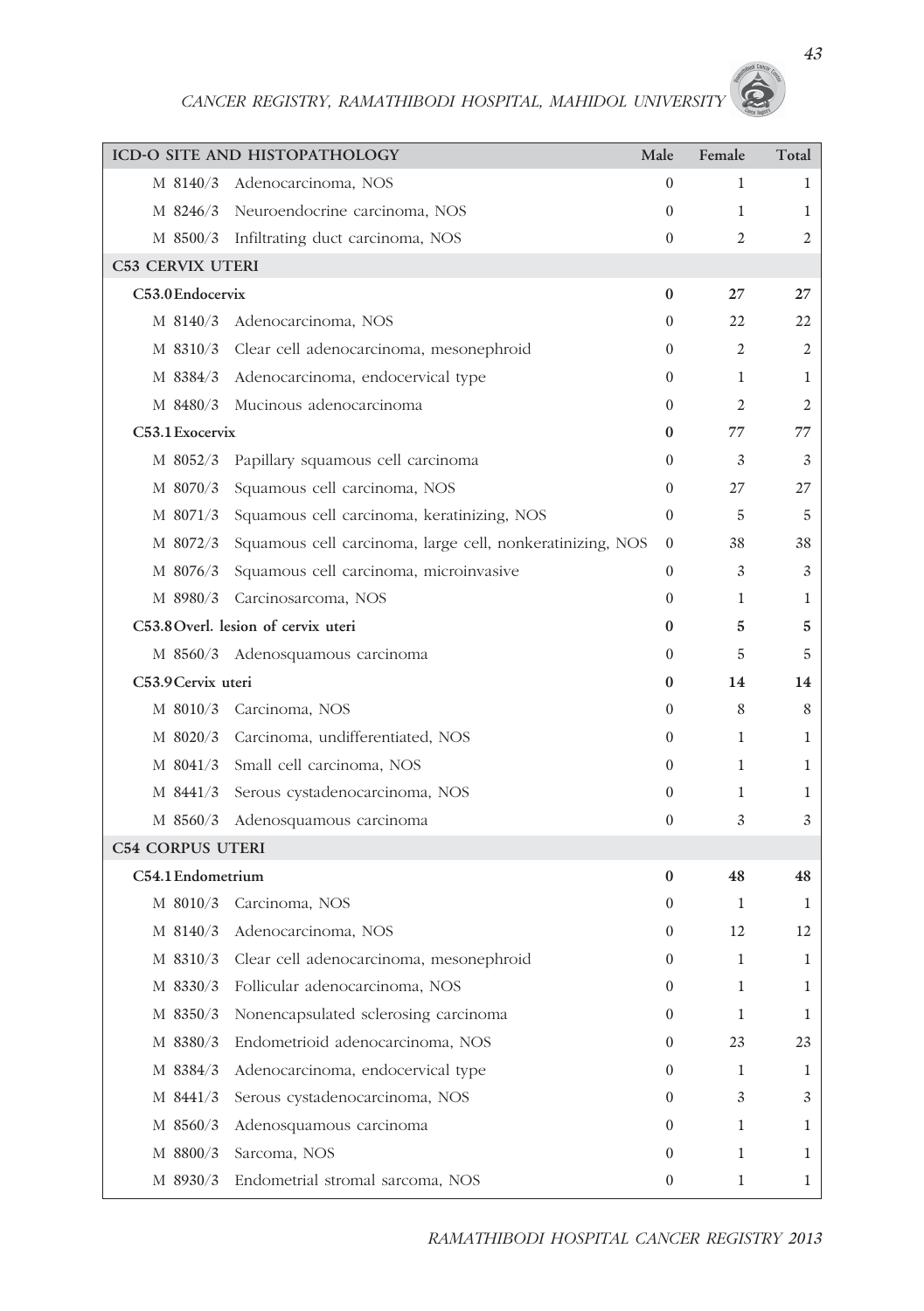#### *44*

6

# *CANCER REGISTRY, RAMATHIBODI HOSPITAL, MAHIDOL UNIVERSITY*

|                           | ICD-O SITE AND HISTOPATHOLOGY                    | Male           | Female           | Total        |
|---------------------------|--------------------------------------------------|----------------|------------------|--------------|
| M 8935/3                  | Stromal sarcoma, NOS                             | $\overline{0}$ | 1                | 1            |
|                           | M 9860/3 Myeloid leukemia, NOS                   | $\overline{0}$ | $\mathbf{1}$     | $\mathbf{1}$ |
| C56 OVARY                 |                                                  |                |                  |              |
| C56.9 Ovary               |                                                  | $\bf{0}$       | 41               | 41           |
| M 8010/3                  | Carcinoma, NOS                                   | $\overline{0}$ | 1                | 1            |
| M 8120/3                  | Transition cell carcinoma, NOS                   | $\overline{0}$ | 2                | 2            |
| M 8140/3                  | Adenocarcinoma, NOS                              | $\overline{0}$ | 6                | 6            |
| M 8260/3                  | Papillary adenocarcinoma, NOS                    | $\Omega$       | 1                | 1            |
|                           | M 8310/3 Clear cell adenocarcinoma, mesonephroid | $\overline{0}$ | 10               | 10           |
|                           | M 8380/3 Endometrioid adenocarcinoma, NOS        | $\Omega$       | 3                | 3            |
|                           | M 8441/3 Serous cystadenocarcinoma, NOS          | $\overline{0}$ | 7                | 7            |
| M 8460/3                  | Papillary serous cystadenocarcinoma              | $\overline{0}$ | 1                | 1            |
|                           | M 8470/3 Mucinous cystadenocarcinoma, NOS        | $\overline{0}$ | 2                | 2            |
| M 8480/3                  | Mucinous adenocarcinoma                          | $\overline{0}$ | 4                | 4            |
| M 9060/3                  | Dysgerminoma                                     | $\Omega$       | $\mathbf{1}$     | 1            |
|                           | M 9080/3 Teratoma, malignant, NOS                | $\overline{0}$ | 3                | 3            |
|                           | C57 OTHER AND UNSPECIFIED FEMALE GENITAL ORGANS  |                |                  |              |
| C57.0 Fallopian tube      |                                                  | $\bf{0}$       | 1                | 1            |
|                           | M 8120/3 Transition cell carcinoma, NOS          | $\overline{0}$ | 1                | 1            |
| <b>C58 PLACENTA</b>       |                                                  |                |                  |              |
| C58.9Placenta             |                                                  | $\bf{0}$       | 3                | 3            |
| M 9100/3                  | Choriocarcinoma, NOS                             | $\overline{0}$ | 3                | 3            |
| C60 PENIS                 |                                                  |                |                  |              |
| C60.1 Glans penis         |                                                  | 3              | $\bf{0}$         | 3            |
|                           | M 8070/3 Squamous cell carcinoma, NOS            | 3              | $\Omega$         | 3            |
| C60.9Penis, NOS           |                                                  | 3              | 0                | 3            |
|                           | M 8070/3 Squamous cell carcinoma, NOS            |                | $\overline{0}$   | 3            |
| <b>C61 PROSTATE GLAND</b> |                                                  |                |                  |              |
| C61.9Prostate gland       |                                                  | 103            | $\bf{0}$         | 103          |
|                           | M 8140/3 Adenocarcinoma, NOS                     | 101            | $\boldsymbol{0}$ | 101          |
|                           | M 8550/3 Acinar cell carcinoma                   | $\mathbf{1}$   | $\boldsymbol{0}$ | 1            |
|                           | M 9731/3 Plasmacytoma, NOS                       | $\mathbf{1}$   | $\boldsymbol{0}$ | 1            |
| C62 TESTIS                |                                                  |                |                  |              |
| C62.9Testis, NOS          |                                                  | 1              | $\bf{0}$         | 1            |
|                           | M 8010/3 Carcinoma, NOS                          | $\mathbf{1}$   | $\boldsymbol{0}$ | $\mathbf{1}$ |

*RAMATHIBODI HOSPITAL CANCER REGISTRY 2013*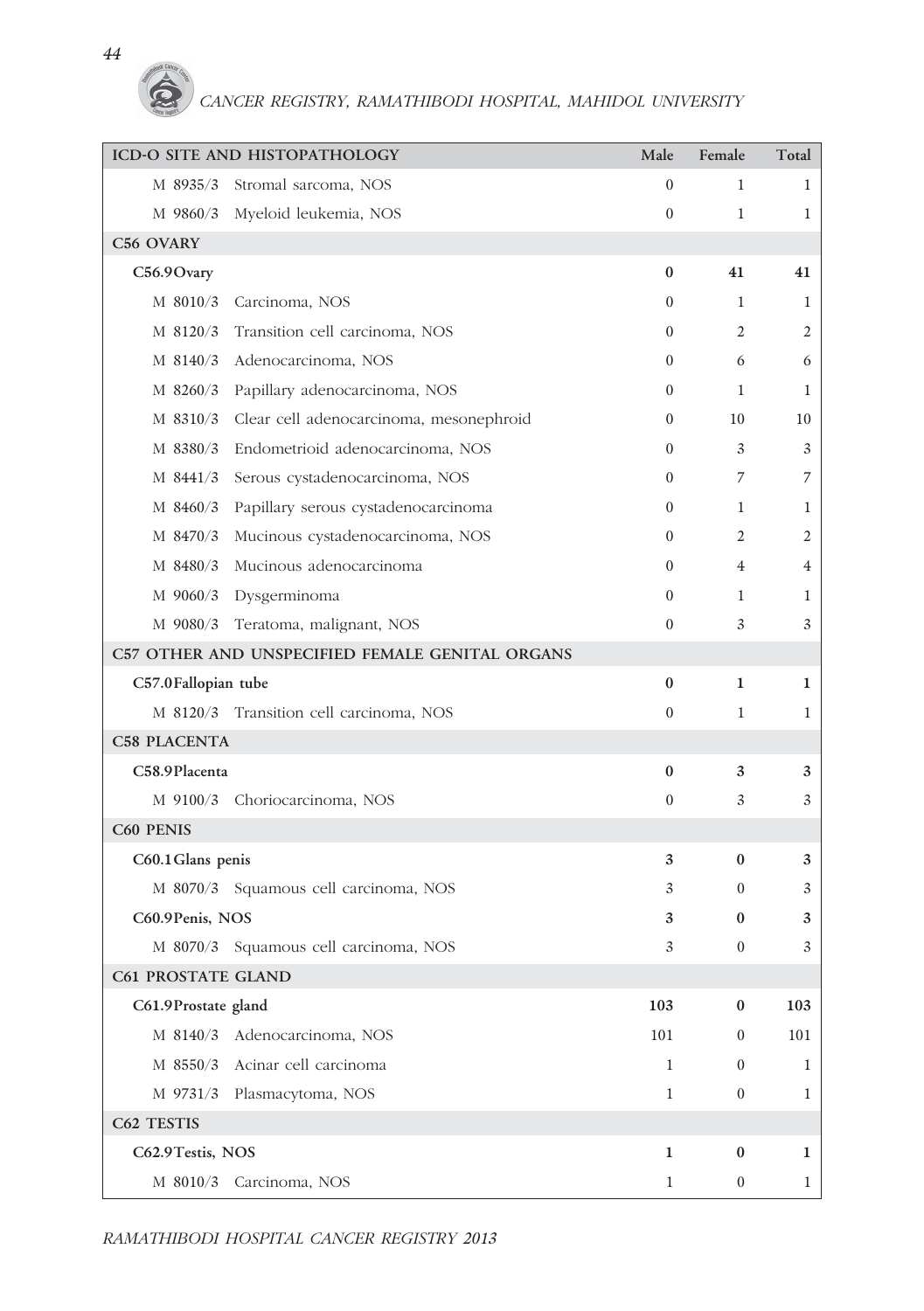|                            | ICD-O SITE AND HISTOPATHOLOGY                      | Male             | Female           | Total          |
|----------------------------|----------------------------------------------------|------------------|------------------|----------------|
| <b>C64 KIDNEY</b>          |                                                    |                  |                  |                |
| C64.9Kidney                |                                                    | 19               | 9                | 28             |
| M 8120/3                   | Transition cell carcinoma, NOS                     | $\Omega$         | 1                | 1              |
| M 8140/3                   | Adenocarcinoma, NOS                                | 1                | $\overline{0}$   | 1              |
|                            | M 8260/3 Papillary adenocarcinoma, NOS             | 1                | $\overline{0}$   | 1              |
|                            | M 8310/3 Clear cell adenocarcinoma, mesonephroid   | 5                | 2                | 7              |
|                            | M 8312/3 Renal cell carcinoma, NOS                 | 12               | 4                | 16             |
| M 8890/3                   | Leiomyosarcoma, NOS                                | $\mathbf{0}$     | 1                | 1              |
|                            | M 8960/3 Nephroblastoma, NOS                       | $\mathbf{0}$     | 1                | $\mathbf{1}$   |
| <b>C65 RENAL PELVIS</b>    |                                                    |                  |                  |                |
| C65.9Renal pelvis          |                                                    | 3                | $\bf{0}$         | 3              |
|                            | M 8120/3 Transition cell carcinoma, NOS            | 3                | $\overline{0}$   | 3              |
| <b>C66 URETER</b>          |                                                    |                  |                  |                |
| C66.9Ureter                |                                                    | 3                | 3                | 6              |
| M 8120/3                   | Transition cell carcinoma, NOS                     | 3                | 3                | 6              |
| <b>C67 URINARY BLADDER</b> |                                                    |                  |                  |                |
|                            | C67.0Trigone of urinary bladder                    | $\overline{2}$   | $\bf{0}$         | 2              |
| M 8120/3                   | Transition cell carcinoma, NOS                     | 2                | $\Omega$         | $\overline{2}$ |
|                            | C67.3Anterior wall of urinary bladder              | $\bf{0}$         | 1                | 1              |
|                            | M 8120/3 Transition cell carcinoma, NOS            | $\mathbf{0}$     | $\mathbf{1}$     | 1              |
|                            | C67.4 Posterior wall of urinary bladder            | 1                | $\bf{0}$         | 1              |
|                            | M 8130/3 Papillary transitional cell carcinoma     | 1                | $\mathbf{0}$     | 1              |
| C67.9Bladder, NOS          |                                                    | 34               | 12               | 46             |
|                            | M 8010/3 Carcinoma, NOS                            | $\mathbf{0}$     | 1                | 1              |
|                            | M 8033/3 Pseudosarcomatous carcinoma               | 1                | $\overline{0}$   | 1              |
| M 8070/3                   | Squamous cell carcinoma, NOS                       | $\mathbf{0}$     | 1                | 1              |
| M 8071/3                   | Squamous cell carcinoma, keratinizing, NOS         | 1                | $\mathbf{0}$     | 1              |
| M 8120/3                   | Transition cell carcinoma, NOS                     | 26               | 6                | 32             |
|                            | M 8130/3 Papillary transitional cell carcinoma     | 6                | 4                | 10             |
| C69 EYE AND ADNEXA         |                                                    |                  |                  |                |
| C69.0 Conjunctiva          |                                                    | 1                | 0                | 1              |
| M 8070/3                   | Squamous cell carcinoma, NOS                       | 1                | $\boldsymbol{0}$ | 1              |
| C69.2Retina                |                                                    | 2                | 2                | 4              |
| M 9510/3                   | Retinoblastoma, NOS                                | 2                | 2                | 4              |
| C69.3 Choroid              |                                                    | 0                | 3                | 3              |
| M 8140/3                   | Adenocarcinoma, NOS                                | $\boldsymbol{0}$ | 1                | 1              |
| M 8720/3                   | Malignant melanoma, NOS (except juvenile melanoma) | $\boldsymbol{0}$ | 2                | 2              |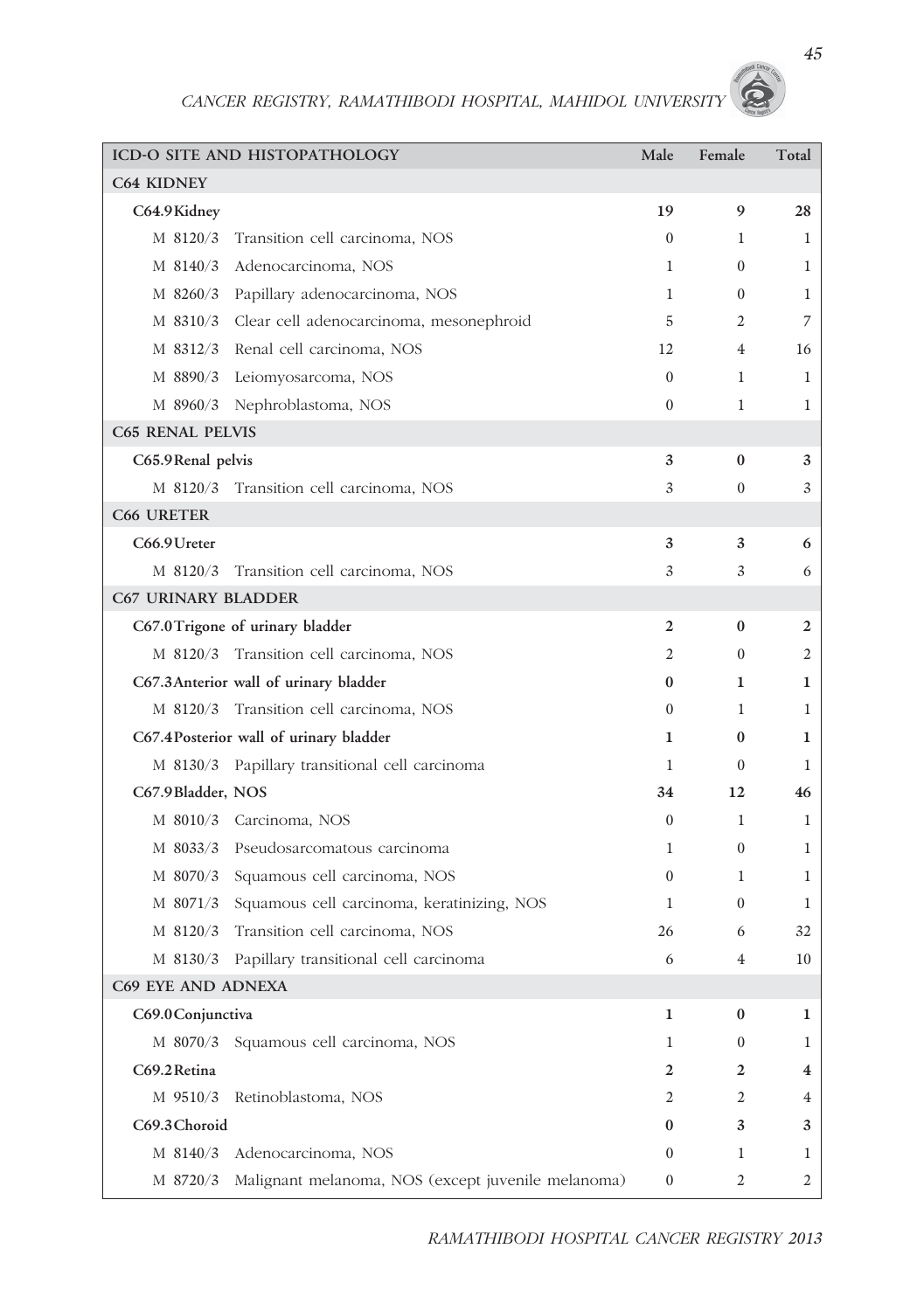### *46* G

*CANCER REGISTRY, RAMATHIBODI HOSPITAL, MAHIDOL UNIVERSITY* 

|                     | ICD-O SITE AND HISTOPATHOLOGY                           | Male             | Female           | Total          |
|---------------------|---------------------------------------------------------|------------------|------------------|----------------|
| C69.4 Eyeball       |                                                         | $\bf{0}$         | 1                | 1              |
| M 8720/3            | Malignant melanoma, NOS (except juvenile melanoma)      | $\overline{0}$   | $\mathbf{1}$     | 1              |
| C69.6Orbit, NOS     |                                                         | 2                | $\bf{0}$         | 2              |
|                     | M 8200/3 Adenoid cystic carcinoma                       | $\mathbf{1}$     | $\mathbf{0}$     | 1              |
|                     | M 9680/3 Malignant lymphoma, large B-cell, diffuse, NOS | 1                | $\mathbf{0}$     | 1              |
| <b>C70 MENINGES</b> |                                                         |                  |                  |                |
| C70.9Meninges, NOS  |                                                         | $\bf{0}$         | 1                | 1              |
| C71 BRAIN           |                                                         |                  |                  |                |
| C71.0 Cerebrum      |                                                         | 1                | 4                | 5              |
| M 9400/3            | Astrocytoma, NOS                                        | $\overline{0}$   | 2                | $\mathfrak{2}$ |
|                     | M 9440/3 Glioblastoma, NOS                              | 1                | $\mathbf{0}$     | 1              |
|                     | M 9591/3 Malignant lymphoma, non-Hodgkin, NOS           | $\overline{0}$   | 1                | 1              |
|                     | M 9680/3 Malignant lymphoma, large B-cell, diffuse, NOS | $\overline{0}$   | $\mathbf{1}$     | 1              |
| C71.1 Frontal lobe  |                                                         | 8                | 7                | 15             |
| M 9380/3            | Glioma, malignant                                       | 2                | 1                | 3              |
|                     | M 9382/3 Mixed glioma                                   | $\overline{0}$   | $\mathbf{1}$     | 1              |
|                     | M 9392/3 Ependymoma, anaplastic                         | $\overline{0}$   | $\mathbf{1}$     | 1              |
|                     | M 9400/3 Astrocytoma, NOS                               | 1                | $\theta$         | 1              |
|                     | M 9401/3 Astrocytoma, anaplastic                        | $\mathbf{1}$     | $\mathbf{0}$     | 1              |
|                     | M 9440/3 Glioblastoma, NOS                              | 3                | 3                | 6              |
| M 9680/3            | Malignant lymphoma, large B-cell, diffuse, NOS          | 1                | 1                | 2              |
| C71.2Temporal lobe  |                                                         | $\mathbf{2}$     | 3                | 5              |
|                     | M 9380/3 Glioma, malignant                              | $\overline{0}$   | $\mathbf{1}$     | 1              |
|                     | M 9391/3 Ependymoma, NOS                                | $\overline{0}$   | 1                | 1              |
|                     | M 9450/3 Oligodendroglioma, NOS                         | $\overline{0}$   | $\mathbf{1}$     | 1              |
| M 9473/3            | Primitive neuroectodermal tumor, NOS                    | $\overline{2}$   | $\theta$         | 2              |
| C71.3 Parietal lobe |                                                         | 1                | 5                | 6              |
| M 9391/3            | Ependymoma, NOS                                         | $\boldsymbol{0}$ | $\mathbf{1}$     | $\mathbf{1}$   |
| M 9400/3            | Astrocytoma, NOS                                        | $\boldsymbol{0}$ | 1                | 1              |
| M 9440/3            | Glioblastoma, NOS                                       | 1                | $\boldsymbol{0}$ | 1              |
| M 9530/3            | Meningioma, malignant                                   | $\boldsymbol{0}$ | $\mathbf{1}$     | 1              |
| M 9590/3            | Malignant lymphoma, NOS                                 | $\overline{0}$   | $\mathbf{1}$     | 1              |
| M 9680/3            | Malignant lymphoma, large B-cell, diffuse, NOS          | $\boldsymbol{0}$ | $\mathbf{1}$     | 1              |
| C71.5 Ventricle     |                                                         | 1                | $\mathbf{1}$     | 2              |
| M 9064/3            | Germinoma                                               | 1                | $\boldsymbol{0}$ | 1              |
| M 9440/3            | Glioblastoma, NOS                                       | $\mathbf{0}$     | $\mathbf{1}$     | $\mathbf{1}$   |

*RAMATHIBODI HOSPITAL CANCER REGISTRY 2013*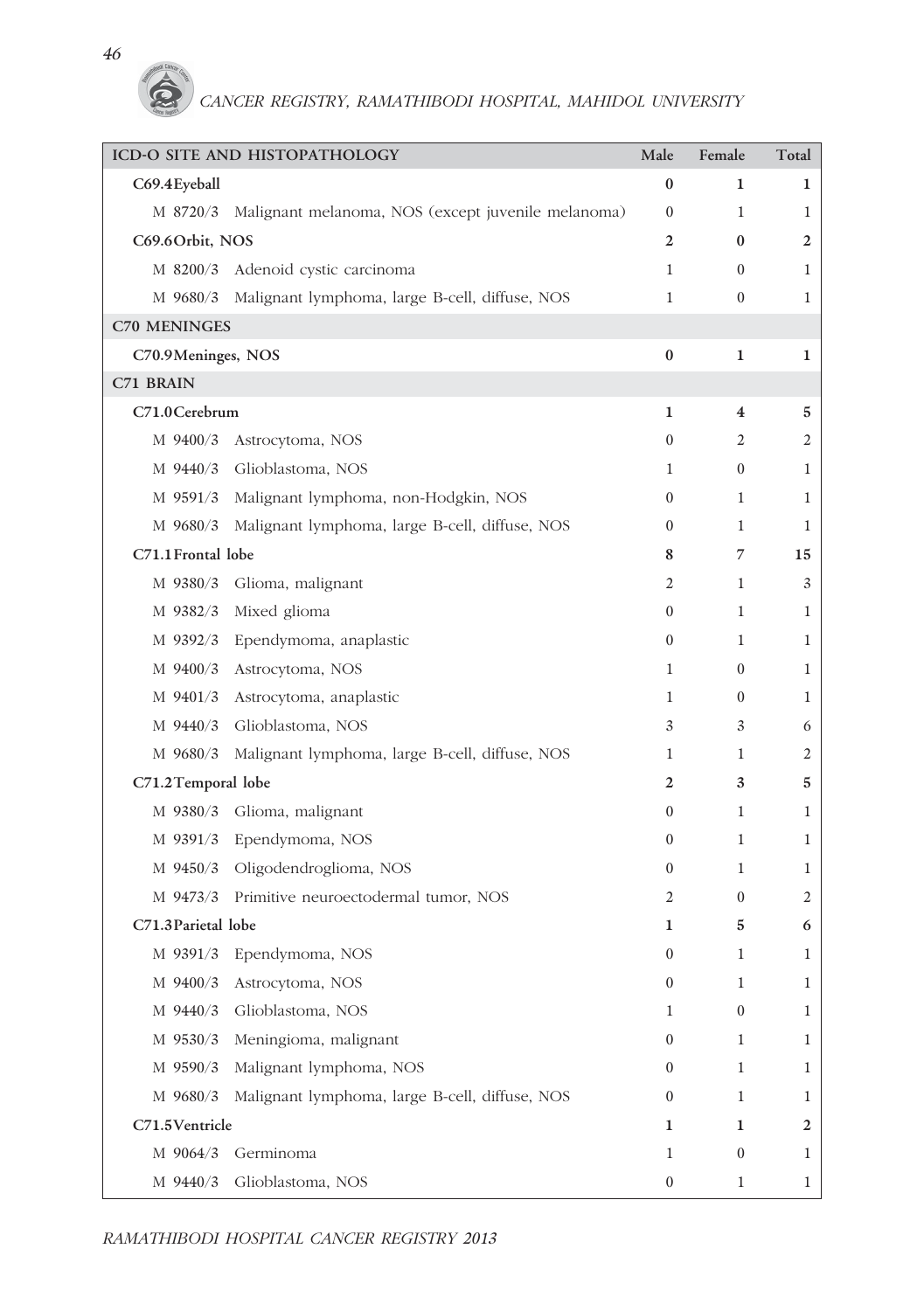|                       | ICD-O SITE AND HISTOPATHOLOGY                                             | Male             | Female           | Total          |
|-----------------------|---------------------------------------------------------------------------|------------------|------------------|----------------|
| C71.6 Cerebellum, NOS |                                                                           | 8                | 6                | 14             |
| M 8071/3              | Squamous cell carcinoma, keratinizing, NOS                                | $\mathbf{1}$     | $\overline{0}$   | 1              |
|                       | M 9064/3 Germinoma                                                        | $\mathbf{1}$     | $\overline{0}$   | 1              |
|                       | M 9391/3 Ependymoma, NOS                                                  | $\overline{0}$   | 2                | 2              |
|                       | M 9392/3 Ependymoma, anaplastic                                           | $\mathbf{0}$     | 1                | 1              |
| M 9400/3              | Astrocytoma, NOS                                                          | 1                | $\overline{0}$   | 1              |
| M 9401/3              | Astrocytoma, anaplastic                                                   | 1                | $\overline{0}$   | 1              |
|                       | M 9470/3 Medulloblastoma, NOS                                             | 3                | 3                | 6              |
| C71.7 Brain stem      |                                                                           | 1                | 1                | 2              |
|                       | M 9400/3 Astrocytoma, NOS                                                 | 1                | 1                | 2              |
|                       | C71.8 Overl. lesion of brain                                              | 3                | 3                | 6              |
| M 9392/3              | Ependymoma, anaplastic                                                    | $\overline{0}$   | 1                | 1              |
|                       | M 9400/3 Astrocytoma, NOS                                                 | 2                | $\overline{0}$   | 2              |
|                       | M 9440/3 Glioblastoma, NOS                                                | $\overline{0}$   | 2                | 2              |
|                       | M 9590/3 Malignant lymphoma, NOS                                          | 1                | $\overline{0}$   | 1              |
| C71.9Brain, NOS       |                                                                           | $\mathbf{2}$     | 2                | 4              |
|                       | M 9064/3 Germinoma                                                        | $\Omega$         | 2                | 2              |
|                       | M 9382/3 Mixed glioma                                                     | $\mathbf{1}$     | $\overline{0}$   | $\mathbf{1}$   |
|                       | C72 SPINAL CORD, CRANIAL NERVES AND OTHER PARTS OF CENTRAL NERVOUS SYSTEM |                  |                  |                |
| C72.0Spinal cord      |                                                                           | 1                | $\overline{2}$   | 3              |
|                       | M 9391/3 Ependymoma, NOS                                                  | $\overline{0}$   | 2                | 2              |
| C72.3 Optic nerve     |                                                                           | 1                | $\bf{0}$         | 1              |
|                       | M 9380/3 Glioma, malignant                                                | $\mathbf{1}$     | $\overline{0}$   | 1              |
|                       | C72.9Nervous system, NOS                                                  | $\bf{0}$         | 1                | 1              |
|                       | M 9591/3 Malignant lymphoma, non-Hodgkin, NOS                             | $\mathbf{0}$     | $\mathbf{1}$     | 1              |
| C73 THYROID GLAND     |                                                                           |                  |                  |                |
| C73.9Thyroid gland    |                                                                           | 30               | 153              | 183            |
|                       | M 8021/3 Carcinoma, anaplastic, NOS                                       | $\boldsymbol{0}$ | 2                | $\mathfrak{2}$ |
| $M$ 8050/3            | Papillary carcinoma, NOS                                                  | $\mathbf{1}$     | $\boldsymbol{0}$ | 1              |
| M 8260/3              | Papillary adenocarcinoma, NOS                                             | 27               | 128              | 155            |
| M 8290/3              | Oxyphilic adenocarcinoma                                                  | $\boldsymbol{0}$ | 2                | 2              |
| M 8330/3              | Follicular adenocarcinoma, NOS                                            | $\boldsymbol{0}$ | 8                | 8              |
| M 8340/3              | Papillary carcinoma, follicular variant                                   | $\mathbf{1}$     | 9                | 10             |
| M 8341/3              | Papillary microcarcinoma                                                  | $\boldsymbol{0}$ | 1                | 1              |
| M 8345/3              | Medullary carcinoma with amyloid stroma                                   | $\mathbf{1}$     | 1                | 2              |
| M 8507/3              | Invasive micropapillary carcinoma                                         | $\boldsymbol{0}$ | 1                | 1              |
| M 9680/3              | Malignant lymphoma, large B-cell, diffuse, NOS                            | $\boldsymbol{0}$ | $\mathbf{1}$     | $\mathbf{1}$   |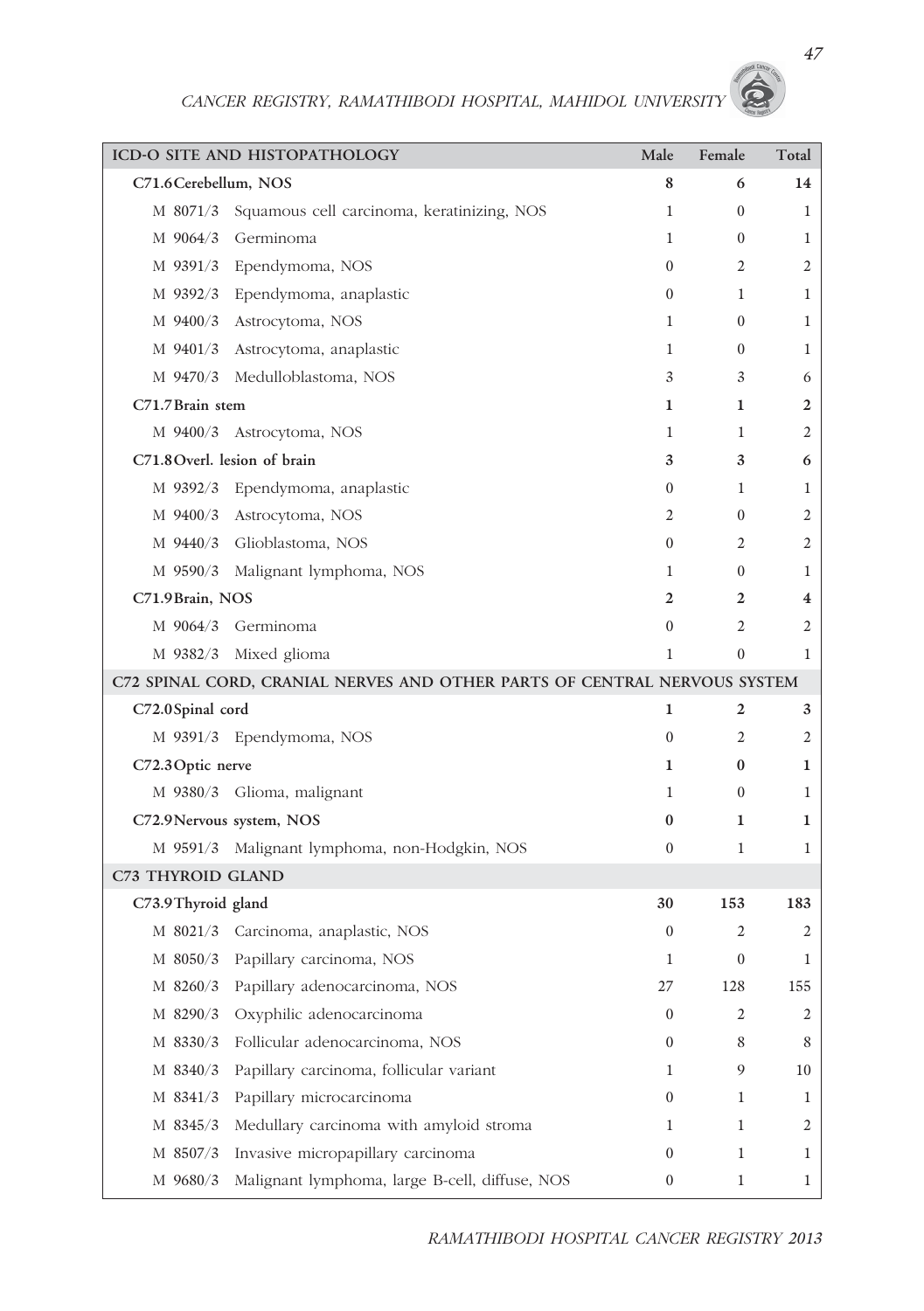*48*

6

# *CANCER REGISTRY, RAMATHIBODI HOSPITAL, MAHIDOL UNIVERSITY*

|                          | ICD-O SITE AND HISTOPATHOLOGY                             | Male             | Female           | Total                   |
|--------------------------|-----------------------------------------------------------|------------------|------------------|-------------------------|
| <b>C74 ADRENAL GLAND</b> |                                                           |                  |                  |                         |
| C74.9Adrenal gland, NOS  |                                                           | $\bf{0}$         | $\overline{2}$   | $\overline{2}$          |
|                          | M 9500/3 Neuroblastoma, NOS                               | $\mathbf{0}$     | 2                | 2                       |
|                          | C75 OTHER ENDOCRINE GLANDS AND RELATED STRUCTURES         |                  |                  |                         |
| C75.3 Pineal gland       |                                                           | 4                | $\bf{0}$         | $\overline{\mathbf{4}}$ |
|                          | M 9064/3 Germinoma                                        | 3                | $\boldsymbol{0}$ | 3                       |
|                          | M 9080/3 Teratoma, malignant, NOS                         | 1                | $\mathbf{0}$     | 1                       |
|                          | C75.5 Aortic body and other paraganglia                   | 1                | $\bf{0}$         | 1                       |
|                          | M 9080/3 Teratoma, malignant, NOS                         | 1                | $\mathbf{0}$     | $\mathbf{1}$            |
|                          | C76 OTHER AND ILL-DEFINED SITES                           |                  |                  |                         |
| C76.5Lower limb, NOS     |                                                           | $\bf{0}$         | 1                | $\mathbf{1}$            |
|                          | M 8070/3 Squamous cell carcinoma, NOS                     | $\mathbf{0}$     | 1                | $\mathbf{1}$            |
| <b>C77 LYMPH NODES</b>   |                                                           |                  |                  |                         |
|                          | C77.0Lymph nodes of head, face and neck                   | 6                | 6                | 12                      |
|                          | M 8010/3 Carcinoma, NOS                                   | 1                | $\boldsymbol{0}$ | 1                       |
|                          | M 9591/3 Malignant lymphoma, non-Hodgkin, NOS             | 2                | 2                | 4                       |
|                          | M 9650/3 Hodgkin lymphoma, NOS                            | $\mathbf{0}$     | $\mathbf{1}$     | 1                       |
|                          | M 9663/3 Hodgkin lymphoma, nodular sclerosis, NOS         | $\mathbf{0}$     | 1                | 1                       |
| M 9680/3                 | Malignant lymphoma, large B-cell, diffuse, NOS            | 2                | $\overline{0}$   | 2                       |
| M 9702/3                 | Mature T-cell lymphoma, NOS                               | $\mathbf{0}$     | $\mathbf{1}$     | 1                       |
| M 9714/3                 | Anaplastic large cell lymphoma, T-cell and null cell type | 1                | $\overline{0}$   | $\mathbf{1}$            |
| M 9860/3                 | Myeloid leukemia, NOS                                     | $\mathbf{0}$     | 1                | 1                       |
|                          | C77.1 Intrathoracic lymph nodes                           | 2                | $\bf{0}$         | 2                       |
| M 9591/3                 | Malignant lymphoma, non-Hodgkin, NOS                      | 1                | $\overline{0}$   | $\mathbf{1}$            |
| M 9663/3                 | Hodgkin lymphoma, nodular sclerosis, NOS                  | 1                | $\overline{0}$   | 1                       |
|                          | C77.2Intra-abdominal lymph nodes                          | 3                | 1                | $\overline{\mathbf{4}}$ |
|                          | M 9591/3 Malignant lymphoma, non-Hodgkin, NOS             | 1                | $\boldsymbol{0}$ | 1                       |
| M 9650/3                 | Hodgkin lymphoma, NOS                                     | 2                | $\boldsymbol{0}$ | 2                       |
| M 9680/3                 | Malignant lymphoma, large B-cell, diffuse, NOS            | $\boldsymbol{0}$ | 1                | 1                       |
|                          | C77.3Lymph nodes of axilla or arm                         | 2                | 0                | 2                       |
| M 9650/3                 | Hodgkin lymphoma, NOS                                     | 1                | $\boldsymbol{0}$ | 1                       |
| M 9680/3                 | Malignant lymphoma, large B-cell, diffuse, NOS            | 1                | $\boldsymbol{0}$ | 1                       |
|                          | C77.4Lymph nodes, inguinal region or leg                  | 2                | 2                | 4                       |
| M 9591/3                 | Malignant lymphoma, non-Hodgkin, NOS                      | $\boldsymbol{0}$ | 1                | 1                       |
| M 9680/3                 | Malignant lymphoma, large B-cell, diffuse, NOS            | 1                | $\mathbf{1}$     | 2                       |
| M 9729/3                 | Precursor T-cell lymphoblastic lymphoma                   | $\mathbf{1}$     | $\boldsymbol{0}$ | 1                       |

*RAMATHIBODI HOSPITAL CANCER REGISTRY 2013*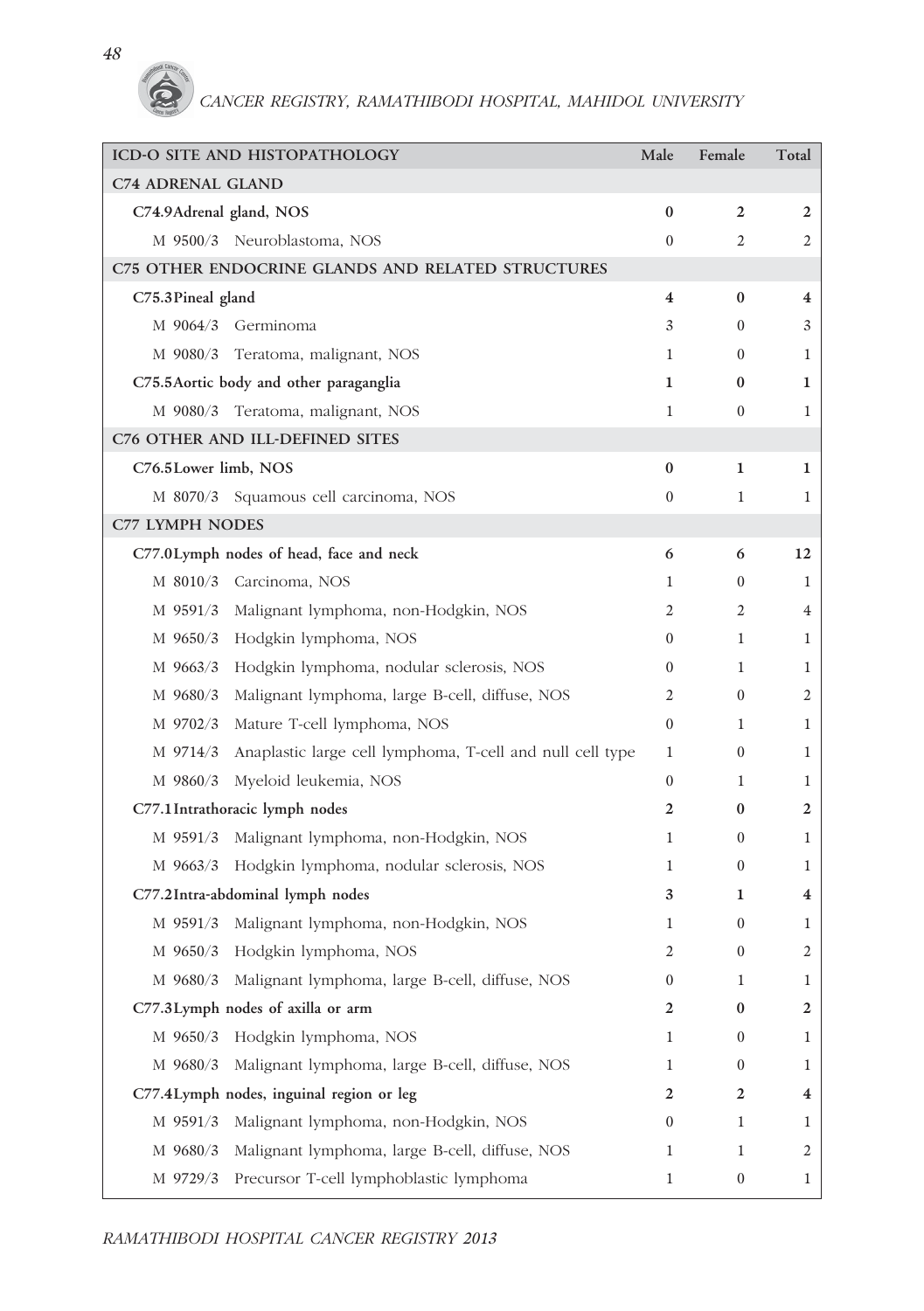|                      | ICD-O SITE AND HISTOPATHOLOGY                             | Male           | Female           | Total          |
|----------------------|-----------------------------------------------------------|----------------|------------------|----------------|
| C77.9Lymph node, NOS |                                                           | 16             | 22               | 38             |
| M 9590/3             | Malignant lymphoma, NOS                                   | $\Omega$       | $\mathbf{1}$     | 1              |
| M 9591/3             | Malignant lymphoma, non-Hodgkin, NOS                      | $\overline{2}$ | 9                | 11             |
| M 9650/3             | Hodgkin lymphoma, NOS                                     | $\overline{0}$ | $\mathbf{1}$     | $\mathbf{1}$   |
| M 9670/3             | Malignant lymphoma, small B lymphocytic, NOS              | $\overline{0}$ | $\mathbf{1}$     | 1              |
| M 9673/3             | Mantle cell lymphoma                                      | $\mathbf{1}$   | $\mathbf{0}$     | 1              |
| M 9680/3             | Malignant lymphoma, large B-cell, diffuse, NOS            | 9              | $\overline{4}$   | 13             |
| M 9690/3             | Follicular lymphoma, NOS                                  | $\mathbf{1}$   | $\mathbf{0}$     | $\mathbf{1}$   |
| M 9705/3             | Angioimmunoblastic T-cell lymphoma                        | $\mathbf{1}$   | $\mathbf{1}$     | $\mathfrak{2}$ |
| M 9714/3             | Anaplastic large cell lymphoma, T-cell and null cell type | $\mathbf{1}$   | $\mathbf{1}$     | $\overline{2}$ |
| M 9719/3             | NK/T-cell lymphoma, nasal and nasal-type                  | $\Omega$       | $\mathbf{1}$     | 1              |
| M 9728/3             | Precursor B-cell lymphoblastic lymphoma                   | $\mathbf{1}$   | $\mathbf{1}$     | 2              |
| M 9729/3             | Precursor T-cell lymphoblastic lymphoma                   | $\theta$       | $\mathbf{1}$     | 1              |
| M 9860/3             | Myeloid leukemia, NOS                                     | $\Omega$       | $\mathbf{1}$     | $\mathbf{1}$   |
|                      | <b>C80 UNKNOWN PRIMARY SITE</b>                           |                |                  |                |
|                      | C80.9 Unknown primary site                                | 12             | 14               | 26             |
| M 8010/3             | Carcinoma, NOS                                            | 5              | 7                | 12             |
| M 8070/3             | Squamous cell carcinoma, NOS                              | $\overline{2}$ | $\mathbf{1}$     | 3              |
| M 8140/3             | Adenocarcinoma, NOS                                       | $\overline{4}$ | 6                | 10             |
| M 8800/3             | Sarcoma, NOS                                              | 1              | $\boldsymbol{0}$ | 1              |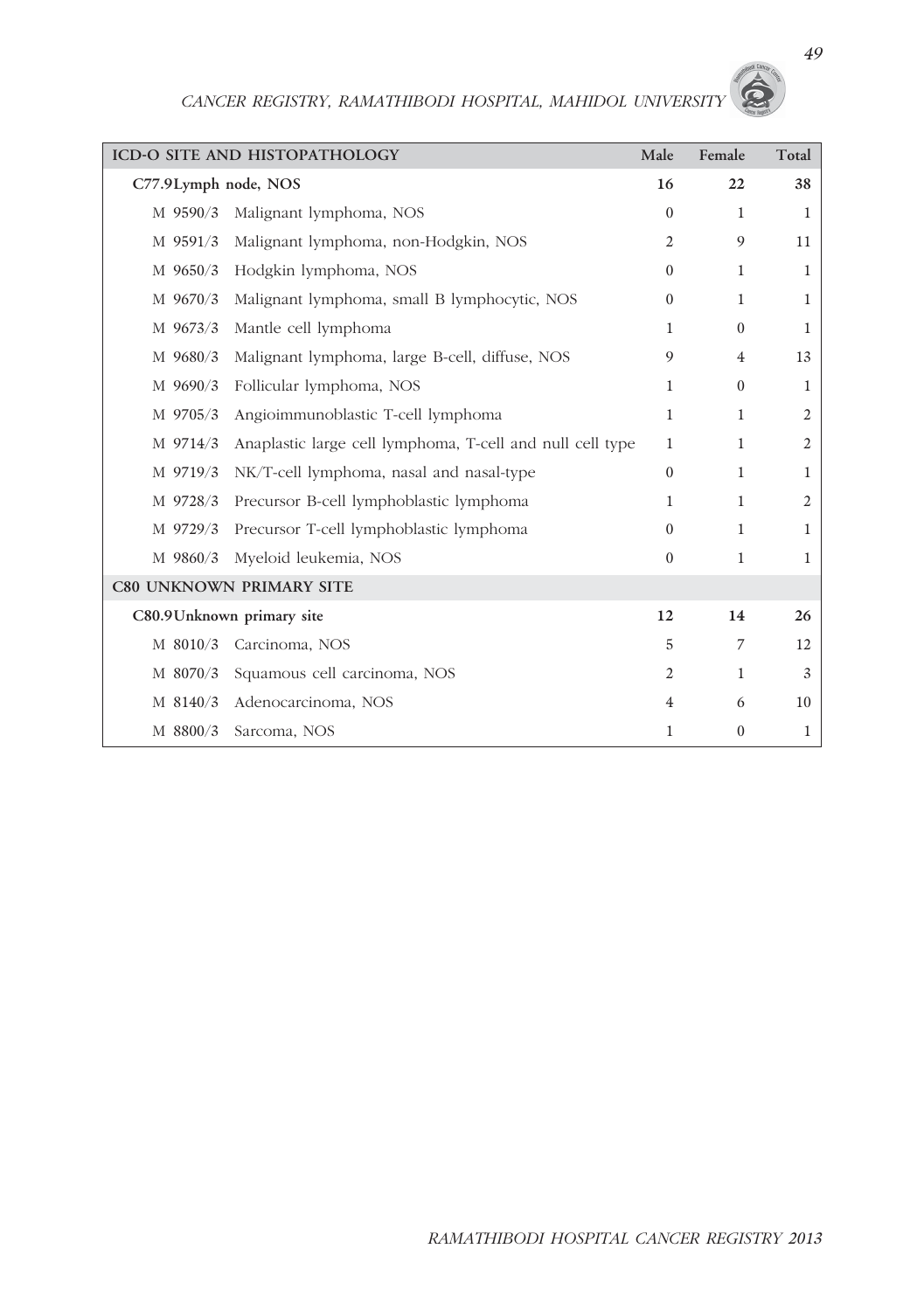

### **CHAPTER V**

### **THE MOST COMMON CANCER SITES**

**BREAST** 

**LUNG AND BRONCHUS** 

**CERVIX UTERI** 

**HEMATOPOIETIC AND RETICULOENDOTHELIAL** 

 **LIVER AND INTRAHEPATIC BILE DUCTS** 

**COLORECTAL** 

**CHILDHOOD CANCER** 

*RAMATHIBODI HOSPITAL CANCER REGISTRY 2013*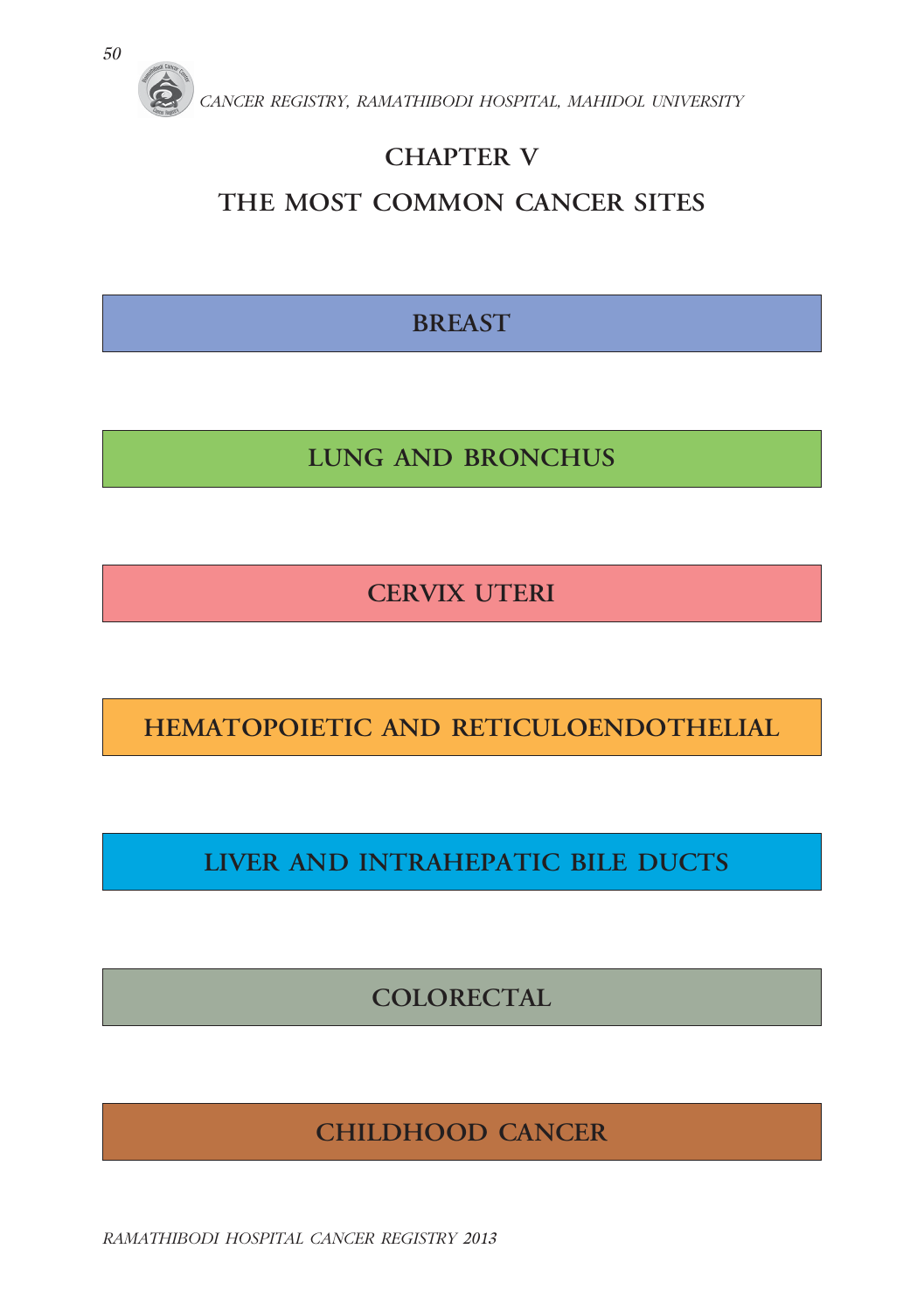#### **BREAST**

**Table 5.1** Age and gender of breast cancer.

| <b>Special Notes</b>                                       |               |
|------------------------------------------------------------|---------------|
| Age                                                        |               |
| Mean and standard deviation age at diagnosis (years)       | 53.52 (12.00) |
| Median and range age at diagnosis                          | 53 (17:91)    |
| % of the patient is lower than 15 year of age at diagnosis | $0.00\%$      |
| Gender                                                     |               |
| Male                                                       | 4(0.57%)      |
| Female                                                     | 692 (99.14%)  |
| Sex ratio (male: female)                                   | 0.01:1        |

**Table 5.2** Most valid method of diagnosis for breast cancer.

| Basis of diagnosis      | Male |               | Female |               | Total |               |
|-------------------------|------|---------------|--------|---------------|-------|---------------|
|                         | N    | $\frac{0}{0}$ | N      | $\frac{0}{0}$ | N     | $\frac{0}{0}$ |
| Histology or metastasis | 0    | 0.00          | 5      | 0.72          |       | 0.72          |
| Histology of primary    | 4    | 100.00        | 687    | 99.28         | 691   | 99.28         |
| Total                   |      | $100.00\,$    | 692    | 100.00        | 696   | 100.00        |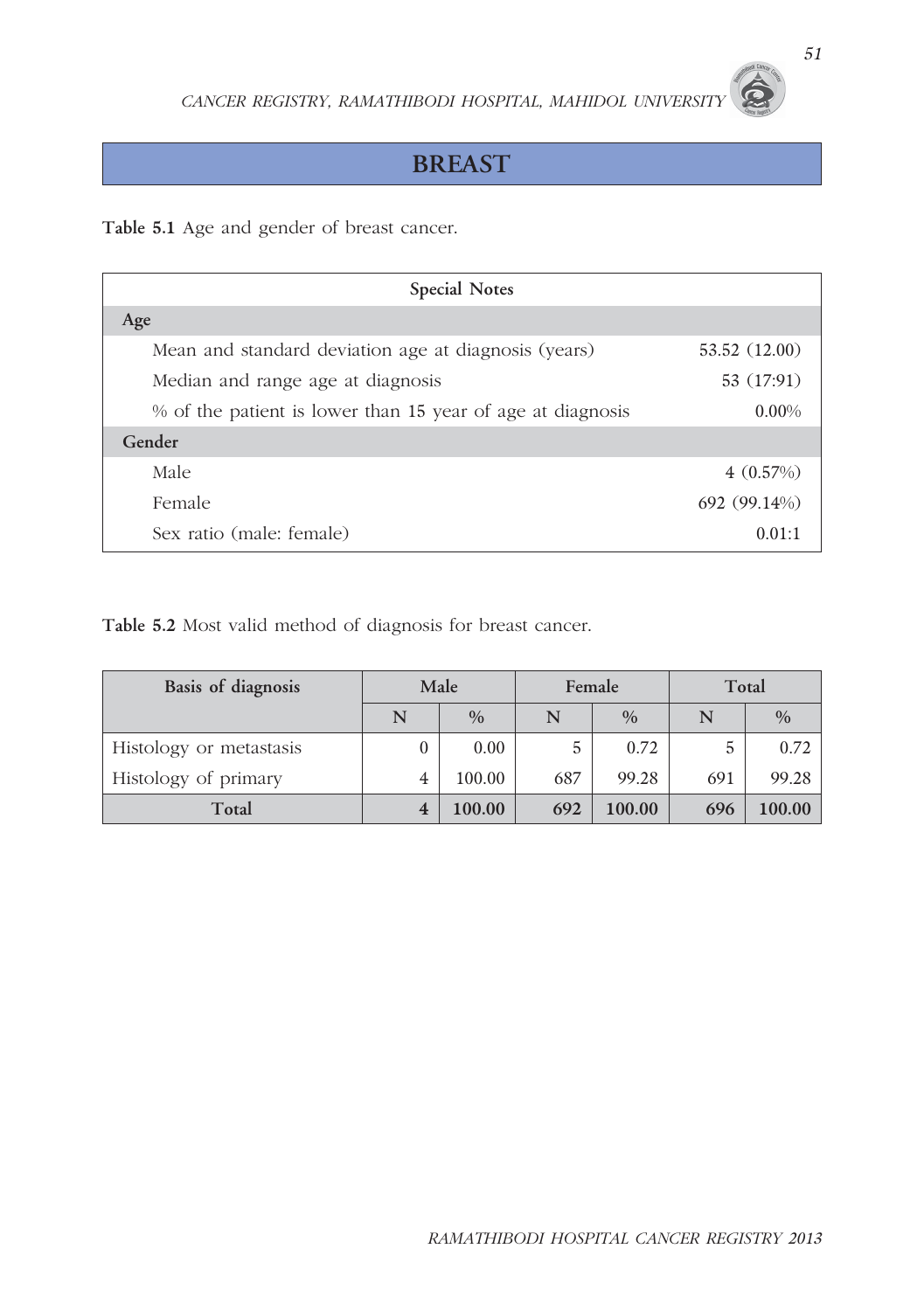



Figure 5.2 Distribution of staging for breast cancer.

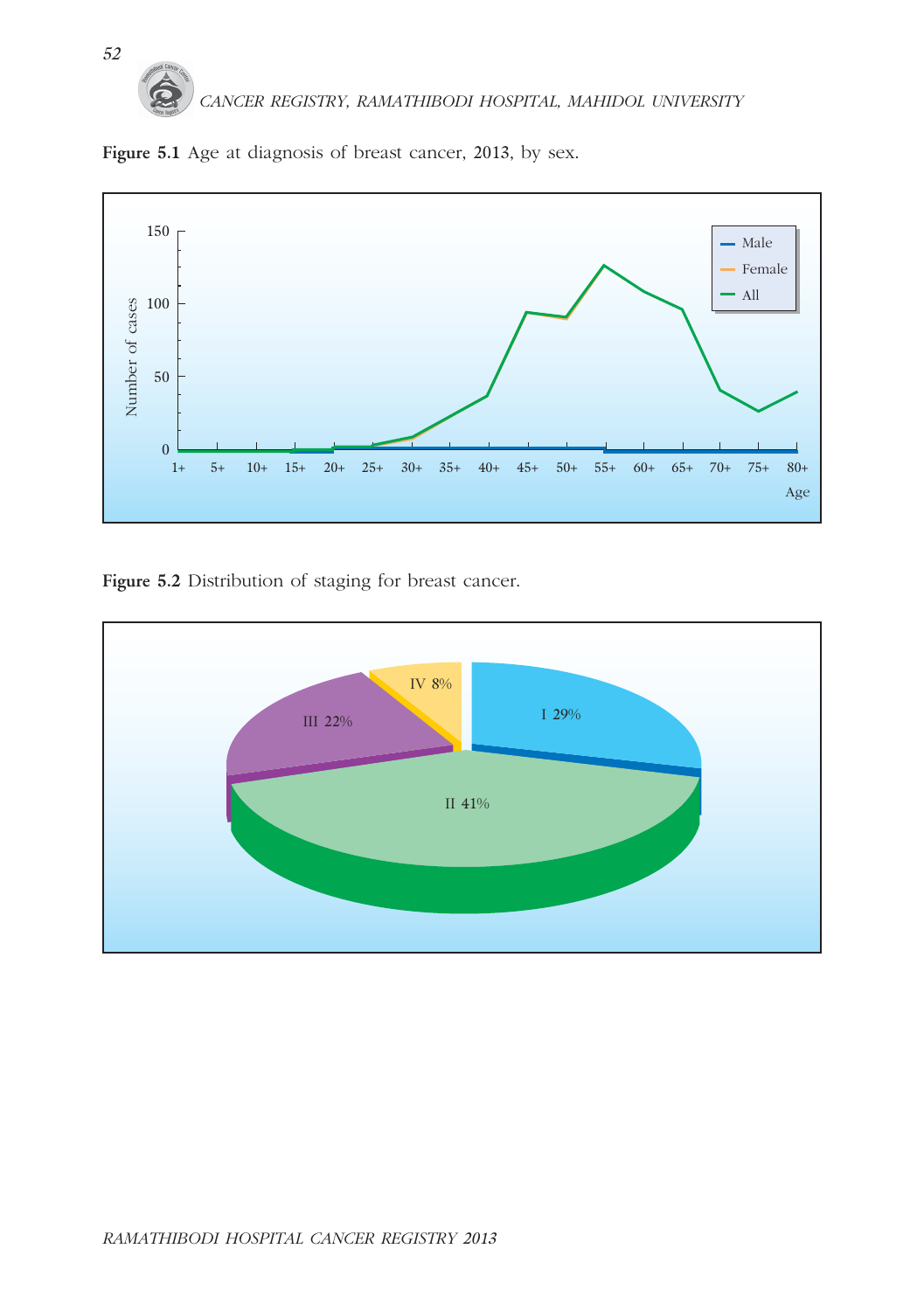### **LUNG AND BRONCHUS**

**Table 5.3** Age and gender of lung cancer, 2013, by sex

| <b>Special Notes</b>                                       |              |
|------------------------------------------------------------|--------------|
| Age                                                        |              |
| Mean and standard deviation age at diagnosis (years)       | 64.07(11.45) |
| Median and range age at diagnosis                          | 64 (35:94)   |
| % of the patient is lower than 15 year of age at diagnosis | $0.00\%$     |
| Gender                                                     |              |
| Male                                                       | 100 (50.00%) |
| Female                                                     | 98 (49.00%)  |
| Sex ratio (male: female)                                   | 1.02:1       |

**Table 5.4** Most valid method of diagnosis.

| Basis of diagnosis      |     | Male          |    | Female        | Total |               |  |
|-------------------------|-----|---------------|----|---------------|-------|---------------|--|
|                         | N   | $\frac{0}{0}$ | N  | $\frac{0}{0}$ | N     | $\frac{0}{0}$ |  |
| Histology or metastasis | 6   | 6.00          |    | 2.04          | 8     | 4.04          |  |
| Histology of primary    | 94  | 94.00         | 96 | 97.96         | 190   | 95.96         |  |
| Total                   | 100 | 100.00        | 98 | 100.00        | 198   | 100.00        |  |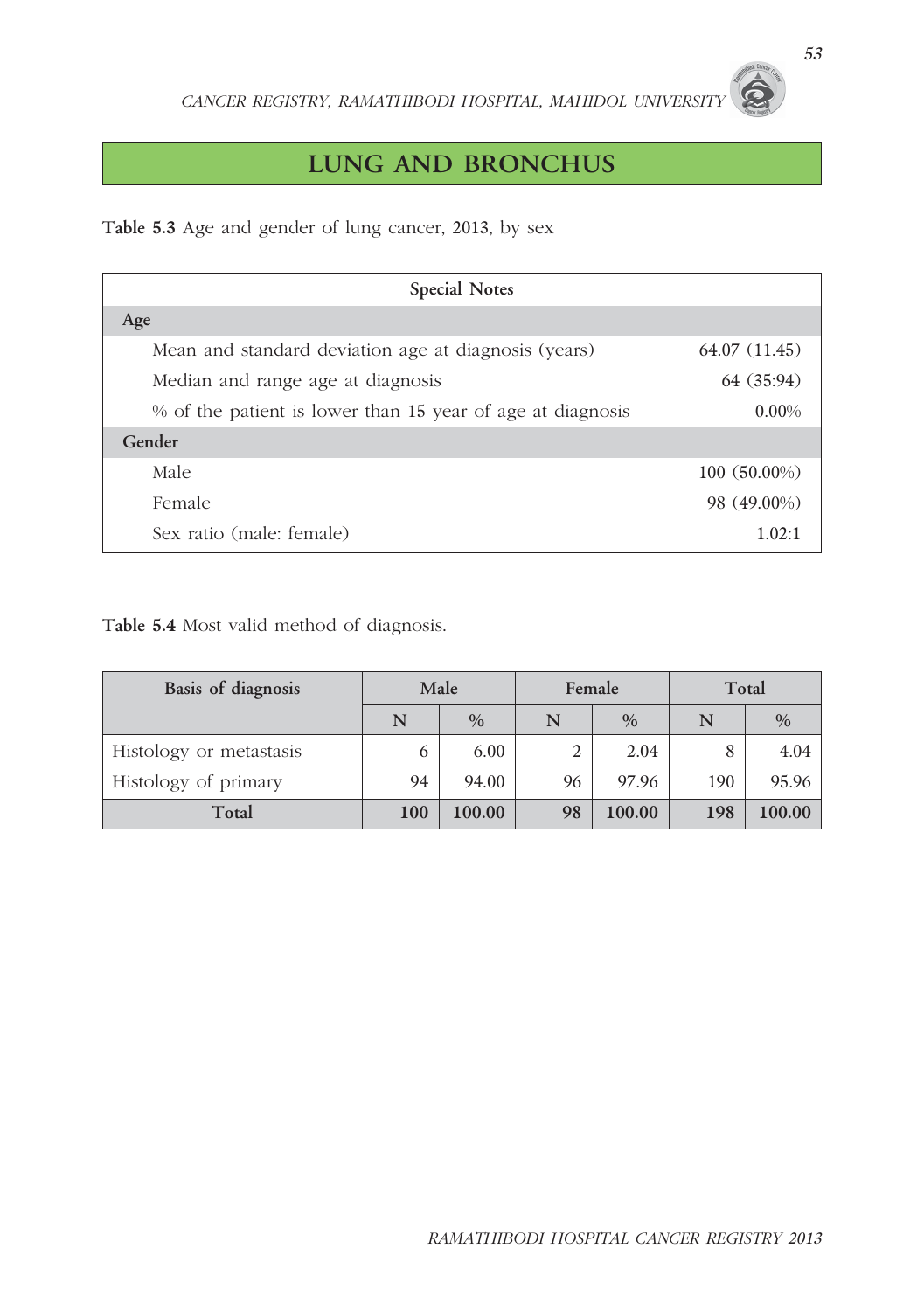



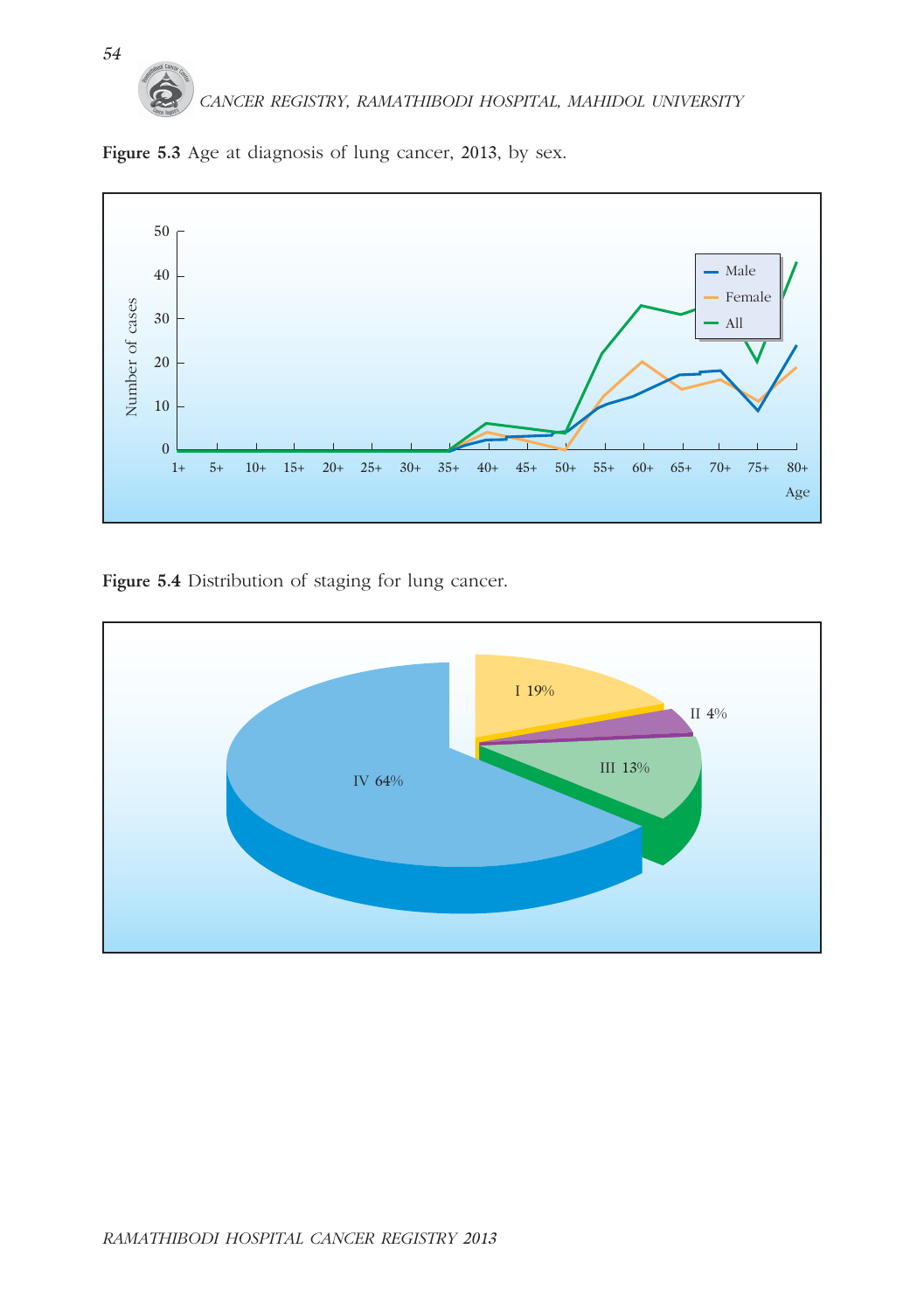#### **CERVIX UTERI**

**Table 5.5** Age and gender of cervix uteri cancer.

| <b>Special Notes</b>                                       |                 |  |  |  |  |  |  |
|------------------------------------------------------------|-----------------|--|--|--|--|--|--|
| Age                                                        |                 |  |  |  |  |  |  |
| Mean and standard deviation age at diagnosis (years)       | 54.98 (13.12)   |  |  |  |  |  |  |
| Median and range age at diagnosis                          | 55 (25:89)      |  |  |  |  |  |  |
| % of the patient is lower than 15 year of age at diagnosis | $0.00\%$        |  |  |  |  |  |  |
| Gender                                                     |                 |  |  |  |  |  |  |
| Male                                                       | $0(0.0\%)$      |  |  |  |  |  |  |
| Female                                                     | $123(100.00\%)$ |  |  |  |  |  |  |
| Sex ratio (male: female)                                   | 0.00:1          |  |  |  |  |  |  |

**Table 5.6** Most valid method of diagnosis for cervix uteri cancer.

| Basis of diagnosis      |   | Male |     | Female | Total |               |  |
|-------------------------|---|------|-----|--------|-------|---------------|--|
|                         | N | $\%$ | N   | $\%$   | N     | $\frac{0}{0}$ |  |
| Histology or metastasis | 0 | 0.00 |     | 0.81   |       | 0.81          |  |
| Histology of primary    |   | 0.00 | 122 | 99.19  | 122   | 99.19         |  |
| Total                   | 0 | 0.00 | 123 | 100.00 | 123   | 100.00        |  |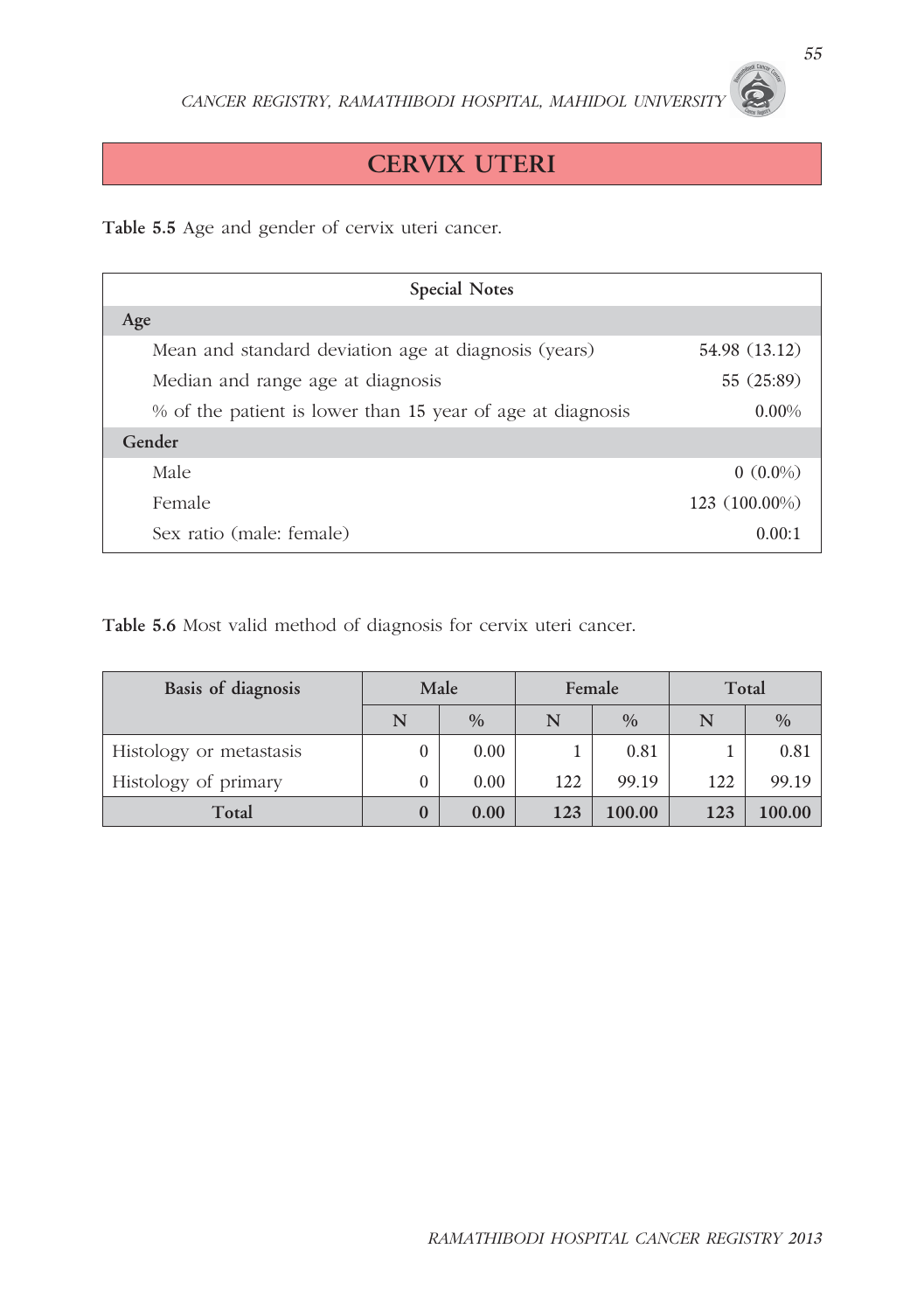

Figure 5.5 Age at diagnosis of cervix uteri cancer, 2013, by sex.

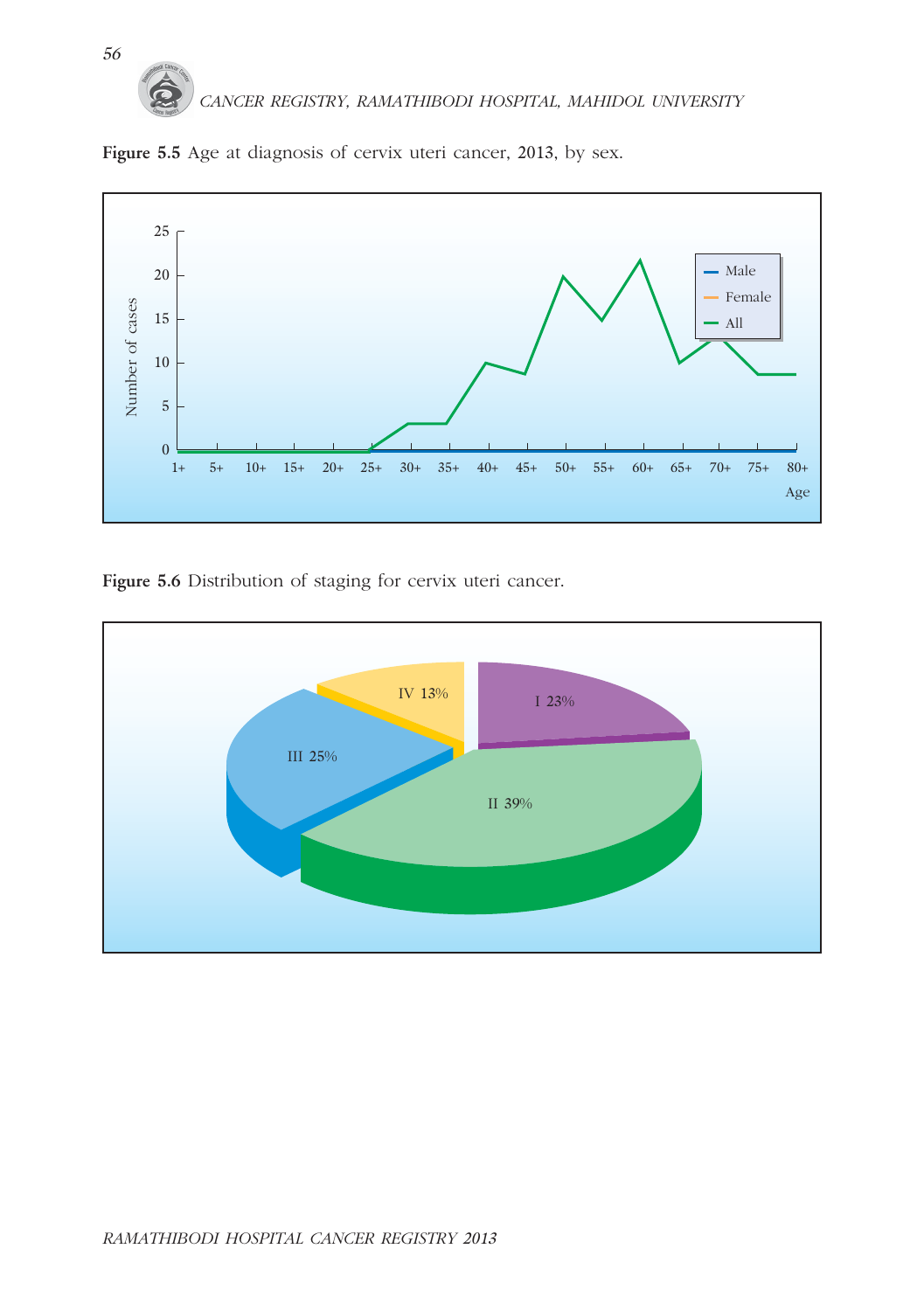#### **HEMATOPOIETIC AND RETICULOENDOTHELIAL**

**Table 5.7** Age and gender of leukemia cancer.

| <b>Special Notes</b>                                       |              |  |  |  |  |  |  |
|------------------------------------------------------------|--------------|--|--|--|--|--|--|
| Age                                                        |              |  |  |  |  |  |  |
| Mean and standard deviation age at diagnosis (years)       | 42.21(27.18) |  |  |  |  |  |  |
| Median and range age at diagnosis                          | 48 (0:87)    |  |  |  |  |  |  |
| % of the patient is lower than 15 year of age at diagnosis | 28.97%       |  |  |  |  |  |  |
| Gender                                                     |              |  |  |  |  |  |  |
| Male                                                       | 54 (50.47%)  |  |  |  |  |  |  |
| Female                                                     | 53 (49.53%)  |  |  |  |  |  |  |
| Sex ratio (male: female)                                   | 1.02:1       |  |  |  |  |  |  |

**Figure 5.7** Age at diagnosis of leukemia cancer, 2013, by sex.

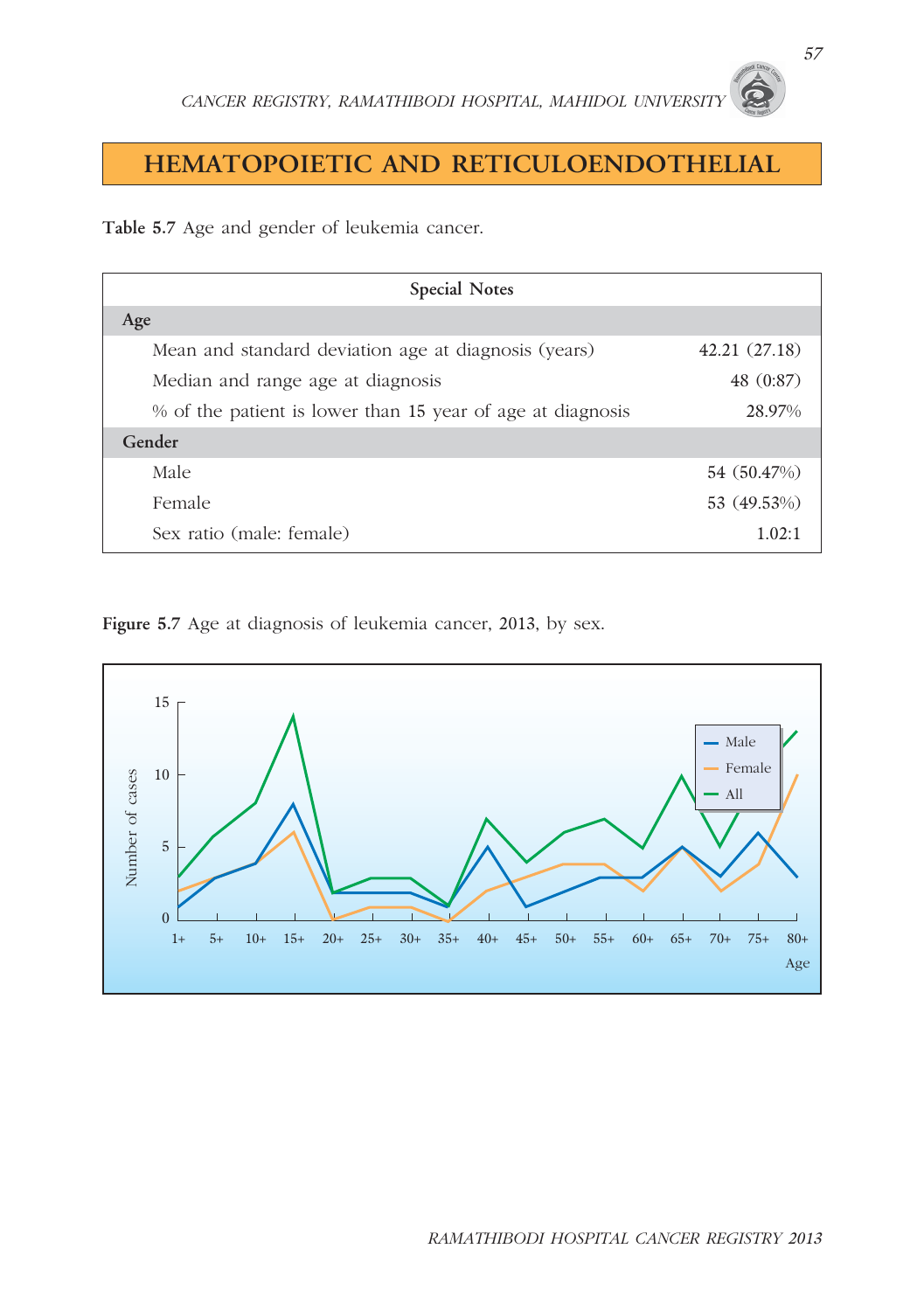#### **LIVER AND INTRAHEPATIC BILE DUCTS**

**Table 5.8** Age and gender of liver and bile duct cancer.

| <b>Special Notes</b>                                       |              |  |  |  |  |  |  |
|------------------------------------------------------------|--------------|--|--|--|--|--|--|
| Age                                                        |              |  |  |  |  |  |  |
| Mean and standard deviation age at diagnosis (years)       | 60.20(13.71) |  |  |  |  |  |  |
| Median and range age at diagnosis                          | 60(0:96)     |  |  |  |  |  |  |
| % of the patient is lower than 15 year of age at diagnosis | 1.42%        |  |  |  |  |  |  |
| Gender                                                     |              |  |  |  |  |  |  |
| Male                                                       | 237 (67.14%) |  |  |  |  |  |  |
| Female                                                     | 115 (32.58%) |  |  |  |  |  |  |
| Sex ratio (male: female)                                   | 2.06:1       |  |  |  |  |  |  |

**Table 5.9** Most valid method of diagnosis for liver and bile duct cancer.

| Basis of diagnosis      |     | Male          |     | Female | Total |               |  |
|-------------------------|-----|---------------|-----|--------|-------|---------------|--|
|                         | N   | $\frac{0}{0}$ | N   | $\%$   | N     | $\frac{0}{0}$ |  |
| Histology or metastasis |     | 0.00          |     | 0.87   |       | 0.28          |  |
| Histology of primary    | 237 | 100.00        | 114 | 99.13  | 351   | 99.72         |  |
| Total                   | 237 | 100.00        | 115 | 100.00 | 352   | 100.00        |  |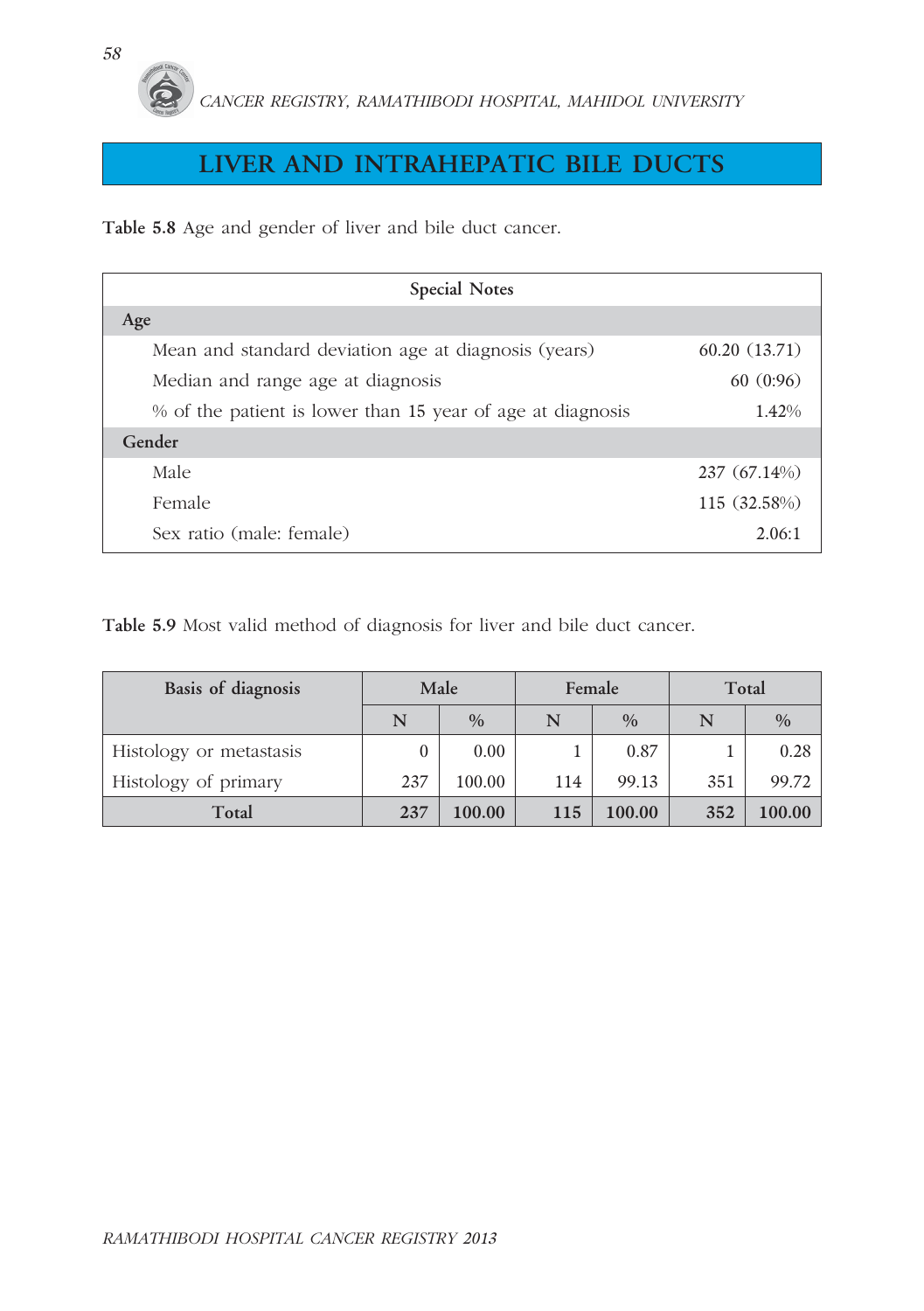

**Figure 5.8** Age at diagnosis of Liver and bile duct cancer, 2013, by sex

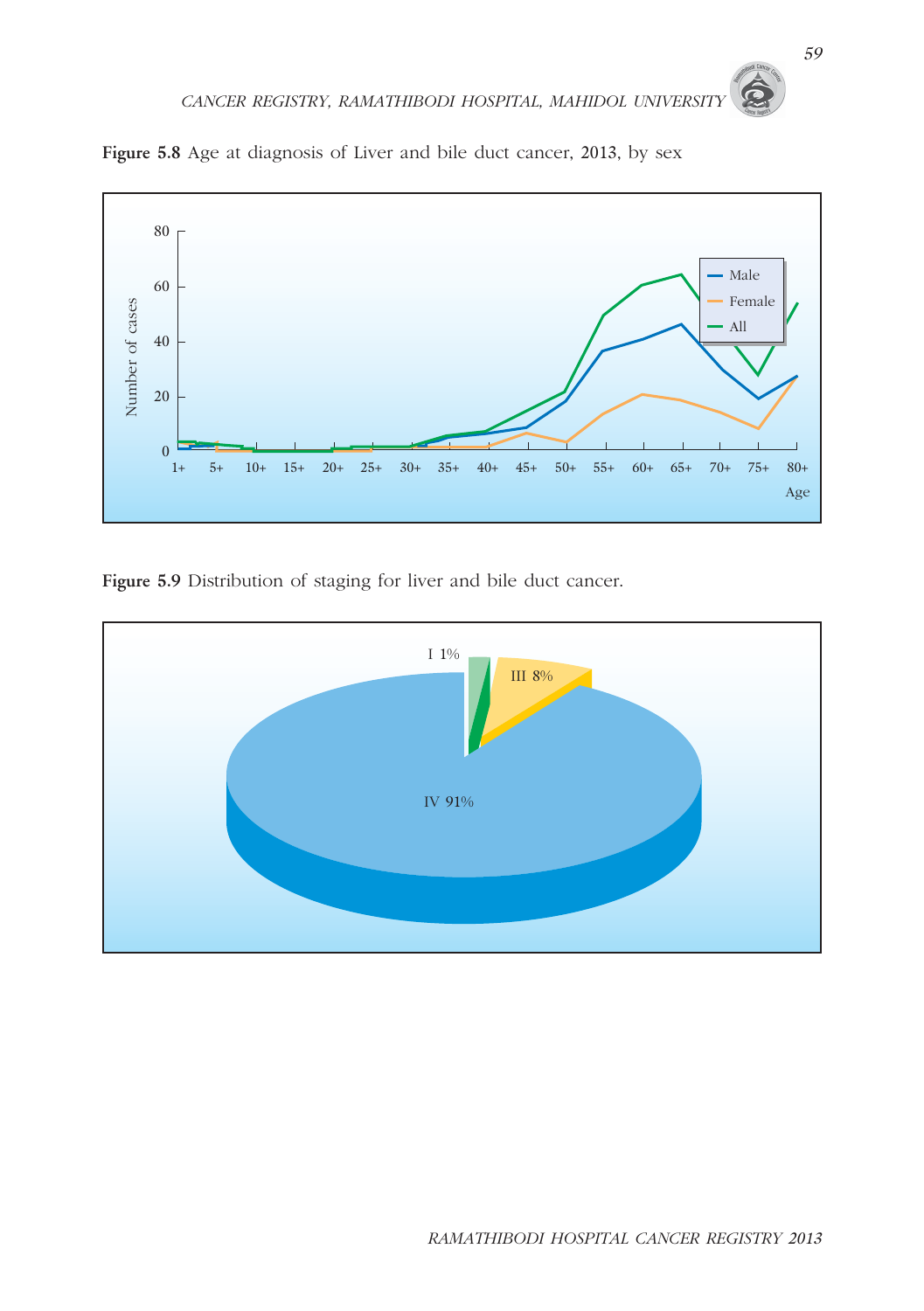

### **COLORECTAL**

**Table 5.10** Age and gender of Colon and Rectum cancer.

| <b>Special Notes</b>                                       |              |  |  |  |  |  |  |
|------------------------------------------------------------|--------------|--|--|--|--|--|--|
| Age                                                        |              |  |  |  |  |  |  |
| Mean and standard deviation age at diagnosis (years)       | 63.47(12.23) |  |  |  |  |  |  |
| Median and range age at diagnosis                          | 63(36:93)    |  |  |  |  |  |  |
| % of the patient is lower than 15 year of age at diagnosis | $0.00\%$     |  |  |  |  |  |  |
| Gender                                                     |              |  |  |  |  |  |  |
| Male                                                       | 130 (50.98%) |  |  |  |  |  |  |
| Female                                                     | 123 (48.24%) |  |  |  |  |  |  |
| Sex ratio (male: female)                                   | 1.06:1       |  |  |  |  |  |  |

**Table 5.11** Most valid method of diagnosis for colorectal cancer.

| Basis of diagnosis   |                    | Male   |     | Female        | Total |               |  |
|----------------------|--------------------|--------|-----|---------------|-------|---------------|--|
|                      | $\frac{0}{0}$<br>N |        | N   | $\frac{0}{0}$ | N     | $\frac{0}{0}$ |  |
| Histology of primary | 130                | 100.00 | 123 | 100.00        | 253   | 100.00        |  |
| Total                | 130                | 100.00 | 123 | 100.00        | 253   | 100.00        |  |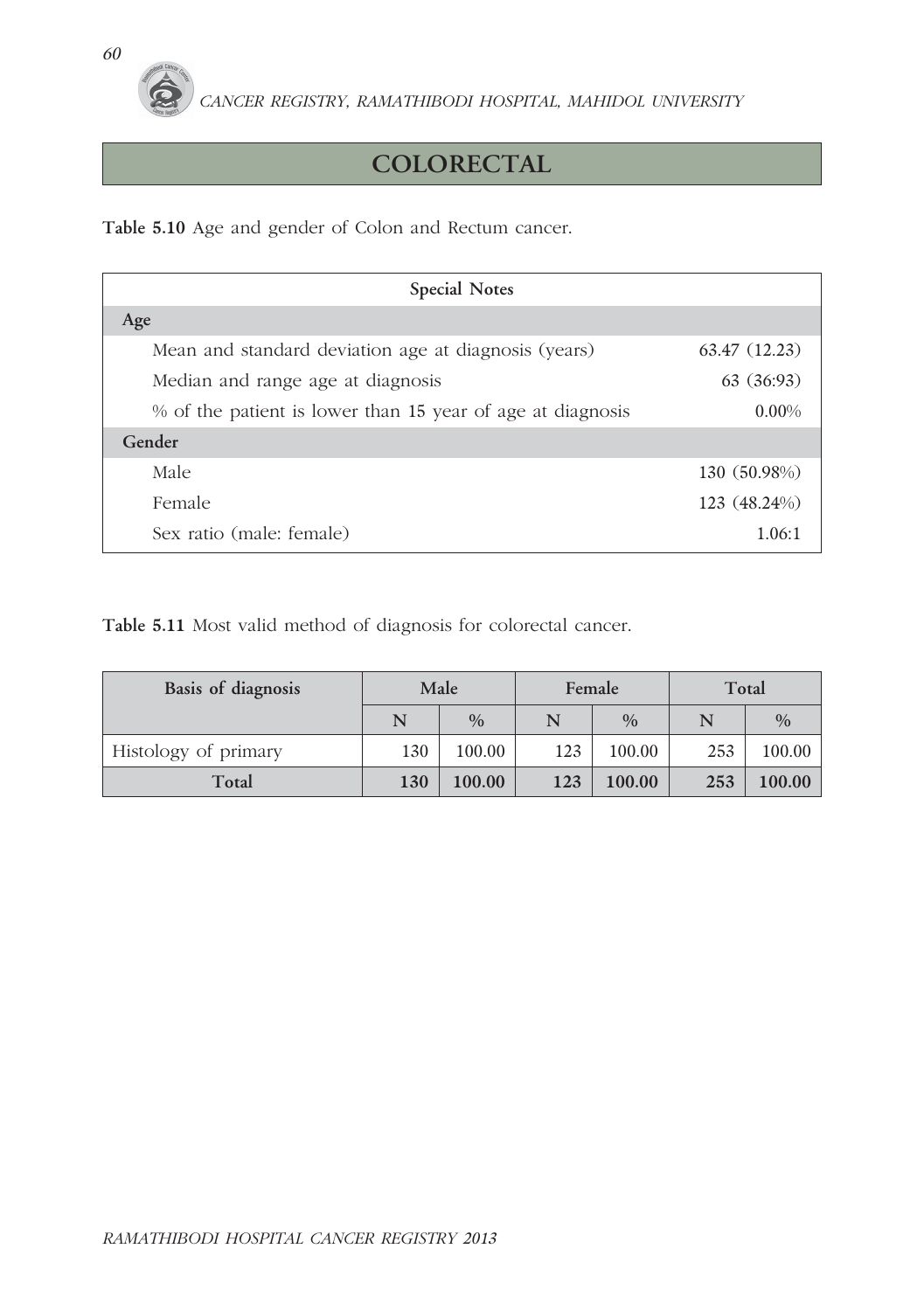

**Figure 5.10** Age at diagnosis of Colon and Rectum cancer, 2013, by sex.

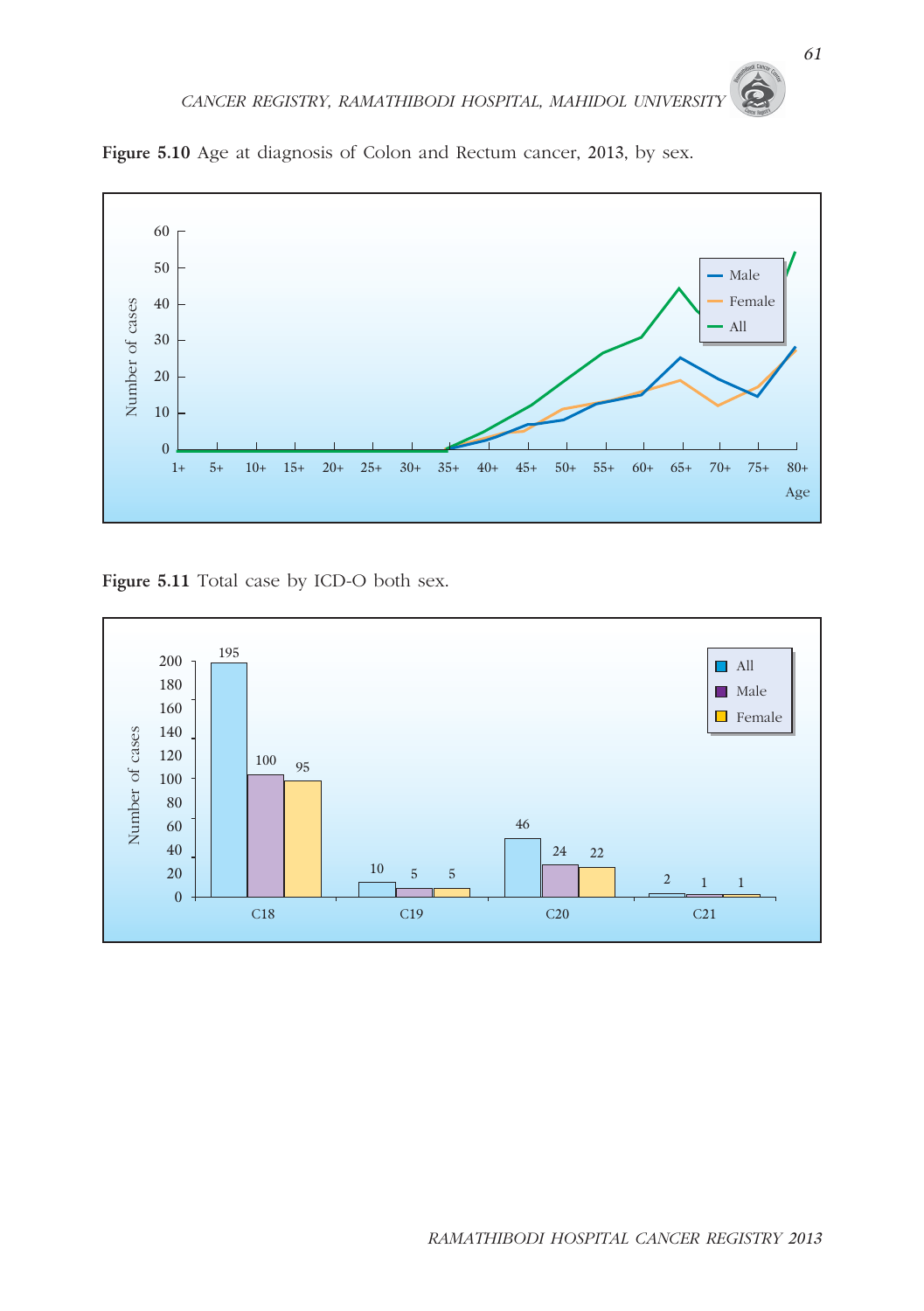#### **CHILDHOOD CANCER**

**Table 5.12** Type of diagnosis for Childhood Cancer

| <b>Special Notes</b>                                       |             |  |  |  |  |  |  |
|------------------------------------------------------------|-------------|--|--|--|--|--|--|
| Age                                                        |             |  |  |  |  |  |  |
| Mean and standard deviation age at diagnosis (years)       | 7.75(4.41)  |  |  |  |  |  |  |
| Median and range age at diagnosis                          | 8(0:14)     |  |  |  |  |  |  |
| % of the patient is lower than 15 year of age at diagnosis | 100.00%     |  |  |  |  |  |  |
| Gender                                                     |             |  |  |  |  |  |  |
| Male                                                       | 60(54.55%)  |  |  |  |  |  |  |
| Female                                                     | 50 (45.45%) |  |  |  |  |  |  |
| Sex ratio (male: female)                                   | 1.20:1      |  |  |  |  |  |  |

Figure 5.12 Number of childhood cancer by ICCC group, age<15, both sexes

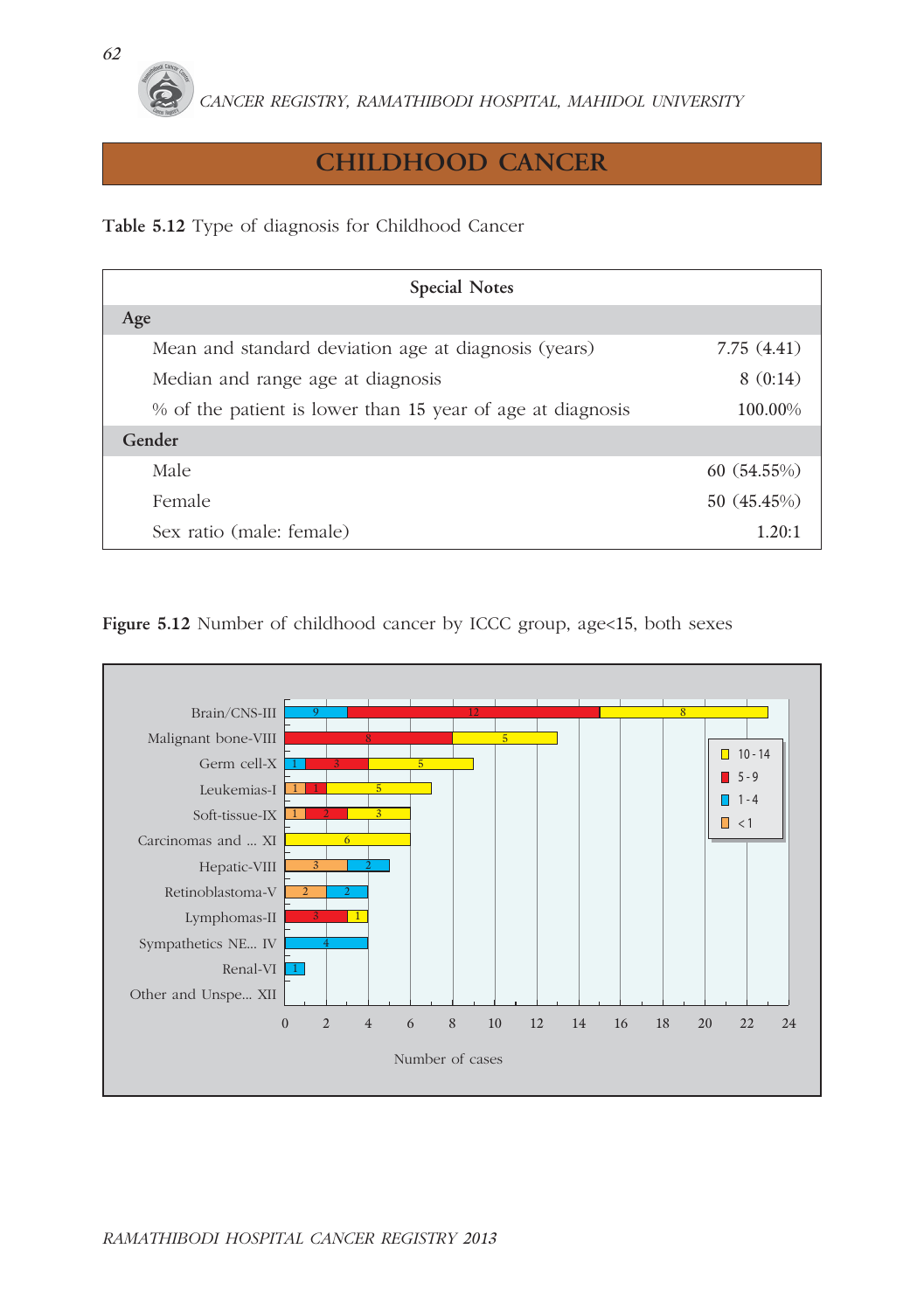| <b>ICCC GROUP</b>            | Both           |              |                | Male             |                  |                         | Female           |                |                |                         |                | $M:$ $F$ | %MV              |
|------------------------------|----------------|--------------|----------------|------------------|------------------|-------------------------|------------------|----------------|----------------|-------------------------|----------------|----------|------------------|
|                              | sexes          | < 1          | $1 - 4$        | $5-9$            | $10-14$          | All                     | $\langle 1$      | $1-4$          | $5-9$          | $10-14$                 | All            |          |                  |
| I Leukemia                   | $\overline{7}$ | $\mathbf{1}$ | $\mathbf{0}$   | $\mathbf{0}$     | $\overline{4}$   | 5                       | $\mathbf{0}$     | $\overline{0}$ | $\mathbf{1}$   | $\mathbf{1}$            | $\overline{2}$ |          | $2.5:1$ 100.00   |
| II Lymphomas and             | $\overline{4}$ | $\Omega$     | $\theta$       | 3                | $\theta$         | $\overline{\mathbf{3}}$ | $\Omega$         | $\Omega$       | $\Omega$       | $\mathbf{1}$            | $\mathbf{1}$   | 3:1      | 100.00           |
| Reticuloendothelial          |                |              |                |                  |                  |                         |                  |                |                |                         |                |          |                  |
| Neoplasms                    |                |              |                |                  |                  |                         |                  |                |                |                         |                |          |                  |
| III CNS and Miscellaneous    | 23             | $\theta$     | $\mathbf{1}$   | 5                | $\overline{2}$   | 8                       | $\theta$         | $\overline{c}$ | $\overline{7}$ | 6                       | 15             |          | $0.5:1$ 100.00   |
| Intracranial and Intraspinal |                |              |                |                  |                  |                         |                  |                |                |                         |                |          |                  |
| Neoplasms                    |                |              |                |                  |                  |                         |                  |                |                |                         |                |          |                  |
| IV Sympathetic Nervous       | $\overline{4}$ | $\Omega$     | $\overline{2}$ | $\theta$         | $\theta$         | $\overline{c}$          | $\Omega$         | $\mathfrak{D}$ | $\Omega$       | $\Omega$                | $\overline{2}$ | 1:1      | 100.00           |
| System Tumors                |                |              |                |                  |                  |                         |                  |                |                |                         |                |          |                  |
| V Retinoblastoma             | $\overline{4}$ | $\mathbf{1}$ | $\mathbf{1}$   | $\theta$         | $\theta$         | $\mathfrak{2}$          | $\mathbf{1}$     | $\mathbf{1}$   | $\theta$       | $\theta$                | $\overline{2}$ | 1:1      | 100.00           |
| VI Renal Tumors              | $\mathbf{1}$   | $\mathbf{0}$ | $\overline{0}$ | $\boldsymbol{0}$ | $\boldsymbol{0}$ | $\mathbf{0}$            | $\boldsymbol{0}$ | $\mathbf{1}$   | $\mathbf{0}$   | $\theta$                | $\mathbf{1}$   | 0:1      | 100.00           |
| VII Hepatic Tumors           | 5              | $\Omega$     | $\overline{2}$ | $\theta$         | $\theta$         | $\overline{c}$          | $\overline{3}$   | $\theta$       | $\theta$       | $\Omega$                | 3              | 0.7:1    | 100.00           |
| VIII Malignant Bone          | 13             | $\Omega$     | $\mathbf{0}$   | 8                | 3                | 11                      | $\mathbf{0}$     | $\theta$       | $\theta$       | $\overline{c}$          | $\overline{2}$ |          | $5.5:1$ 100.00   |
| Tumors                       |                |              |                |                  |                  |                         |                  |                |                |                         |                |          |                  |
| IX Soft-Tissue Sarcomas      | 6              | $\mathbf{1}$ | $\mathbf{0}$   | $\overline{2}$   | $\mathbf{1}$     | $\overline{4}$          | $\Omega$         | $\theta$       | $\theta$       | $\overline{2}$          | $\overline{2}$ | 2:1      | 100.00           |
| X Germ-Cell, Trophoblastic   | 9              | $\theta$     | $\mathbf{1}$   | $\mathbf{1}$     | 5                | 7                       | $\overline{0}$   | $\theta$       | $\mathfrak{2}$ | $\theta$                | $\overline{2}$ |          | $3.5:1$ 100.00   |
| and other Gonadal            |                |              |                |                  |                  |                         |                  |                |                |                         |                |          |                  |
| Neoplasms                    |                |              |                |                  |                  |                         |                  |                |                |                         |                |          |                  |
| XI Carcinomas and other      | 6              | $\Omega$     | $\Omega$       | $\theta$         | 3                | $\overline{3}$          | $\Omega$         | $\Omega$       | $\Omega$       | $\overline{\mathbf{3}}$ | $\overline{3}$ | 1:1      | 100.00           |
| Malignant Epithelial         |                |              |                |                  |                  |                         |                  |                |                |                         |                |          |                  |
| Neoplasms                    |                |              |                |                  |                  |                         |                  |                |                |                         |                |          |                  |
| Total                        | 82             | 3            | $\overline{7}$ | 19               | 18               | 47                      | $\overline{4}$   | 6              | 10             | 15                      | 35             |          | $1.3:1$   100.00 |

#### **Table 5.13** Number of Cancers in Childhood by ICCC group, age <15 both sexes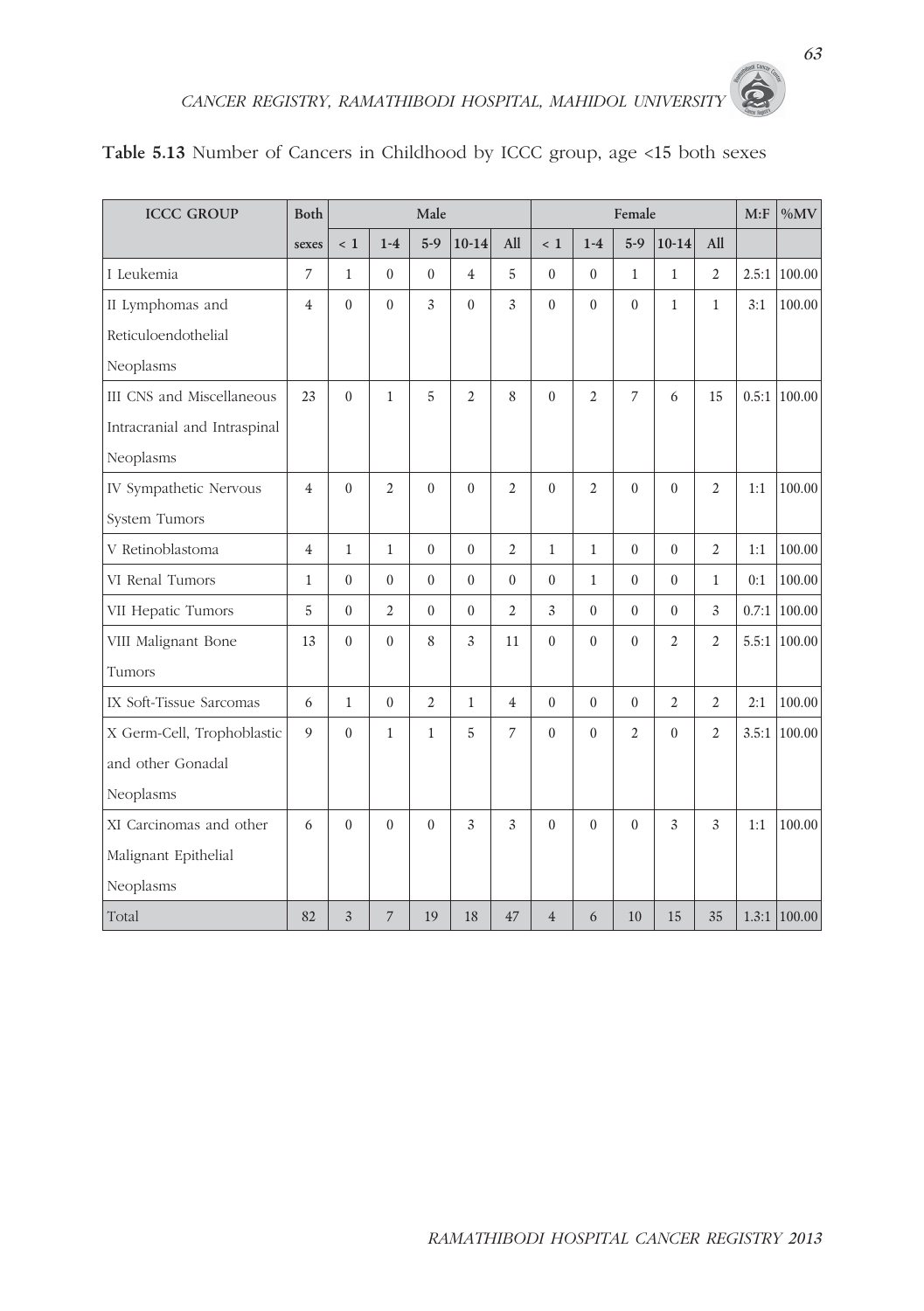

**Figure 5.13** Number of Cases of all Childhood Cancers by ICCC and Age Group, both Sexes

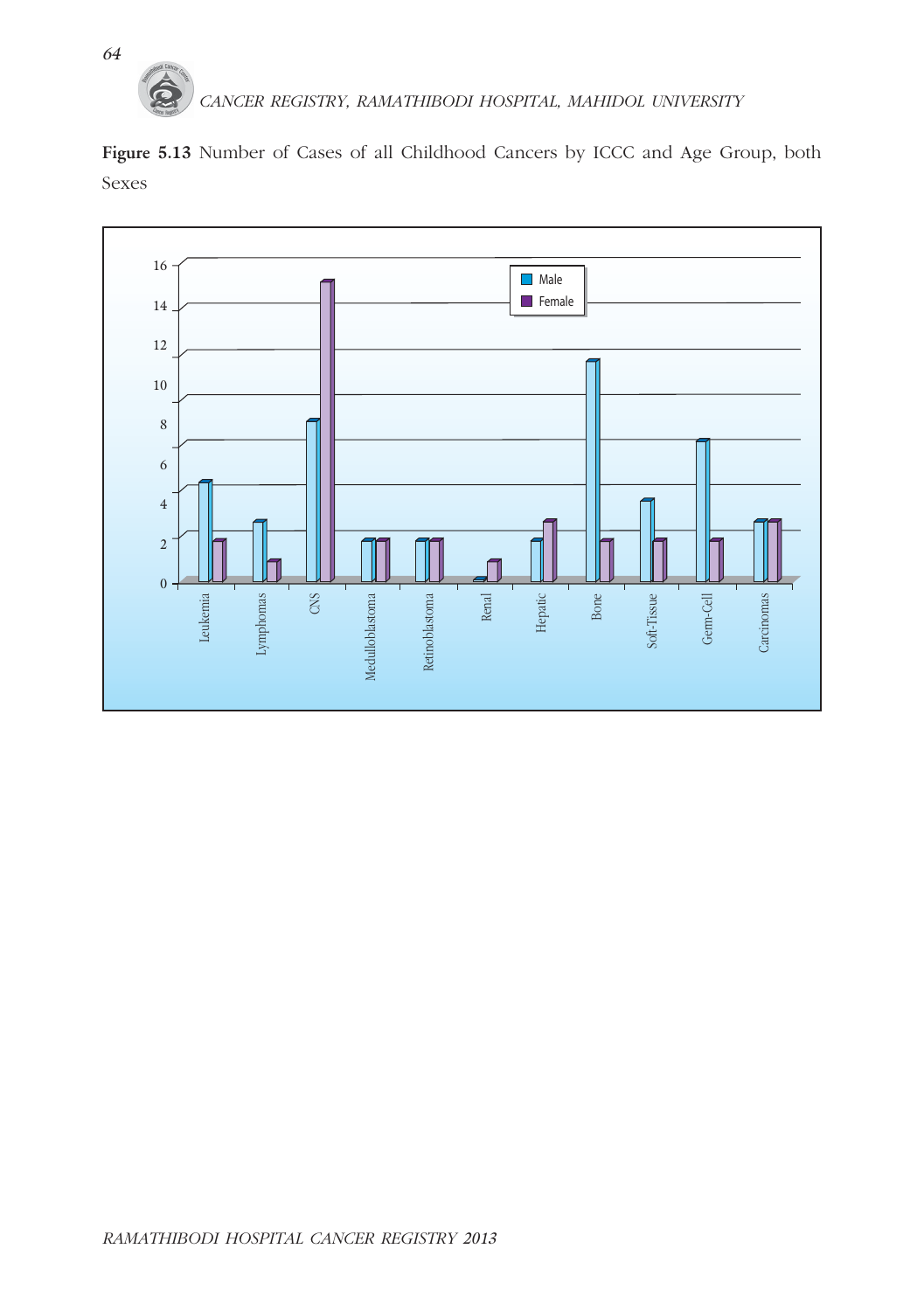*CANCER REGISTRY, RAMATHIBODI HOSPITAL, MAHIDOL UNIVERSITY* 

### **CHAPTER VI**

## **NUMBER OF CANCERS BY REGION** 2013

**Table 6.1** Number of cancer cases by province 2013

| Region     | Freq. | Percent |  |
|------------|-------|---------|--|
| south      | 254   | 8.2     |  |
| east       | 240   | 7.7     |  |
| north      | 594   | 19.2    |  |
| north-east | 223   | 7.2     |  |
| middle     | 126   | 4.1     |  |
| Bangkok    | 1,654 | 53.5    |  |
| Total      | 3,091 | 100.0   |  |

**Figure 6.1** Distribution of province, 2013

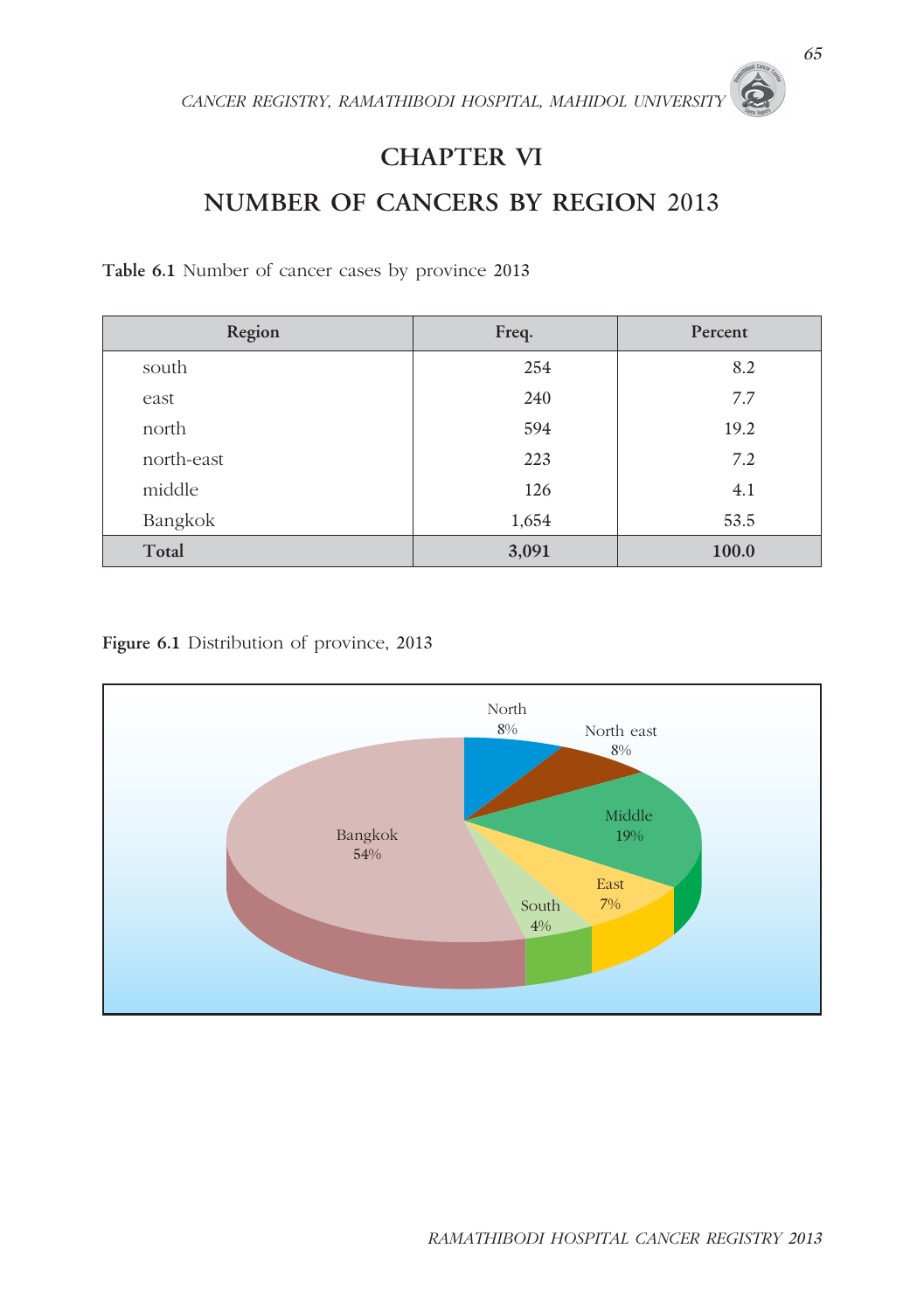

| Topography                        | North            | north-east       | middle         | East             | South            | Bangkok          | Total          |
|-----------------------------------|------------------|------------------|----------------|------------------|------------------|------------------|----------------|
| $COO-Lip$                         | 1                | 1                | $\mathbf 1$    | $\overline{0}$   | $\overline{0}$   | 2                | 5              |
| C01-Toungue                       | $\mathbf{1}$     | 3                | $\mathbf{1}$   | $\overline{0}$   | $\mathbf{0}$     | $\mathbf{1}$     | 6              |
| C02-Other part of Tongue          | $\mathfrak{2}$   | $\mathbf{1}$     | 3              | $\mathbf{1}$     | 2                | 8                | 17             |
| C03-Gum                           | $\mathbf{0}$     | $\mathbf{0}$     | $\mathbf{1}$   | $\mathbf{1}$     | $\overline{0}$   | $\overline{2}$   | 4              |
| C04-Mouth                         | $\mathbf{0}$     | $\overline{0}$   | $\theta$       | $\overline{0}$   | $\mathbf{1}$     | 2                | 3              |
| C05-Palte                         | $\mathbf{0}$     | $\Omega$         | $\Omega$       | 2                | $\mathbf{0}$     | $\overline{3}$   | 5              |
| C06-Other part of mouth           | $\mathbf{0}$     | $\mathbf{1}$     | $\overline{2}$ | $\theta$         | $\overline{0}$   | $\overline{4}$   | $\overline{7}$ |
| C07-Parotic gland                 | $\mathbf{1}$     | $\mathbf{0}$     | $\mathbf{1}$   | 0                | $\mathbf{1}$     | 3                | 6              |
| C08-unspecifed salivary           | $\mathbf{0}$     | $\Omega$         | $\Omega$       | $\theta$         | $\mathbf{0}$     | $\overline{2}$   | $\overline{2}$ |
| C09-Tonsil                        | 1                | $\mathbf{0}$     | $\overline{2}$ | 1                | $\overline{0}$   | $\overline{3}$   | $\overline{7}$ |
| C10-Oropharynx                    | $\mathbf{0}$     | $\mathbf{1}$     | $\theta$       | $\overline{0}$   | $\mathbf{0}$     | $\mathbf{1}$     | 2              |
| C11-Nasopharynx                   | $\overline{4}$   | 3                | 16             | 5                | $\overline{4}$   | 36               | 68             |
| C12-Pyriform sinus                | $\overline{4}$   | $\mathbf{0}$     | $\overline{2}$ | $\overline{0}$   | $\overline{0}$   | 11               | 17             |
| C13-Hypopharynx                   | $\theta$         | $\Omega$         | $\mathbf{1}$   | 0                | $\mathbf{0}$     | 2                | 3              |
| C15-Esophagus                     | $\overline{4}$   | 4                | 12             | 2                | 1                | 22               | 45             |
| C16-Stomach                       | 12               | $\mathbf{1}$     | 18             | 5                | $\overline{0}$   | 37               | 73             |
| C17-small intestine               | $\overline{2}$   | $\mathbf{1}$     | $\overline{4}$ | 0                | $\mathbf{0}$     | $\overline{4}$   | 11             |
| C18-Colon                         | 18               | 14               | 31             | 10               | 8                | 114              | 195            |
| C19-Rectosigmoid                  | $\mathbf{0}$     | $\mathbf{0}$     | $\overline{2}$ | $\mathbf{1}$     | $\mathbf{0}$     | 7                | 10             |
| C <sub>20</sub> -Rectum           | $\mathfrak{Z}$   | $\overline{2}$   | 12             | 2                | 1                | 26               | 46             |
| C21-Anus, Anal canel              | $\mathbf{0}$     | $\Omega$         | $\mathbf{1}$   | $\Omega$         | $\mathbf{0}$     | $\mathbf{1}$     | $\overline{2}$ |
| C22-Liver and Bile ducts          | 36               | 55               | 73             | 20               | 13               | 141              | 338            |
| C <sub>23</sub> -Gallbladder      | $\overline{2}$   | 2                | 3              | 4                | 1                | 5                | 17             |
| C24-other biliary tract           | $\overline{4}$   | $\mathbf{1}$     | $\overline{2}$ | 2                | $\mathfrak{2}$   | $\overline{4}$   | 15             |
| C <sub>25</sub> -Pencreas         | $\overline{2}$   | $\overline{3}$   | 4              | $\overline{2}$   | $\overline{0}$   | 23               | 34             |
| C <sub>26</sub> -intestinal tract | $\overline{0}$   | $\mathbf{0}$     | 1              | 0                | $\overline{0}$   | $\mathbf{0}$     | $\mathbf{1}$   |
| C <sub>30</sub> -Nasal cavity     | $\mathfrak{2}$   | $\mathfrak{2}$   | $\mathfrak{2}$ | 1                | $\mathfrak{2}$   | $\mathfrak{Z}$   | 12             |
| C31-Accessory sinuses             | $\boldsymbol{0}$ | $\,1$            | $\mathbf{1}$   | $\boldsymbol{0}$ | $\overline{2}$   | $\mathfrak{Z}$   | $\overline{7}$ |
| C32-Larynx                        | $\boldsymbol{0}$ | $\boldsymbol{0}$ | $\mathbf{1}$   | $\mathbf{1}$     | $\mathbf{1}$     | $22\,$           | 25             |
| c <sub>3</sub> 3-Trachea          | $\boldsymbol{0}$ | $\mathbf{1}$     | $\overline{0}$ | $\overline{0}$   | $\boldsymbol{0}$ | $\boldsymbol{0}$ | 1              |
| C34-Lung                          | 19               | $\mathbf 5$      | 37             | 12               | 9                | 116              | 198            |
| C37-Thymus                        | $\sqrt{2}$       | $\mathbf{1}$     | $\mathbf{1}$   | $\mathbf{2}$     | $\boldsymbol{0}$ | $\boldsymbol{7}$ | 13             |
| C38-Heart                         | $\,1$            | $\boldsymbol{0}$ | $\overline{2}$ | $\boldsymbol{0}$ | $\mathbf{1}$     | $\overline{4}$   | $\,8\,$        |

#### **Table 6.2** Number of cancer cases by topography and province, 2013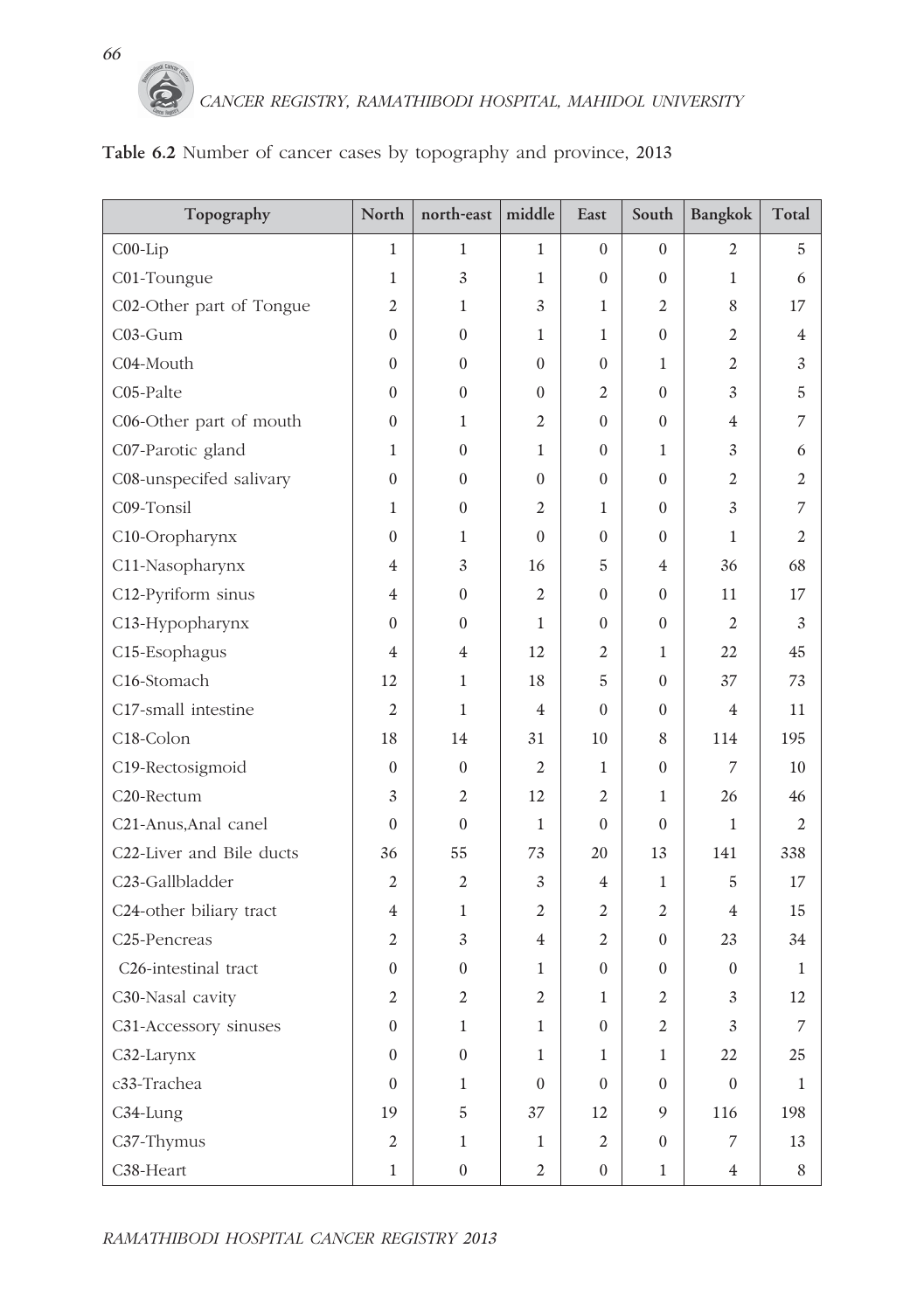# *CANCER REGISTRY, RAMATHIBODI HOSPITAL, MAHIDOL UNIVERSITY*

| Topography                 | North            | north-east       | middle           | East             | South                                                        | Bangkok          | Total          |
|----------------------------|------------------|------------------|------------------|------------------|--------------------------------------------------------------|------------------|----------------|
| C40-Bone of skull and face | $\overline{3}$   | $\mathbf{1}$     | 5                | $\overline{2}$   | $\overline{0}$                                               | 6                | 17             |
| and associated joint       |                  |                  |                  |                  |                                                              |                  |                |
| C41-Bone                   | 3                | $\mathbf 1$      | $\mathfrak{Z}$   | $\overline{2}$   | $\overline{0}$                                               | 9                | 18             |
| C42-Bone Marrow            | 9                | 13               | 23               | 13               | $\overline{2}$                                               | 47               | 107            |
| C44-Skin                   | 16               | 14               | 33               | 11               | 5                                                            | 75               | 154            |
| C48-Retroperitoneum        | $\overline{0}$   | $\overline{0}$   | $\mathbf{1}$     | $\Omega$         | $\overline{0}$                                               | $\overline{2}$   | $\mathfrak{Z}$ |
| C49-Soff tissue            | 4                | $\boldsymbol{0}$ | 5                | 6                | 3                                                            | 10               | 28             |
| C50-Breast                 | 46               | 50               | 132              | 53               | 18                                                           | 473              | 772            |
| C51-Vulva                  | $\overline{0}$   | $\overline{0}$   | $\mathbf{1}$     | $\theta$         | $\mathbf{1}$                                                 | 5                | $\overline{7}$ |
| C52-Vagina                 | $\overline{0}$   | $\boldsymbol{0}$ | $\theta$         | $\mathbf{0}$     | $\overline{0}$                                               | 6                | 6              |
| C53-Cervix                 | 8                | 10               | 25               | 6                | $\overline{4}$                                               | 76               | 129            |
| C54-Corpus                 | $\overline{4}$   | $\overline{2}$   | 8                | 3                | $\mathbf{1}$                                                 | 30               | 48             |
| C56-Ovary                  | $\mathbf{1}$     | $\overline{4}$   | 9                | 5                | $\mathbf 5$                                                  | 17               | 41             |
| C57-Other female genital   | $\overline{0}$   | $\mathbf{0}$     | $\Omega$         | $\theta$         | $\overline{0}$                                               | 1                | $\mathbf{1}$   |
| C58-Placenta               | $\overline{0}$   | $\mathbf{1}$     | $\theta$         | $\mathbf{0}$     | $\overline{0}$                                               | $\overline{2}$   | 3              |
| C60-Penis                  | $\mathbf{1}$     | $\overline{0}$   | $\mathbf{1}$     | $\theta$         | 1                                                            | $\mathfrak{Z}$   | 6              |
| C61-Prostate               | $\overline{7}$   | 6                | 15               | 5                | 6                                                            | 64               | 103            |
| C62-Testis                 | $\mathbf{0}$     | $\overline{0}$   | $\theta$         | $\mathbf{0}$     | $\boldsymbol{0}$                                             | $\mathbf{1}$     | $\mathbf{1}$   |
| C64-Kidney                 | $\overline{0}$   | $\boldsymbol{0}$ | 11               | $\mathbf{0}$     | $\mathbf{1}$                                                 | 16               | 28             |
| C65-Renal                  | $\overline{0}$   | $\overline{0}$   | $\Omega$         | $\mathbf{0}$     | $\boldsymbol{0}$                                             | 3                | $\mathfrak{Z}$ |
| C66-Ureter                 | $\boldsymbol{0}$ | $\overline{0}$   | $\overline{2}$   | $\theta$         | $\mathbf{1}$                                                 | $\mathfrak{Z}$   | 6              |
| C67- bladder               | $\mathfrak{2}$   | $\mathfrak{Z}$   | 12               | 5                | $\overline{4}$                                               | 24               | 50             |
| C69-Eye                    | $\overline{2}$   | $\overline{2}$   | $\overline{2}$   | 3                | $\overline{0}$                                               | $\overline{2}$   | 11             |
| C70-Meninges               | $\boldsymbol{0}$ | $\mathbf{1}$     | $\mathbf{0}$     | $\theta$         | $\overline{0}$                                               | $\overline{0}$   | $\mathbf{1}$   |
| C71-Brain                  | $\overline{7}$   | 12               | 12               | 4                | 6                                                            | 18               | 59             |
| C72-Spinal cord            | $\mathbf{0}$     | $\boldsymbol{0}$ | $\mathbf{0}$     | $\mathfrak{2}$   | $\mathfrak{2}% =\mathfrak{2}\left( \mathfrak{2}\right) ^{2}$ | $\,1$            | $\overline{5}$ |
| C73-Thyroid                | 12               | $11\,$           | 37               | 23               | $10\,$                                                       | 90               | 183            |
| C74-Adrenal                | $\boldsymbol{0}$ | $\,1\,$          | $\boldsymbol{0}$ | $\mathbf{1}$     | $\boldsymbol{0}$                                             | $\boldsymbol{0}$ | 2              |
| C75-Other Endocrine        | $\mathbf{1}$     | $\,1$            | $\mathbf{1}$     | $\overline{2}$   | $\mathbf{0}$                                                 | $\overline{2}$   | 7              |
| C76-ill-defined            | $\boldsymbol{0}$ | $\boldsymbol{0}$ | $\mathbf{0}$     | $\boldsymbol{0}$ | $\boldsymbol{0}$                                             | $\mathbf{1}$     | $\mathbf{1}$   |
| C77-Lymph node             | $\mathbf 5$      | $\mathfrak{Z}$   | 12               | $\mathbf{2}$     | $\mathbf 5$                                                  | 35               | 62             |
| C80-Unknown                | $\overline{c}$   | $\mathbf{1}$     | $\boldsymbol{7}$ | $\mathbf{1}$     | $\overline{c}$                                               | 13               | 26             |
| Total                      | 254              | 240              | 594              | 223              | 126                                                          | 1,654            | 3,091          |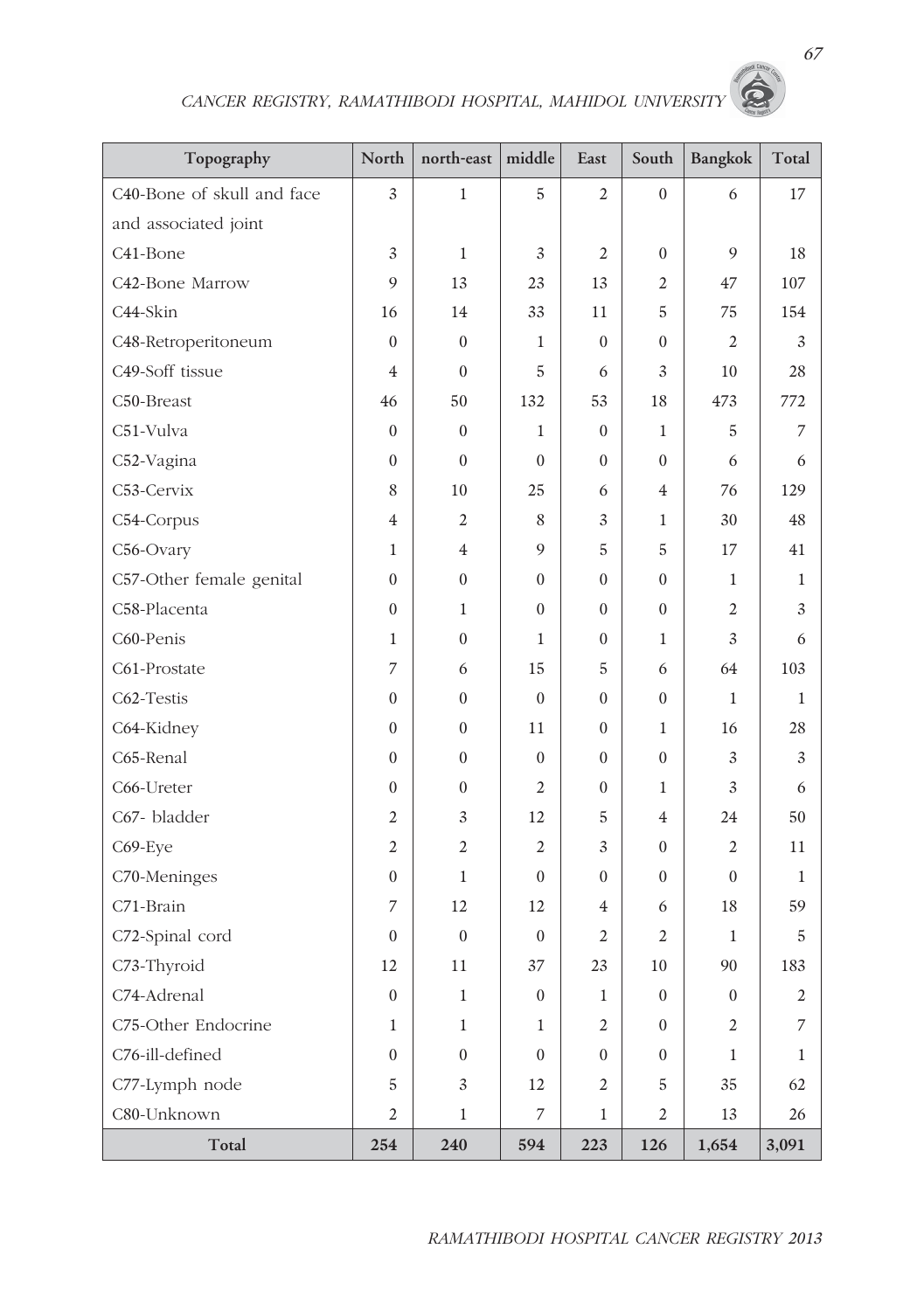# *CANCER REGISTRY, RAMATHIBODI HOSPITAL, MAHIDOL UNIVERSITY 68*



**Figure 6.2** Distribution of staging for breast cancer by region, 2013

**Figure 6.3** Distribution of staging for colorectal cancer by region, 2013